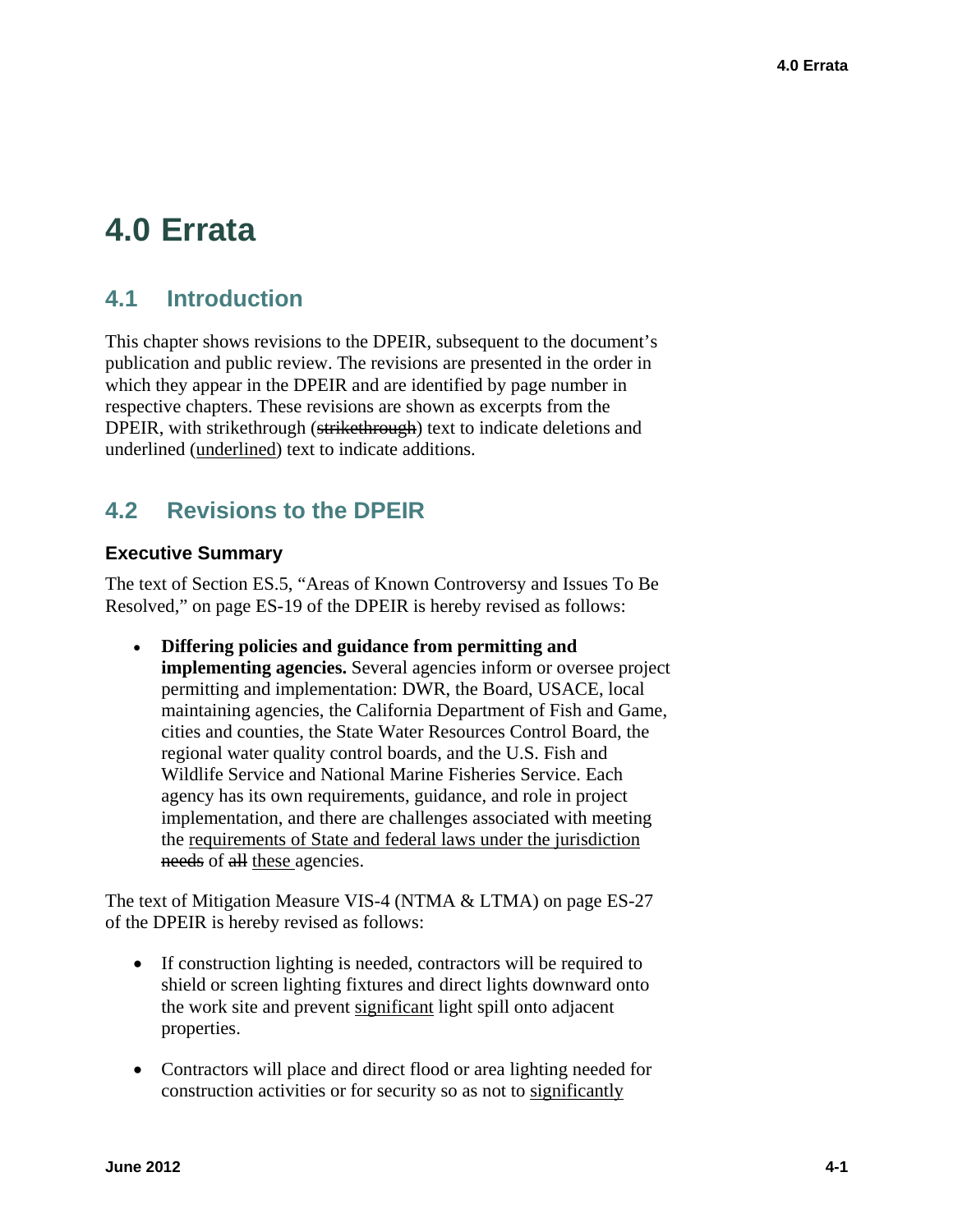disturb adjacent residential areas, passing motorists, or other lightsensitive receptors.

- The use of harsh mercury vapor, low-pressure sodium, or fluorescent bulbs or light fixtures that are of unusually high intensity or brightness will be prohibited unless there is no practicable alternative.
- Where applicable and practicable, lighting fixtures will meet lighting standards of the local jurisdiction. Design features that will reduce the effects of nighttime lighting, namely directional shielding for all substantial light sources, will be included in the project designs. In addition, the use of automatic shutoffs or motion sensors for lighting features will be considered in the project designs to further reduce excess nighttime lighting. All nighttime lighting will be shielded to prevent the light from shining off the surface intended to be illuminated.

The text of Mitigation Measure AG-1a (NTMA & LTMA) on page ES-28 of the DPEIR is hereby revised as follows:

- Where the construction or operation of a facility could limit access to ongoing agricultural operations, maintain a means of reasonably convenient access to these agricultural properties as part of project design, construction, and implementation.
- At borrow sites to be returned to agricultural production, remove and stockpile, at a minimum, the upper 2 feet of topsoil and replace the topsoil after project completion as part of borrow site reclamation. Borrow site reclamation for agricultural production will also take into account the potential unique characteristics of soils for production of certain crops (e.g., clay pan soils for rice).
- In areas permanently disturbed by program activities, and where topsoil is removed as part of project construction (e.g., stripping topsoil under a levee foundation) and not reused as part of the project, make the topsoil available to less productive agricultural lands that could benefit from the introduction of good-quality soil. By agreement between the project proponent or landowners of affected properties and the recipient(s) of the topsoil, the recipient(s) must would use the topsoil for agricultural purposes.

The following text is hereby added to Mitigation Measure AG-1a (NTMA & LTMA) on page ES-28 of the DPEIR: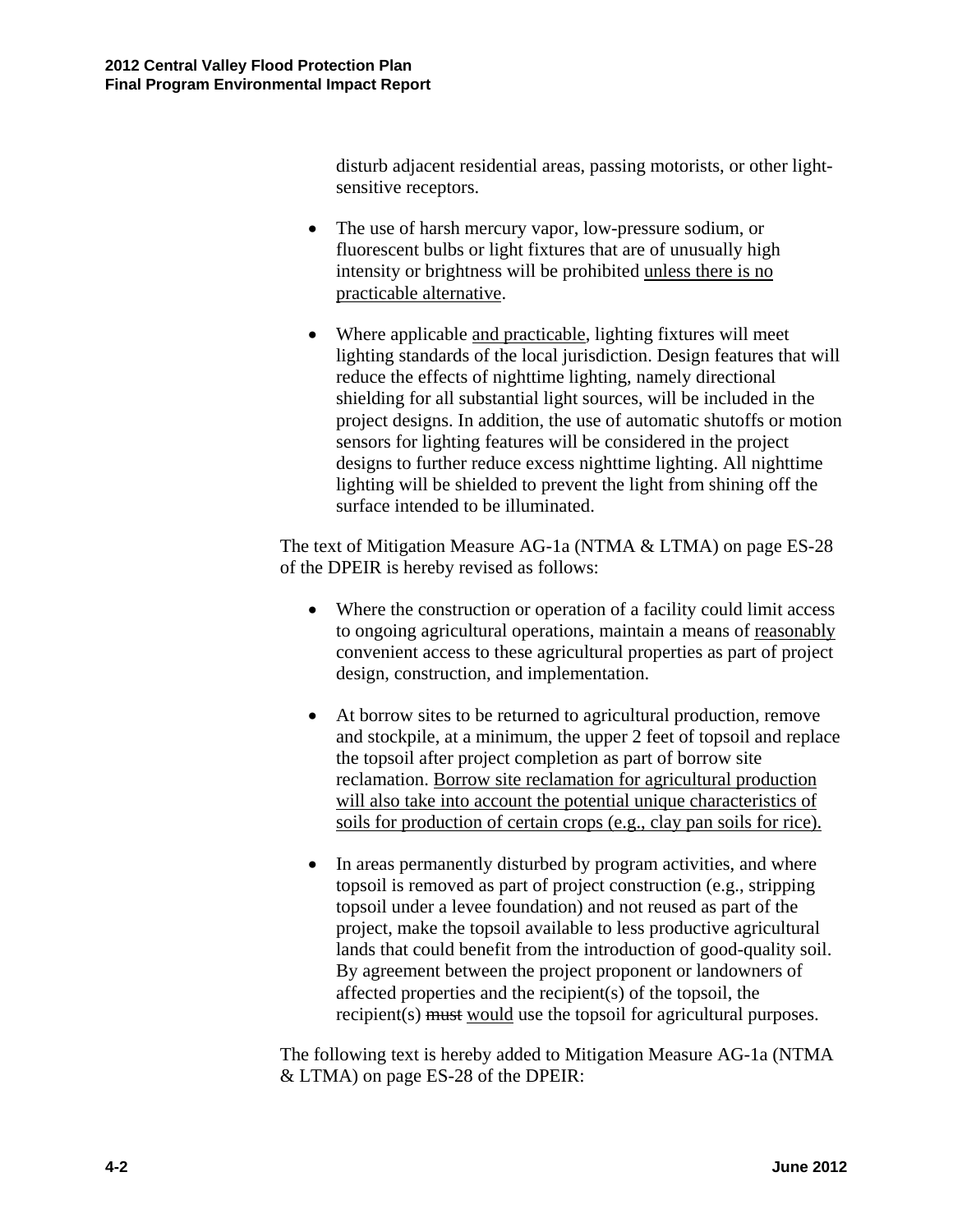• Before an NTMA [or LTMA] is implemented, search the CNDDB to determine whether sensitive communities, habitats, and species observation records may be present in or near the project area. These communities, habitats, and species occurrences will be identified, mapped, and quantified as deemed appropriate. The project proponent, assisted by the primary engineering and construction contractors, will coordinate with a qualified biologist to ensure that implementation of NTMAs [or LTMAs] minimizes direct and indirect disturbance of sensitive communities, habitats, and species to the extent feasible. In consultation with USFWS and DFG, the project proponent will develop measures to minimize and, where appropriate, compensate for construction-related effects on sensitive communities, habitats, and species.

The text of Mitigation Measure AG-1b (NTMA & LTMA) on page ES-29 of the DPEIR is hereby revised as follows:

- More specifically, the project proponent will comply with the following basic requirements stated in the California Government Code:
	- Whenever it appears that land within a preserve or under contract may be required for a public improvement, DOC and the city or county responsible for administering the preserve must be notified (Section 51291(b)).
	- Within 30 days of being notified, DOC and the city or county must forward comments, which will be considered by the proponent of the public improvement (Section 51291(b)).
	- A public improvement may not be located within an agricultural preserve unless findings are made that (1) the location is not based primarily on the lower cost of acquiring land in an agricultural preserve and (2) for agricultural land covered under a contract for any public improvement, no other land exists within or outside the preserve where it is reasonably feasible to locate the public improvement (Sections 51291(a) and 51291(b)). If the land is acquired for the purpose of flood damage reduction measures, the project proponent(s) is exempt from the findings required in California Government Code Section 51292 (Section 51293(e)(1)).
	- The contract is normally terminated when land is for lands acquired by eminent domain or in lieu of eminent domain (Section 51295).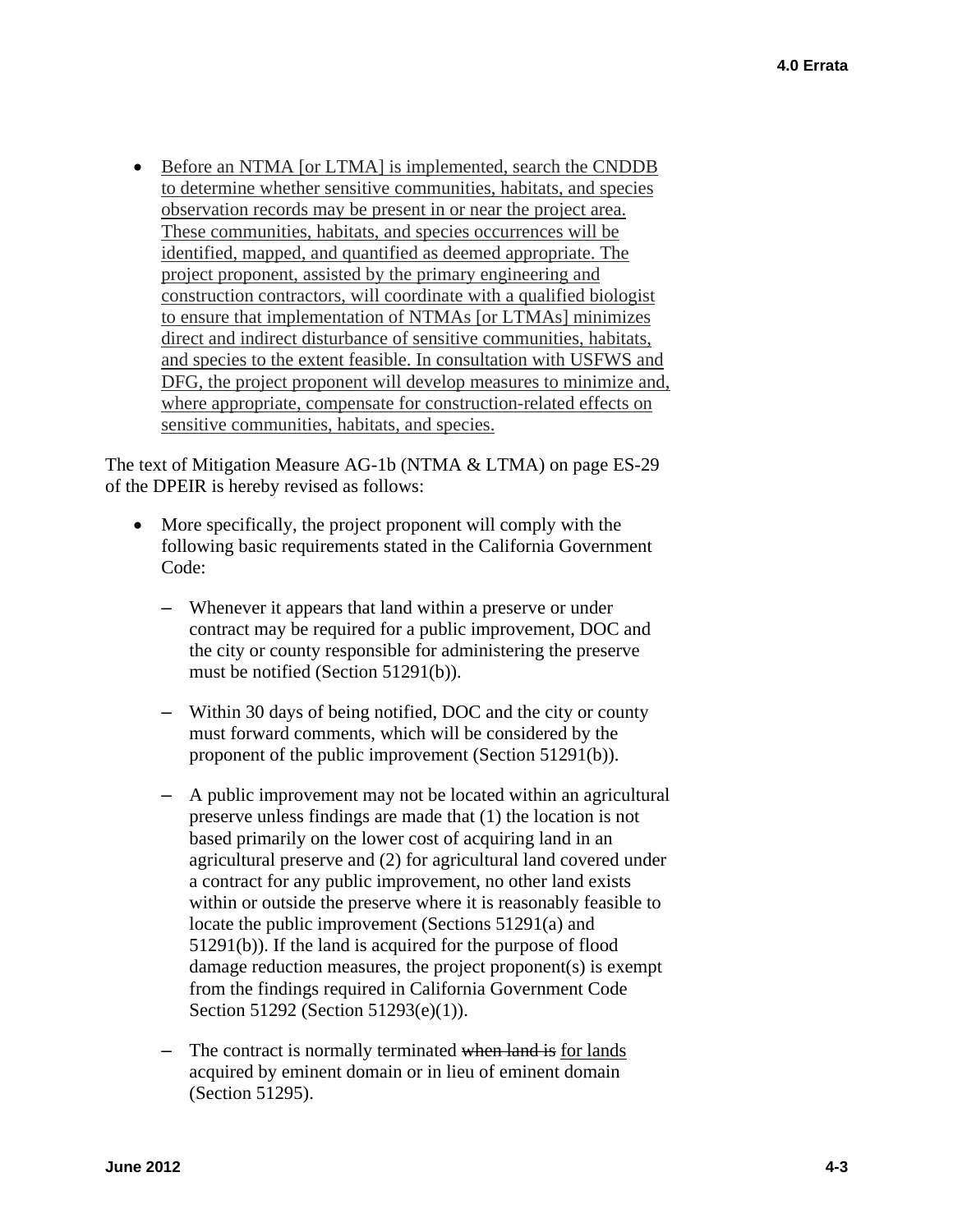The text of Mitigation Measure AG-1c (NTMA & LTMA) on page ES-30 of the DPEIR is hereby revised as follows:

 Applicable methods established in the area of the specific project activity will be considered. Methods for compensation may include but are not limited to establishing agricultural conservation easements, paying in-lieu fees toward agricultural conservation easements, supporting agricultural land trusts, and participating in habitat conservation plans or natural communities conservation plans that include conservation of agricultural lands. The appropriate ratio of purchase or establishment of agricultural conservation easements relative to conversion of Important Farmland will be established on a case-by-case basis for each project. Depending on the specifics of the impact, available agricultural conservation programs in various locations, and local or regional regulatory standards, there are some circumstances where less than a 1-to-1 compensation ratio may be appropriate, and other circumstances where greater ratios are may be required. Where conservation easements are established by the project proponent, they may be held by land trusts, local governments, or other appropriate agencies that are responsible for ensuring that these lands are maintained in agricultural use.

The text of Mitigation Measure BIO-A-2a (NTMA & LTMA) on page ES-36 of the DPEIR is hereby revised as follows:

- A Section 1602 streambed alteration agreement will be obtained from DFG before any trees are removed from a stream zone that is under DFG jurisdiction unless the activity is implemented by USACE. The project proponent will comply with all terms and conditions of the streambed alteration agreement, including measures to protect habitat or to restore, replace, or rehabilitate any habitat.
- The project proponent will consult or coordinate with USFWS and NMFS as required under the federal ESA, and with DFG as required under the CESA, regarding potential impacts on listed fish species, including the loss of habitat. The project proponent will implement any additional measures developed through the ESA and CESA consultation processes, including the conditions of Section 7 biological opinions, Section 10 HCPs, and Section 2081 permits.

Where an existing approved HCP, NCCP, or similar plan covers an NTMA [or LTMA] and provides for compliance with applicable State or federal regulations, the project proponent may participate in and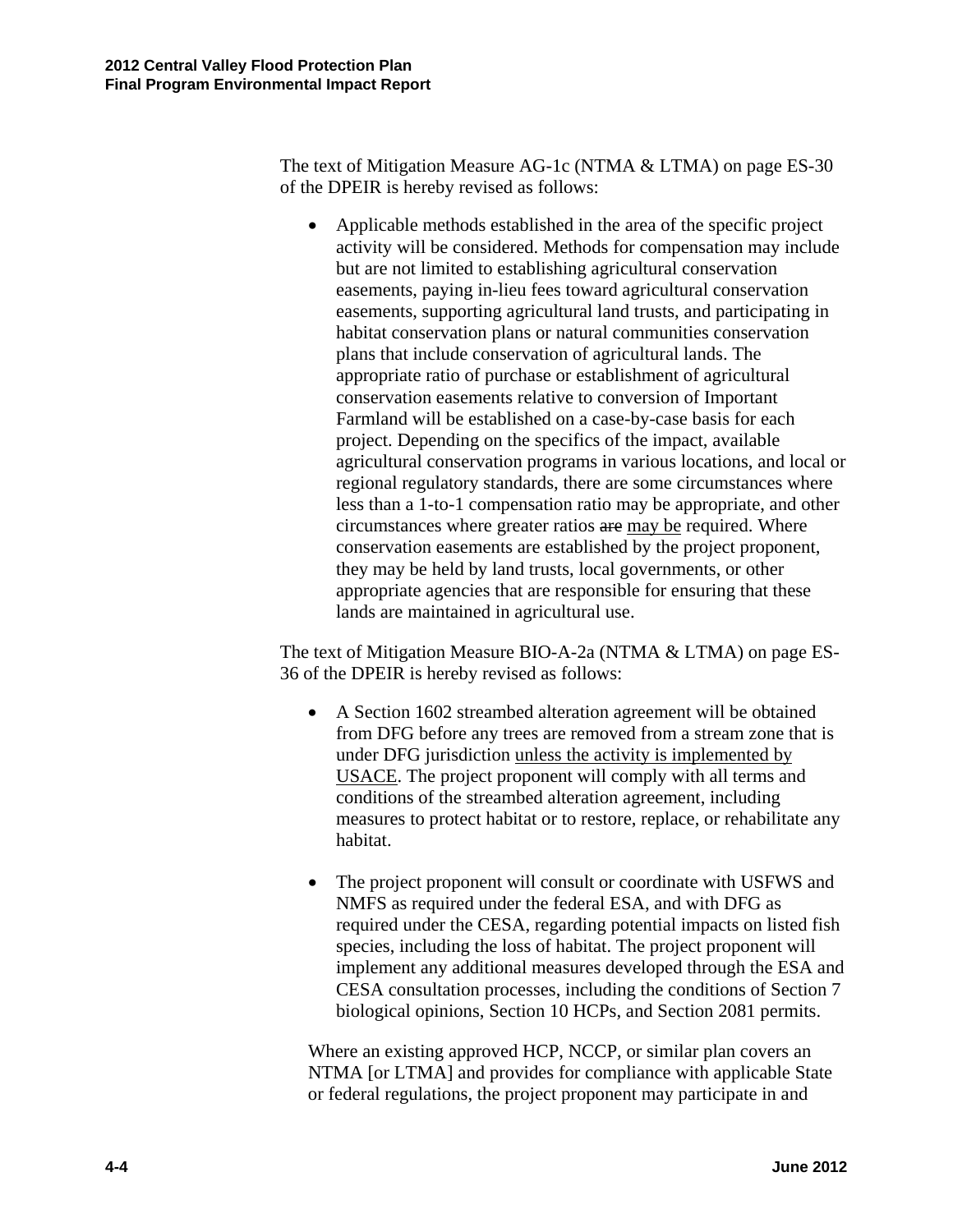comply with the terms of such a plan to achieve the permit compliance measures listed above. Any mitigation plantings in the floodway will not be permitted if they would result in substantial increases in flood stage elevations, or alter flows in a manner that would have a substantial adverse effect on the opposite bank.

The text of Mitigation Measure BIO-A-2b (NTMA & LTMA) on page ES-36 of the DPEIR is hereby revised as follows:

DWR will coordinate with USFWS, NMFS, and DFG during preparation and implementation of the plan to incorporate into the plan appropriate compensation for effects on special-status species from vegetation management along the levee system.

The text of Mitigation Measure BIO-A-3 (NTMA & LTMA) on page ES-37 of the DPEIR is hereby revised as follows:

- Mitigation credits may be purchased from a public or private mitigation bank approved by DFG, USFWS, and/or NMFS. The final number of credits to be purchased will be determined by agency staff.
- A mitigation and monitoring plan will be developed and implemented to ensure that the proposed bank treatments and any off-site mitigation treatments fully compensate for losses of shaded riverine aquatic habitat.

On-site revegetation is the preferred method of compensation, and could reduce the impact to a less-than-significant level, and even potentially to a beneficial level. If on-site compensation is not feasible, off-site mitigation will be established either before or as soon as feasible after existing vegetation is removed, or mitigation bank credits will be purchased before existing vegetation is removed. As much of the mitigation habitat as feasible will be created at or near the project site. If off-site mitigation is necessary, a location that does not currently support riparian vegetation and is capable of supporting riparian habitats will be preferred. Revegetation requirements may be accomplished as part of implementation of the CVFPP Conservation Framework. Any mitigation plantings in the floodway will not be permitted if they would result in substantial increases in flood stage elevations, or alter flows affecting in a manner that would have a substantial adverse effect on the opposite bank.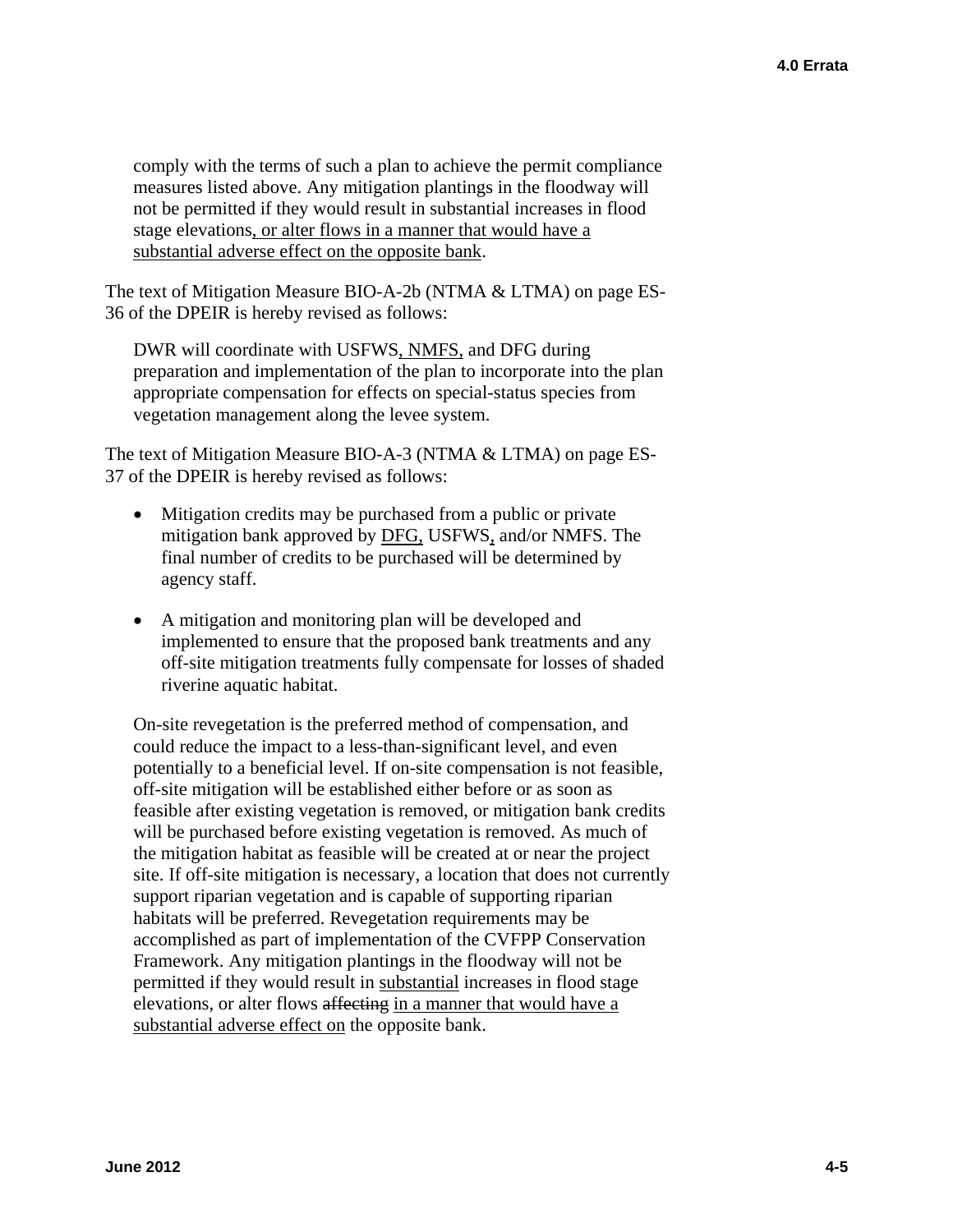The text of Mitigation Measure BIO-T-1a (NTMA & LTMA) on page ES-38 of the DPEIR is hereby revised as follows:

• Before an NTMA [or LTMA] is implemented, the CNDDB will be searched and other sources (which may include species experts, species recovery plans, and other monitoring or research studies) will be consulted to determine whether sensitive communities, habitats, and species observation records may be present in or near the project area. These communities, habitats, and species occurrences will be identified, mapped, and quantified as deemed appropriate. The project proponent, assisted by the primary engineering and construction contractors, will coordinate with a qualified biologist to ensure that implementation of NTMAs [or LTMAs] minimizes direct and indirect disturbance of sensitive communities, habitats, and species to the extent feasible. In consultation with USFWS and DFG, the project proponent will develop measures to minimize and, where appropriate, compensate for construction-related effects on sensitive communities, habitats, and species.

The text of Mitigation Measure BIO-T-3c (NTMA & LTMA) on page ES-41 of the DPEIR is hereby revised as follows:

 A streambed alteration agreement, as required under Section 1602 of the California Fish and Game Code, will be obtained from DFG before any vegetation is removed from a stream zone under DFG jurisdiction unless the activity is being implemented by USACE. The project proponent will comply with all terms and conditions of the streambed alteration agreement, including measures to protect habitat or to restore, replace, or rehabilitate any habitat.

The text of Mitigation Measure BIO-T-5b (NTMA & LTMA) on page ES-42 of the DPEIR is hereby revised as follows:

Before an NTMA [or LTMA] is implemented, the project proponent will identify applicable local conservation plans in the area and evaluate the plans to determine whether the NTMA [or LTMA] is within the permit plan area. As feasible, the project proponent will consider developing a strategy to maintain plan consistency and will consult and/or coordinate with the appropriate entity or plan administrator to develop and implement measures to avoid, minimize, and where necessary, compensate for effects on local plans. In some instances, the NTMA [or LTMA] may be a covered activity under the plan.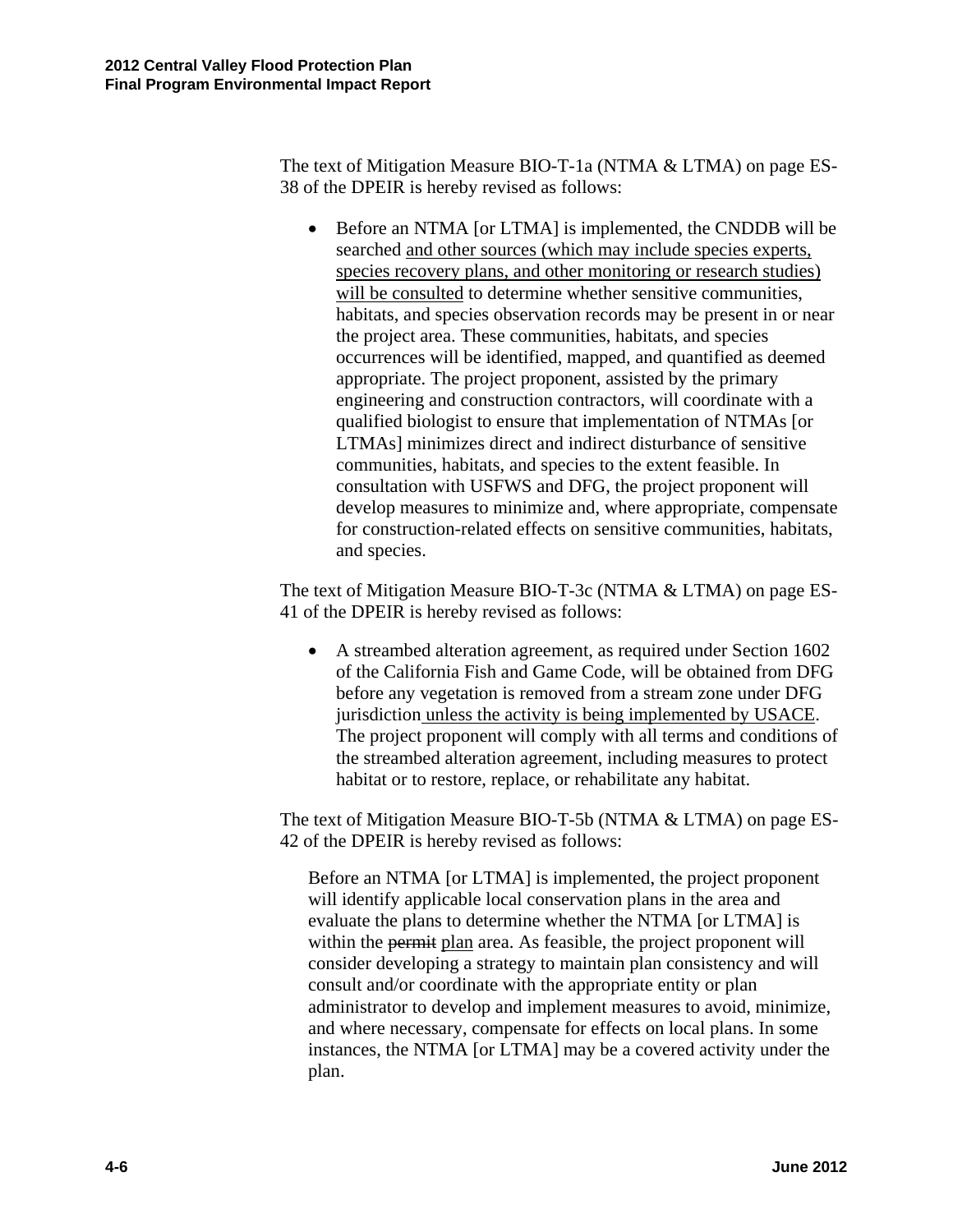The text of Mitigation Measure CUL-1b (NTMA & LTMA) on page ES-44 of the DPEIR is hereby revised as follows:

If a substantial adverse change to an archaeological resource that has been determined as eligible for listing in the NRHP or the CRHR cannot be avoided, the project proponent will deploy a qualified archaeologist to conduct additional research and other tasks. These tasks will include preparing a research design; conducting additional archival and historical research, when appropriate; conducting an archaeological excavation; analyzing artifacts, features, and other attributes of the resource; and preparing a technical report documenting the methods and results of the investigation in accordance with the California Office of Historic Preservation's *Guidelines for Archaeological Research Design* (1991). The purpose of this work will be to recover a sufficient quantity of data to compensate for damage to or destruction of the resource. The procedures to be employed in this data recovery program will be determined in consultation with responsible agencies and interested parties, such as Native American tribes, as identified by the Native American Heritage Commission, as appropriate. The approved measures must be implemented before construction activities occur at the archaeological site.

The text of Mitigation Measure CUL-2 (NTMA & LTMA) on page ES-44 of the DPEIR is hereby revised as follows:

Based on the archaeologist's recommendations, the project proponent will develop measures in consultation with responsible agencies and, as appropriate, interested parties such as Native American tribes. The approved mitigation must be implemented before construction activities resume at the archaeological site, as identified by the Native American Heritage Commission.

All of the steps identified above will be detailed in an accidentaldiscovery plan developed before construction so that all parties are aware of the process that must be implemented should buried archaeological resources be uncovered during construction.

Construction monitoring by a qualified archaeologist in areas determined particularly sensitive for buried archaeological remains will be implemented by project proponents when warranted, as recommended by the archaeological professional. Reasons for providing an archaeological monitor may include but are not limited to the previous identification of buried cultural deposits in the project vicinity or the previous recordation of an archaeological site that could not be recently identified on the ground surface. Furthermore, some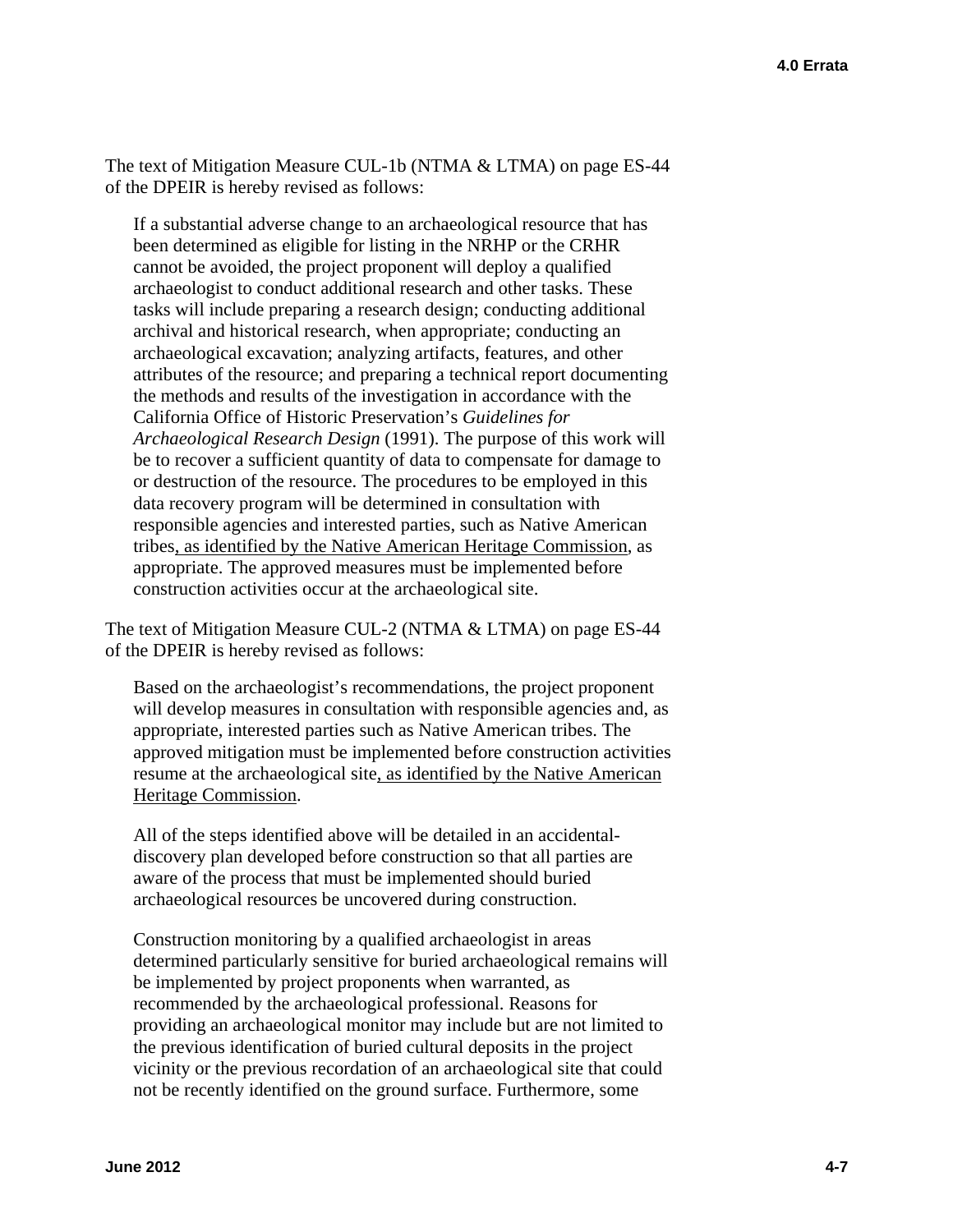landforms, such as mounded areas in floodplains adjacent to water courses, are more likely to be sensitive for buried resources. Largescale projects involving a great deal of ground disturbance (e.g., lengthy levee construction) could benefit from geoarchaeological studies to determine those areas most likely to contain buried cultural deposits.

The text of Mitigation Measure CUL-4b (NTMA & LTMA) on page ES-45 of the DPEIR is hereby revised as follows:

Effects to TCPs are expected to be rare occurrences. However, where an identified TCP cannot be fully avoided by a proposed project, the project proponent will engage in early, meaningful consultation with Native American communities, as identified by the Native American Heritage Commission, to identify ways to mitigate impacts on TCPs. For example, if TCP locations that presently support plant species cultivated and harvested by Native American communities for traditional medicines and foods, or for uses such as basketry, are slated for destruction to make way for planned construction, the project proponent may work with the Native American community associated with the TCP to identify other nearby locations that can support these same plants. The project proponent can then take steps to enhance existing plant populations at those locations or provide materials and labor to cultivate new plants, with assistance from the Native American community.

The text of Mitigation Measure CUL-5b (NTMA & LTMA) on page ES-46 of the DPEIR is hereby revised as follows:

The project proponent will consult with the entity (county, city, or private) that has jurisdiction over the cemetery, and with interested parties as appropriate, to identify a satisfactory place to relocate human remains that would provide protection from future disturbance. Similarly, if Native American burials are known to exist in an archaeological site, the project proponent will work with the appropriate tribe, as identified by the Native American Heritage Commission, to identify a satisfactory location for reinterment of burials in a protected location.

The text of Mitigation Measure LU-5a (NTMA & LTMA) on page ES-51 of the DPEIR is hereby revised as follows:

The project proponent will provide financial compensation for property loss and relocation expenses to any person displaced because of the acquisition of real property, as required by the State of California Relocation Assistance Act (Chapter 16, Section 7260 et seq. of the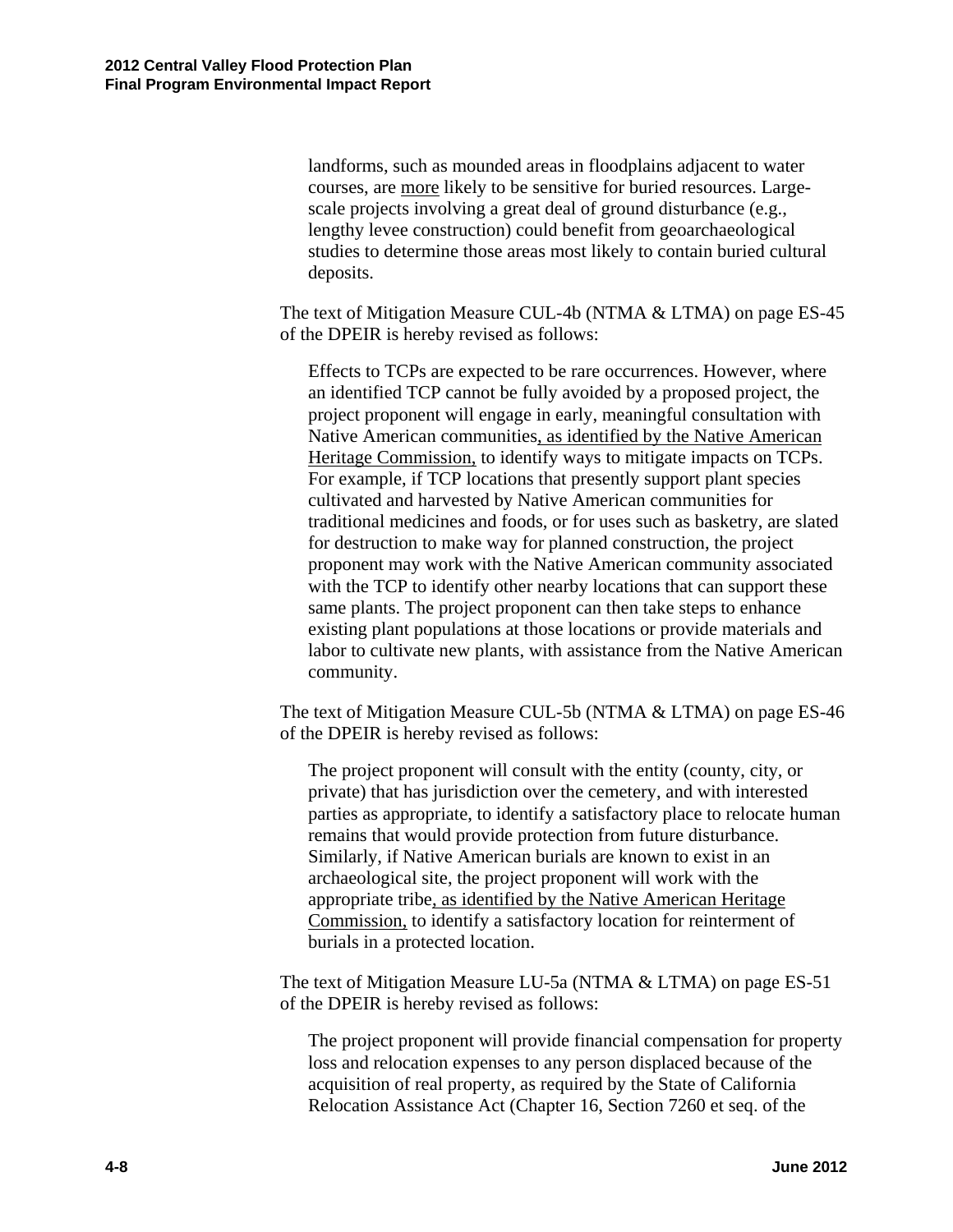California Government Code). Before an offer is made to each property owner, all real property to be acquired will be appraised to determine its fair market value. The project proponent will assist eligible property owners occupants in finding comparable replacement housing and will pay for actual, reasonable moving costs consistent with applicable State and federal law.

The text of Mitigation Measure TRN-2 (NTMA & LTMA) on page ES-56 of the DPEIR is hereby revised as follows:

If the effects of a project on roadways will be temporary, the project proponent will provide easily recognizable detour signs and prepare and implement a traffic management plan to minimize traffic, including bicycle, impacts, in consultation with the local transportation agency. If management actions require removal of transportation infrastructure, efforts will be undertaken to make sure that a convenient transportation alternative option is available for travel. For effects on rail lines, the project proponent will work with the respective rail owner to maintain maximum use of the line.

## **Chapter 1.0, "Introduction"**

The text of Section 1.3, "Geographic Scope of the CVFPP," on lines 16–19 on page 1-5 of the DPEIR is hereby revised as follows:

Because of the interconnected nature of flood management, water supply, and land use management decision making, the CVFPP study area encompasses most much of the Central Valley of California.

# **Section 3.2, "Aesthetics"**

The text of Mitigation Measure VIS-4 (NTMA) on pages 3.2-31 and 3.2-32 of the DPEIR is hereby revised as follows:

- If construction lighting is needed, contractors will be required to shield or screen lighting fixtures and direct lights downward onto the work site and prevent significant light spill onto adjacent properties.
- Contractors will place and direct flood or area lighting needed for construction activities or for security so as not to significantly disturb adjacent residential areas, passing motorists, or other lightsensitive receptors.
- The use of harsh mercury vapor, low-pressure sodium, or fluorescent bulbs or light fixtures that are of unusually high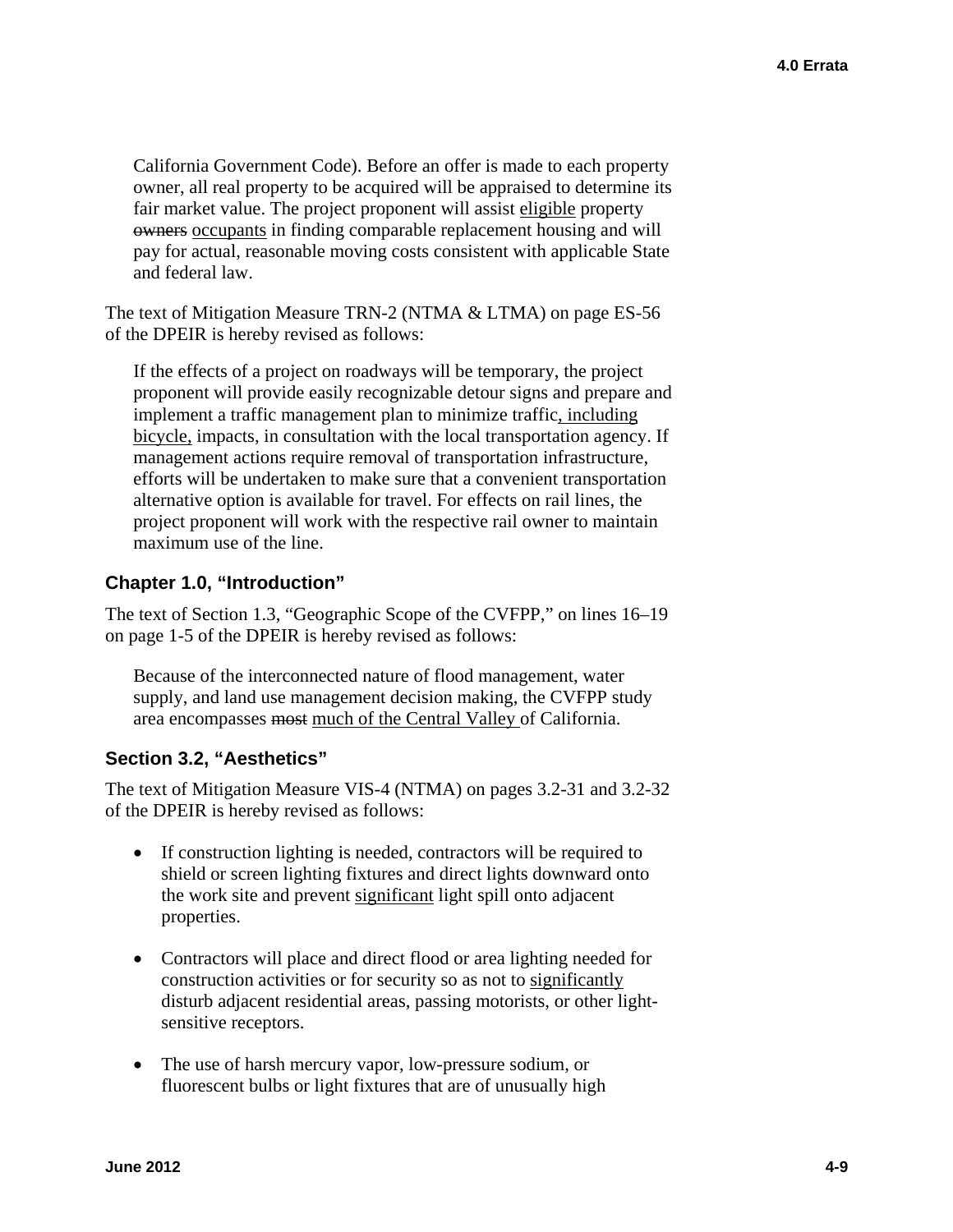intensity or brightness will be prohibited unless there is no practicable alternative.

 Where applicable and practicable, lighting fixtures will meet lighting standards of the local jurisdiction. Design features that will reduce the effects of nighttime lighting, namely directional shielding for all substantial light sources, will be included in the project designs. In addition, the use of automatic shutoffs or motion sensors for lighting features will be considered in the project designs to further reduce excess nighttime lighting. All nighttime lighting will be shielded to prevent the light from shining off the surface intended to be illuminated.

## **Section 3.3, "Agriculture and Forestry Resources"**

The text of Section 3.3.1, "Environmental Setting," on lines 25–36 on page 3.3-11 of the DPEIR is hereby revised as follows:

The Sacramento and San Joaquin valleys have extensive infrastructure for flood protection and drainage; however, inundation by floodwaters, soil saturation by high groundwater, or both still constrain the productivity and value of extensive areas of agricultural land in the valleys. Although some agriculture (e.g., rice) may benefit from occasional flooding, most aAgricultural land exposed to periodic flooding experiences not only crop losses, but damage to infrastructure (including ditches, pumps, and roads), and thus, additional maintenance costs. Flood bypasses have the additional constraint of often not allowing orchards or vineyards, which increase vegetation roughness and reduce flood conveyance capacity. High groundwater levels can limit potentially suitable crops, reduce productivity, impede the use of farm machinery, and/or require the additional cost of pumping and drainage.

The text of Mitigation Measure AG-1a (NTMA) on pages 3.3-34 and 3.3- 35 of the DPEIR is hereby revised as follows:

- Where the construction or operation of a facility could limit access to ongoing agricultural operations, maintain a means of reasonably convenient access to these agricultural properties as part of project design, construction, and implementation.
- At borrow sites to be returned to agricultural production, remove and stockpile, at a minimum, the upper 2 feet of topsoil and replace the topsoil after project completion as part of borrow site reclamation. Borrow site reclamation for agricultural production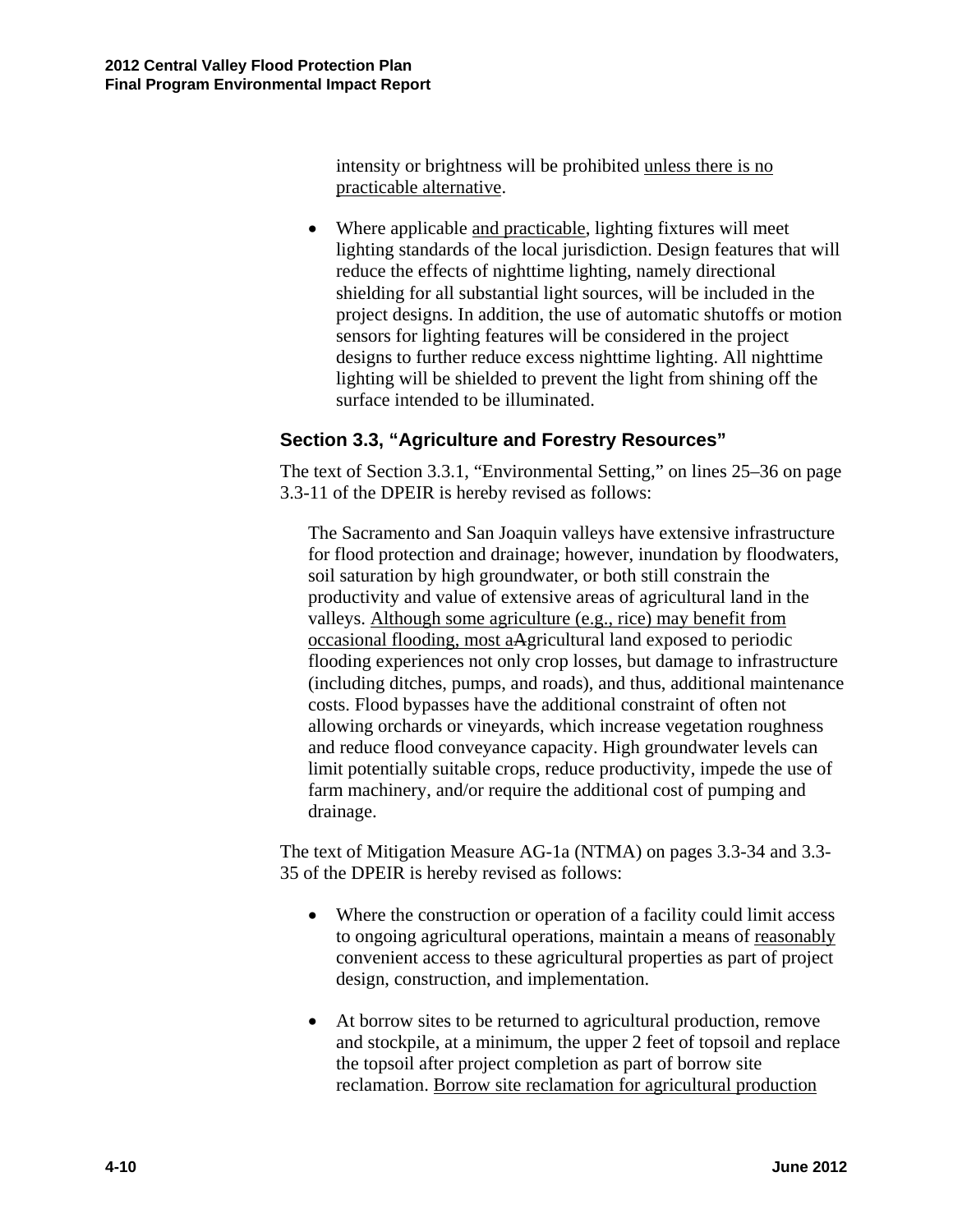will also take into account the potential unique characteristics of soils for production of certain crops (e.g., clay pan soils for rice).

• In areas permanently disturbed by program activities, and where topsoil is removed as part of project construction (e.g., stripping topsoil under a levee foundation) and not reused as part of the project, make the topsoil available to less productive agricultural lands that could benefit from the introduction of good-quality soil. By agreement between the project proponent or landowners of affected properties and the recipient(s) of the topsoil, the recipient(s) must would use the topsoil for agricultural purposes.

The following bullet text is hereby added to Mitigation Measure AG-1a (NTMA) on page 3.3-35 of the DPEIR:

• Before an NTMA is implemented, search the CNDDB to determine whether sensitive communities, habitats, and species observation records may be present in or near the project area. These communities, habitats, and species occurrences will be identified, mapped, and quantified as deemed appropriate. The project proponent, assisted by the primary engineering and construction contractors, will coordinate with a qualified biologist to ensure that implementation of NTMAs [or LTMAs] minimizes direct and indirect disturbance of sensitive communities, habitats, and species to the extent feasible. In consultation with USFWS and DFG, the project proponent will develop measures to minimize and, where appropriate, compensate for construction-related effects on sensitive communities, habitats, and species.

The text of Mitigation Measure AG-1b (NTMA) on page 3.3-36 of the DPEIR is hereby revised as follows:

- More specifically, the project proponent will comply with the following basic requirements stated in the California Government Code:
	- Whenever it appears that land within a preserve or under contract may be required for a public improvement, DOC and the city or county responsible for administering the preserve must be notified (Section 51291(b)).
	- Within 30 days of being notified, DOC and the city or county must forward comments, which will be considered by the proponent of the public improvement (Section 51291(b)).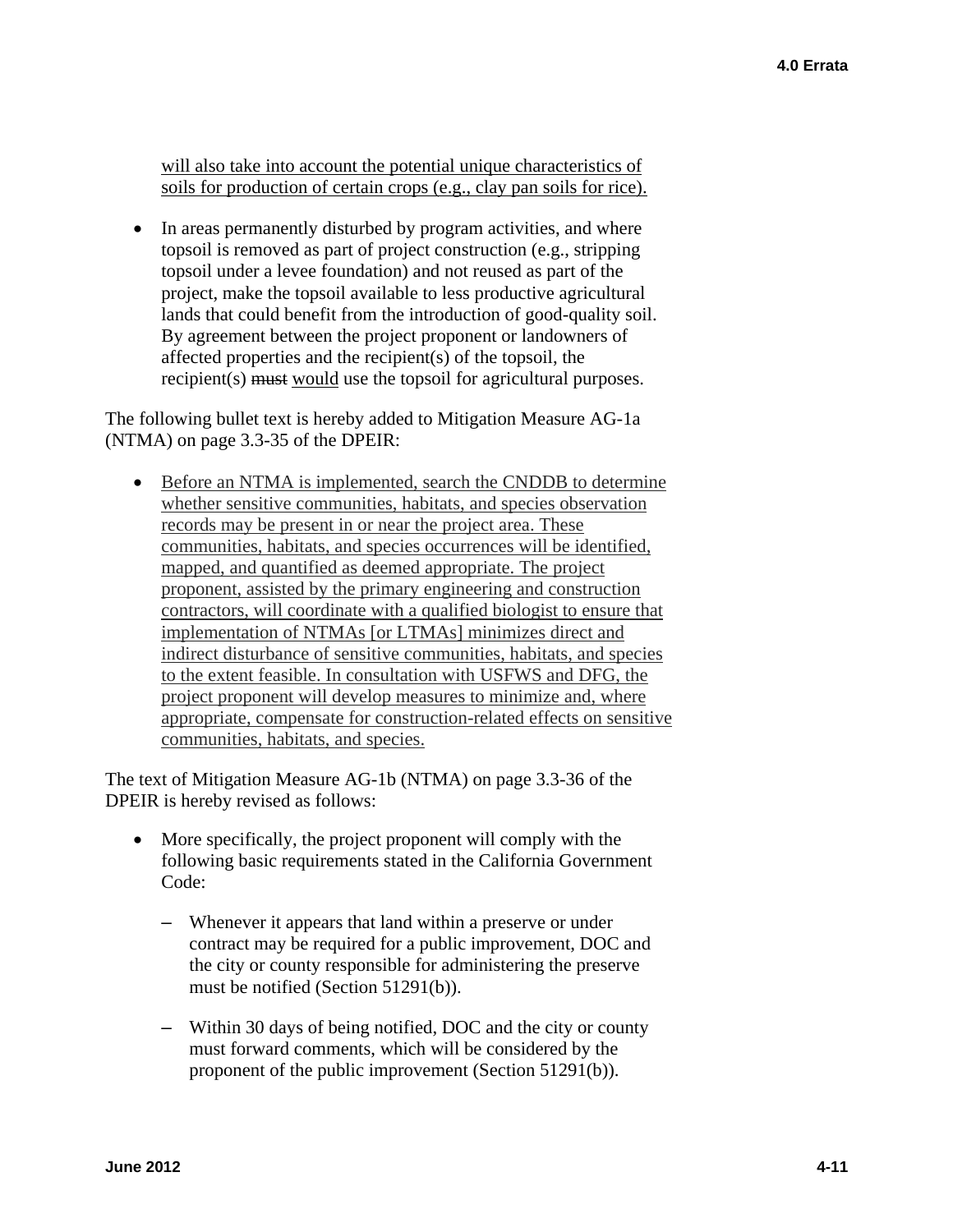- A public improvement may not be located within an agricultural preserve unless findings are made that (1) the location is not based primarily on the lower cost of acquiring land in an agricultural preserve and (2) for agricultural land covered under a contract for any public improvement, no other land exists within or outside the preserve where it is reasonably feasible to locate the public improvement (Sections 51291(a) and 51291(b)). If the land is acquired for the purpose of flood damage reduction measures, the project proponent(s) is exempt from the findings required in California Government Code Section 51292 (Section 51293(e)(1)).
- The contract is normally terminated when land is for lands acquired by eminent domain or in lieu of eminent domain (Section 51295).

The text of Mitigation Measure AG-1c (NTMA) on pages 3.3-37 and 3.3- 38 of the DPEIR is hereby revised as follows:

 Applicable methods established in the area of the specific project activity will be considered. Methods for compensation may include but are not limited to establishing agricultural conservation easements, paying in-lieu fees toward agricultural conservation easements, supporting agricultural land trusts, and participating in habitat conservation plans or natural communities conservation plans that include conservation of agricultural lands. The appropriate ratio of purchase or establishment of agricultural conservation easements relative to conversion of Important Farmland will be established on a case-by-case basis for each project. Depending on the specifics of the impact, available agricultural conservation programs in various locations, and local or regional regulatory standards, there are some circumstances where less than a 1-to-1 compensation ratio may be appropriate, and other circumstances where greater ratios are may be required. Where conservation easements are established by the project proponent, they may be held by land trusts, local governments, or other appropriate agencies that are responsible for ensuring that these lands are maintained in agricultural use.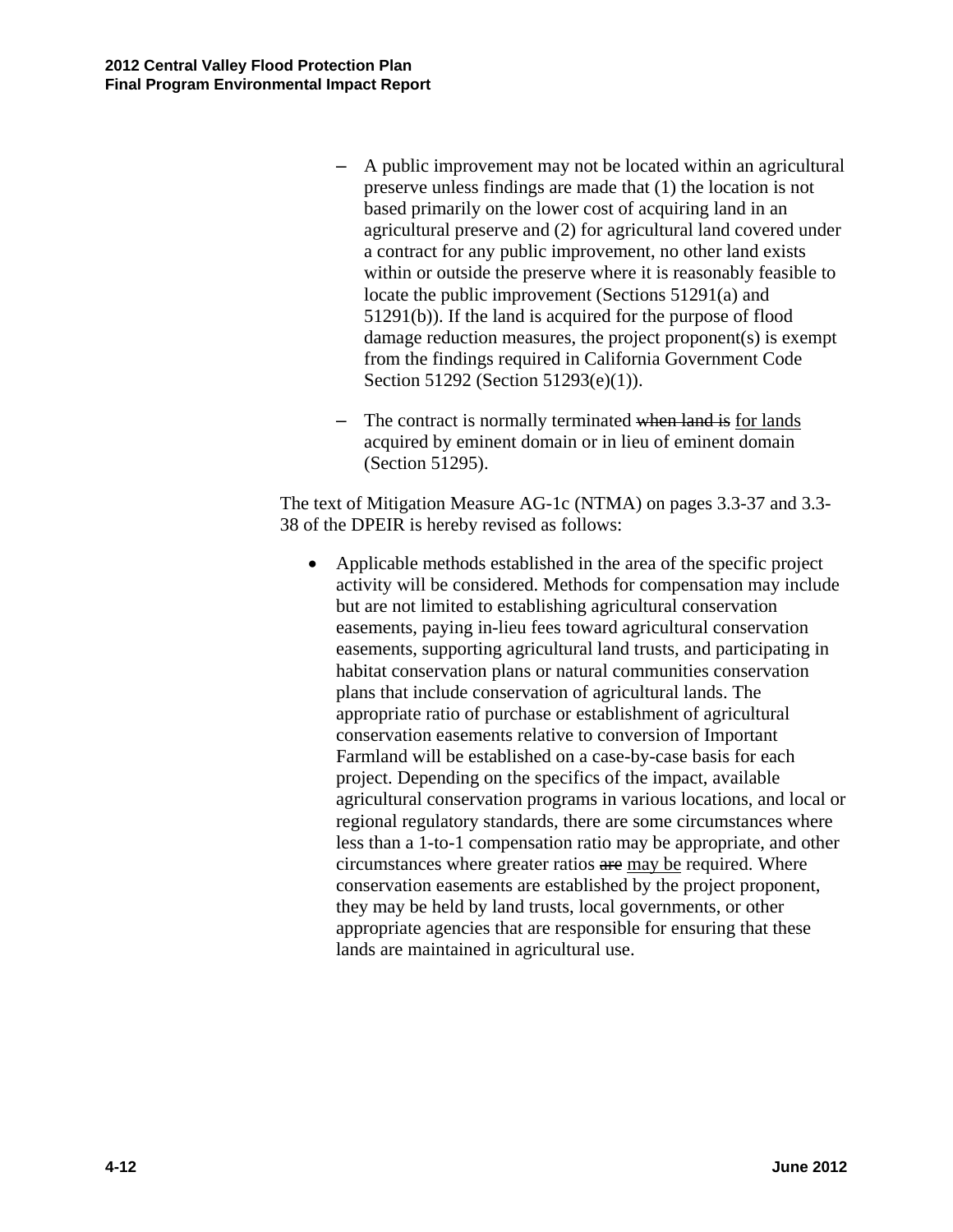#### **Section 3.5, "Biological Resources—Aquatic"**

The first sentence in the last paragraph on page 3.5-3 of the DPEIR is hereby revised as follows:

*Sacramento River* The Sacramento River is one of California's largest river system, and one of the most important aquatic ecosystems in the state, and supports numerous fish species.

The text of line 25 on page 3.5-4 of the DPEIR is hereby revised as follows:

…for native anadromous salmonids and green sturgeon (*Acipenser medirostris*).

The text of line 37 on page 3.5-4 of the DPEIR is hereby revised as follows:

… sturgeon (*Acipenser medirostris*), Sacramento splittail (*Pogonichthys…* 

The first full sentence in the first paragraph on page 3.5-5 of the DPEIR is hereby revised as follows:

Setback levees exist along portions of the river upstream from Colusa, but levees become much narrower along the river's edge encroach on and narrow the river channel as the river continues south to the Delta.

The text at the bottom of page 3.5-5 and the top of page 3.5-6 of the DPEIR is hereby revised as follows:

The low-flow channel contains mainly riffles and runs, which provide spawning habitat for most Feather River Chinook salmon (*Oncorhynchus tshawytscha*) and steelhead (*O. mykiss*) in the Feather River.

The text of lines 28–31 on page 3.5-6 of the DPEIR is hereby revised as follows:

Daguerre Point Dam, approximately 11 miles upstream from the confluence with the Feather River, is a sediment retention dam that acts as a barrier for sturgeon and other fish (including striped bass and American shad) that cannot pass over the ladders. Under certain flow conditions, the ladder at Daguerre Point Dam is also an impassable barrier to salmon.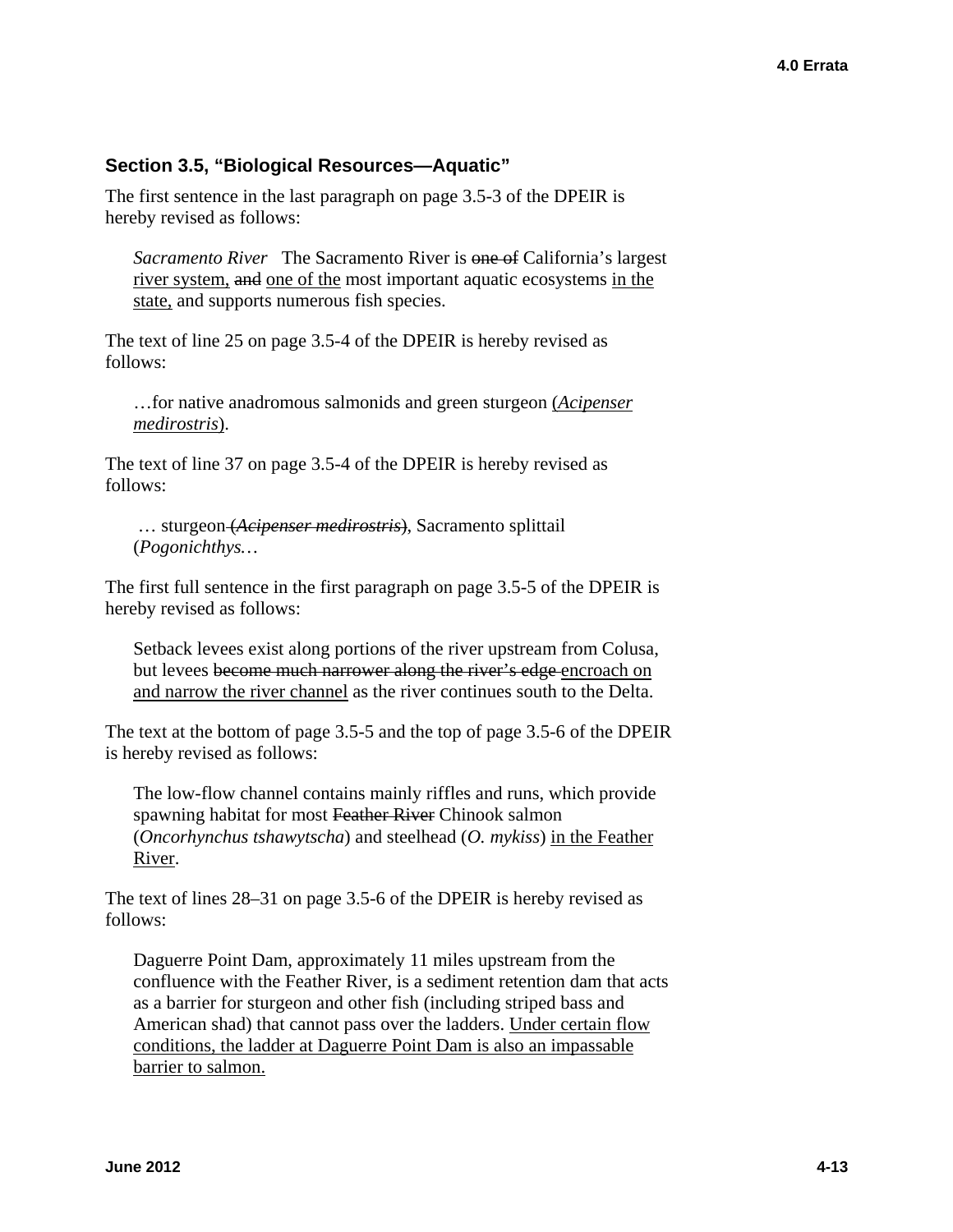The text on lines 1–2 of page 3.5-9 of the DPEIR is hereby revised as follows:

*San Joaquin River* The San Joaquin River currently does not support spawning anadromous salmonids upstream from the confluence with the Merced River;…

The text on lines 38–40 of page 3.5-9 of the DPEIR is hereby revised as follows:

*Main Tributaries to the San Joaquin River* Main tributaries to the San Joaquin River within the Sacramento and San Joaquin Valley and foothills consist of the Merced, Tuolumne, and Stanislaus rivers, all of which support populations of Chinook salmon and steelhead.

The source note on Table 3.5-1 on pages 3.5-15 and 3.5-16 is hereby revised as follows:

*Sources: Vogel and Marine 1991; Moyle 2002; Wang 1986; NMFS 2005* 

The text on lines 7–18 of page 3.5-18 is hereby revised as follows:

*Fall-Run Chinook Salmon* Fall-run Chinook salmon represent about 80 percent of the total Chinook salmon produced in the Sacramento River drainage and 100 percent of the Chinook salmon in the eastside tributaries and San Joaquin River watershed (Kjelson et al. 1982). On March 9, 1998 (63 FR 11481), NMFS issued a proposed rule to list fallrun Chinook salmon as threatened; however, NMFS determined that the fall-run did not warrant listing and identified it as a candidate species (64 FR 50393, September 16, 1999). NMFS also determined that both late fall–run and fall-run are a single evolutionarily significant unit (ESU), but because they are separate in timing and effects, they are distinguished as separate in this document. They later designated Central Valley fall- and late fall–run as a species of concern (69 FR 19975, April 15, 2004).

The text on lines 18–27 of page 3.5-19 is hereby revised as follows:

Juvenile winter-run Chinook salmon rear in the upper Sacramento River from July through March (Hallock and Fisher 1985). Juveniles move downstream in the river from August through October, and possibly through November. Juveniles have been observed in the Delta from October through December. In general, juvenile abundance in the Delta increases in response to increased Sacramento River flow (USFWS 1995).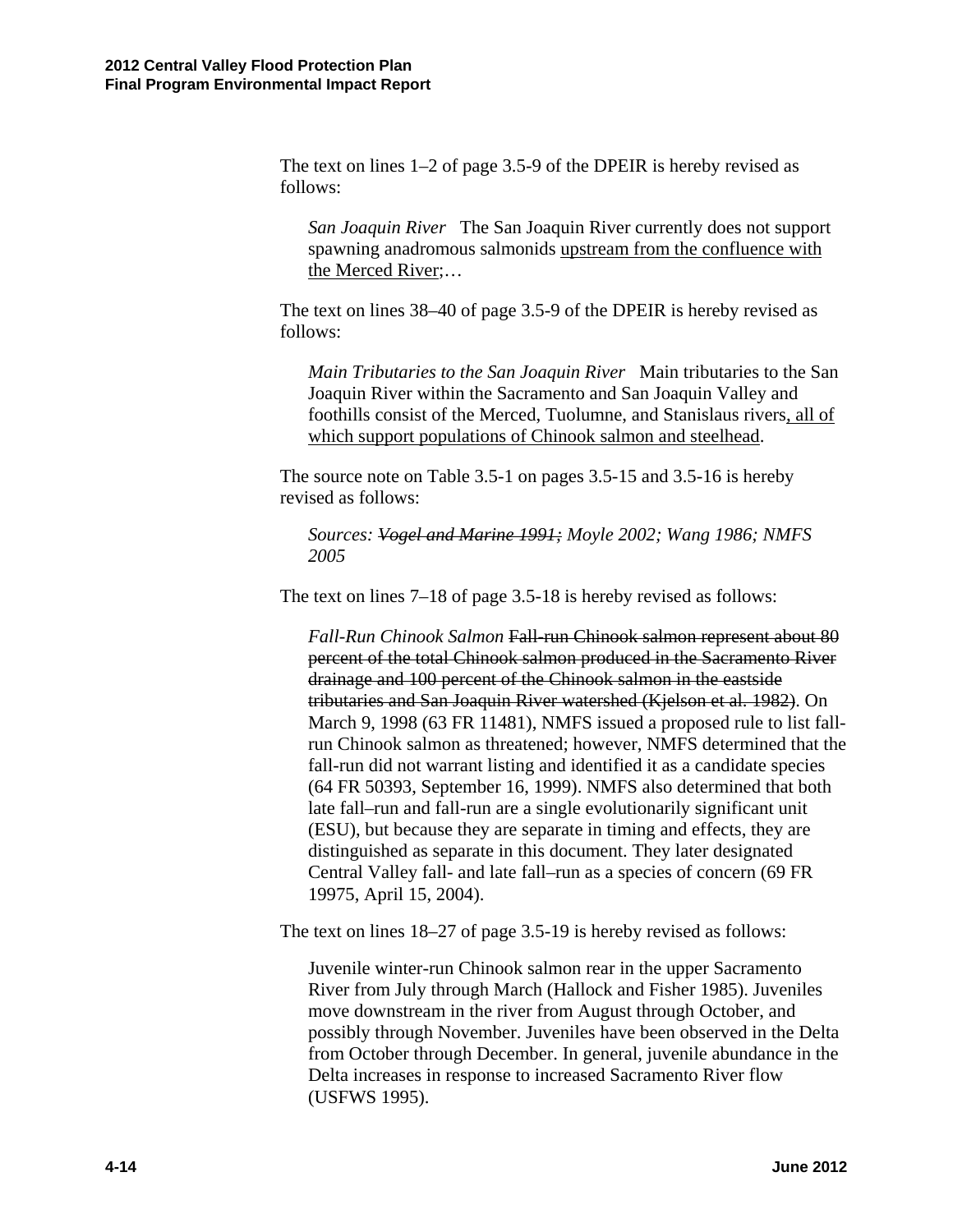Winter-run Chinook salmon smolts (i.e., juveniles that are physiologically ready to enter seawater) may migrate through the Delta and San Francisco Bay to the ocean from December through May (Stevens 1989). The Sacramento River channel is their main migration route through the Delta.

The text of the Analysis Methodology on lines 14–26 of page 3.5-37 of the DPEIR is hereby revised as follows:

All other types of CVFPP activities fall within the LTMA category. NTMAs are evaluated using a typical "impact/mitigation" approach. Where impact descriptions and mitigation measures identified for NTMAs also apply to LTMAs, they are also attributed to LTMAs, with modifications or expansions as needed. However, because many LTMAs are more general and conceptual, additional impacts are described in a broader narrative format. Impacts of LTMAs that are addressed in this narrative format are those considered too speculative for detailed evaluation, consistent with Section 15145 of the CEQA Guidelines.

In general, impacts on the different sensitive species of fish were combined to address specific avenues of impacts, such as water quality changes from construction activities. This was determined to be appropriate because the avenues of impacts (e.g., pile driving, water quality changes, or riparian alteration) would have similar effects on the different species. An action high up in the watershed would not have a direct effect on delta smelt, but it could have indirect effects. Because this is a program-level document, site-specific actions are not known; therefore, more specific analysis of potential effects on a particular species or the habitat elements used by that species is not possible. Following the narrative description of these additional impacts is a list of suggested mitigation strategies that could be employed, indicating the character and scope of mitigation actions that might be implemented if a future project-specific CEQA analysis were to find these impacts to be significant.

The text of Mitigation Measure BIO-A-2a (NTMA) on pages 3.5-45 and 3.5-46 of the DPEIR is hereby revised as follows:

• A Section 1602 streambed alteration agreement will be obtained from DFG before any trees are removed from a stream zone that is under DFG jurisdiction unless the activity is implemented by USACE. The project proponent will comply with all terms and conditions of the streambed alteration agreement, including measures to protect habitat or to restore, replace, or rehabilitate any habitat.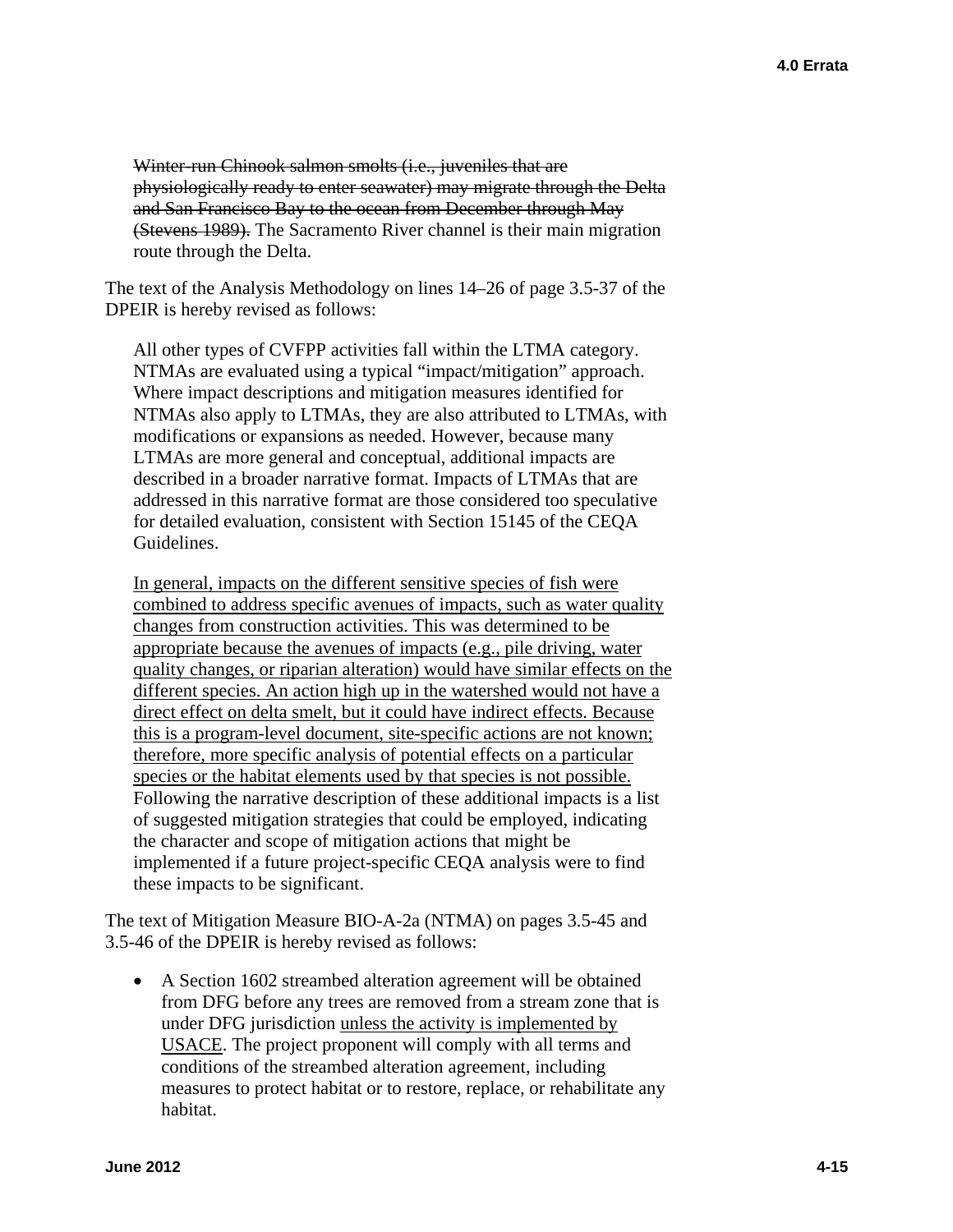• The project proponent will consult or coordinate with USFWS and NMFS as required under the federal ESA, and with DFG as required under the CESA, regarding potential impacts on listed fish species, including the loss of habitat. The project proponent will implement any additional measures developed through the ESA and CESA consultation processes, including the conditions of Section 7 biological opinions, Section 10 HCPs, and Section 2081 permits.

Where an existing approved HCP, NCCP, or similar plan covers an NTMA [or LTMA] and provides for compliance with applicable State or federal regulations, the project proponent may participate in and comply with the terms of such a plan to achieve the permit compliance measures listed above. Any mitigation plantings in the floodway will not be permitted if they would result in substantial increases in flood stage elevations, or alter flows in a manner that would have a substantial adverse effect on the opposite bank.

The text of Mitigation Measure BIO-A-2b (NTMA) on page 3.5-47 of the DPEIR is hereby revised as follows:

DWR will coordinate with USFWS, NMFS, and DFG during preparation and implementation of the plan to incorporate into the plan appropriate compensation for effects on special-status species from vegetation management along the levee system.

The text of Mitigation Measure BIO-A-3 (NTMA) on pages 3.5-49 to 3.5- 50 of the DPEIR is hereby revised as follows:

- Mitigation credits may be purchased from a public or private mitigation bank approved by DFG, USFWS, and/or NMFS. The final number of credits to be purchased will be determined by agency staff.
- A mitigation and monitoring plan will be developed and implemented to ensure that the proposed bank treatments and any off-site mitigation treatments fully compensate for losses of shaded riverine aquatic habitat.

On-site revegetation is the preferred method of compensation, and could reduce the impact to a less-than-significant level, and even potentially to a beneficial level. If on-site compensation is not feasible, off-site mitigation will be established either before or as soon as feasible after existing vegetation is removed, or mitigation bank credits will be purchased before existing vegetation is removed. As much of the mitigation habitat as feasible will be created at or near the project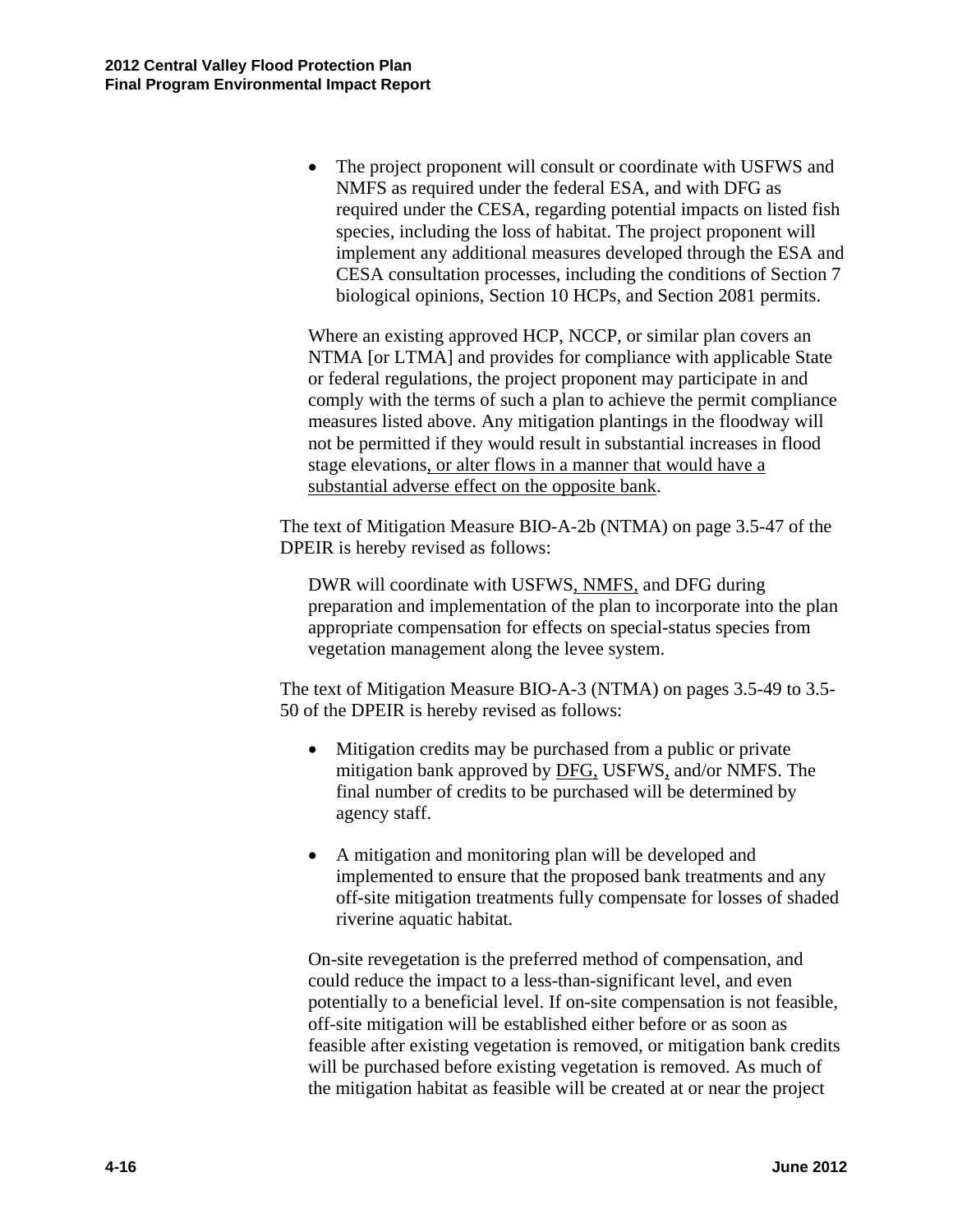site. If off-site mitigation is necessary, a location that does not currently support riparian vegetation and is capable of supporting riparian habitats will be preferred. Revegetation requirements may be accomplished as part of implementation of the CVFPP Conservation Framework. Any mitigation plantings in the floodway will not be permitted if they would result in substantial increases in flood stage elevations, or alter flows affecting in a manner that would have a substantial adverse effect on the opposite bank.

The text of Impact BIO-A-5 (NTMA) on pages 3.5-51 and 3.5-52 of the DPEIR is hereby revised as follows:

#### **Impact BIO-A-5 (NTMA):** *Effects on Special-Status Fish, Fish Movement, Nursery Ground Usage, Riparian Habitat, Designated Critical Habitat, and Essential Fish Habitat Caused by Rock Placement*

Levee projects under the proposed program may involve placing rock riprap material, generally on the waterside of the levee. A relatively comprehensive review of the effects of riprap on riverine and riparian systems (Fischenich 2003) indicated that in most cold-water systems, riprap adversely affected fish and fish habitat, but that in warm-water systems, the effects were generally beneficial. This difference was attributed to a general lack of hard substrate in the warm-water systems studied. The Sacramento and San Joaquin rivers are generally considered cold-water systems, but in the more alluvial reaches, hard substrates may be uncommon compared to the higher gradient areas. Overall, the effect of riprap placement on the aquatic ecosystem is highly dependent on the system and site-specific design (Fischenich 2003). In general, Uusing riprap in rivers or on the waterside of levee banks has been shown to affect natural river processes and functions in all of the following ways:

- Reducing recruitment of spawning gravels (Buer et al. 1989)
- Preventing new accretion of point bars and other deposition areas where riparian vegetation can colonize (Buer et al. 1989)
- Preventing meander migration (Buer et al. 1989; Fischenich 2003), which over time reduces habitat renewal, diversity, and complexity
- Limiting the channel's lateral mobility (Buer et al. 1989; Fischenich 2003), potentially reducing habitat complexity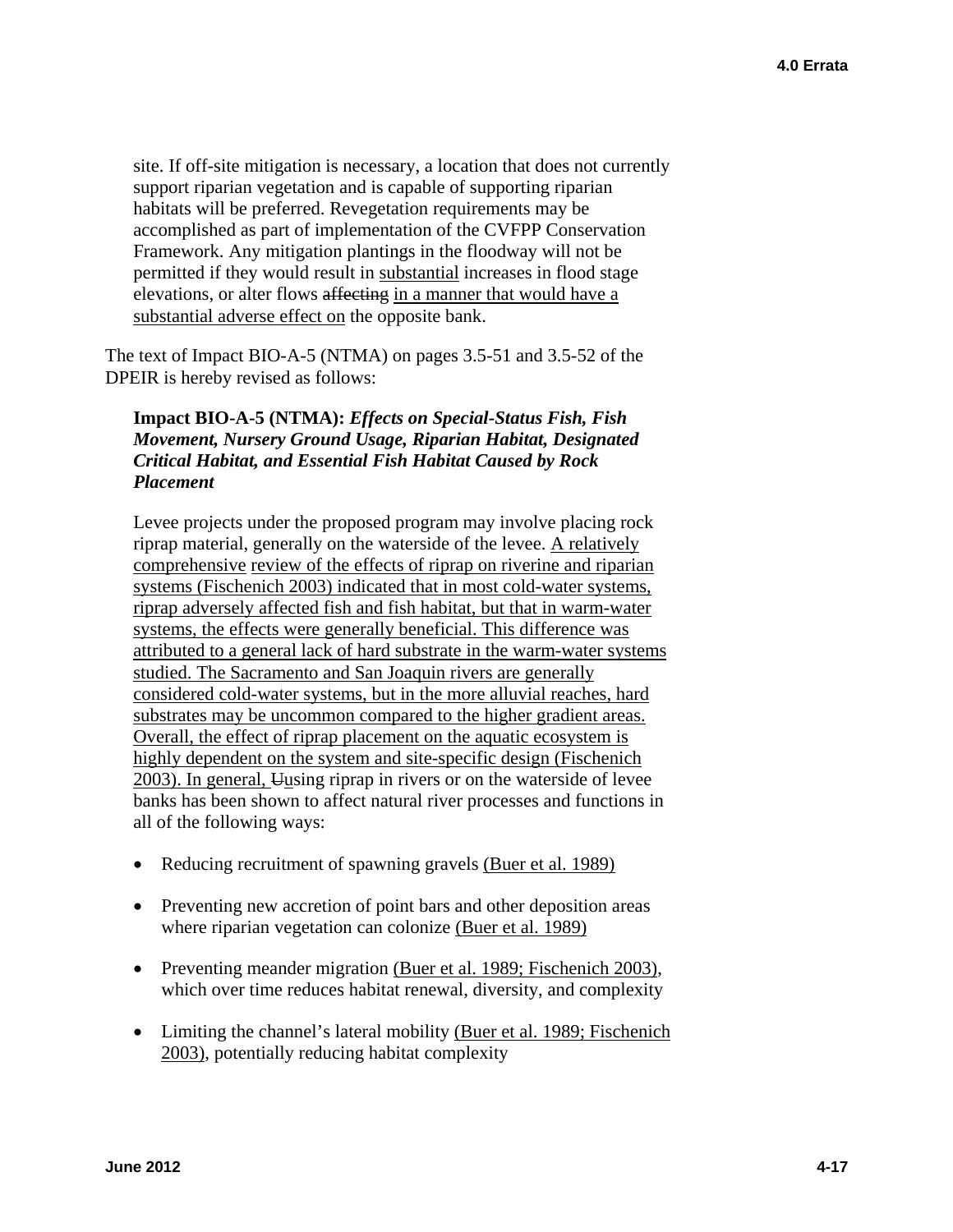- <del>Decreasing nearshore roughness, thus e</del>Causing water velocity to increase at a high rate as discharge increases, which in turn may accelerate erosion of earthen banks downstream channel scour (Fischenich 2003)
- Reducing the contribution of nutrient inputs to the stream by inhibiting plant growth adjacent to the stream (Fischenich 2003)
- Reducing riparian vegetation (Fischenich 2003) and therefore recruitment of IWM to the stream system
- Reducing benthic habitat, thus resulting in reduced abundance and diversity of benthic macroinvertebrates Possibly increasing macroinvertebrate biomass, depending on the existing substrate characteristics (Fischenich 2003)

Protecting levee slopes with riprap generally results in nearshore hydraulic conditions that are characterized by greater depths and faster, more homogeneous water velocities than are found along natural banks. Higher water velocities minimize deposition and retention of sediment and woody debris. These changes reduce habitat complexity relative to habitat found along natural shorelines, especially by eliminating the shallow, slow-velocity habitat preferred by juvenile salmonids.

Replacing natural bank substrates with riprap can adversely affect important ecosystem functions. Living space and food for terrestrial and aquatic invertebrates is changed from natural to artificial substrates lost, eliminating an important food source for special-status fish species. Part of the proposed program could involve removing riprap and creating setback levees and floodplain habitat, which would help offset the effects of placing any new levee riprap. In addition, under the proposed program, vegetation could be incorporated into the rock material of new and existing riprap, minimizing adverse effects. However, a net increase in the extent of rock riprap on the SPFC could occur; therefore, this impact would be **potentially significant**.

The text of Mitigation Measure BIO-A-5 (NTMA) on page 3.5-52 of the DPEIR is hereby revised as follows:

**Mitigation Measure BIO-A-5 (NTMA): Implement Mitigation Measures BIO-A-2a and BIO-A-2b (NTMA)** 

Mitigation Measures BIO-A-2a and BIO-A-32b include activities that would minimize and compensate for adverse effects of rock placement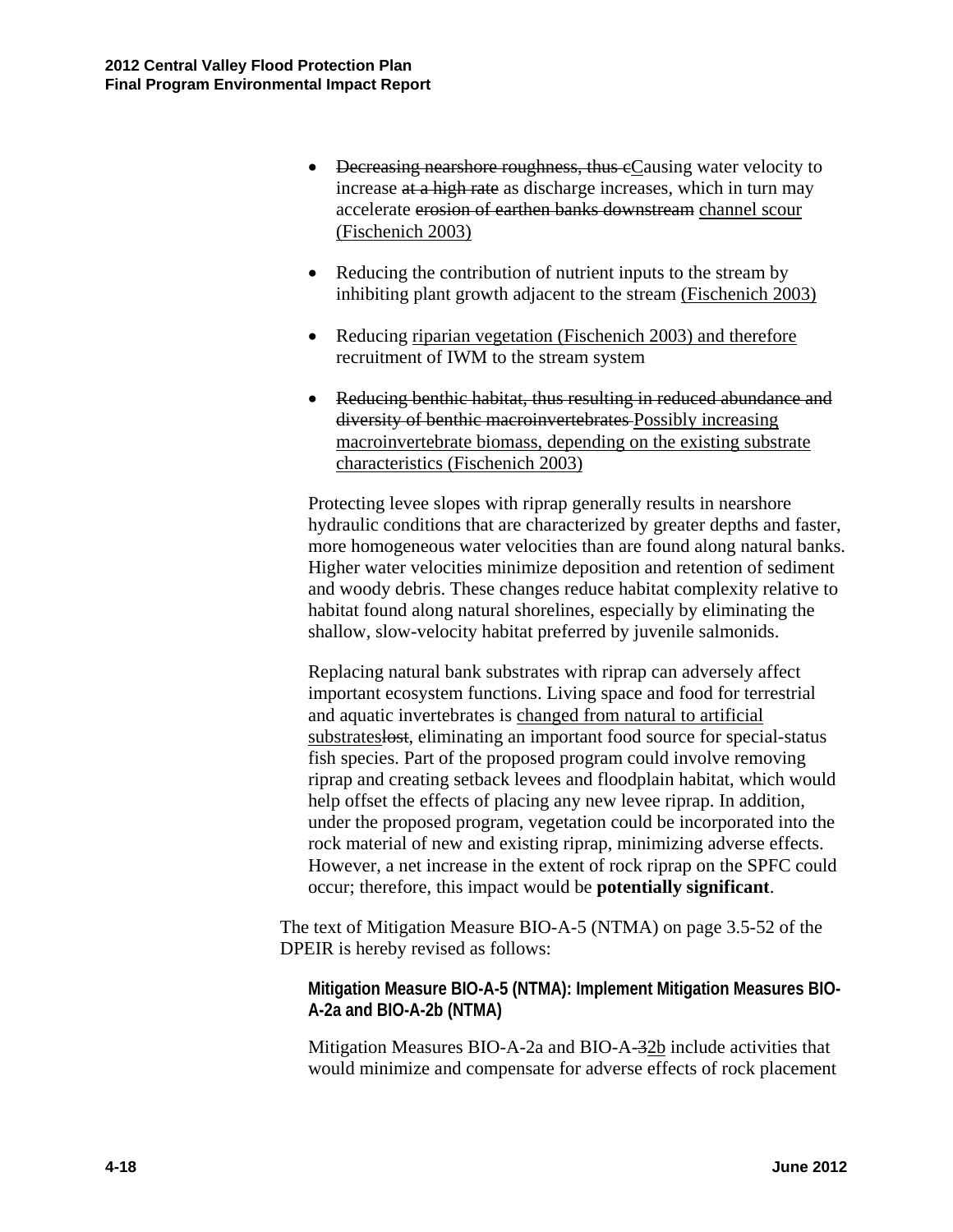on aquatic resources. Additional opportunities may exist for on-site vegetation planting as part of rock placement projects.

The text of Mitigation Measure BIO-A-6 (NTMA) on page 3.5-53 of the DPEIR is hereby revised as follows:

**Impact BIO-A-6 (NTMA):** *Effects on Special-Status Fish, Fish Movement, Nursery Ground Usage, Riparian Habitat, Designated Critical Habitat, and Essential Fish Habitat Caused by the Increased Availability of Floodplain Habitat Generated by Setback Levees* 

Numerous studies have found that floodplain habitat is valuable to native fish species in the Central Valley. Seasonally flooded habitat provides spawning, rearing, and foraging habitat for splittail and rearing habitat for Chinook salmon (Sommer et al. 1997; Sommer et al 2001; Sommer et al. 2002; Baxter et al. 1996; Moyle et al. 2000; Jones & Stokes 1999). Floodplain inundation benefits the fisheries by increasing habitat availability and food supply and reducing predation rates. The duration and timing of inundation are key factors in the success of splittail spawning and rearing. A positive correlation exists between the number of days of inundation and the abundance of juvenile splittail in years when floodplains are inundated continuously for at least 4 weeks between March and April (Sommer et al. 1997; Moyle et al. 2000; Jones & Stokes 2001).

The title of Mitigation Measure BIO-A-4 (LTMA) on page 3.5-57 of the DPEIR is hereby revised as follows:

**Mitigation Measure BIO-A-4 (LTMA): Implement Mitigation Measure BIO-A-34 (NTMA).** 

#### **Section 3.6, "Biological Resources—Terrestrial"**

The text of Mitigation Measure BIO-T-1a (NTMA) on pages 3.6-74 and 3.6-75 of the DPEIR is hereby revised as follows:

• Before an NTMA is implemented, the CNDDB will be searched and other sources (which may include species experts, species recovery plans, and other monitoring or research studies) will be consulted to determine whether sensitive communities, habitats, and species observation records may be present in or near the project area. These communities, habitats, and species occurrences will be identified, mapped, and quantified as deemed appropriate. The project proponent, assisted by the primary engineering and construction contractors, will coordinate with a qualified biologist to ensure that implementation of NTMAs minimizes direct and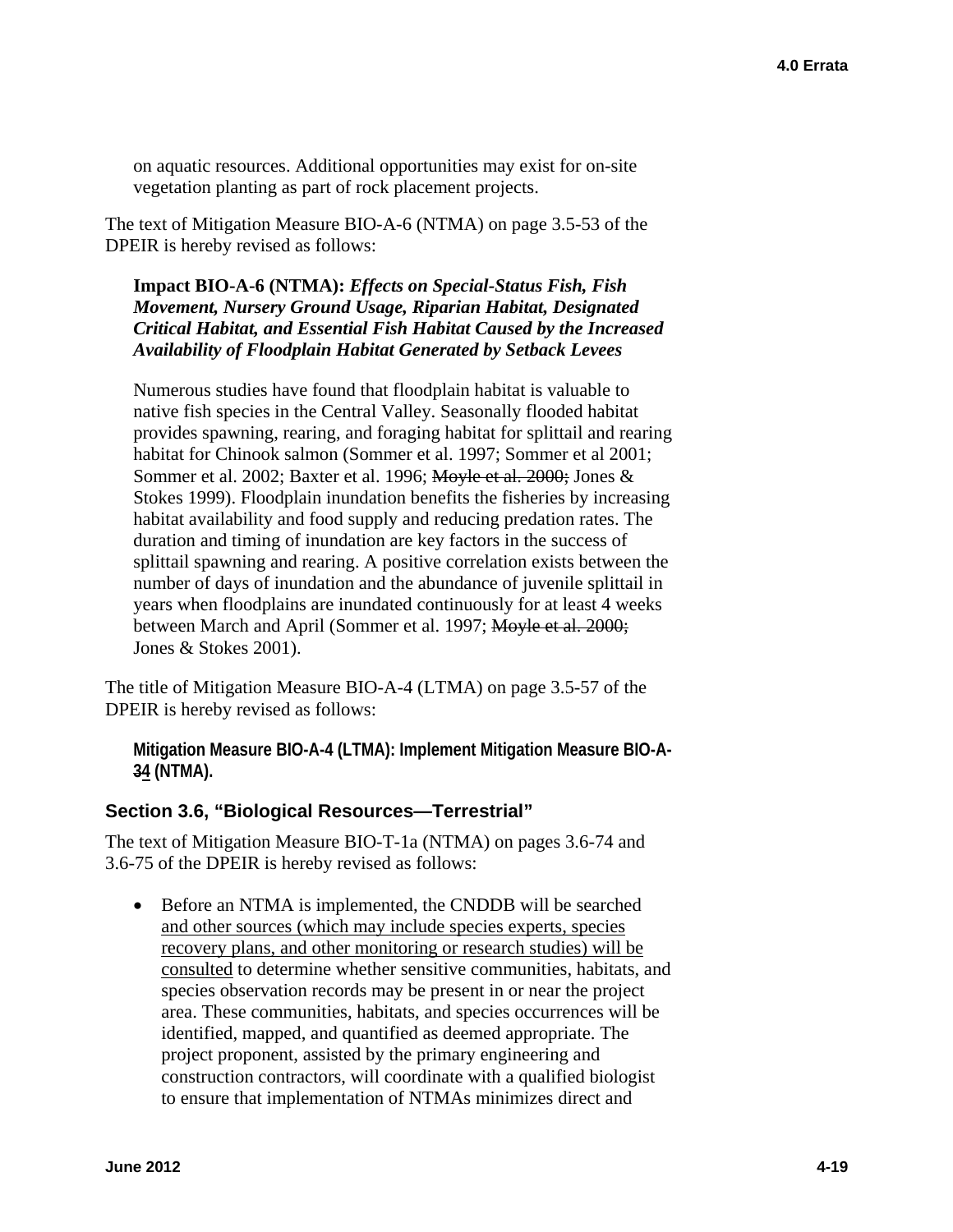indirect disturbance of sensitive communities, habitats, and species to the extent feasible. In consultation with USFWS and DFG, the project proponent will develop measures to minimize and, where appropriate, compensate for construction-related effects on sensitive communities, habitats, and species.

The text of Mitigation Measure BIO-T-3c (NTMA) on page 3.6-84 of the DPEIR is hereby revised as follows:

 A streambed alteration agreement, as required under Section 1602 of the California Fish and Game Code, will be obtained from DFG before any vegetation is removed from a stream zone under DFG jurisdiction unless the activity is being implemented by USACE. The project proponent will comply with all terms and conditions of the streambed alteration agreement, including measures to protect habitat or to restore, replace, or rehabilitate any habitat.

The text of Mitigation Measure BIO-T-5b (NTMA) on page 3.6-87 of the DPEIR is hereby revised as follows:

Before an NTMA [or LTMA] is implemented, the project proponent will identify applicable local conservation plans in the area and evaluate the plans to determine whether the NTMA [or LTMA] is within the permit plan area. As feasible, the project proponent will consider developing a strategy to maintain plan consistency and will consult and/or coordinate with the appropriate entity or plan administrator to develop and implement measures to avoid, minimize, and where necessary, compensate for effects on local plans. In some instances, the NTMA [or LTMA] may be a covered activity under the plan.

The title of Mitigation Measure BIO-T-4a (LTMA) on page 3.6-97 of the DPEIR is hereby revised as follows:

**Mitigation Measure BIO-T-4a (LTMA): Implement Mitigation Measures BIO-T-1a (NTMA), BIO-T-3a (NTMA), BIO-T-3b (NTMA), and BIO-T-3c (NTMA)** 

#### **Section 3.8, "Cultural and Historic Resources"**

The text of Mitigation Measure CUL-1b (NTMA) on page 3.8-26 of the DPEIR is hereby revised as follows:

If a substantial adverse change to an archaeological resource that has been determined as eligible for listing in the NRHP or the CRHR cannot be avoided, the project proponent will deploy a qualified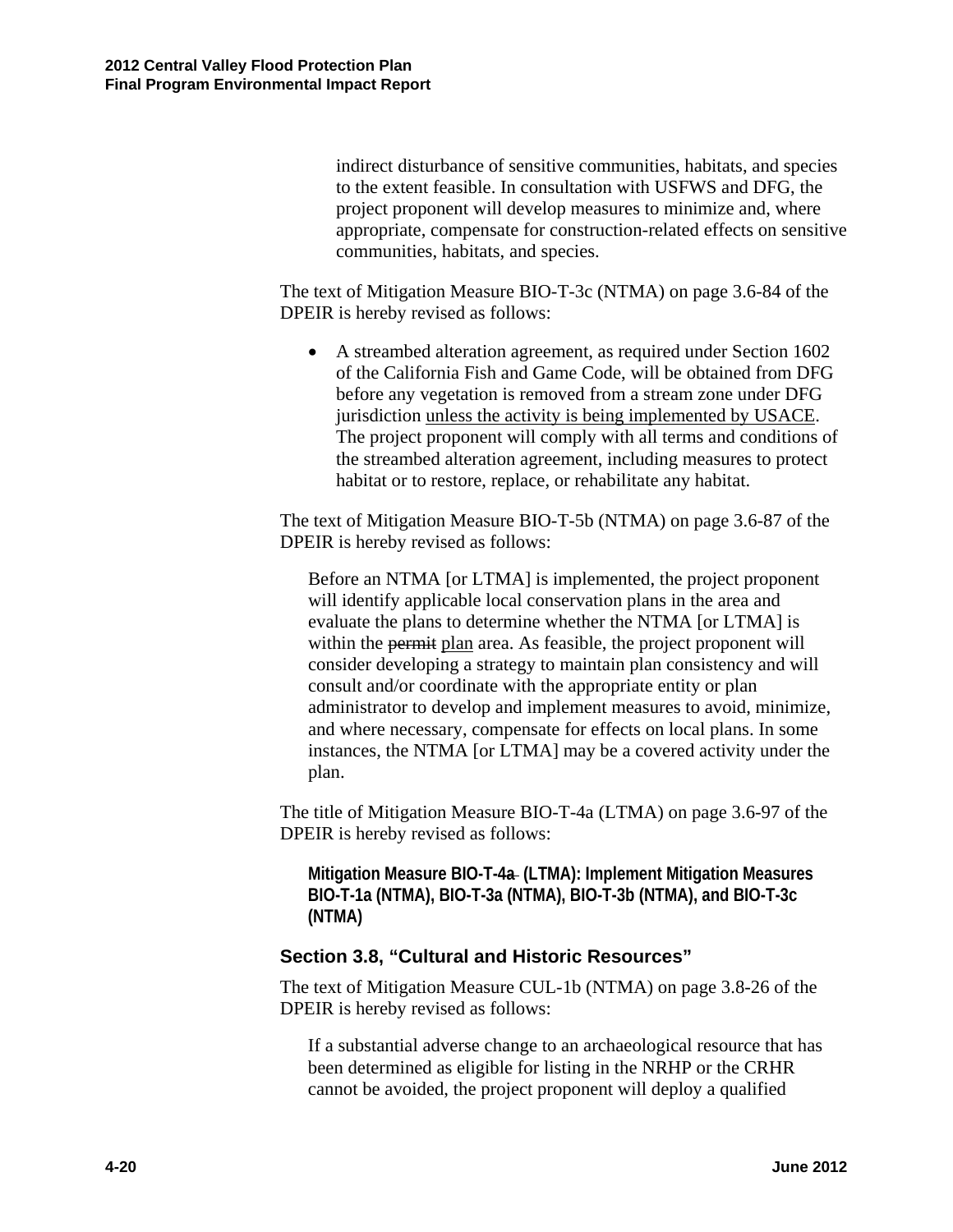archaeologist to conduct additional research and other tasks. These tasks will include preparing a research design; conducting additional archival and historical research, when appropriate; conducting an archaeological excavation; analyzing artifacts, features, and other attributes of the resource; and preparing a technical report documenting the methods and results of the investigation in accordance with the California Office of Historic Preservation's *Guidelines for Archaeological Research Design* (1991). The purpose of this work will be to recover a sufficient quantity of data to compensate for damage to or destruction of the resource. The procedures to be employed in this data recovery program will be determined in consultation with responsible agencies and interested parties, such as Native American tribes, as identified by the Native American Heritage Commission, as appropriate. The approved measures must be implemented before construction activities occur at the archaeological site.

The text of Mitigation Measure CUL-2 (NTMA) on pages 3.8-27 and 3.8- 28 of the DPEIR is hereby revised as follows:

Based on the archaeologist's recommendations, the project proponent will develop measures in consultation with responsible agencies and, as appropriate, interested parties such as Native American tribes. The approved mitigation must be implemented before construction activities resume at the archaeological site, as identified by the Native American Heritage Commission.

All of the steps identified above will be detailed in an accidentaldiscovery plan developed before construction so that all parties are aware of the process that must be implemented should buried archaeological resources be uncovered during construction.

Construction monitoring by a qualified archaeologist in areas determined particularly sensitive for buried archaeological remains will be implemented by project proponents when warranted, as recommended by the archaeological professional. Reasons for providing an archaeological monitor may include but are not limited to the previous identification of buried cultural deposits in the project vicinity or the previous recordation of an archaeological site that could not be recently identified on the ground surface. Furthermore, some landforms, such as mounded areas in floodplains adjacent to water courses, are more likely to be sensitive for buried resources. Largescale projects involving a great deal of ground disturbance (e.g., lengthy levee construction) could benefit from geoarchaeological studies to determine those areas most likely to contain buried cultural deposits.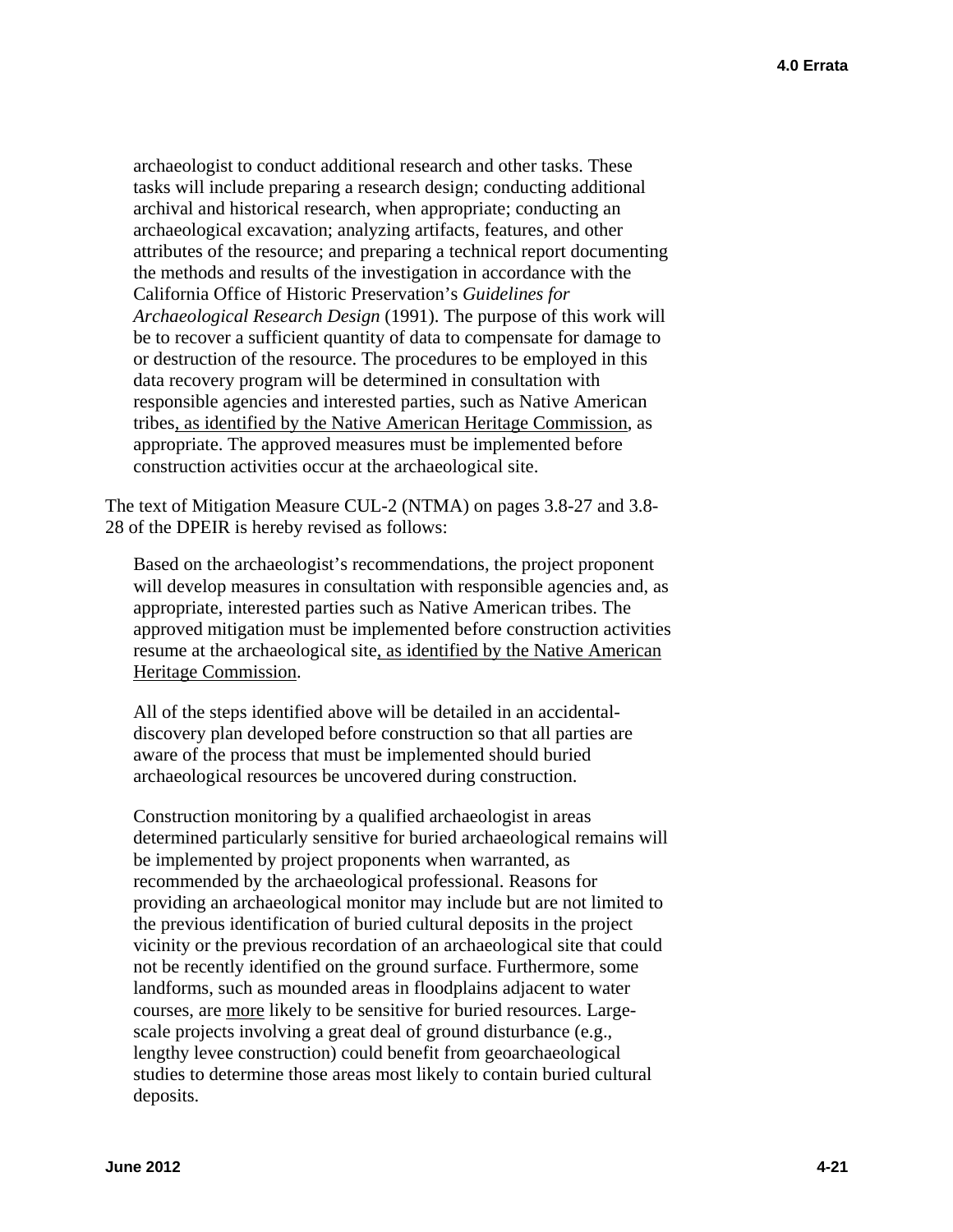The text of Mitigation Measure CUL-4b (NTMA) on page 3.8-31 of the DPEIR is hereby revised as follows:

Effects to TCPs are expected to be rare occurrences. However, where an identified TCP cannot be fully avoided by a proposed project, the project proponent will engage in early, meaningful consultation with Native American communities, as identified by the Native American Heritage Commission, to identify ways to mitigate impacts on TCPs. For example, if TCP locations that presently support plant species cultivated and harvested by Native American communities for traditional medicines and foods, or for uses such as basketry, are slated for destruction to make way for planned construction, the project proponent may work with the Native American community associated with the TCP to identify other nearby locations that can support these same plants. The project proponent can then take steps to enhance existing plant populations at those locations or provide materials and labor to cultivate new plants, with assistance from the Native American community.

The text of Mitigation Measure CUL-5b (NTMA) on page 3.8-33 of the DPEIR is hereby revised as follows:

The project proponent will consult with the entity (county, city, or private) that has jurisdiction over the cemetery, and with interested parties as appropriate, to identify a satisfactory place to relocate human remains that would provide protection from future disturbance. Similarly, if Native American burials are known to exist in an archaeological site, the project proponent will work with the appropriate tribe, as identified by the Native American Heritage Commission, to identify a satisfactory location for reinterment of burials in a protected location.

#### **Section 3.11, "Groundwater"**

The text of line 7 on page 3.11-14 of the DPEIR is hereby revised as follows:

#### *San Joaquin River Hydrologic Region*

The San Joaquin River Hydrologic Region consists of surface water basins that drain into the San Joaquin River system, from the Cosumnes River Basin to the north through the southern boundary of the San Joaquin River watershed (DWR 1998). This hydrologic region contains the Yosemite Valley and Los Banos Creek Valley groundwater basins and the northern portion of the San Joaquin Valley Groundwater Basin. The San Joaquin Valley Groundwater Basin is the primary basin in this hydrologic region and is discussed further below. The Yosemite Valley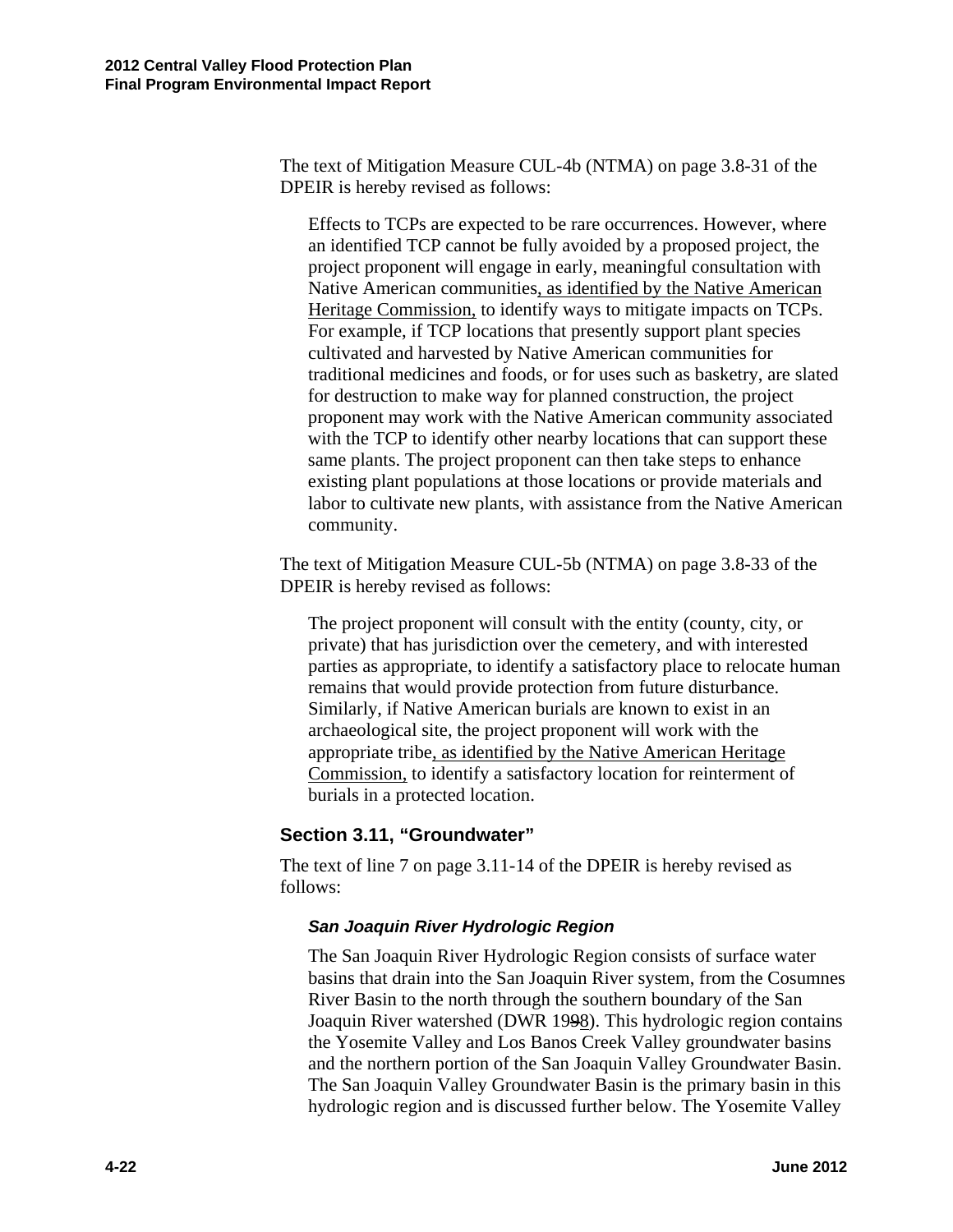and Los Banos Creek Valley groundwater basins do not provide substantial groundwater resources to the San Joaquin River Hydrologic Region and thus are not described further.

#### **Section 3.12, "Hazards and Hazardous Materials"**

The text on line 37 of page 3.12-19 of the DPEIR is hereby revised as follows:

Mosquito abatement methods control measures, such as those identified as part of sound Integrated Vector Management, include…

#### **Section 3.13, "Hydrology"**

The following reference is hereby added to the section:

SEWD. *See* Stockton East Water District.

Stockton East Water District (SEWD). 2011. History. Available at [<http://www.sewd.net/history.htm>](http://www.sewd.net/history.htm). Accessed July 21, 2011.

#### **Section 3.14, "Land Use and Planning"**

The text of Mitigation Measure LU-5a (NTMA) on page 3.14-43 of the DPEIR is hereby revised as follows:

The project proponent will provide financial compensation for property loss and relocation expenses to any person displaced because of the acquisition of real property, as required by the State of California Relocation Assistance Act (Chapter 16, Section 7260 et seq. of the California Government Code). Before an offer is made to each property owner, all real property to be acquired will be appraised to determine its fair market value. The project proponent will assist eligible property owners occupants in finding comparable replacement housing and will pay for actual, reasonable moving costs consistent with applicable State and federal law.

#### **Section 3.19, "Transportation and Traffic"**

The text on page 3.19-11 of the DPEIR is hereby revised as follows:

In addition, one two locally based bus-only public transit systems, listed below, operates within the Delta and Suisun Marsh.

 **Fairfield/Suisun Transit**—Local service within Fairfield and Suisun City, with regional service to Vacaville, Dixon, Davis, Sacramento, Benicia, El Cerrito, Pleasant Hill, and Walnut Creek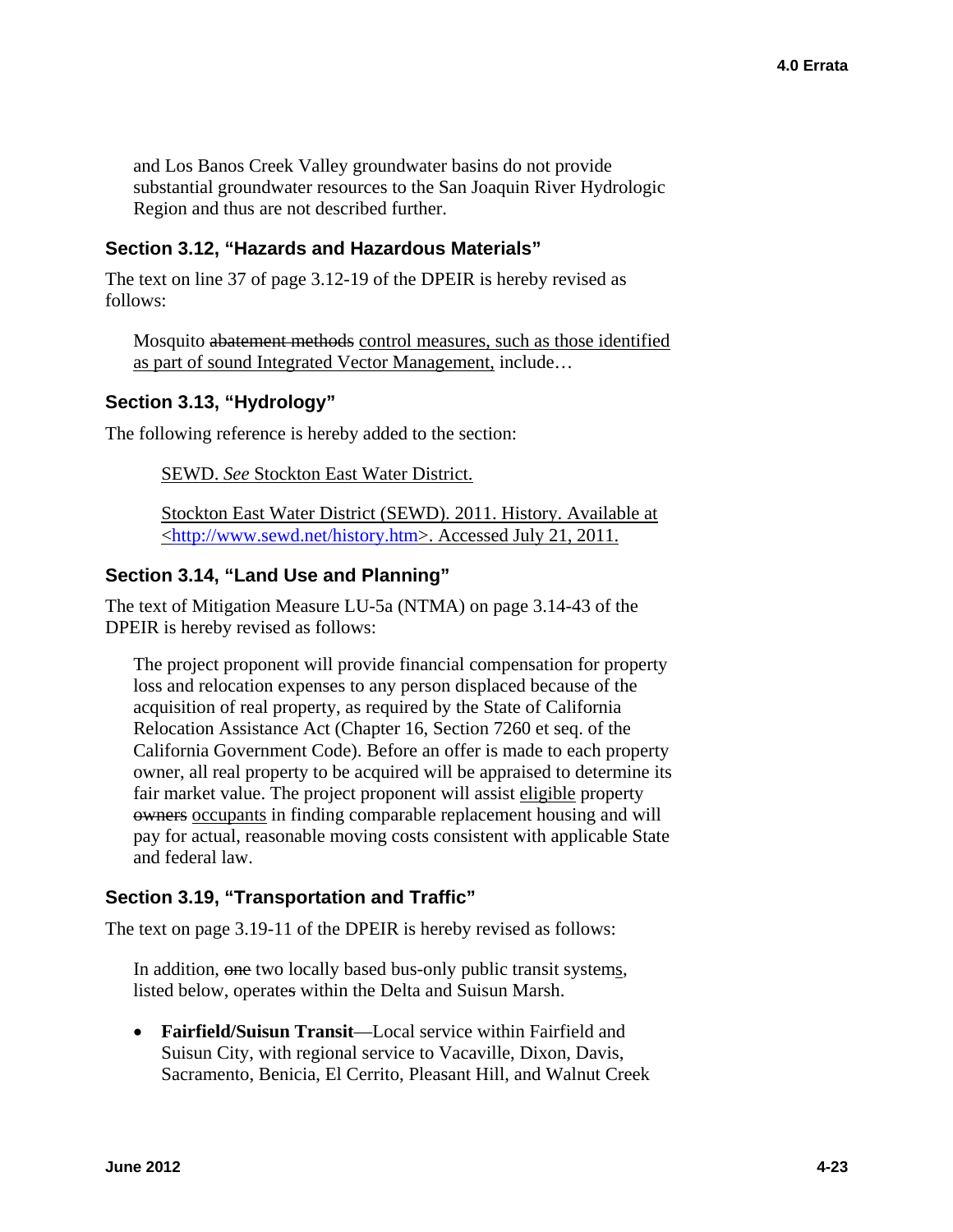• **South County Transit**—Daily regional service is provided connecting the cities of Lodi, Galt, Elk Grove and Isleton.

Two major ports are located within the Delta and Suisun Marsh (Figure 3.19-3).

The text of Mitigation Measure TRN-2 (NTMA) on pages 3.19-20 and 3.19-21 of the DPEIR is hereby revised as follows:

If the effects of a project on roadways will be temporary, the project proponent will provide easily recognizable detour signs and prepare and implement a traffic management plan to minimize traffic, including bicycle, impacts, in consultation with the local transportation agency. If management actions require removal of transportation infrastructure, efforts will be undertaken to make sure that a convenient transportation alternative option is available for travel. For effects on rail lines, the project proponent will work with the respective rail owner to maintain maximum use of the line.

The title of Mitigation Measure TRN-4 (LTMA) on page 3.19-25 of the DPEIR is hereby revised as follows:

**Mitigation Measure TRN-4 (LTMA): Implement Mitigation Measure TRN-54 (NTMA).** 

#### **Section 3.20, "Utilities and Service Systems"**

The text on line 40 on page 3.20-9 in Section 3.20, "Utilities and Service Systems," of the DPEIR is hereby revised as follows:

…Energy Regulatory Commission regulates construction and abandonment of interstate…

The following text is hereby added to Section 3.20.2, "Regulatory Setting," of the DPEIR, after line 2 on page 3.20-10:

The U.S. Department of Transportation's Pipeline and Hazardous Materials Safety Administration regulates the design, operation, and maintenance of natural gas pipelines. These regulations are enforced in California by the CPUC.

#### **Section 3.21, "Water Quality"**

The text of line 7 on page 3.21-12 to line 2 on page 3.21-13 of the DPEIR is hereby revised as follows: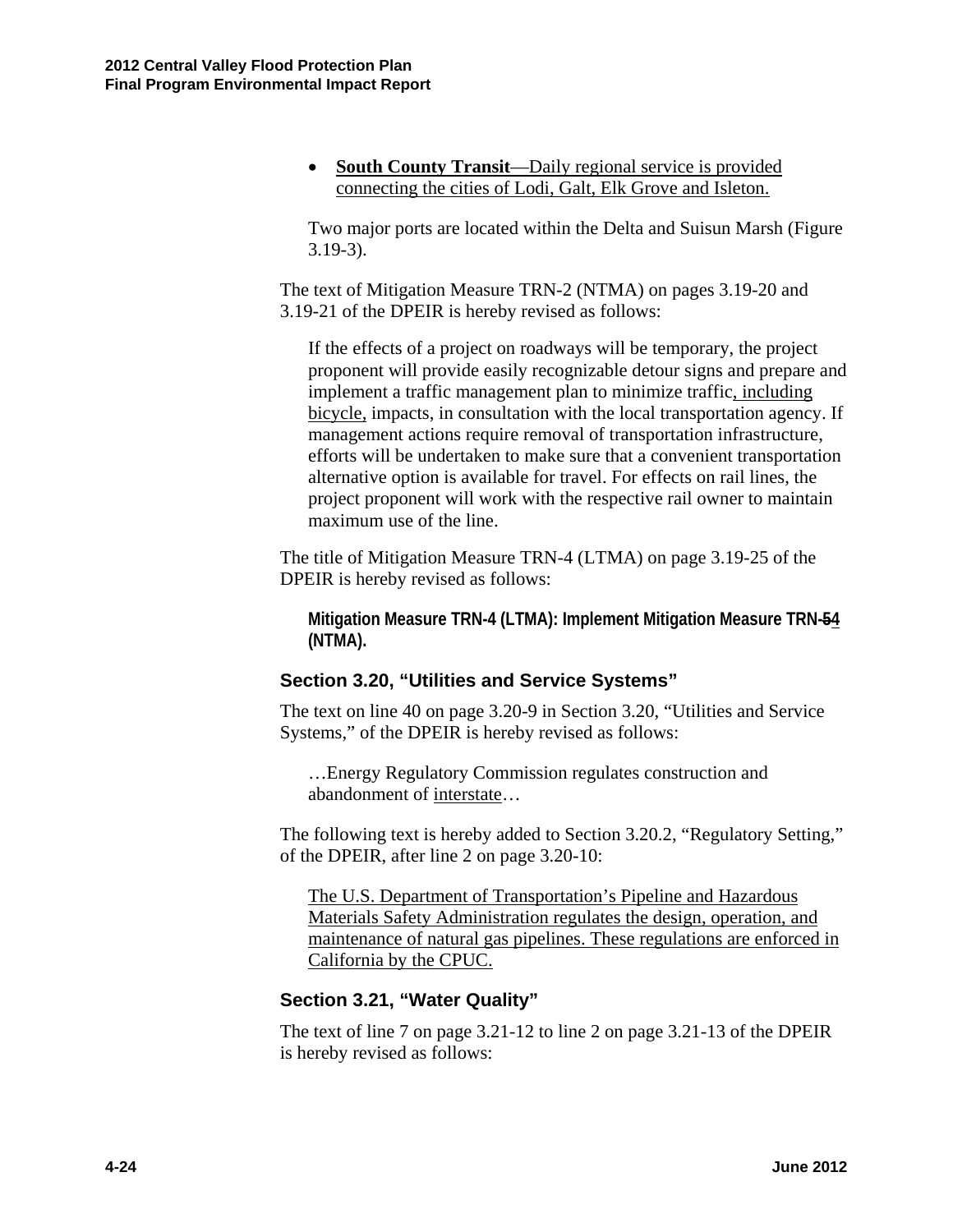*New Bullards Bar Reservoir and Yuba River, New Bullards Bar Reservoir to the Feather River* New Bullards Bar Dam, which forms New Bullards Bar Reservoir, is on the North Fork Yuba River and regulates flows for one-third of the Yuba River watershed. Water quality in New Bullards Bar Reservoir is limited by mercury. The overall water quality of the lower Yuba River below New Bullards Bar Reservoir is suitable for designated beneficial uses, and has improved in recent decades because hydraulic and dredge mining operations have been controlled and minimum instream flow requirements have been established (YCWA et al. 2007DFG 1989). Dissolved oxygen concentrations, total dissolved solids (TDS), pH, hardness, alkalinity, and turbidity are well within acceptable or preferred ranges for salmonids and other key freshwater biota (Reclamation et al. 2003).

## **Chapter 7.0, "References"**

The text of Section 3.13, "Hydrology," references is hereby revised as follows:

California Department of Water Resources (DWR).

-. 2012. Urban Levee Design Criteria. Anticipated AprilMay 2012.

Federal Emergency Management Agency (FEMA).

———. 2010. Guidelines and Specifications for Flood Hazard Mapping PartnersMap Modernizations. Available at [<http://www.fema.gov/plan/prevent/fhm/gs\\_main.shtm#5](http://www.fema.gov/plan/prevent/fhm/gs_main.shtm#5) [http://www.fema.gov/plan/prevent/fhm/mm\\_main.shtm>](http://www.fema.gov/plan/prevent/fhm/mm_main.shtm). Accessed May 26, 2010.

#### **Chapter 9.0, "Abbreviations and Acronyms"**

The abbreviation "F-CO" was incorrectly defined as "Forecast-Coordination Operations" in the DPEIR. The definition of F-CO is changed to "Forecast-Coordinated Operations" throughout the PEIR.

# **4.3 Analysis of the Achieve SPFC Design Flow Capacity with Strict ETL Compliance Alternative**

# **4.3.1 Background**

In the DPEIR for the CVFPP, seven alternatives were initially considered in Chapter 5.0, "Alternatives":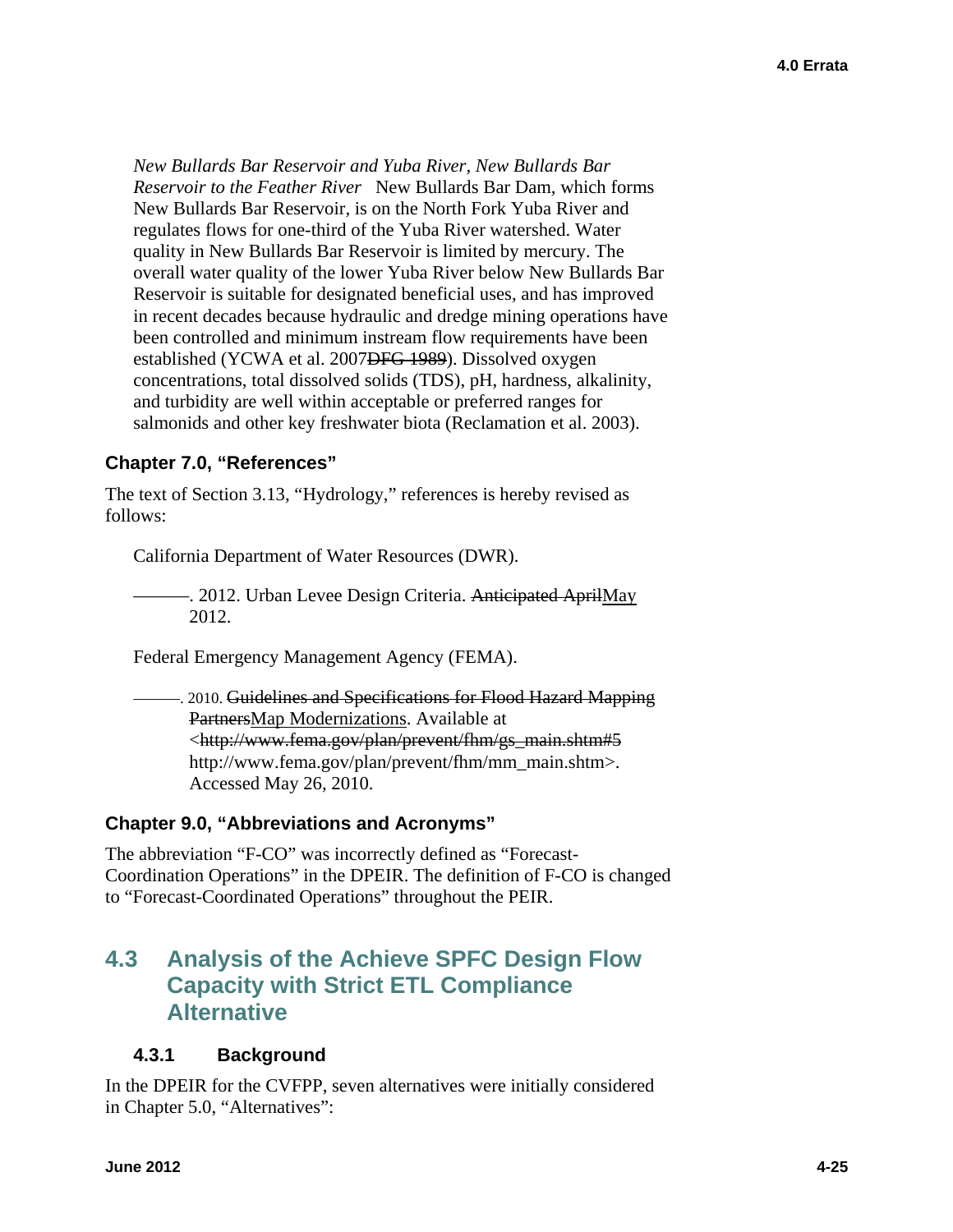- No-Project Alternative—Continued Operations Scenario
- No-Project Alternative—No Additional Activities Scenario
- Modified State Systemwide Investment Approach (SSIA) Alternative
- Achieve SPFC Design Flow Capacity Alternative
- Achieve SPFC Design Flow Capacity with Strict Engineering Technical Letter (ETL) Compliance Alternative
- Protect High-Risk Communities Alternative
- Enhance Flood System Capacity Alternative

(All references to the "ETL" in this chapter are specifically to the U.S. Army Corps of Engineers' (USACE's) ETL 1110-2-571, which is described further below.)

In the DPEIR, two of these alternatives were rejected from further consideration and analysis because they failed to meet most of the basic program objectives, were determined to be infeasible, would not avoid or substantially lessen significant environmental impacts, and/or would be so similar to another alternative that they would not add to expand the range of alternatives evaluated in this PEIR. These alternatives were:

- Achieve SPFC Design Flow Capacity with Strict ETL Compliance Alternative
- Protect High-Risk Communities Alternative

A summary of the reasons for rejecting these alternatives is provided here. For more information on this topic, see Section 5.3, "Alternatives Considered but Rejected," of the DPEIR.

The Achieve SPFC Design Flow Capacity with Strict ETL Compliance Alternative was rejected from further analysis for several reasons. Ensuring strict compliance with USACE's ETL 1110-2-571 while making necessary improvements to the SPFC would be cost prohibitive, primarily resulting from very high mitigation costs to compensate for losses of riparian habitat and habitat for threatened and endangered species. In addition, mitigating impacts associated with strict ETL compliance would be nearly impossible because of the limited availability of waterside acreage to provide compensatory shaded riverine aquatic (SRA) habitat. This would leave the State unable to gain the proper permits to implement this alternative. Consequently, this alternative was not considered further because it (1)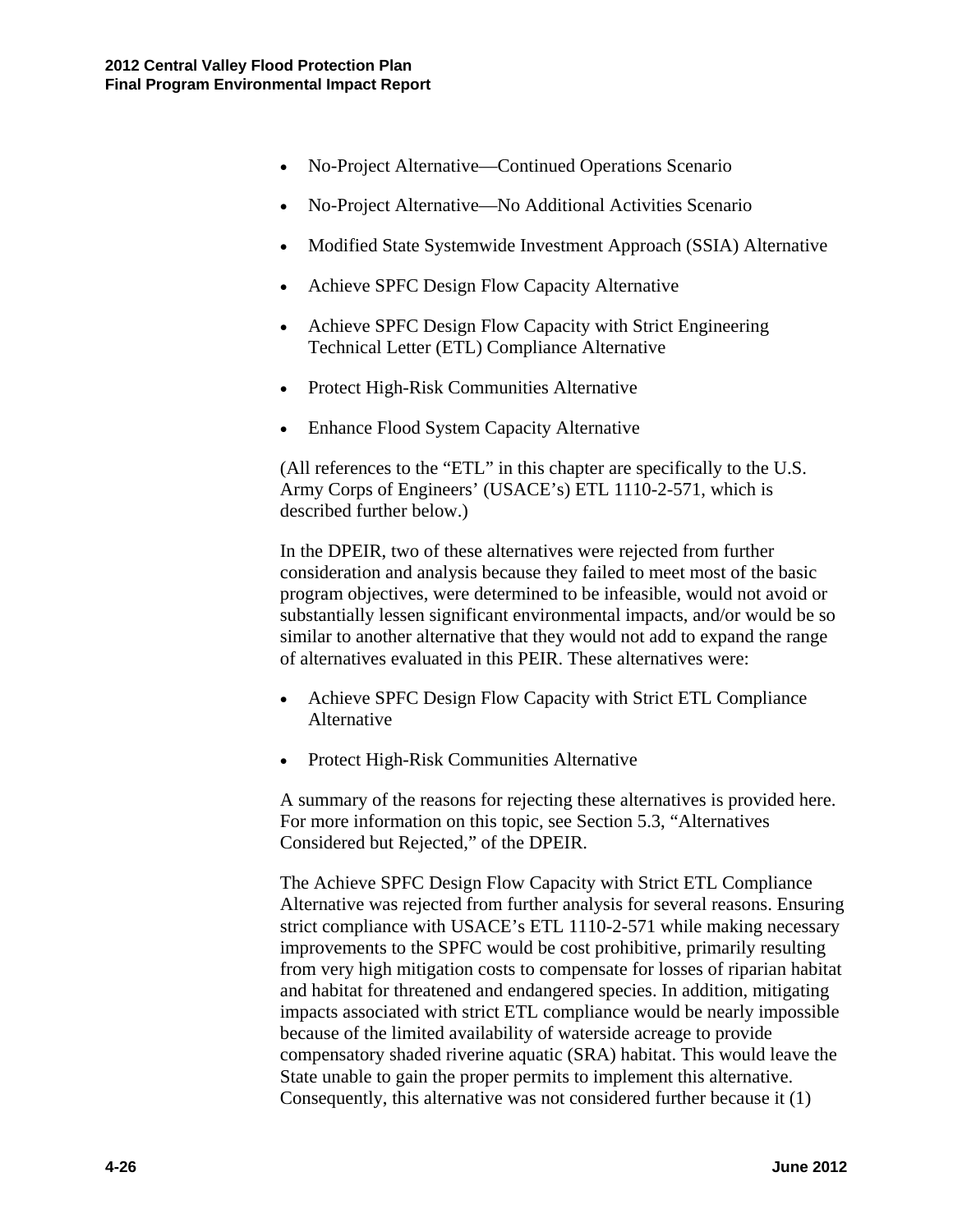would not satisfy the program objectives; (2) would be infeasible because of major cost implications and regulatory constraints; and (3) would not avoid or lessen significant environmental impacts, but actually would cause substantially greater environmental impacts on biological resources.

The Protect High-Risk Communities Alternative was rejected from further analysis because it would not satisfy most of the eight program objectives. The Protect High-Risk Communities Alternative is also very similar to the Modified SSIA Alternative, which was carried forward in the analysis. The Protect High-Risk Communities Alternative differs from the Modified SSIA Alternative only in terms of minor increases in the measures benefiting small communities, and by including an expanded Yolo Bypass and modifications to the Fremont Weir. Accordingly, further consideration and analysis of this alternative would not add to or expand the range of alternatives considered in the PEIR. Consequently, this alternative was not considered further because it (1) would not satisfy most of the program objectives and (2) would be so similar to other alternatives that its inclusion in this PEIR for analysis would not add to or expand the reasonable range of alternatives under consideration.

#### **4.3.2 Reasons to Include More Detailed Analysis of the Achieve SPFC Design Flow Capacity with Strict ETL Compliance Alternative in the PEIR**

On February 17, 2012, USACE published a revised proposal to update the process for requesting a variance from vegetation standards for levees and floodwalls as described in the ETL. The proposed update to the variance request process was published 18 calendar days before the scheduled public release of the DPEIR for the CVFPP. In this time frame it was not feasible to review the proposed update, determine whether it had relevance to the PEIR, and if appropriate, add text to the DPEIR before its publication.

After publication of the DPEIR, however, a thorough review of the proposed update to the process for requesting a variance from vegetation standards was conducted. Thorough review of the update failed to identify substantial evidence in the record that would alter the analysis or conclusions in the DPEIR, or the conclusion that the Achieve SPFC Design Flow Capacity with Strict ETL Compliance Alternative would be infeasible. On April 13, 2012, DWR sent a letter to USACE officially commenting on, and conveying significant concerns regarding, the proposed update.

An element of the update, however, includes a requirement that a vegetation variance request include: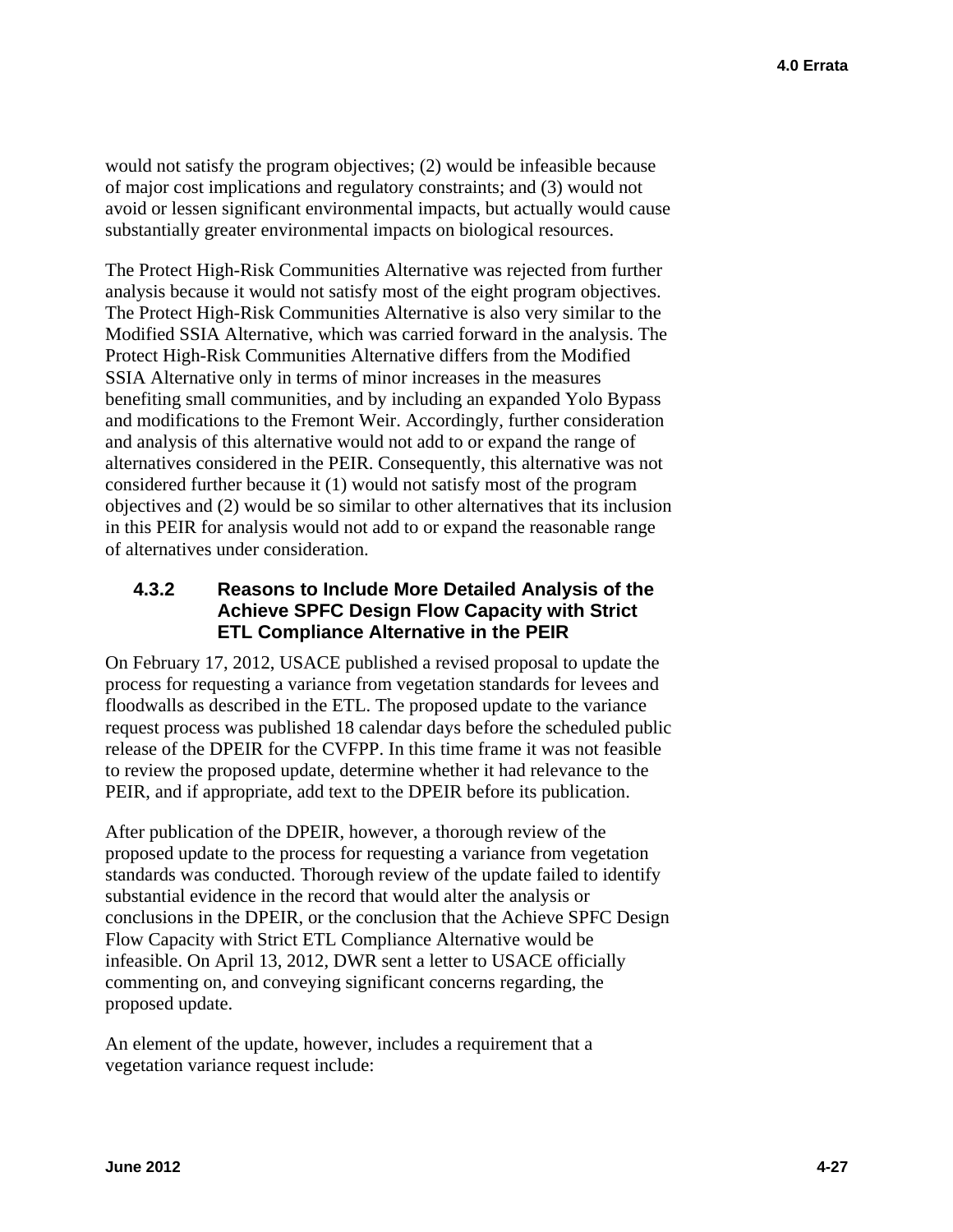…all background studies, data, and other information required by USACE to complete the environmental compliance processes under the National Environmental Policy Act (NEPA), ESA [federal Endangered Species Act], and any other applicable environmental resource protection statute. … The documentation must analyze, as alternatives, the effects of the implementation of the proposed vegetation variance and the implementation of the national standards.

Although DWR has considerable concerns about the proposed variance process, DWR continues to seek an implementable regional vegetation variance for Central Valley levees. However, significant changes to USACE's proposed variance policy will be necessary before this becomes a viable option.

DWR has identified the CVFPP PEIR as a mechanism to analyze "…the effects of the implementation of the proposed vegetation variance and the implementation of the national standards." The Achieve SPFC Design Flow Capacity with Strict ETL Compliance Alternative assumes full implementation of the current "national standards" for vegetation management on levees. Therefore, an analysis comparing the environmental effects of this alternative against those of the SSIA could support an eventual variance request for the SSIA, if necessary. For purposes of supporting a potential variance request, this analysis also compares to the SSIA a scenario involving the SSIA with strict ETL compliance.

DWR continues to consider the Achieve SPFC Design Flow Capacity with Strict ETL Compliance Alternative as infeasible, for the reasons described above. As mentioned previously, DWR does not currently believe that the requirements for obtaining a variance described in USACE's proposed update present a viable option. However, an analysis of the environmental effects of the Achieve SPFC Design Flow Capacity with Strict ETL Compliance Alternative is provided here and incorporated into the CVFPP PEIR. The analysis follows the approach, format, and level of detail used in the analysis of alternatives included in the DPEIR, but it also addresses issues pertinent to NEPA because USACE would use this information consistent with the direction provided under 50 Code of Federal Regulations (CFR) 1506.2(c).

# **4.3.3 Description of the Achieve SPFC Design Flow Capacity with Strict ETL Compliance Alternative**

The following summary description of the Achieve SPFC Design Flow Capacity with Strict ETL Compliance Alternative repeats information provided in the DPEIR. See Section 5.4.4, "Achieve SPFC Design Flow Capacity Alternative," for more detailed information on the "achieve SPFC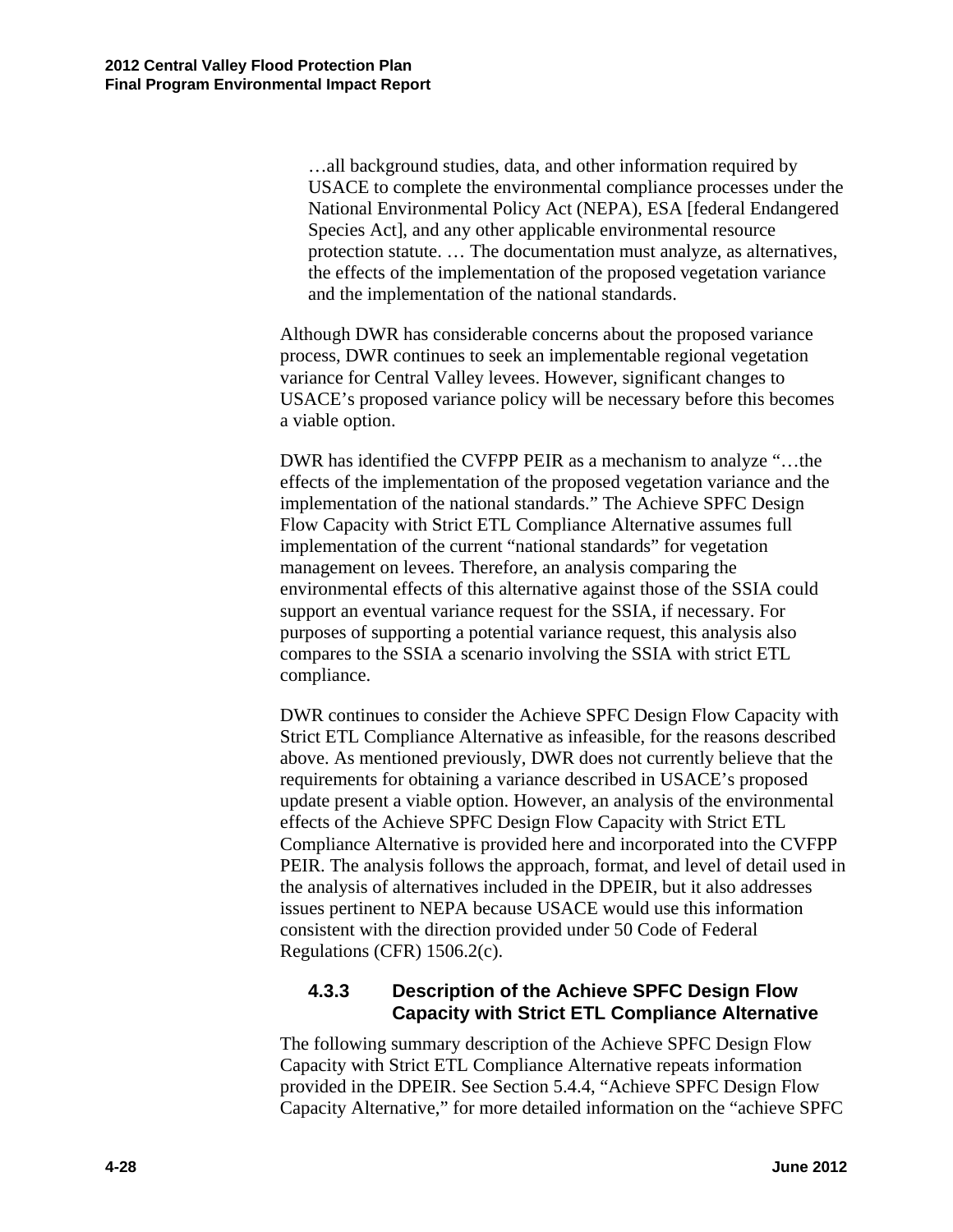design flow capacity" element of the Achieve SPFC Design Flow Capacity with Strict ETL Compliance Alternative.

Achieving "SPFC design flow capacity" focuses on addressing the condition of existing SPFC levees so that the channels convey their design flows with a high degree of reliability based on current engineering criteria. The system was constructed based largely on geometric criteria using available soil materials without extensive investigation of foundation conditions. The majority of SPFC levees do not meet current engineering criteria. The concept of achieving SFPC design flow capacity addresses an element of the CVFPP authorizing legislation (California Water Code (CWC) Section 9614(g)), which requires that DWR evaluate structural projects that could be undertaken to reconstruct SPFC facilities to bring each facility to within its design standard. This alternative involves addressing levee conditions primarily in place, without making major changes to the footprint or operation of those facilities. Levee improvements would be made regardless of the areas they protect or the level of protection they provide. This alternative would provide little opportunity to incorporate benefits beyond flood management, such as ecosystem restoration.

As flood system improvements are implemented under this alternative, it is assumed that DWR and the Board would also ensure the strictest compliance with the USACE guidance provided in ETL 1110-2-571, *Guidelines for Landscape Planting and Vegetation Management at Levees, Floodwalls, Embankment Dams, and Appurtenant Structures*. Vegetation management on all new and existing levees within the SPFC would be consistent with the ETL. This alternative assumes that DWR would not request a variance from the ETL standards to allow for retention of some woody vegetation on or near levees.

# **4.3.4 Impact Analysis**

Under CEQA, an EIR must include consideration of a range of reasonable alternatives that "could feasibly accomplish most of the basic objective[s] of the project and could avoid or substantially lessen one or more of the significant effects" (CEQA Guidelines Section 15126.6(c)). This is generally consistent with the requirement under NEPA to "rigorously explore and objectively evaluate all reasonable alternatives" (40 CFR 1502.14). The following section compares the environmental impacts of the Achieve SPFC Design Flow Capacity with Strict ETL Compliance Alternative with the impacts of the proposed program (i.e., the CVFPP SSIA). Impacts are compared for each environmental issue area addressed in Chapter 3.0, "Environmental Setting, Impacts, and Mitigation Measures," of the DPEIR.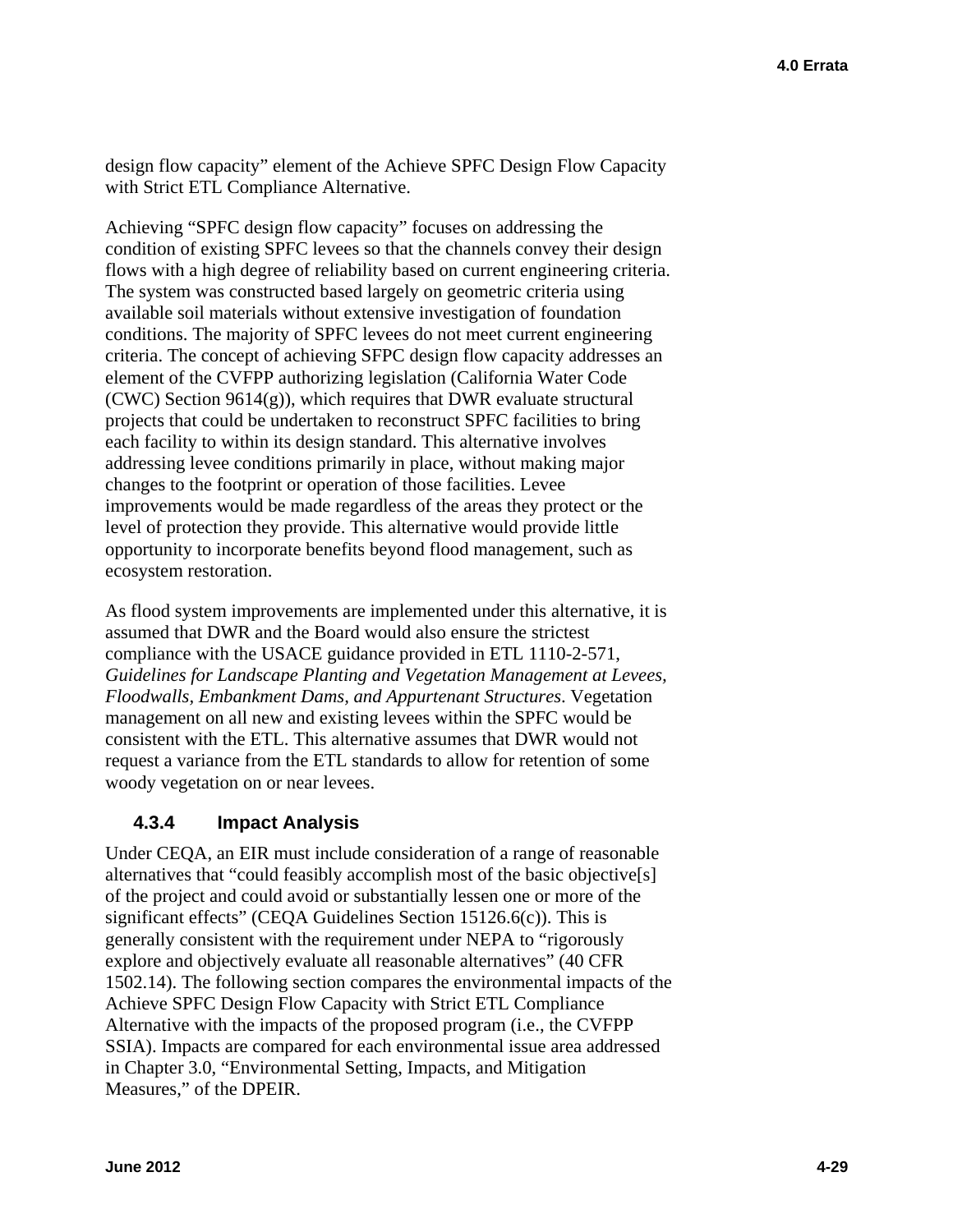The CEQA Guidelines (Section 15126.6(d)) permit alternatives to be evaluated in less detail than the proposed project. Consistent with Section 15126.6(d) of the CEQA Guidelines, the analysis below provides a general comparison of the environmental effects of the Achieve SPFC Design Flow Capacity with Strict ETL Compliance Alternative against the effects of the proposed program, focusing on whether the alternative would result in effects greater than, less than, or similar to those identified for the proposed program.

The comparative environmental impacts of alternatives generally result from differences in the following broad categories of program activities:

- **Construction Impacts**—Alternatives may vary in relation to the scale, nature, and timing of their construction activities. These differences, in turn, affect the level of construction-related impacts, such as air pollutant and greenhouse gas (GHG) emissions from construction vehicles and construction materials manufacturing, construction noise, and construction traffic. These construction impacts are generally temporary and localized; nonetheless, some may be considered significant.
- **Operations and Maintenance (O&M) Impacts**—Alternatives may vary with respect to O&M impacts, which vary relative to the scale, nature, and timing of any new facilities that would need to be operated and maintained, and relative to any changes to the ongoing O&M of existing facilities, such as vegetation management and reservoir reoperations. These impacts would occur for longer periods of time than construction impacts and over larger geographic scales.
- **"Footprint" Impacts**—Alternatives may vary in terms of the degree to which they would involve the use of lands not currently part of the flood protection system. Where the "footprint" of flood protection system facilities would be expanded, effects on the current uses of those areas (such as agricultural uses) and on the environmental values of those areas (such as habitat, cultural resources, and mineral resources) could result. These impacts would generally be long term, but may include both adverse and beneficial effects depending on the nature of the activity and the environmental topic being addressed.
- **Habitat Enhancement Impacts**—Alternatives may vary in the scale and nature of any habitat enhancements included in their design. Alternatives may also vary in the degree to which they would accommodate or facilitate these habitat enhancements. Impacts of habitat enhancements would generally be long term, and may include both beneficial effects (related primarily to biological resources) and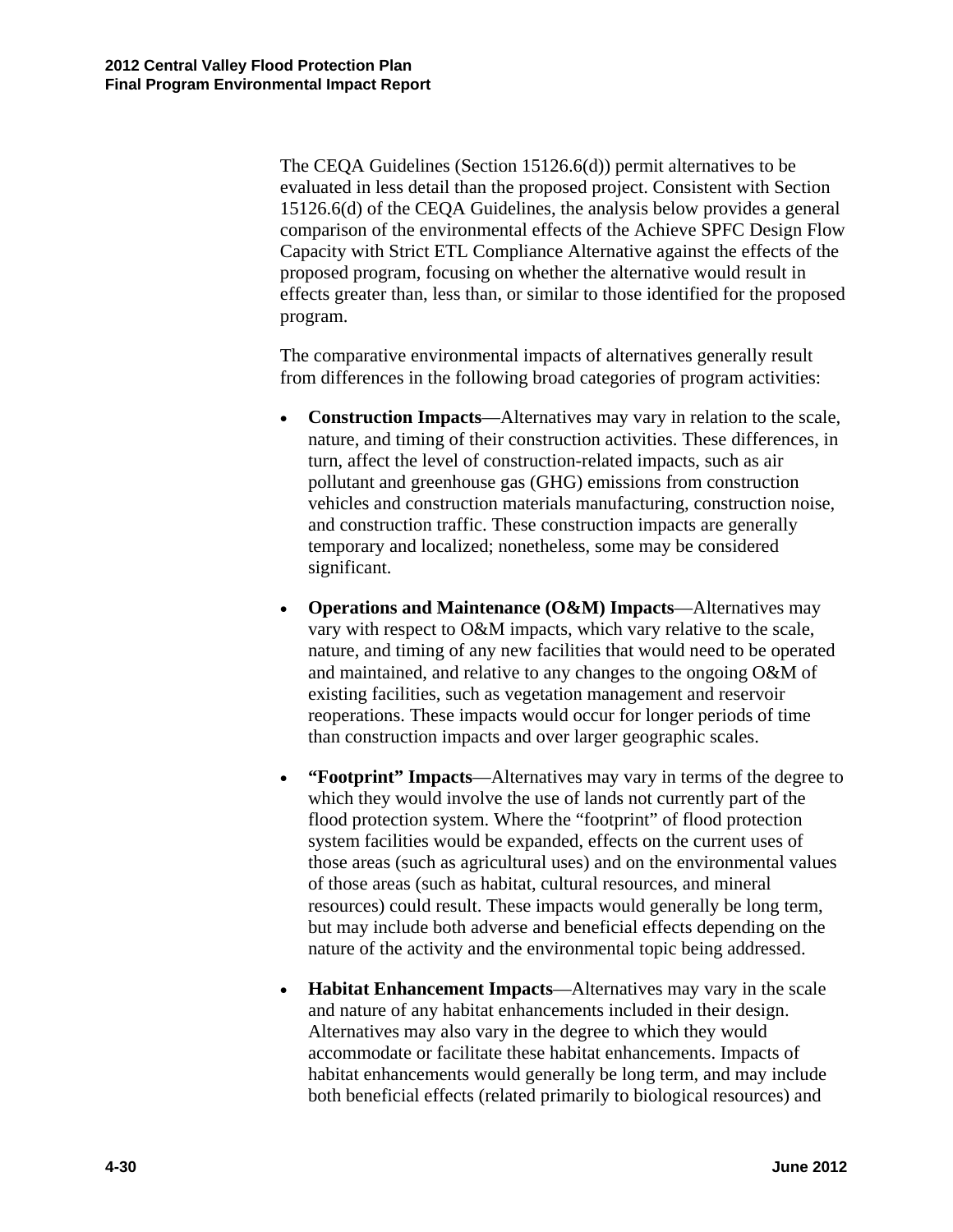adverse effects (related primarily to land use changes), depending on the specific scale and nature of the habitat enhancement feature.

 **Flood Risk Reduction Effects**—Floods can have environmental effects in addition to their impacts on property and public safety. For example, reconstruction activities made necessary by the damage from a flood can create substantial construction impacts. Floods can also damage habitats, cause the release of hazardous substances in flooded areas, impair existing land uses, and jeopardize water supplies. As discussed in several sections of Chapter 3.0, "Environmental Setting, Impacts, and Mitigation Measures," of the DPEIR, the beneficial effects of minimizing the frequency and intensity of flood events could wholly or partially offset some of the impacts of alternatives. The degree to which these beneficial effects could be considered to offset an alternative's adverse effects would depend on assumptions about the likelihood and severity of the future flooding events that would be avoided. These beneficial effects also would generally be infrequent, episodic, and localized.

In most cases, an alternative may result in both beneficial and adverse effects. For example, the creation of long-term habitat in expanded bypasses could displace current agricultural uses. Also, the location, timing, likelihood, and/or scale of the beneficial and adverse effects may differ. The analysis below identifies the most likely "net" result for each impact area. Generally, this is based on the most severe impact category identified for the environmental issue area.

As directed by CEQA, the analysis of alternatives focuses on the ability of each alternative to reduce impacts of the proposed program that are considered to be significant and unavoidable or potentially significant and unavoidable. The following summary of significant and unavoidable impacts and potentially significant and unavoidable impacts associated with the proposed program is repeated from the DPEIR and focuses the alternatives analysis:

 **Agriculture and Forestry Resources**—The proposed program would involve either facility construction or management changes in some areas currently subject to agricultural production. The program also includes an extensive set of mitigation measures, such as avoidance of Important Farmland where feasible and consideration of agricultural conservation easements. However, given the nature and scale of certain elements of the proposed program, particularly the proposed expansion of bypasses and creation of additional habitat areas, this impact is considered potentially significant and unavoidable. The scope of this potentially significant and unavoidable impact is limited to those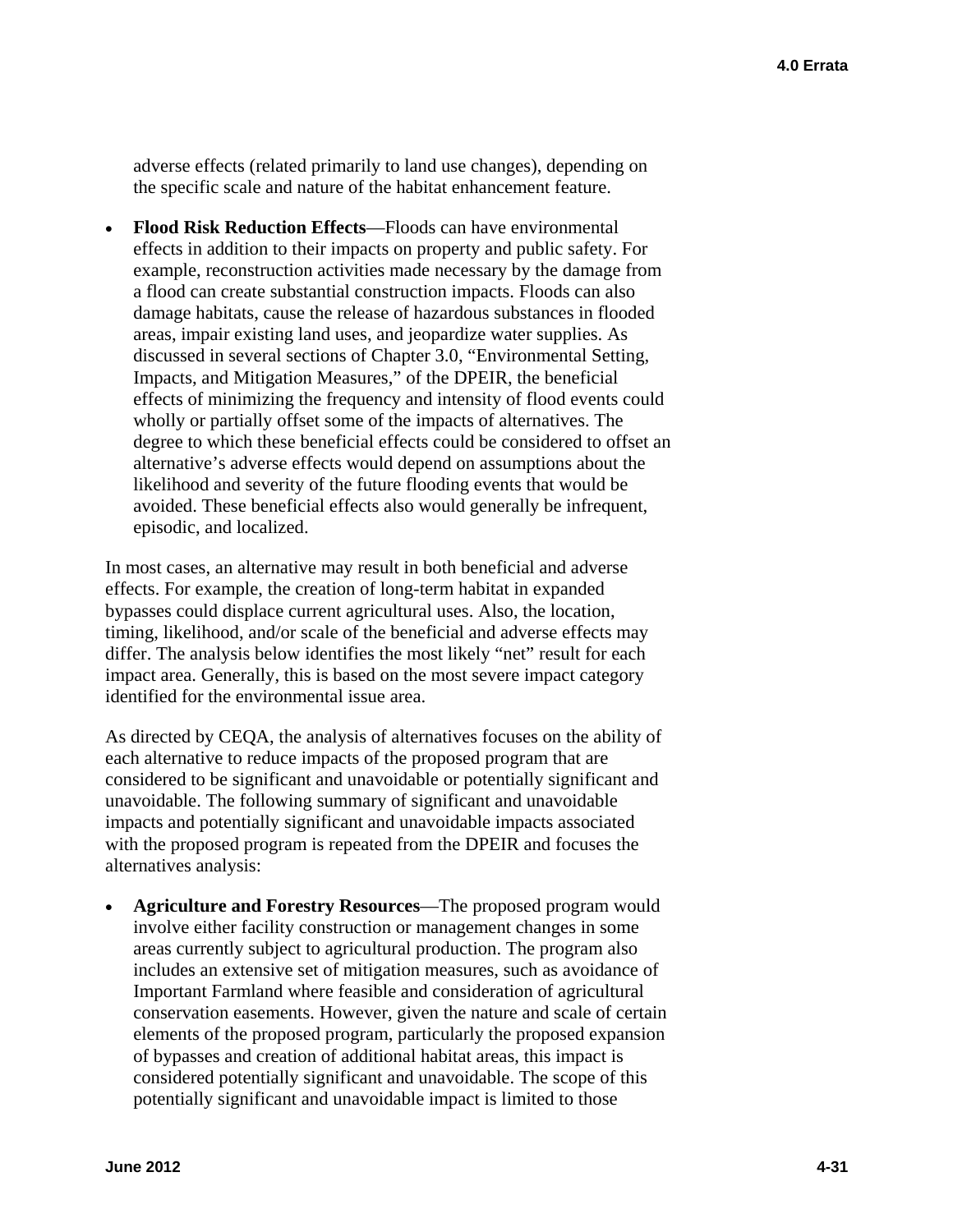situations where identified Important Farmlands cannot be avoided and feasible mitigation is not adequate to address the impact.

- **Air Quality**—Construction-period air pollutant emissions for some of the larger projects that are anticipated to occur could exceed the CEQA thresholds established by certain air pollution control districts, even after mitigation, resulting in a potentially significant and unavoidable impact. The scope of this potentially significant and unavoidable impact is temporary and limited to these larger projects exceeding applicable air district CEQA thresholds.
- **Biological Resources—Aquatic**—The proposed program includes a requirement that all activities be undertaken in compliance with all applicable regulatory requirements, including requirements that generally require full mitigation of any effects on aquatic habitats. The program also includes enhancements to aquatic biological resources, particularly under the CVFPP Conservation Framework. This PEIR also establishes a set of mitigation measures designed to achieve an overall performance standard of no net loss of biological resource functions and values. As a result, impacts on aquatic biological resources generally are anticipated to be less than significant. However, given the scope and nature of the program, there may be situations in which local or temporary effects could not be fully mitigated. If those effects were of a sufficient scale, they could result in potentially significant and unavoidable impacts.
- **Biological Resources—Terrestrial**—The proposed program includes a requirement that all activities be undertaken in compliance with all applicable regulatory requirements, including requirements that generally require full mitigation of any effects on terrestrial habitats. The program also includes enhancements to terrestrial biological resources, particularly under the CVFPP Conservation Framework, and including the riparian forest planting. This PEIR also establishes a set of mitigation measures designed to achieve an overall performance standard of no net loss of biological resource functions and values. As a result, impacts on terrestrial biological resources generally are anticipated to be less than significant. However, given the scope and nature of the program, there may be situations in which local or temporary effects could not be fully mitigated. If those effects were of a sufficient scale, they could result in potentially significant and unavoidable impacts.
- **Cultural and Historical Resources—**Much of the proposed program would occur in areas that have already been disturbed by agricultural and other activities and/or have been in flood protection uses for a long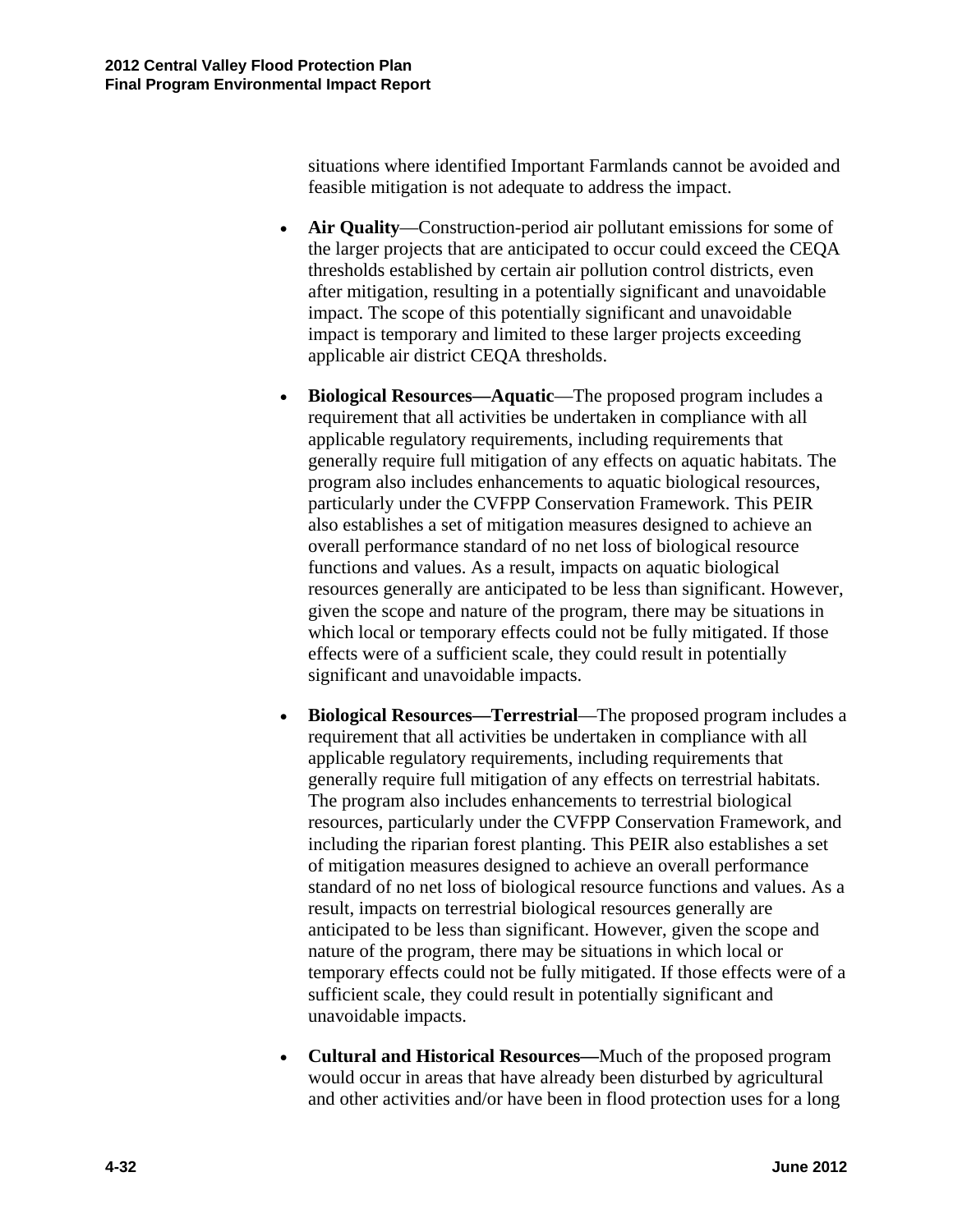time. However, it is anticipated that some cultural and historical resources and/or traditional cultural properties may be encountered during activities under the proposed program. The program includes extensive mitigation measures requiring the identification and avoidance of these resources, where feasible, and documentation recording the resource whenever the resource cannot be avoided. However, given the nature and scale of the proposed program, there may be situations in which historic properties must be removed or traditional cultural properties would be adversely affected in a way that cannot be feasibly mitigated, resulting in potentially significant and unavoidable impacts.

- **Mineral and Paleontological Resources**—Much of the proposed program would occur in areas that have already been disturbed by agricultural and other activities and/or have been in flood protection uses for a long time. Mining activity is generally precluded within or in the immediate vicinity of existing structures, such as levees, to preserve the stability of those structures. However, widening floodways and constructing weirs, new bypasses, or setback levees outside the existing footprint or the immediate vicinity of the footprint of existing structures could prevent access to locally valuable mineral resources (particularly aggregate materials), resulting in potentially significant and unavoidable impacts.
- **Land Use and Planning**—The potentially significant and unavoidable impacts on agricultural resources described above are also considered to reflect similar significant and unavoidable land use impacts of the same nature and scope.
- **Transportation and Traffic**—O&M of projects under the proposed program would not generate substantial long-term traffic. Also, construction traffic for most projects could be accommodated by the existing circulation system without resulting in significant impacts. However, for very large construction projects (i.e., those involving several million cubic yards of fill requiring transport over public roads), significance thresholds recommended by the Institute of Transportation Engineers could be exceeded and sufficient reduction of peak-hour construction traffic may not be feasible, resulting in a potentially significant and unavoidable impact. In addition, in rare situations projects could require that transportation infrastructure be removed or disrupted for a substantial period of time, and detours or alternate routes may not be feasible, resulting in a potentially significant and unavoidable impact.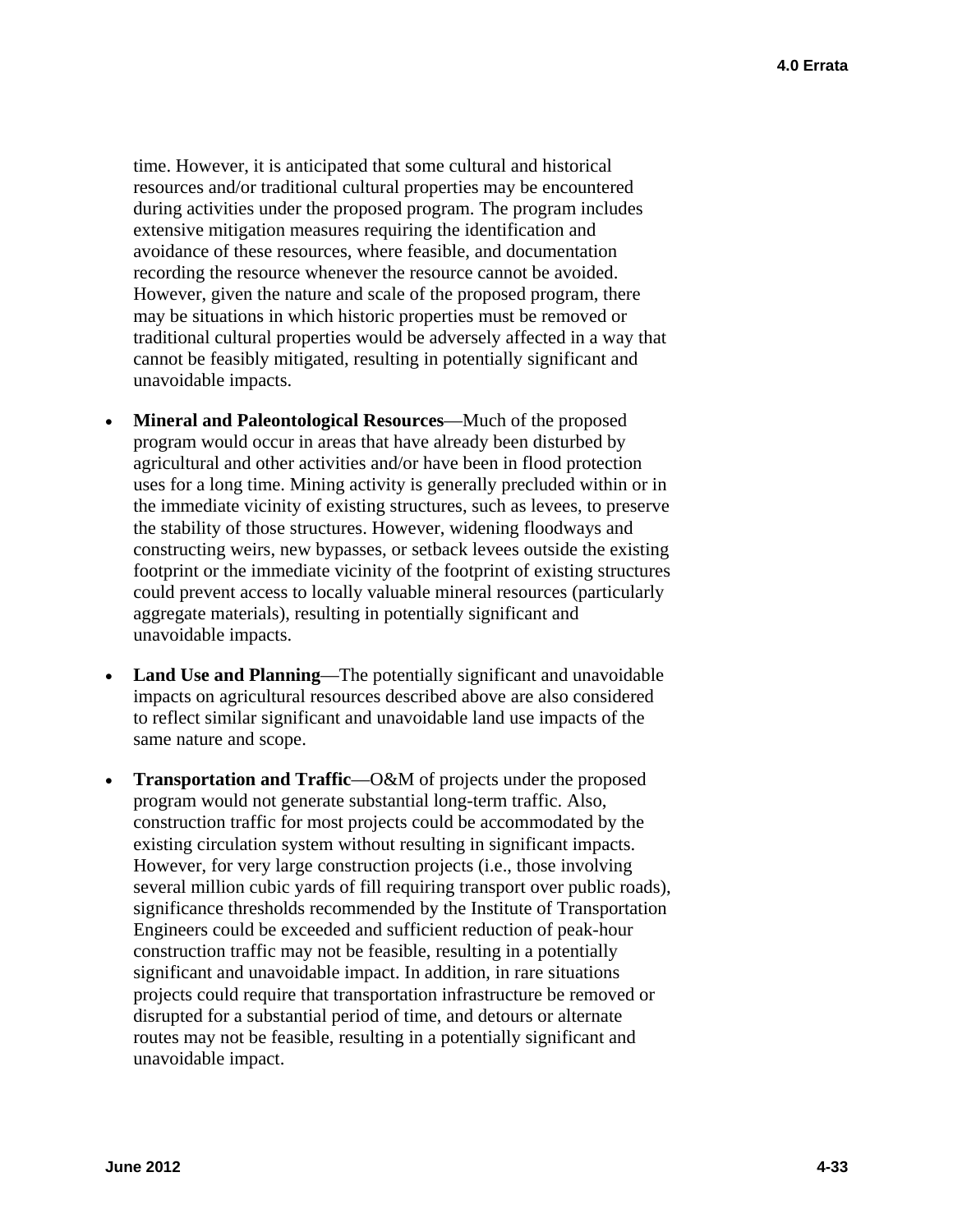#### *Aesthetics*

The proposed program would not result in significant aesthetics impacts after mitigation, as described in greater detail in DPEIR Section 3.2, "Aesthetics." The following analysis compares the anticipated impacts of the Achieve SPFC Design Flow Capacity with Strict ETL Compliance Alternative to those of the proposed program.

The comparison generally assumes that the aesthetic benefits from flood risk reduction would not compensate for the impacts of the proposed program because those benefits would generally be short term (i.e., flooded areas are anticipated to recover to preflood conditions as repairs are made and vegetation returns), while many of the aesthetic impacts of the proposed program would be permanent.

#### **Achieve SPFC Design Flow Capacity with Strict ETL Compliance Alternative**

The Achieve SPFC Design Flow Capacity with Strict ETL Compliance Alternative would improve existing levees to design capacity. This alternative would primarily fix levees in place, without making major changes to the footprint or operation of those facilities (i.e., no setback levees). The Achieve SPFC Design Flow Capacity with Strict ETL Compliance Alternative would implement an O&M regime for vegetation management different than that of the proposed program. Rather than the vegetation management strategy (VMS) and associated CVFPP elements such as life-cycle management (LCM), vegetation management consistent with strict adherence to the ETL would be implemented under this alternative, with no pursuit of variances from ETL standards. Other elements of O&M would be the same as described in the proposed program; therefore, effects on aesthetic resources from O&M (other than from vegetation management) would be similar for the Achieve SPFC Design Flow Capacity with Strict ETL Compliance Alternative and the proposed program.

Under the VMS included in the proposed program, woody vegetation on levees would be removed in the vegetation management zone, an area typically extending 15 feet beyond the landside levee toe to 20 feet below the waterside levee crown. Immature trees and woody vegetation in the vegetation management zone that measures less than 4 inches in diameter at breast height (dbh) would be removed in an authorized manner as part of levee maintenance. Larger trees and woody vegetation greater than 4 inches dbh would be subject to a long-term LCM plan to be implemented by levee maintenance agencies. These larger trees would be allowed to live out their normal life cycles if they do not pose an unacceptable threat, but would not be replaced in the vegetation management zone after their death or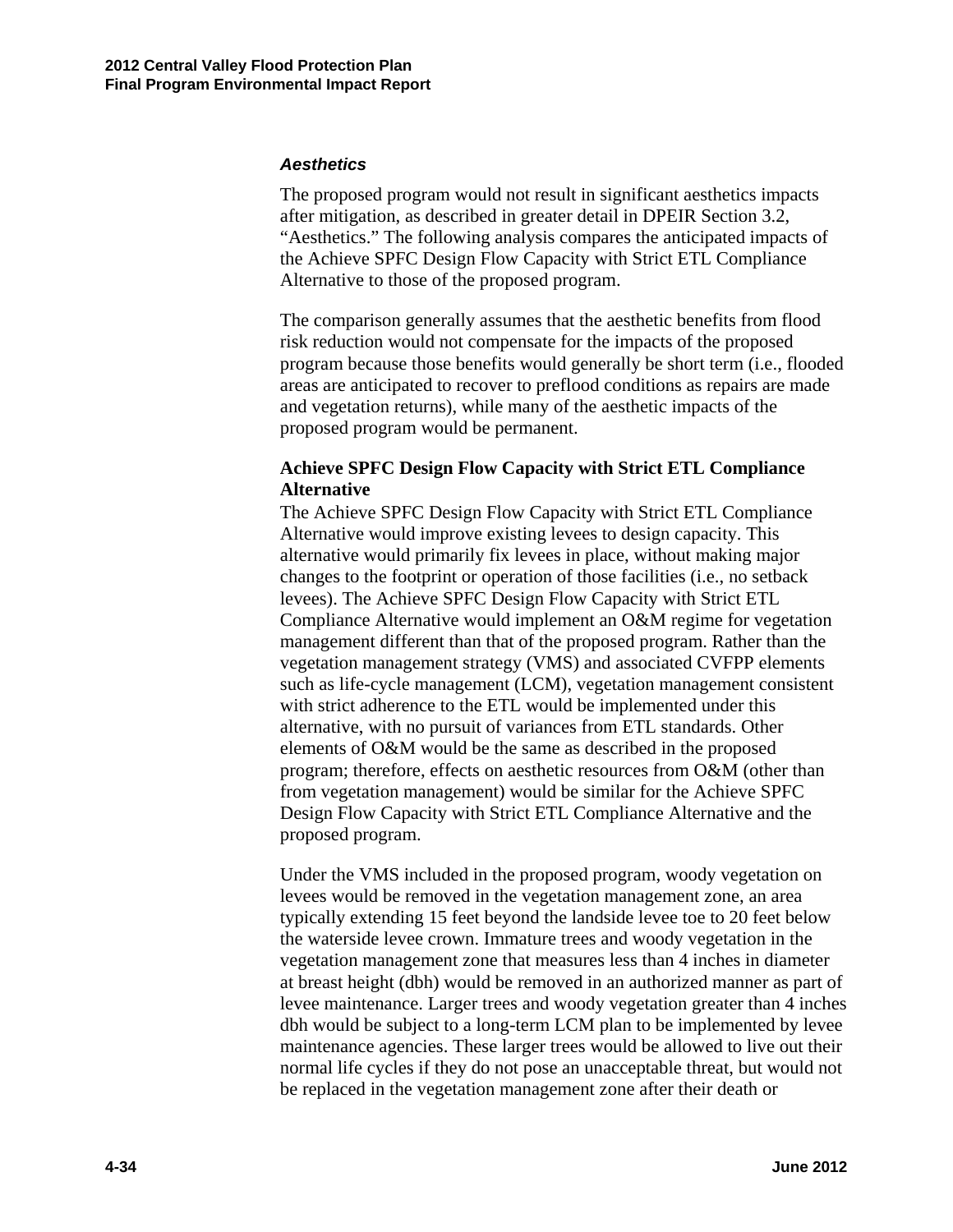removal. (The LCM plan allows immediate removal of trees that pose an unacceptable threat.)

Under the Achieve SPFC Design Flow Capacity with Strict ETL Compliance Alternative, the vegetation management zone would cover an area typically extending from 15 feet beyond the landside levee toe to 15 feet beyond the waterside levee toe. All woody vegetation would be removed as part of levee maintenance, with no LCM element allowing larger-dbh woody vegetation to remain in the management zone for an extended period. Therefore, waterside woody vegetation would be removed over a substantially larger area under this alternative, and all woody vegetation in the vegetation management zone would be removed at a more rapid pace. Adverse effects on aesthetic resources caused by losses of riparian habitat would be more rapid and cover a larger area on the waterside of levees under the Achieve SPFC Design Flow Capacity with Strict ETL Compliance Alternative than under the proposed program.

The CVFPP Conservation Strategy, which could have beneficial effects on riparian habitats in some areas from habitat creation, and hence potentially positive effects on aesthetic resources, would be implemented under this alternative. However, with the vegetation management zone extending substantially farther down the levee slope than under the proposed program (15 feet beyond the waterside levee toe versus 20 feet below the waterside levee crown), opportunities for planting waterside riparian vegetation would be severely limited, which would also limit potential aesthetic resource benefits in these areas.

The Achieve SPFC Design Flow Capacity with Strict ETL Compliance Alternative would result in a smaller construction and land disturbance footprint than the proposed program; therefore, the visual impacts of project-level construction of new facilities would be less than under the proposed program. As under the proposed program, activities occurring as part of the Achieve SPFC Design Flow Capacity with Strict ETL Compliance Alternative would require development and implementation of mitigation measures to reduce significant or potentially significant visual impacts. Examples of such measures include providing visual screening and conforming to applicable lighting standards when needed. Mitigation measures would be equally effective at reducing small-scale, localized visual impacts to a less-than-significant level under either the Achieve SPFC Design Flow Capacity with Strict ETL Compliance Alternative or the proposed program.

The Achieve SPFC Design Flow Capacity with Strict ETL Compliance Alternative would provide a much lower overall level of flood protection than the proposed program; as a result, system failures and associated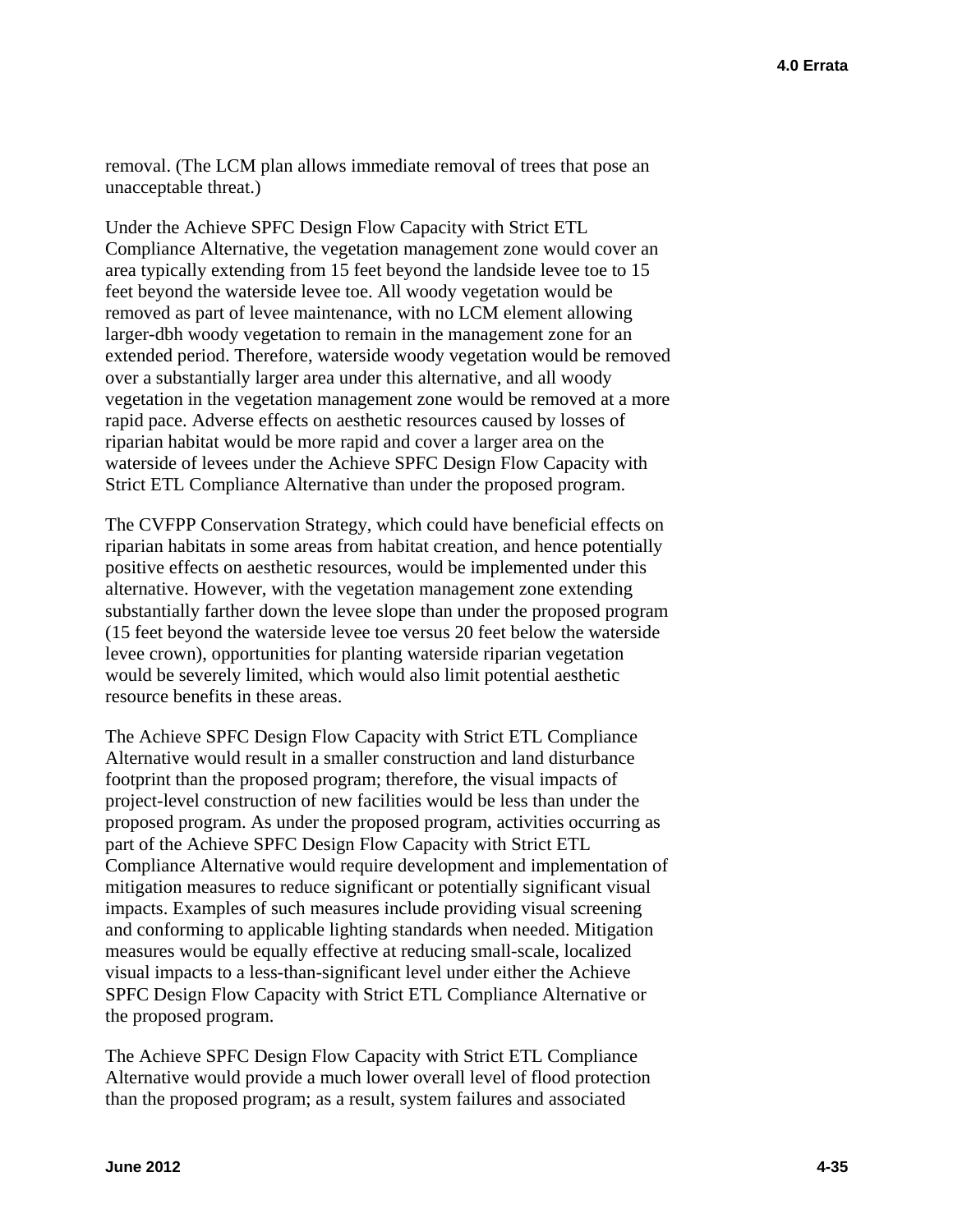damage from flooding would be more frequent and more severe than under the proposed program. Therefore, impacts on aesthetic resources via episodic flooding and postflood repairs would be greater under this alternative.

As described above, impacts of the vegetation management element of system maintenance on aesthetic resources would be greater under the Achieve SPFC Design Flow Capacity with Strict ETL Compliance Alternative than under the proposed program. Because it would provide a smaller waterside area for ecosystem restoration, the benefits to aesthetics from restoration would be more limited under this alternative than under the proposed program. Construction-related impacts would initially be less under this alternative because there would be a smaller construction and land disturbance footprint; however, aesthetic impacts from construction could be equally mitigated under both alternatives. There would be greater flood-related visual impacts under the Achieve SPFC Design Flow Capacity with Strict ETL Compliance Alternative, but these would be infrequent and episodic. Given these conditions, the overall impact of the Achieve SPFC Design Flow Capacity with Strict ETL Compliance Alternative on aesthetics is expected to be greater than that of the proposed program. *[Greater]* 

The conclusion that the Achieve SPFC Design Flow Capacity with Strict ETL Compliance Alternative would have greater aesthetics impacts than the proposed program is generally based on the additional removal of waterside riparian vegetation and on the reduced ability of the alternative to accommodate restoration components with aesthetics benefits. These impact mechanisms would also apply to the SSIA and an SSIA that includes strict ETL compliance. However, the impacts on aesthetics of an SSIA including strict ETL compliance would be **greater** than the impacts of the SSIA, given the increased removal of vegetation under the ETL and the substantial limitation of the ability to provide for compensatory vegetation providing aesthetics benefits.

#### *Agriculture and Forestry Resources*

The proposed program would result in potentially significant and unavoidable agricultural resources impacts after mitigation, as described in greater detail in DPEIR Section 3.3, "Agriculture and Forestry Resources." The scope of these potentially significant and unavoidable impacts is limited to those situations in which identified Important Farmlands could not be avoided and feasible mitigation would not be adequate to address the impact. Impacts of the VMS on riparian forests, discussed in detail in DPEIR Section 3.5, "Biological Resources—Aquatic," and Section 3.6, "Biological Resources—Terrestrial," are also considered to be of the same nature and scope as impacts on forestry resources as broadly defined in the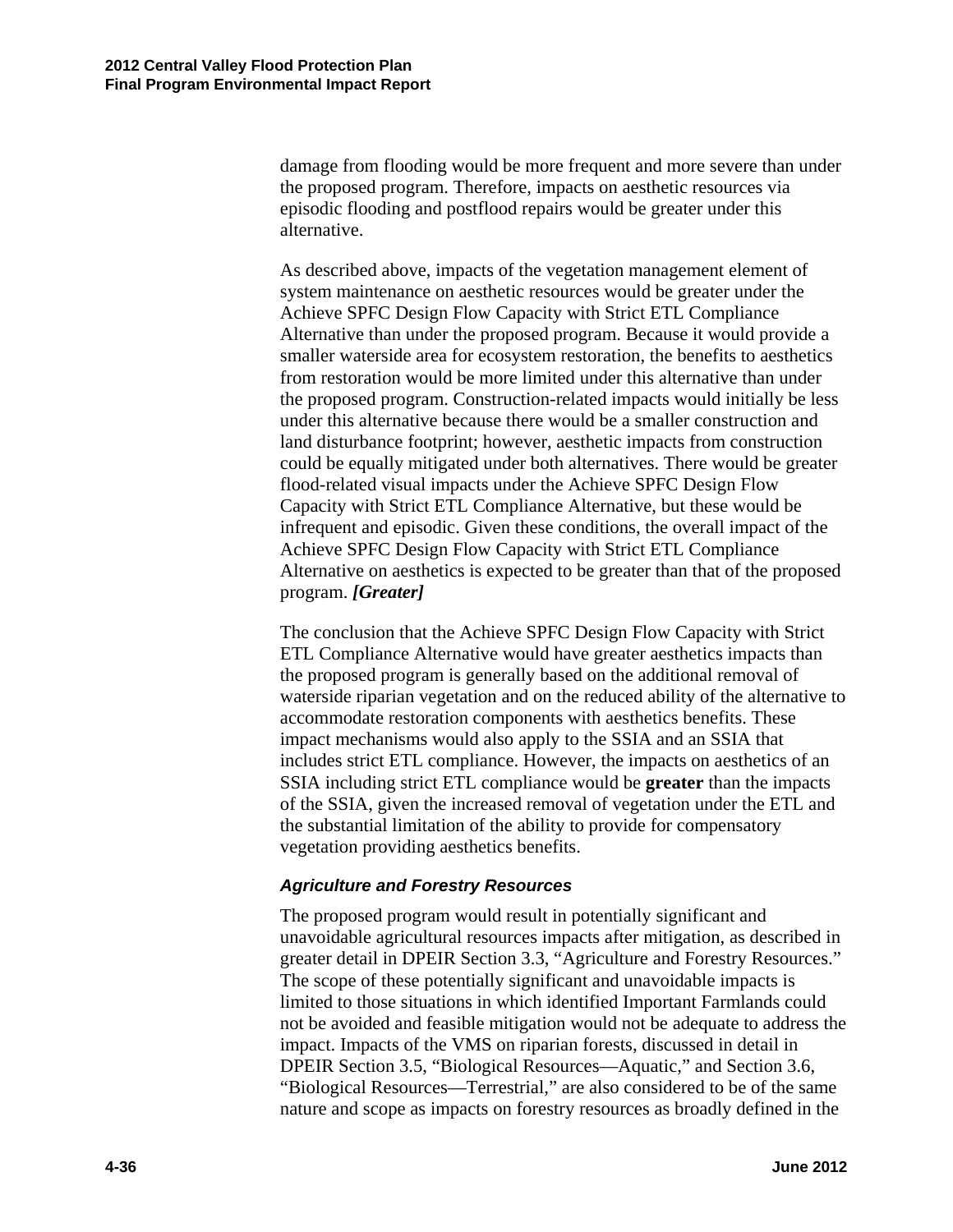CEQA Guidelines. The following analysis compares the anticipated impacts of the Achieve SPFC Design Flow Capacity with Strict ETL Compliance Alternative to those of the proposed program.

The comparison generally assumes that the benefits to agricultural resources from flood risk reduction would not compensate for the impacts of the proposed program because those benefits would generally be short term (i.e., flooded areas are anticipated to recover to preflood conditions as lands dry out and farming can resume), while many of the impacts of the proposed program on agricultural resources would be permanent.

### **Achieve SPFC Design Flow Capacity with Strict ETL Compliance Alternative**

The Achieve SPFC Design Flow Capacity with Strict ETL Compliance Alternative would improve existing levees to design capacity. This alternative would primarily fix levees in place, without making major changes to the footprint or operation of those facilities (i.e., no setback levees). The Achieve SPFC Design Flow Capacity with Strict ETL Compliance Alternative would implement an O&M regime for vegetation management different than that of the proposed program. Rather than the VMS and associated CVFPP elements such as LCM, vegetation management consistent with strict adherence to the ETL would be implemented under this alternative, with no pursuit of variances from ETL standards. Other elements of O&M would be the same as described in the proposed program; therefore, effects on agriculture and forestry resources from O&M (other than from vegetation management) would be similar for the Achieve SPFC Design Flow Capacity with Strict ETL Compliance Alternative and the proposed program.

Under the VMS included in the proposed program, woody vegetation on levees would be removed in the vegetation management zone, an area typically extending 15 feet beyond the landside levee toe to 20 feet below the waterside levee crown. Immature trees and woody vegetation in the vegetation management zone that measures less than 4 inches dbh would be removed in an authorized manner as part of levee maintenance. Larger trees and woody vegetation greater than 4 inches dbh would be subject to a long-term LCM plan to be implemented by levee maintenance agencies. These larger trees would be allowed to live out their normal life cycles if they do not pose an unacceptable threat, but would not be replaced in the vegetation management zone after their death or removal. (The LCM plan allows immediate removal of trees that pose an unacceptable threat.)

Under the Achieve SPFC Design Flow Capacity with Strict ETL Compliance Alternative, the vegetation management zone would cover an area typically extending from 15 feet beyond the landside levee toe to 15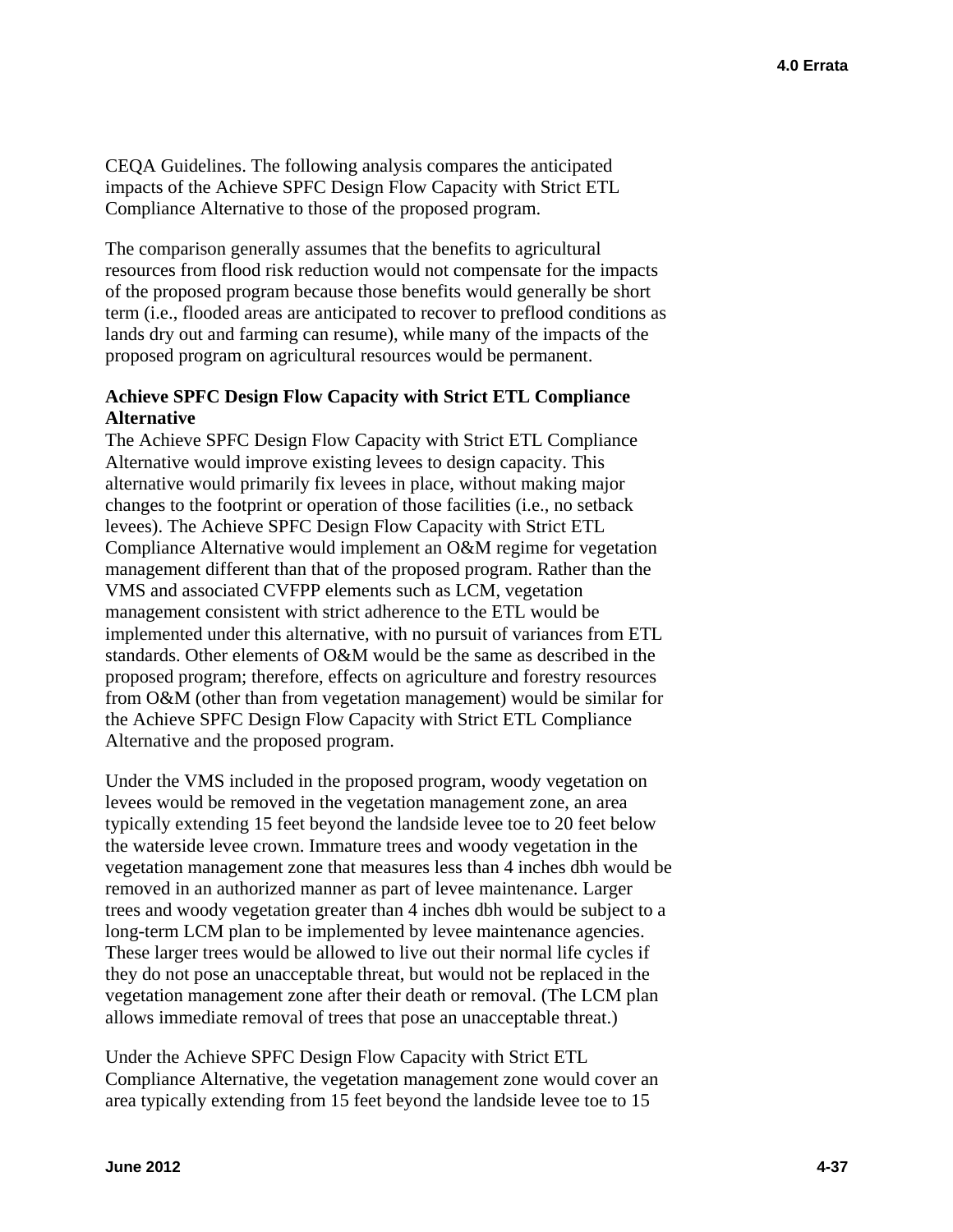feet beyond the waterside levee toe. All woody vegetation would be removed as part of levee maintenance, with no LCM element allowing larger-dbh woody vegetation to remain in the management zone for an extended period. Therefore, waterside woody vegetation would be removed over a substantially larger area under this alternative, and all woody vegetation in the vegetation management zone would be removed at a more rapid pace. Adverse effects on forestry resources through losses of riparian trees would be more rapid and cover a larger area on the waterside of levees under the Achieve SPFC Design Flow Capacity with Strict ETL Compliance Alternative than under the proposed program. However, this difference in removal of waterside woody vegetation would not directly alter effects on agricultural resources.

The CVFPP Conservation Strategy, which could have beneficial effects on riparian habitats in some areas from habitat creation, and hence potentially positive effects on forestry resources, would be implemented under this alternative. However, with the vegetation management zone extending substantially farther down the levee slope than under the proposed program (15 feet beyond the waterside levee toe versus 20 feet below the waterside levee crown), opportunities for planting waterside riparian vegetation would be severely limited, which would also limit potential forestry resource benefits in these areas. In addition, with less waterside area available for habitat creation, more landside area could be devoted to this activity, potentially increasing the conversion of agricultural land to habitat. However, the proposed program contains a larger overall habitat restoration component than the Achieve SPFC Design Flow Capacity with Strict ETL Compliance Alternative; therefore, the proposed program would result in a greater overall conversion of agricultural land to habitat.

The Achieve SPFC Design Flow Capacity with Strict ETL Compliance Alternative would result in a smaller construction and land disturbance footprint than the proposed program; therefore, impacts on agricultural lands from project-level construction of new facilities and repair and improvement of existing facilities would be less under the Achieve SPFC Design Flow Capacity with Strict ETL Compliance Alternative than under the proposed program. As under the proposed program, activities occurring as part of the Achieve SPFC Design Flow Capacity with Strict ETL Compliance Alternative would require development and implementation of mitigation measures to reduce significant or potentially significant impacts on agricultural resources. Examples of such measures include preserving the agricultural productivity of Important Farmland, complying with the Surface Mining and Reclamation Act as applicable for reclamation of borrow sites, and minimizing the effects of inundation and saturation. Mitigation measures would be equally effective at reducing temporary impacts on agricultural resources to a less-than-significant level under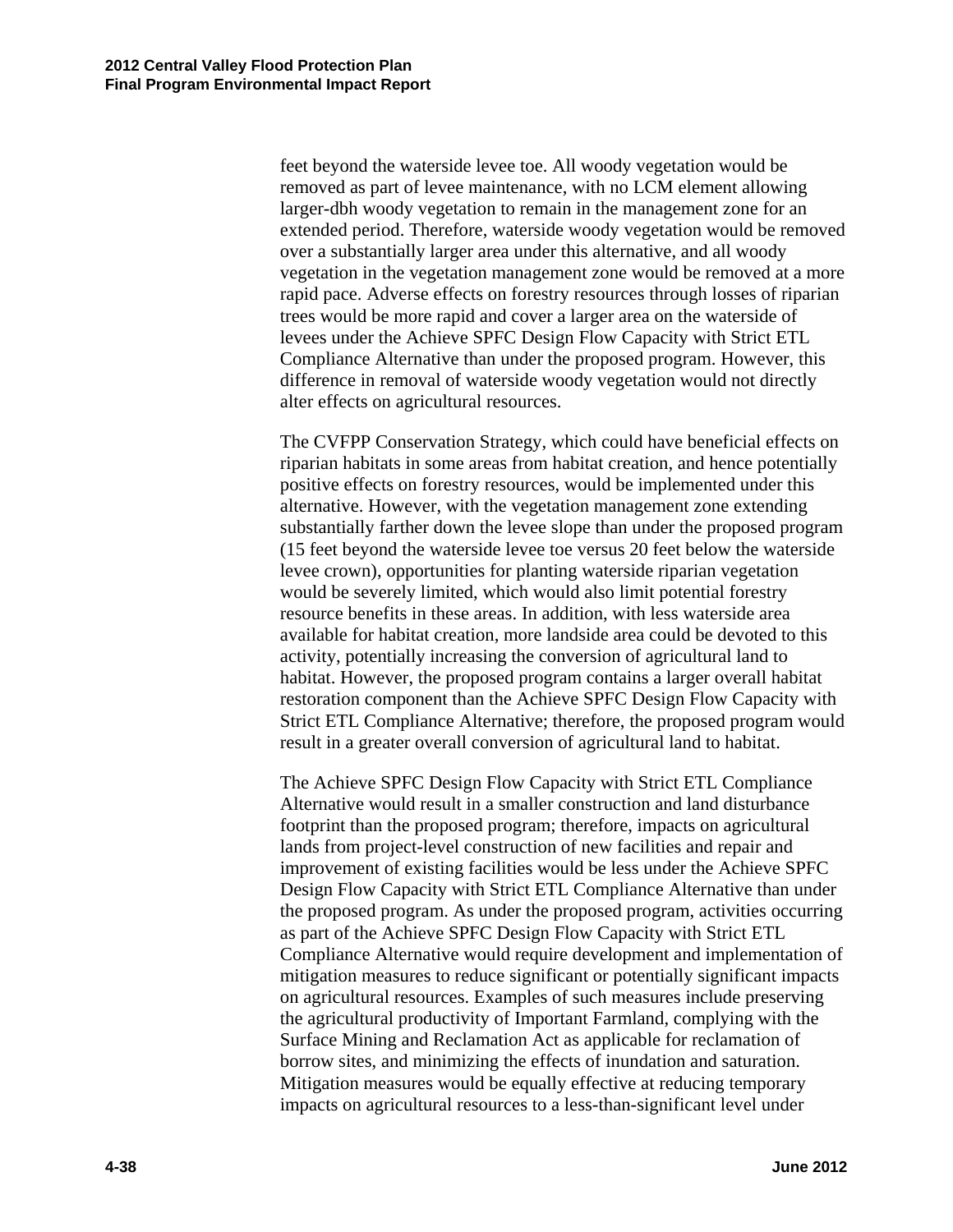either the Achieve SPFC Design Flow Capacity with Strict ETL Compliance Alternative or the proposed program. However, it would not be feasible to fully mitigate the conversion of Important Farmland under either alternative.

The Achieve SPFC Design Flow Capacity with Strict ETL Compliance Alternative would provide a much lower overall level of flood protection than the proposed program; as a result, system failures and associated damage from flooding would be more frequent and more severe than under the proposed program. Therefore, impacts on agriculture and forestry resources via flooding would be greater under this alternative.

As described above, impacts of the vegetation management element of the system maintenance on forestry resources would be greater under the Achieve SPFC Design Flow Capacity with Strict ETL Compliance Alternative than under the proposed program, although direct effects on agricultural resources via this mechanism would not differ. Because this alternative would provide a smaller waterside area for ecosystem restoration, the benefits to forestry resources from restoration would be more limited under the Achieve SPFC Design Flow Capacity with Strict ETL Compliance Alternative than under the proposed program. There would be greater permanent conversions of agricultural lands to nonagricultural uses under the proposed program, both from facility construction and from habitat restoration and creation. There would be greater flood-related impacts on agricultural and forestry resources under the Achieve SPFC Design Flow Capacity with Strict ETL Compliance Alternative, but these would be infrequent and episodic. Given these conditions, the overall impact of the Achieve SPFC Design Flow Capacity with Strict ETL Compliance Alternative on forestry resources is expected to be greater than that of the proposed program; however, impacts on agricultural resources would be less. *[Lesser for Agricultural Resources; Greater for Forestry Resources]* 

The conclusion that the Achieve SPFC Design Flow Capacity with Strict ETL Compliance Alternative would have greater forestry resource impacts than the proposed program is generally based on the reduced ability of the alternative to accommodate restoration components with forestry resource benefits, and on the forestry resource impacts of vegetation removal. The first of these impact mechanisms would result in similar effects for the SSIA and an SSIA that includes strict ETL compliance (i.e., the ability to accommodate restoration components in areas not on the levee prism would be similar for each scenario). The effects of the second impact mechanism would be different for the SSIA and an SSIA that includes strict ETL compliance. The impacts on forestry resources of an SSIA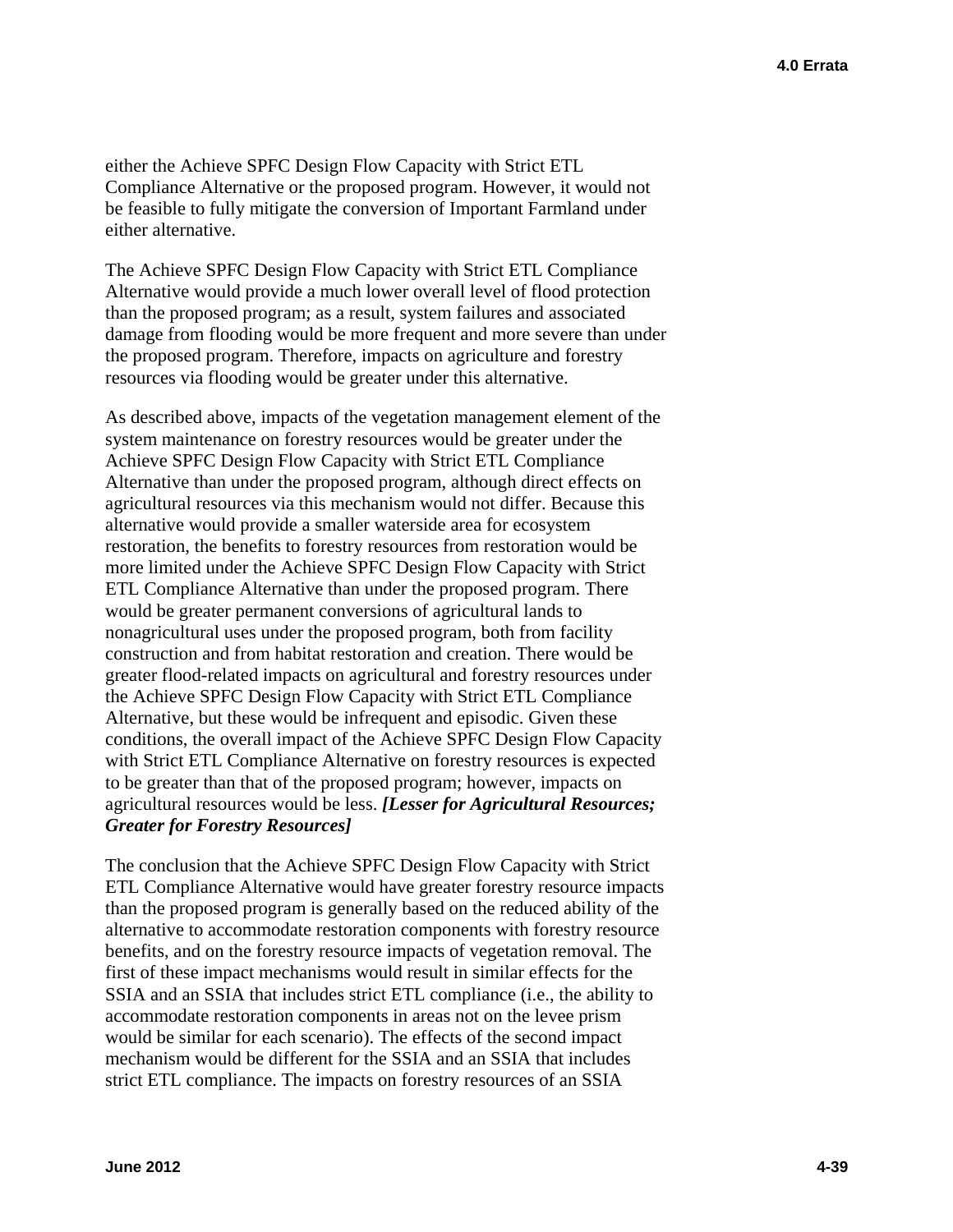including strict ETL compliance would be **greater** than the impacts of the SSIA, given the increased removal of vegetation under the ETL.

The conclusion that the Achieve SPFC Design Flow Capacity with Strict ETL Compliance Alternative would have lesser agricultural resource impacts than the proposed program is generally based on the fact that there would be greater permanent conversions of agricultural lands to nonagricultural uses under the proposed program, both from facility construction and from habitat restoration and creation. This impact mechanism would result in similar effects for the SSIA and an SSIA that includes strict ETL compliance, because the area of converted agricultural lands as part of the program would be similar. However, the impacts on agricultural resources of an SSIA including strict ETL compliance would be **greater** than the impacts of the SSIA because vegetation removed under the ETL likely would need to be compensated for through planting of vegetation elsewhere, most likely on additional agricultural lands, resulting in additional conversions of agricultural land.

### *Air Quality*

The proposed program could have potentially significant and unavoidable air quality impacts, as described in greater detail in DPEIR Section 3.4, "Air Quality." These potentially significant and unavoidable impacts could occur in connection with the construction of relatively large projects, resulting in air pollutant emissions that could exceed the levels identified in applicable air district CEQA thresholds. The following analysis compares the anticipated impacts of Achieve SPFC Design Flow Capacity with Strict ETL Compliance Alternative to those of the proposed program.

The comparison generally assumes that the air quality benefits from flood risk reduction would not be materially different from the impacts of the proposed program. It is assumed that reconstruction efforts would involve comparable numbers of large projects exceeding applicable air district CEQA thresholds.

### **Achieve SPFC Design Flow Capacity with Strict ETL Compliance Alternative**

The Achieve SPFC Design Flow Capacity with Strict ETL Compliance Alternative would improve existing levees to design capacity. This alternative would primarily fix levees in place, without making major changes to the footprint or operation of those facilities (i.e., no setback levees). The Achieve SPFC Design Flow Capacity with Strict ETL Compliance Alternative would implement an O&M regime for vegetation management different than that of the proposed program. Rather than the VMS and associated CVFPP elements such as LCM, vegetation management consistent with strict adherence to the ETL would be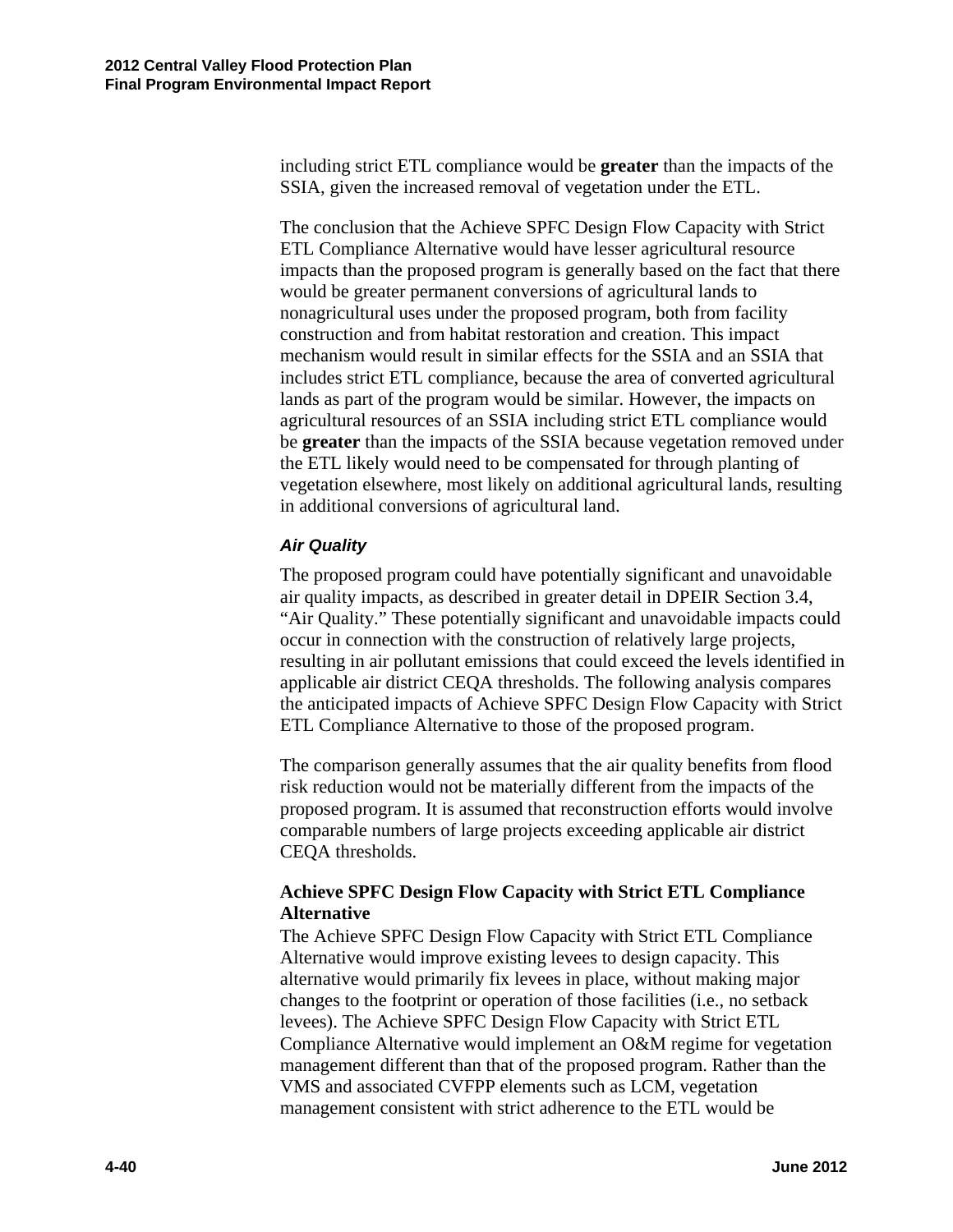implemented under this alternative, with no pursuit of variances from ETL standards. Other elements of O&M would be the same as described in the proposed program; therefore, effects on air quality from O&M (other than from vegetation management) would be similar for the Achieve SPFC Design Flow Capacity with Strict ETL Compliance Alternative and the proposed program.

As described above, implementing vegetation management under the Achieve SPFC Design Flow Capacity with Strict ETL Compliance Alternative would result in removal of woody vegetation over a larger waterside area and at a more rapid pace than under the proposed program. The ETL also requires excavation of much of the root structure when a tree is removed, and refilling of the excavated area. There would be no such requirement for trees removed under the VMS. Therefore, because of the larger area of woody vegetation removal under the Achieve SPFC Design Flow Capacity with Strict ETL Compliance Alternative and the more laborintensive removal methodology, air emissions from vegetation management would be greater under this alternative than under the proposed program.

The Achieve SPFC Design Flow Capacity with Strict ETL Compliance Alternative would result in a smaller construction and land disturbance footprint than the proposed program; therefore, construction emissions would be less. Specifically, the potential for construction of facilities to result in air pollution emissions exceeding local air district CEQA thresholds would be reduced. Both alternatives would require development and implementation of mitigation measures to reduce significant or potentially significant air quality impacts from construction emissions, such as using equipment with reduced emissions and limiting idling times. Mitigation measures would be equally effective at reducing short-term construction-related impacts on air quality to a less-than-significant level under either the Achieve SPFC Design Flow Capacity with Strict ETL Compliance Alternative or the proposed program.

The Achieve SPFC Design Flow Capacity with Strict ETL Compliance Alternative would provide a much lower overall level of flood protection than the proposed program; as a result, this alternative would not reduce emissions from recovery and repair of flood events as much as the proposed program. Although pollutant emissions associated with recovery and repair from flood system failures would be greater under this alternative, these impacts would be infrequent. Emissions from facility O&M would be similar under the two alternatives, although emissions specifically related to removal of woody vegetation would be greater under the Achieve SPFC Design Flow Capacity with Strict ETL Compliance Alternative. Construction-related emissions, which would be the greatest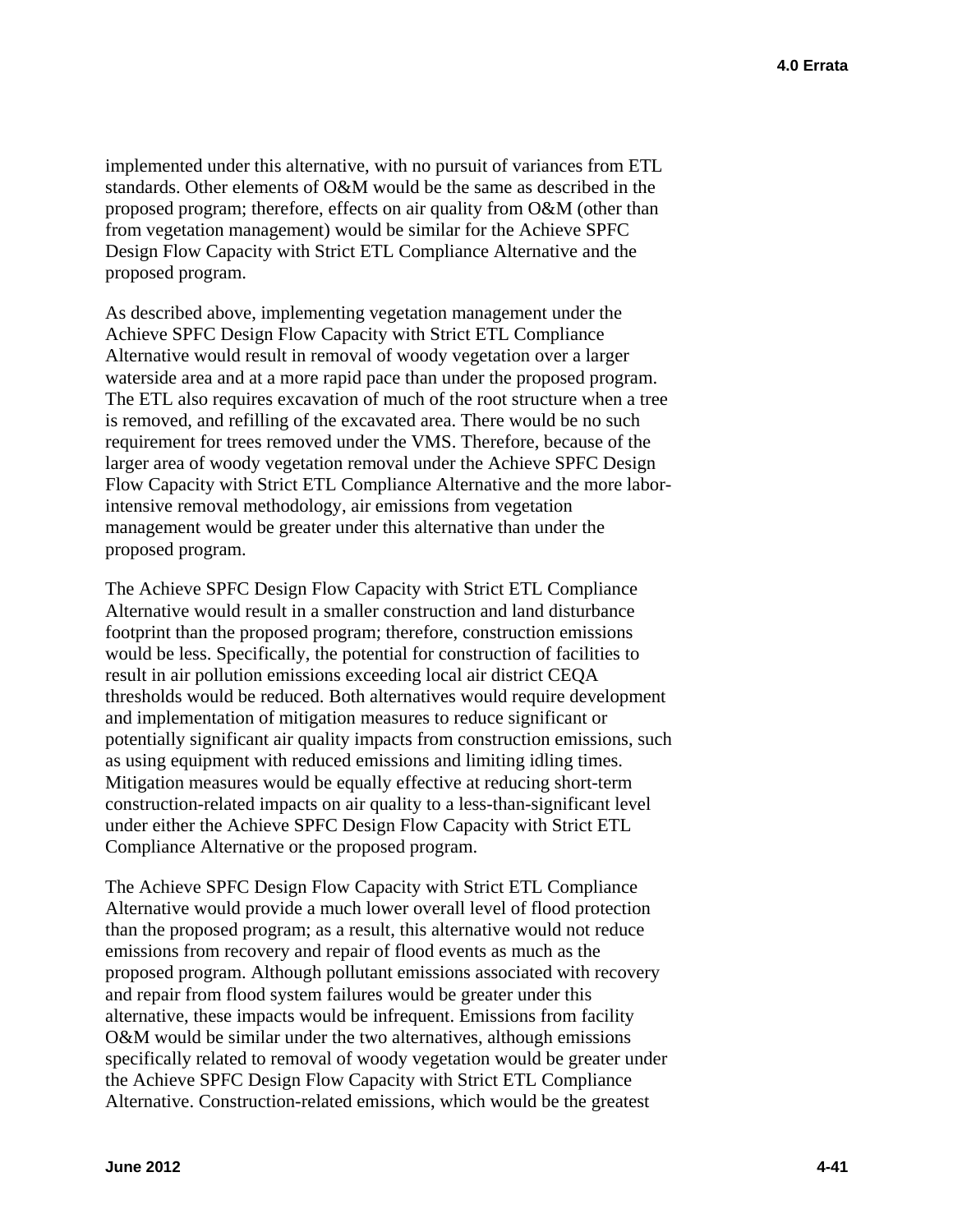emissions source among the mechanisms addressed here, would be anticipated to be higher under the proposed program because the project footprint would be larger. Specifically, under the Achieve SPFC Design Flow Capacities with Strict ETL Compliance Alternative, there would be fewer large projects likely to exceed local air district CEQA thresholds. Given these conditions, the overall impact of the Achieve SPFC Design Flow Capacity with Strict ETL Compliance Alternative on air quality would be expected to be less than that of the proposed program. *[Lesser]* 

The conclusion that the Achieve SPFC Design Flow Capacity with Strict ETL Compliance Alternative would have lesser air quality impacts than the proposed program is generally based on the fact that there would be more construction emissions under the proposed program, given the larger project footprint. This impact mechanism would result in similar effects for the SSIA and an SSIA that includes strict ETL compliance, because the project footprint and associated construction levels would be similar. The impacts on air quality of an SSIA including strict ETL compliance would be **similar** to the impacts of the SSIA, because even though vegetation removal under the ETL likely would result in some additional air pollutant emissions, the level of those emissions would not likely exceed significance thresholds in most situations.

#### *Biological Resources—Aquatic*

The proposed program could result in potentially significant and unavoidable aquatic biological resources impacts, as described in greater detail in Section 3.5, "Biological Resources—Aquatic." Most impacts on aquatic biological resources are anticipated to be less than significant after mitigation. However, given the scope and nature of the program, there may be situations in which local or temporary effects could not be fully mitigated; if those effects were of a sufficient scale, they could result in potentially significant and unavoidable impacts. The following analysis compares the anticipated impacts of the Achieve SPFC Design Flow Capacity with Strict ETL Compliance Alternative to those of the proposed program.

The comparison generally assumes that the benefits to aquatic biological resources from flood risk reduction would compensate, to some degree, for the impacts of the proposed program because the program impacts would generally be minimal, well-planned, and substantially mitigated, while the adverse habitat impacts from a major flood event would be unplanned and unmitigated, and could be of significant scope.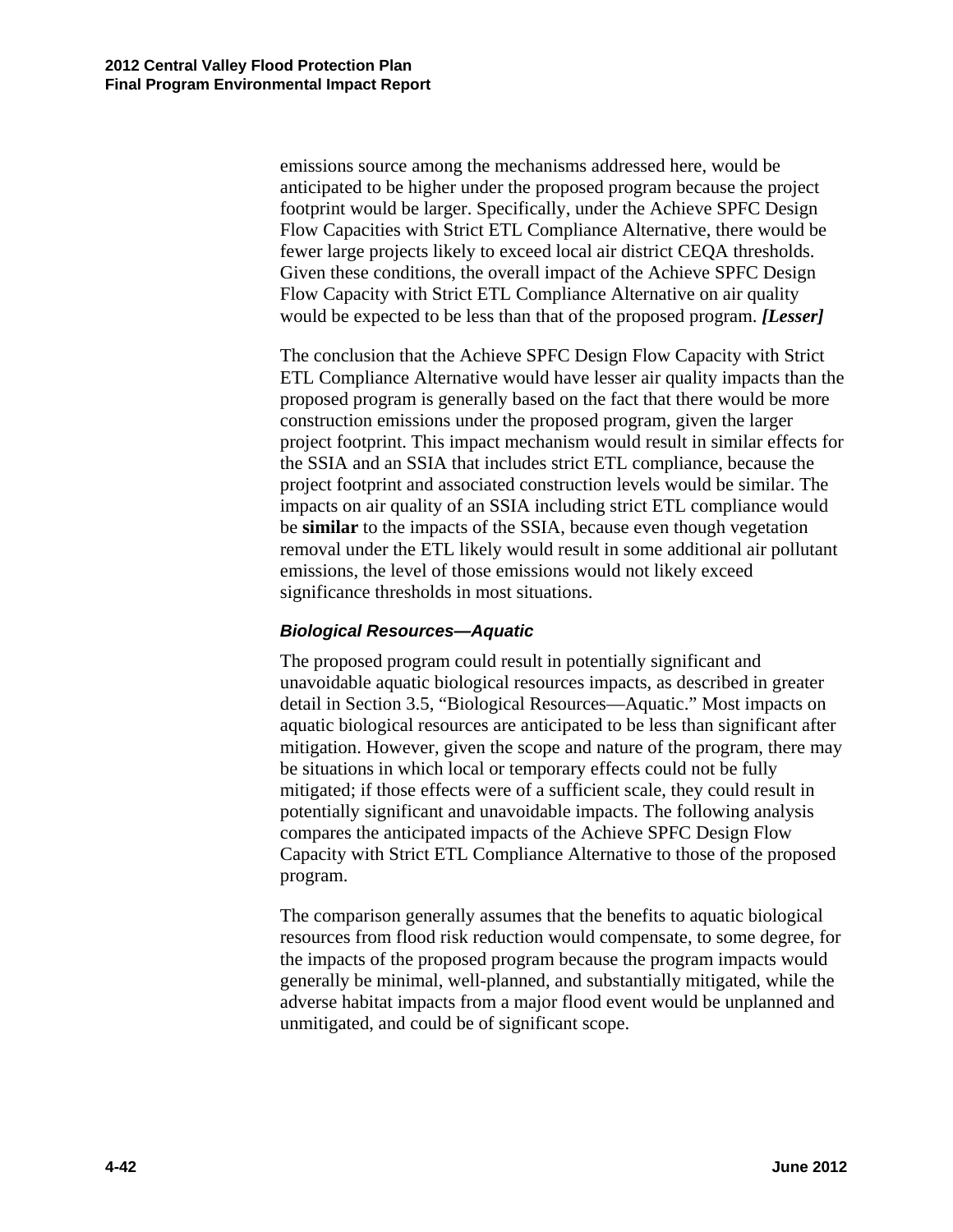### **Achieve SPFC Design Flow Capacity with Strict ETL Compliance Alternative**

The Achieve SPFC Design Flow Capacity with Strict ETL Compliance Alternative would improve existing levees to design capacity. This alternative would primarily fix levees in place, without making major changes to the footprint or operation of those facilities (i.e., no setback levees). The Achieve SPFC Design Flow Capacity with Strict ETL Compliance Alternative would implement an O&M regime for vegetation management different than that of the proposed program. Rather than the VMS and associated CVFPP elements such as LCM, vegetation management consistent with strict adherence to the ETL would be implemented under this alternative, with no pursuit of variances from ETL standards. Other elements of O&M would be the same as described in the proposed program; therefore, environmental effects on aquatic biological resources from O&M (other than vegetation management) would be the same for the Achieve SPFC Design Flow Capacity with Strict ETL Compliance Alternative and the proposed program.

Under the VMS included in the proposed program, woody vegetation on levees would be removed in the vegetation management zone, an area typically extending 15 feet beyond the landside levee toe to 20 feet below the waterside levee crown. Immature trees and woody vegetation in the vegetation management zone that measures less than 4 inches dbh would be removed in an authorized manner as part of levee maintenance. Larger trees and woody vegetation greater than 4 inches dbh would be subject to a long-term LCM plan to be implemented by levee maintenance agencies. These larger trees would be allowed to live out their normal life cycles if they do not pose an unacceptable threat, but would not be replaced in the vegetation management zone after their death or removal. (The LCM plan allows immediate removal of trees that pose an unacceptable threat.)

Under the Achieve SPFC Design Flow Capacity with Strict ETL Compliance Alternative, the vegetation management zone would cover an area typically extending from 15 feet beyond the landside levee toe to 15 feet beyond the waterside levee toe. All woody vegetation would be removed as part of levee maintenance, with no LCM element allowing larger-dbh woody vegetation to remain in the management zone for an extended period. Therefore, waterside woody vegetation would be removed over a substantially larger area under this alternative, and all woody vegetation in the vegetation management zone would be removed at a more rapid pace. Adverse effects on aquatic biological resources through losses of SRA habitat, overhead cover, and instream woody material would be much more severe under the Achieve SPFC Design Flow Capacity with Strict ETL Compliance Alternative than under the proposed program.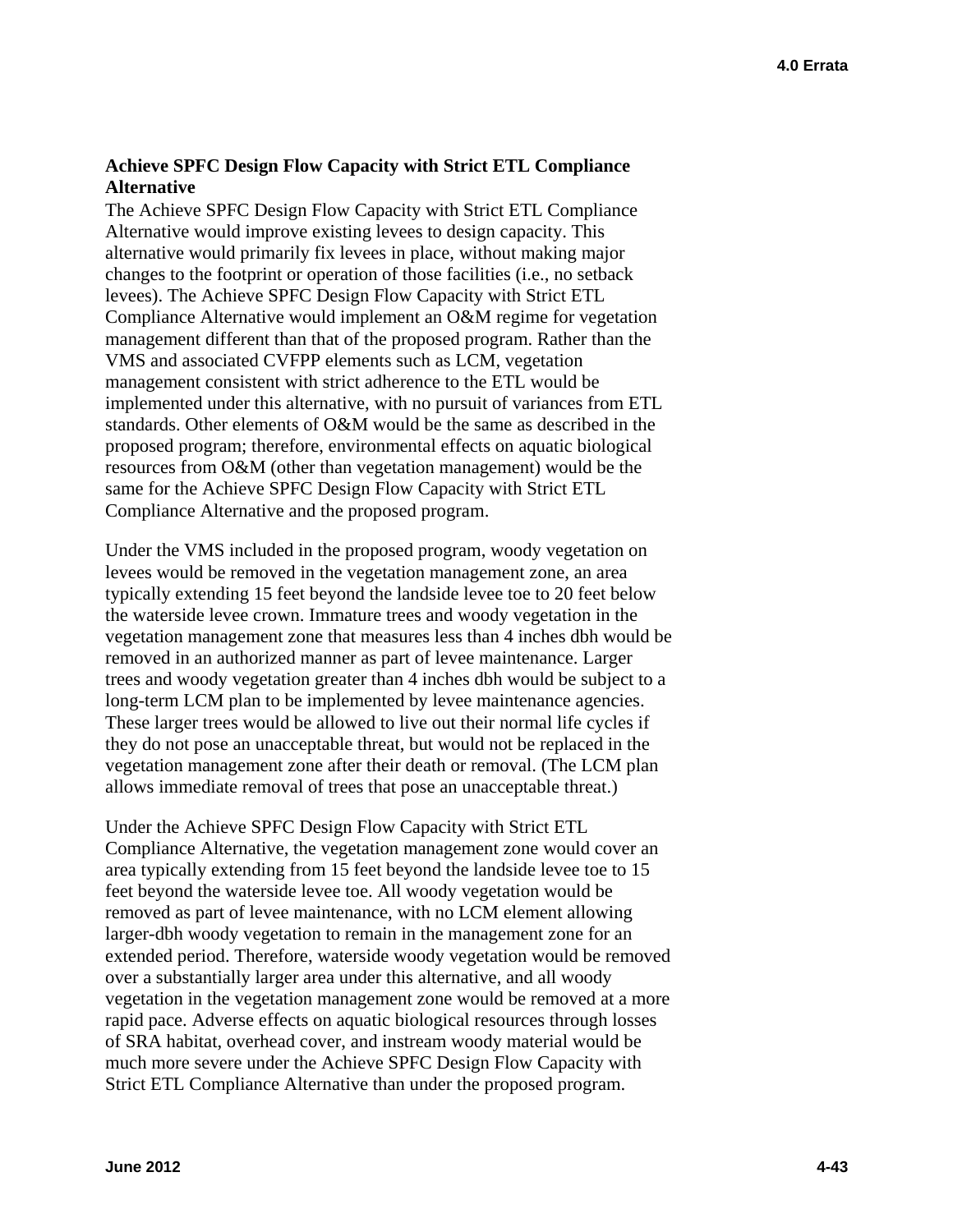The CVFPP Conservation Strategy, which could have beneficial effects on riparian and SRA habitats in some areas from habitat creation, would be implemented under this alternative. However, with the vegetation management zone extending substantially farther down the levee slope compared to the proposed program (15 feet beyond the waterside levee toe versus 20 feet below the waterside levee crown), opportunities for planting waterside riparian vegetation would be severely limited. It is likely that under the Achieve SPFC Design Flow Capacity with Strict ETL Compliance Alternative, sufficient compensatory planting area could not be identified to adequately mitigate impacts on threatened and endangered fish species and projects could not receive authorization under the California Endangered Species Act (CESA) or ESA.

The effects on aquatic biological resources from project-level construction of new facilities and repair and improvement of existing facilities would be less under the Achieve SPFC Design Flow Capacity with Strict ETL Compliance Alternative than under the proposed program because there would be a smaller construction and land disturbance footprint. As under the proposed program, activities occurring as part of this alternative would require development and implementation of mitigation measures to reduce significant or potentially significant impacts on aquatic biological resources. Examples of such measures include securing applicable State and/or federal permits and implementing permit requirements, completing inventories and replacing SRA habitat, conforming to National Marine Fisheries Service guidelines for pile-driving activities, and replacing lost vegetation and instream woody material. Mitigation measures, where fully implemented, would be equally effective at reducing small-scale and shortterm impacts on aquatic biological resources to a less-than-significant level under either the Achieve SPFC Design Flow Capacity with Strict ETL Compliance Alternative or the proposed program. However, as identified above, it is likely that adequately replacing SRA habitat and other waterside vegetation and securing applicable State and/or federal permits could not be regularly completed under the Achieve SPFC Design Flow Capacity with Strict ETL Compliance Alternative; therefore, the ability to reduce impacts to a less-than-significant level would be substantially reduced.

Because a much lower overall level of flood protection would be provided under the Achieve SPFC Design Flow Capacity with Strict ETL Compliance Alternative than under the proposed program, system failures and associated damage from flooding would occur more frequently and would be more severe than under the proposed program. Therefore, impacts on aquatic biological resources caused by flooding of urban and agricultural areas, such as contamination of floodwaters and fish stranding after floodwaters recede, would be greater under this alternative.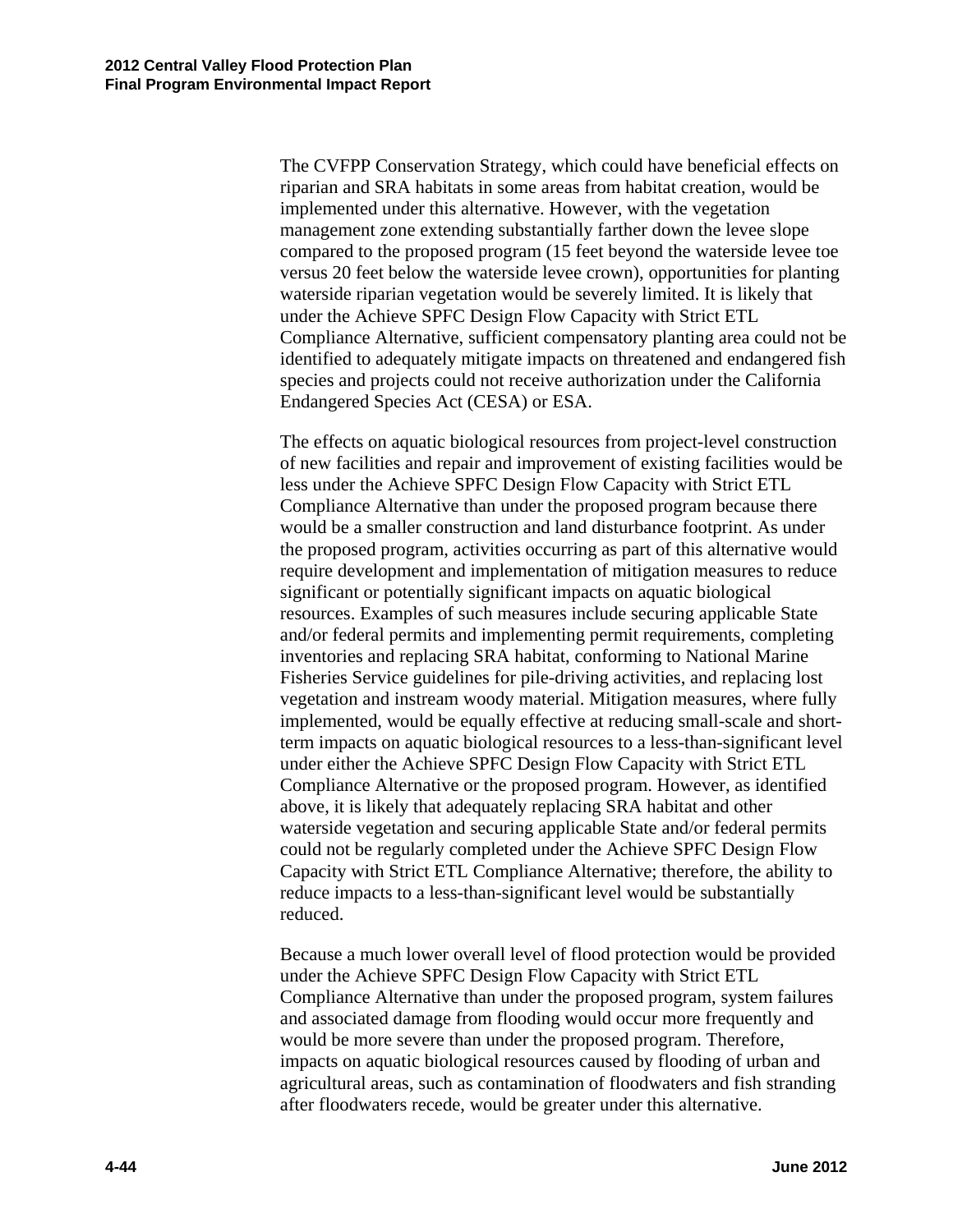As described above, impacts of the vegetation management element of system maintenance on aquatic biological resources would be much greater under the Achieve SPFC Design Flow Capacity with Strict ETL Compliance Alternative than under the proposed program. Constructionrelated impacts would be similar under the two alternatives. The Achieve SPFC Design Flow Capacity with Strict ETL Compliance Alternative would provide a much lower overall level of flood protection than the proposed program; as a result, this alternative would not reduce the risk of flood-related impacts on aquatic biological resources as much as the proposed program (although these impacts would be infrequent and episodic). Because this alternative would provide few opportunities for compensatory habitat planting and ecosystem restoration, the benefits to aquatic biological resources from restoration would be substantially limited under this alternative compared to the proposed program. Given these conditions, impacts on aquatic biological resources would be greater under this alternative than under the proposed program. *[Greater]* 

The conclusion that the Achieve SPFC Design Flow Capacity with Strict ETL Compliance Alternative would have greater aquatic biological resource impacts than the proposed program is generally based on the decreased flood protection levels provided by that alternative (and resulting risk of damage to aquatic biological resources from a failure of the flood protection system and inundation of developed areas), the additional loss of SRA habitat, and the reduced ability of the alternative to accommodate habitat values. The first of these impact mechanisms would result in similar effects for the SSIA and an SSIA that includes strict ETL compliance (i.e., the comparative flood risks would be similar for each scenario). The effects of the remaining impact mechanisms would be different for the SSIA and an SSIA that includes strict ETL compliance. The impacts on aquatic biological resources of an SSIA including strict ETL compliance would be **greater** than the impacts of the SSIA, given the increased removal of vegetation under the ETL and the substantial limitation of the ability to provide for compensatory habitat planting and ecosystem restoration.

#### *Biological Resources—Terrestrial*

The proposed program could result in potentially significant and unavoidable impacts on terrestrial biological resources, as described in greater detail in DPEIR Section 3.6, "Biological Resources—Terrestrial." Most impacts on terrestrial biological resources are anticipated to be less than significant after mitigation. However, given the scope and nature of the program, there may be situations in which local or temporary effects could not be fully mitigated; if those effects were of a sufficient scale, they could result in potentially significant and unavoidable impacts. The following analysis compares the anticipated impacts of the Achieve SPFC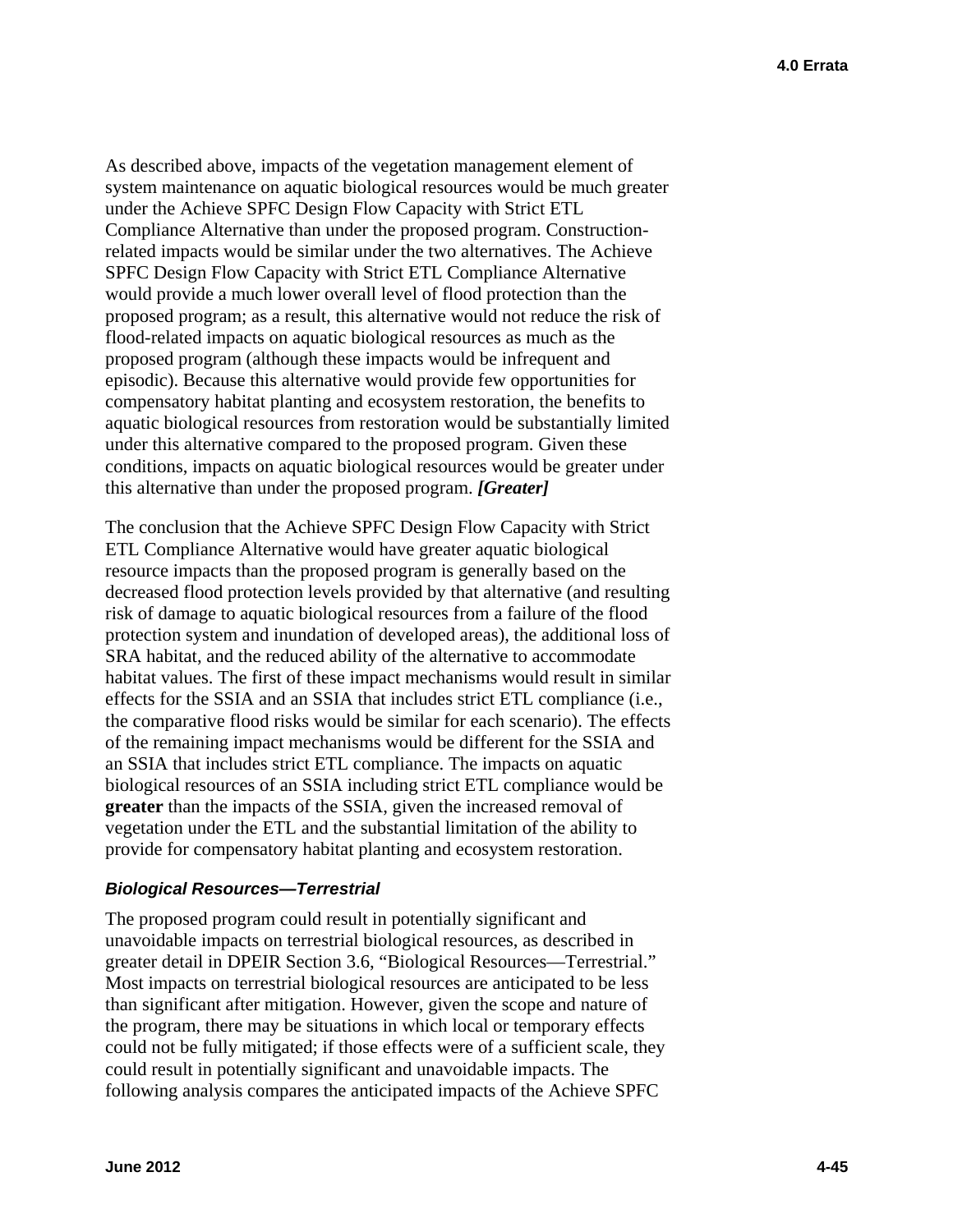Design Flow Capacity with Strict ETL Compliance Alternative to those of the proposed program.

The comparison generally assumes that the benefits to terrestrial biological resources from flood risk reduction would compensate for the impacts of the proposed program because the program impacts would generally be minimal, well-planned, and substantially mitigated, while the adverse habitat impacts from a major flood event would be unplanned and unmitigated, and could be of significant scope.

The alternatives also vary substantially in the degree to which they would include or accommodate habitat enhancements that go beyond the requirements of applicable regulatory programs.

### **Achieve SPFC Design Flow Capacity with Strict ETL Compliance Alternative**

The Achieve SPFC Design Flow Capacity with Strict ETL Compliance Alternative would improve existing levees to design capacity. This alternative would primarily fix levees in place, without making major changes to the footprint or operation of those facilities (i.e., no setback levees). The Achieve SPFC Design Flow Capacity with Strict ETL Compliance Alternative would implement an O&M regime for vegetation management different than that of the proposed program. Rather than the VMS and associated CVFPP elements such as LCM, vegetation management consistent with strict adherence to the ETL would be implemented under this alternative, with no pursuit of variances from ETL standards. Other elements of O&M would be the same as described in the proposed program; therefore, environmental effects on terrestrial biological resources from O&M (other than vegetation management) would be the same for the Achieve SPFC Design Flow Capacity with Strict ETL Compliance Alternative and the proposed program.

As described previously, under the Achieve SPFC Design Flow Capacity with Strict ETL Compliance Alternative, woody vegetation on the waterside of levees would be removed over a substantially larger area than under the proposed program, and all woody vegetation in the vegetation management zone would be removed at a more rapid pace. The footprint of woody vegetation removal would be the same on the landside of levees under both alternatives because both the CVFPP VMS and ETL vegetation removal areas extend to 15 feet beyond the landside levee toe. Given the larger waterside vegetation removal footprint and more rapid removal of larger diameter woody riparian vegetation, adverse effects on terrestrial biological resources through losses of riparian vegetation would be much more severe under the Achieve SPFC Design Flow Capacity with Strict ETL Compliance Alternative than under the proposed program.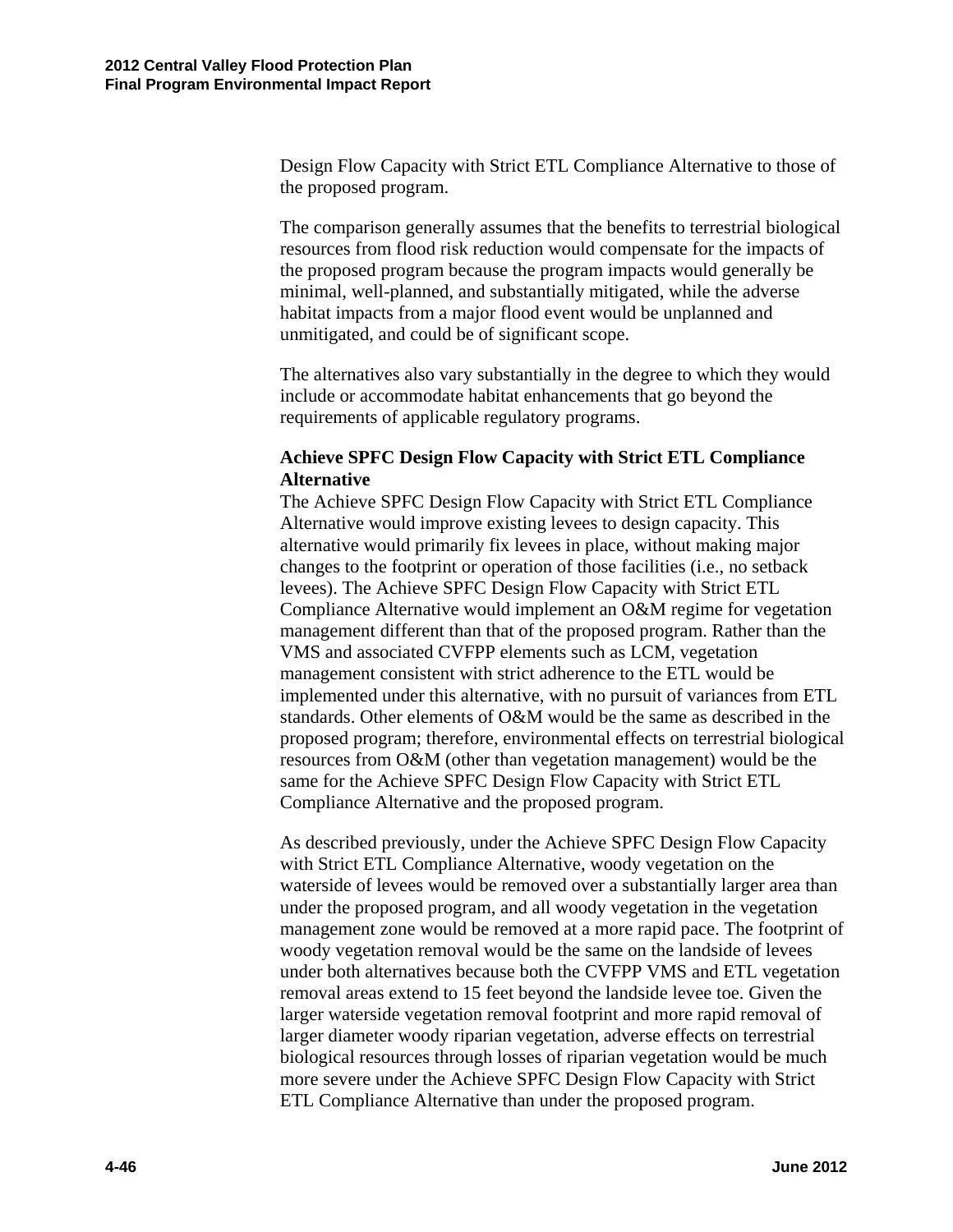The CVFPP Conservation Strategy, which could have beneficial effects on riparian habitat and associated terrestrial wildlife species from habitat creation, would be implemented under this alternative. However, with the vegetation management zone extending substantially farther down the levee slope than under the proposed program (15 feet beyond the waterside levee toe versus 20 feet below the waterside levee crown), opportunities for planting waterside riparian vegetation would be severely limited. It is likely that under the Achieve SPFC Design Flow Capacity with Strict ETL Compliance Alternative, sufficient compensatory planting area could not be identified to adequately mitigate impacts on threatened and endangered terrestrial species associated with waterside riparian vegetation (e.g., riparian brush rabbit) and projects affecting habitat for these species could not receive authorization under the CESA or ESA.

The effects on terrestrial biological resources from project-level construction of new facilities and repair and improvement of existing facilities would be less under the Achieve SPFC Design Flow Capacity with Strict ETL Compliance Alternative than under the proposed program because there would be a smaller construction and land disturbance footprint. As under the proposed program, activities occurring as part of this alternative would require development and implementation of mitigation measures to reduce significant or potentially significant impacts on terrestrial biological resources. Examples of such measures include conducting biological resources surveys, minimizing and compensating for impacts on critical habitats and sensitive species, and securing applicable State and/or federal permits and implementing permit requirements. Mitigation measures, where fully implemented, would be equally effective at reducing small-scale and short-term impacts on terrestrial biological resources to a less-than-significant level under either the Achieve SPFC Design Flow Capacity with Strict ETL Compliance Alternative or the proposed program. However, as identified above, it is likely that adequately replacing waterside riparian vegetation and securing applicable State and/or federal permits could not be completed under all circumstances under the Achieve SPFC Design Flow Capacity with Strict ETL Compliance Alternative; therefore, the ability to reduce impacts to a less-thansignificant level would be reduced.

Because a much lower overall level of flood protection would be provided under the Achieve SPFC Design Flow Capacity with Strict ETL Compliance Alternative than under the proposed program, system failures and associated damage from flooding would occur more frequently and would be more severe than under the proposed program. Therefore, impacts on terrestrial biological resources caused by flooding of habitat areas would be greater under this alternative.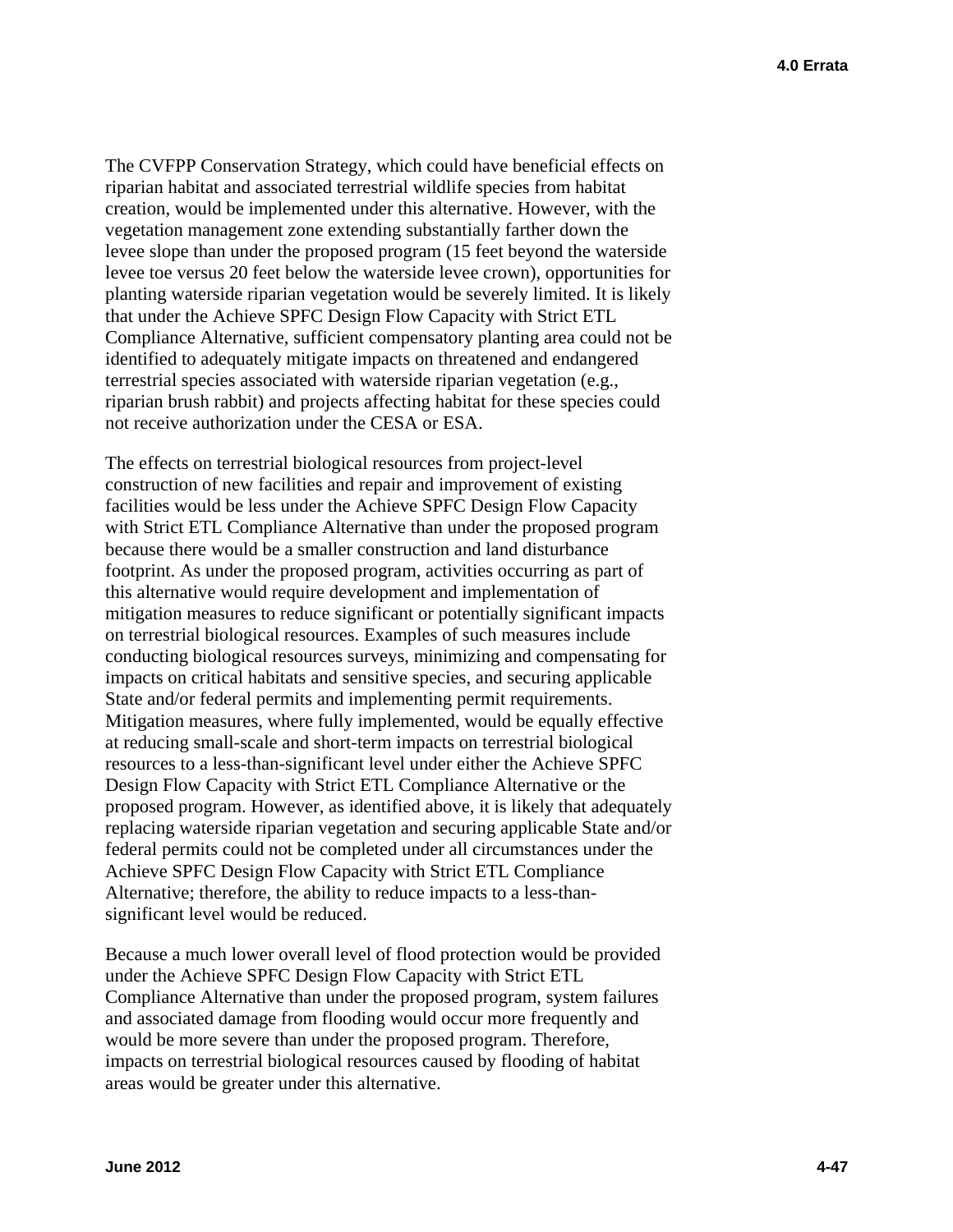As described above, impacts of the vegetation management element of system maintenance on terrestrial biological resources would be greater under the Achieve SPFC Design Flow Capacity with Strict ETL Compliance Alternative than under the proposed program. Constructionrelated impacts would be similar under the two alternatives. The Achieve SPFC Design Flow Capacity with Strict ETL Compliance Alternative would provide a much lower overall level of flood protection than the proposed program; as a result, this alternative would not reduce the risk of flood-related impacts on terrestrial biological resources as much as the proposed program (although these impacts would be infrequent and episodic). Because this alternative would provide few opportunities for compensatory habitat planting and ecosystem restoration, the benefits to terrestrial biological resources from restoration would be substantially limited under this alternative compared to the proposed program. Given these conditions, impacts on terrestrial biological resources would be greater under the Achieve SPFC Design Flow Capacity with Strict ETL Compliance Alternative than under the proposed program. *[Greater]* 

The conclusion that the Achieve SPFC Design Flow Capacity with Strict ETL Compliance Alternative would have greater terrestrial biological resource impacts than the proposed program is generally based on the decreased flood protection levels provided by that alternative (and resulting risk of damage to terrestrial biological resources from a failure of the flood protection system and inundation of developed areas), and the reduced ability of the alternative to accommodate habitat values. The first of these impact mechanisms would result in similar effects for the SSIA and an SSIA that includes strict ETL compliance (i.e., the comparative flood risks would be similar for each scenario). The effects of the second impact mechanism would be different for the SSIA and an SSIA that includes strict ETL compliance. The impacts on terrestrial biological resources of an SSIA including strict ETL compliance would be **greater** than the impacts of the SSIA, given the increased removal of vegetation under the ETL and the substantial limitation of the ability to provide for compensatory habitat planting and ecosystem restoration.

#### *Climate Change and Greenhouse Gas Emissions*

The proposed program would not result in significant impacts related to climate change and GHG emissions, as described in greater detail in DPEIR Section 3.7, "Climate Change and Greenhouse Gas Emissions." The following analysis compares the anticipated impacts of the Achieve SPFC Design Flow Capacity with Strict ETL Compliance Alternative to those of the proposed program.

The comparison generally assumes that the climate change benefits from flood risk reduction would compensate for the impacts of the proposed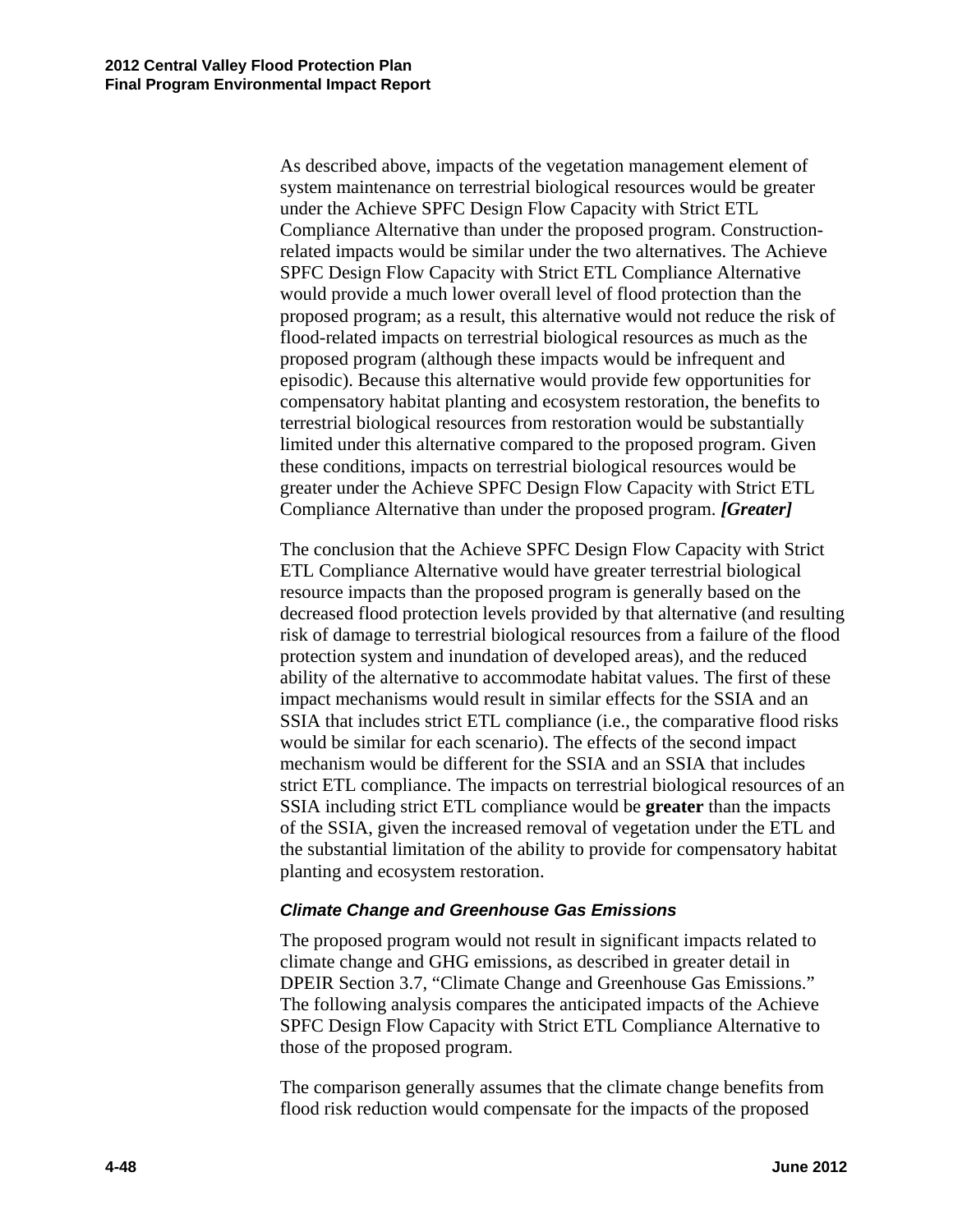program because the avoided GHG emissions from reconstruction following a major flood event are anticipated to be greater than the GHG emissions from construction activities under the proposed program.

#### **Achieve SPFC Design Flow Capacity with Strict ETL Compliance Alternative**

The Achieve SPFC Design Flow Capacity with Strict ETL Compliance Alternative would improve existing levees to design capacity. This alternative would primarily fix levees in place, without making major changes to the footprint or operation of those facilities (i.e., no setback levees). The Achieve SPFC Design Flow Capacity with Strict ETL Compliance Alternative would implement an O&M regime for vegetation management different than that of the proposed program. Rather than the VMS and associated CVFPP elements such as LCM, vegetation management consistent with strict adherence to the ETL would be implemented under this alternative, with no pursuit of variances from ETL standards. Other elements of O&M would be the same as described in the proposed program, including reservoir operations and associated hydropower generation; therefore, effects on GHG emissions from O&M (other than from vegetation management) would be similar for the Achieve SPFC Design Flow Capacity with Strict ETL Compliance Alternative and the proposed program.

As described previously, implementing vegetation management under the Achieve SPFC Design Flow Capacity with Strict ETL Compliance Alternative would result in removal of woody vegetation over a larger waterside area and at a more rapid pace than under the proposed program. The ETL also requires excavation of much of the root structure when a tree is removed, and refilling of the excavated area. There would be no such requirement for trees removed under the VMS. Therefore, because of the larger area of woody vegetation removal under the Achieve SPFC Design Flow Capacity with Strict ETL Compliance Alternative and the more laborintensive removal methodology, GHG emissions from vegetation management would be greater under this alternative than under the proposed program.

The Achieve SPFC Design Flow Capacity with Strict ETL Compliance Alternative would result in a smaller construction and land disturbance footprint than the proposed program; therefore, emissions of GHGs associated with construction would be less. As described in DPEIR Section 3.7, "Climate Change and Greenhouse Gas Emissions," impacts of construction-related GHG emissions under the proposed program would be less than significant. The same would be true of construction-related emissions under the Achieve SPFC Design Flow Capacity with Strict ETL Compliance Alternative. This alternative would also provide less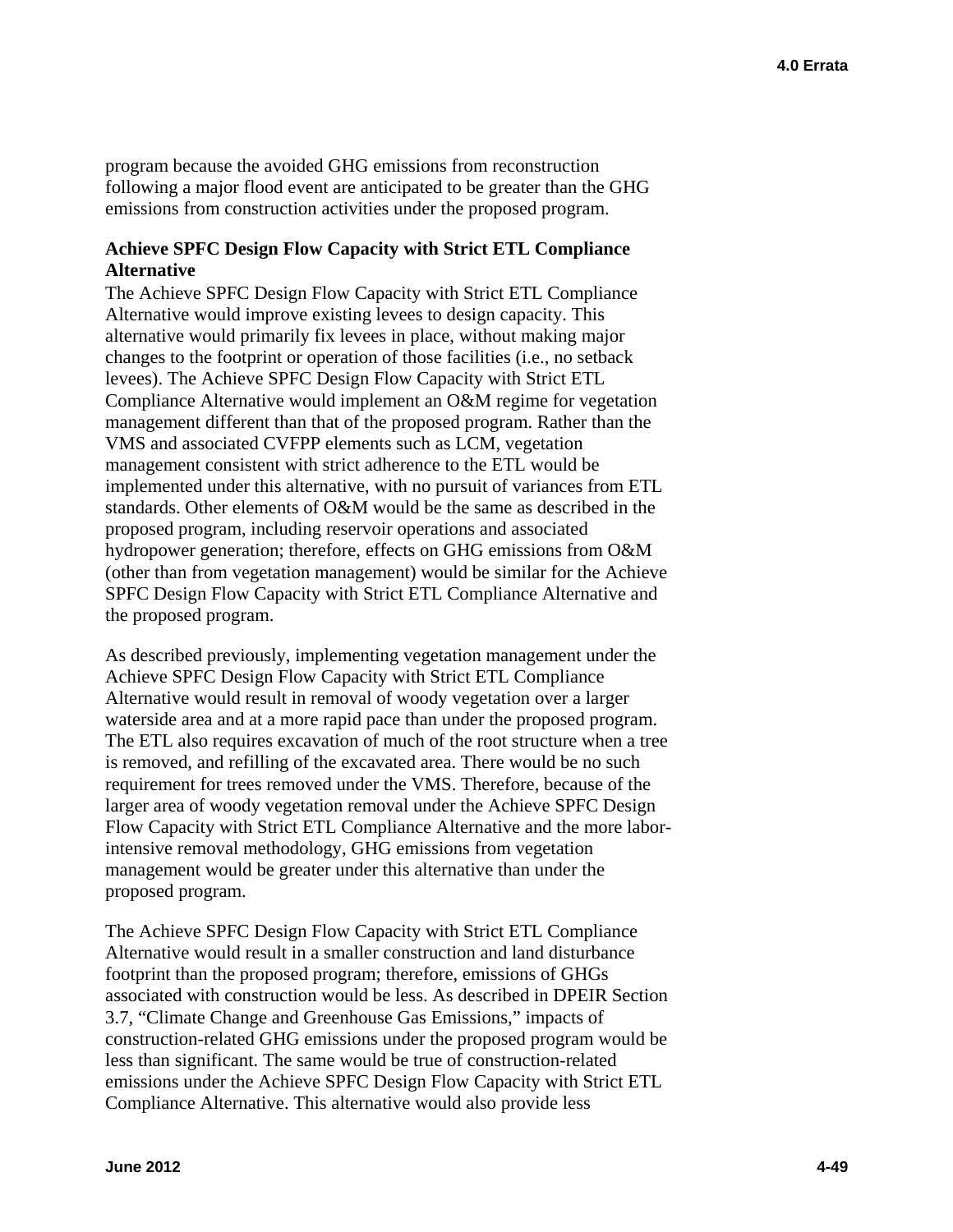opportunity for ecosystem restoration activities. Any reduced levels of habitat restoration under the Achieve SPFC Design Flow Capacity with Strict ETL Compliance Alternative could also result in reduced opportunities for carbon sequestration from net increases in riparian forest habitat.

The Achieve SPFC Design Flow Capacity with Strict ETL Compliance Alternative would provide a much lower overall level of flood protection than the proposed program; as a result, GHG emissions associated with recovery and repair from flood system failures would be greater under this alternative. Although repair and recovery from flood system failures would be infrequent and episodic, GHG emissions associated with these events would be substantial.

As described above, GHG emissions from facility O&M would be similar under the two alternatives, although emissions specifically related to removal of woody vegetation would be greater under the Achieve SPFC Design Flow Capacity with Strict ETL Compliance Alternative. Construction-related GHG emissions would be anticipated to be greater under the proposed program because the project footprint would be larger, although the Achieve SPFC Design Flow Capacity with Strict ETL Compliance Alternative would provide less opportunity for carbon sequestration via restoration and creation of riparian forest habitat. The SPFC Design Flow Capacity with Strict ETL Compliance Alternative would result in greater GHG emissions from recovery and repair after flood system failures. Given these conditions, the overall impact of the SPFC Design Flow Capacity with Strict ETL Compliance Alternative on GHG emissions would be expected to be greater than that of the proposed program. *[Greater]* 

The conclusion that the Achieve SPFC Design Flow Capacity with Strict ETL Compliance Alternative would have greater GHG emissions impacts than the proposed program is generally based on the decreased flood protection levels provided by that alternative (and resulting GHG emissions from recovery and repair after flood system failures). This impact mechanism would result in similar effects for the SSIA and an SSIA that includes strict ETL compliance (i.e., the comparative flood risks would be similar for each scenario). The impacts on GHG emissions of an SSIA including strict ETL compliance would be **similar** to the impacts of the SSIA, because even though vegetation removal under the ETL likely would result in some additional GHG emissions, the level of those emissions would not likely be substantial relative to the overall GHG emissions benefits of the program.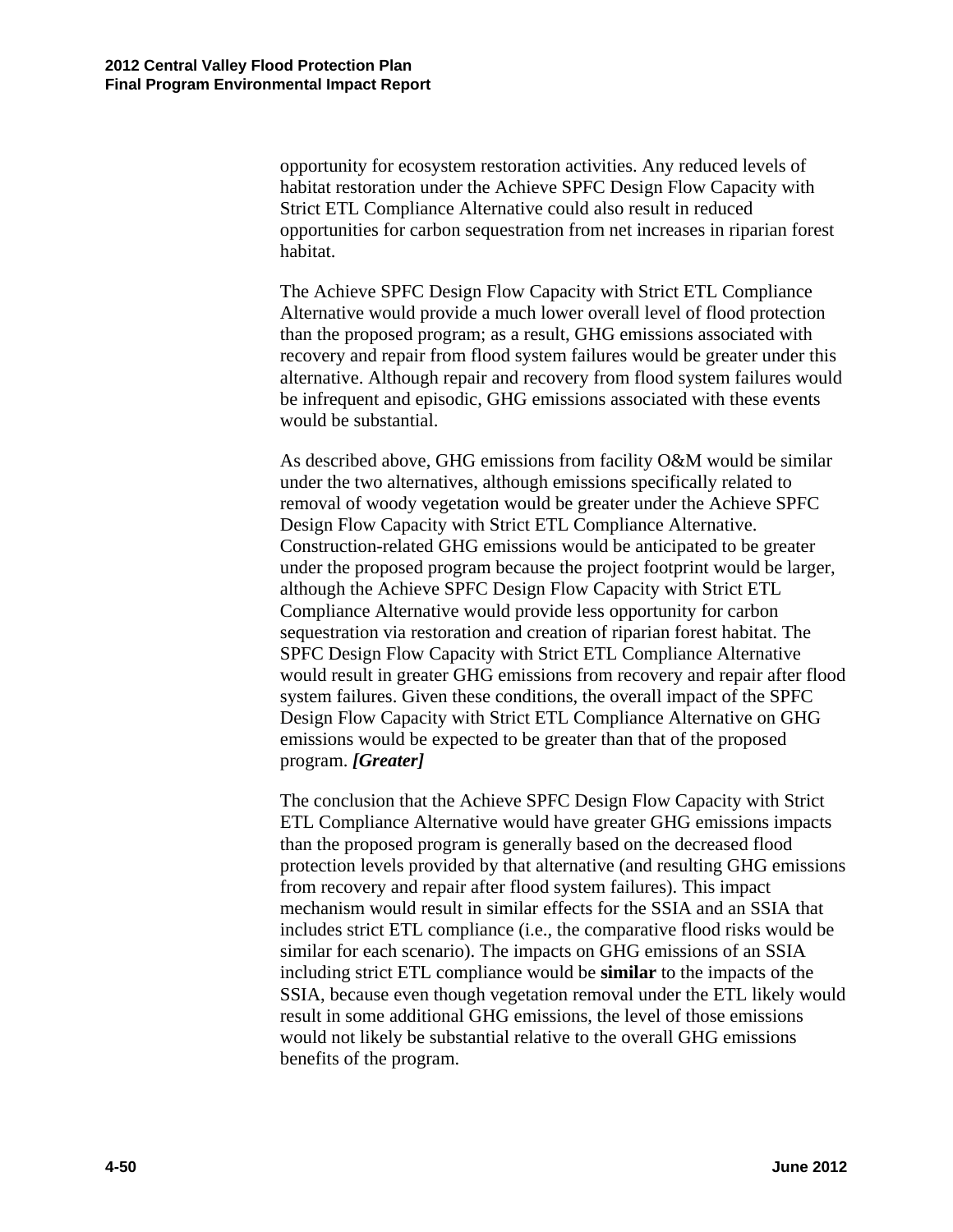#### *Cultural and Historic Resources*

The proposed program could result in potentially significant and unavoidable impacts on cultural and historic resources, as described in greater detail in DPEIR Section 3.8, "Cultural and Historic Resources." Most cultural and historic resources impacts are anticipated to be less than significant after mitigation. However, given the nature and scale of the proposed program, there may be situations in which historic properties must be removed or traditional cultural properties would be adversely affected in a way that could not be feasibly mitigated, resulting in potentially significant and unavoidable impacts. The following analysis compares the anticipated impacts of the SPFC Design Flow Capacity with Strict ETL Compliance Alternative to those of the proposed program.

The comparison generally assumes that the benefits to cultural and historic resources from flood risk reduction would not be materially different from the impacts of the proposed program. It is assumed that construction would cause a greater level of potentially permanent, adverse change to cultural and/or historic resources.

### **Achieve SPFC Design Flow Capacity with Strict ETL Compliance Alternative**

The Achieve SPFC Design Flow Capacity with Strict ETL Compliance Alternative would improve existing levees to design capacity. This alternative would primarily fix levees in place, without making major changes to the footprint or operation of those facilities (i.e., no setback levees). The Achieve SPFC Design Flow Capacity with Strict ETL Compliance Alternative would implement an O&M regime for vegetation management different than that of the proposed program. Rather than the VMS and associated CVFPP elements such as LCM, vegetation management consistent with strict adherence to the ETL would be implemented under this alternative, with no pursuit of variances from ETL standards. Other elements of O&M would be the same as described in the proposed program; therefore, effects on cultural and historic resources from O&M (other than from vegetation management) would be similar for the Achieve SPFC Design Flow Capacity with Strict ETL Compliance Alternative and the proposed program.

As described previously, implementing vegetation management under the Achieve SPFC Design Flow Capacity with Strict ETL Compliance Alternative would result in removal of woody vegetation over a larger waterside area than under the proposed program. The ETL also requires excavation of much of the root structure when a tree is removed. There would be no such requirement for trees removed under the VMS. Therefore, because of the larger vegetation management disturbance area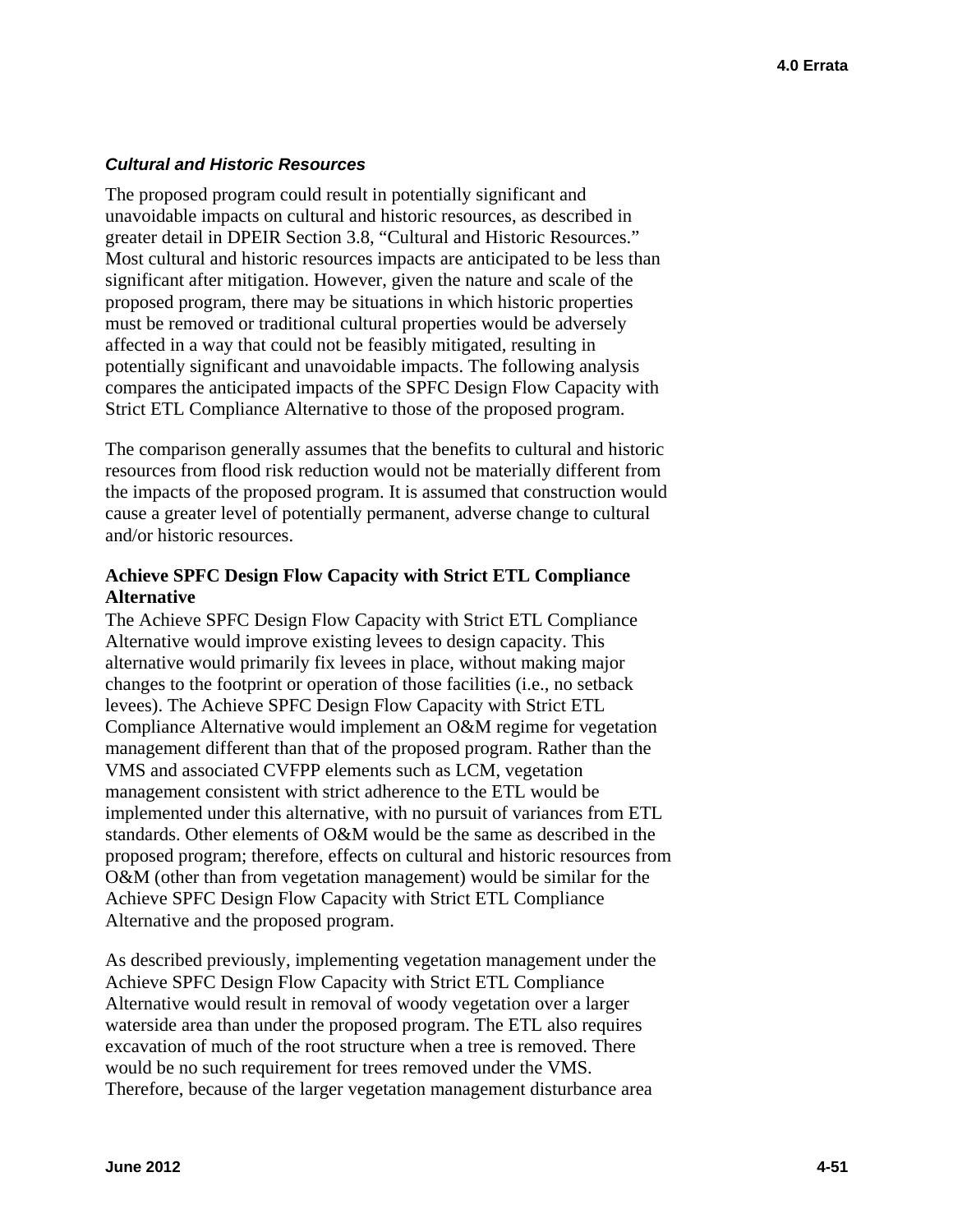under the proposed program. under the Achieve SPFC Design Flow Capacity with Strict ETL Compliance Alternative and the more ground-disturbing tree removal methodology, there is a greater potential for disturbance of cultural and historic resources from vegetation management under this alternative than

The Achieve SPFC Design Flow Capacity with Strict ETL Compliance Alternative would result in a smaller construction and land disturbance footprint than the proposed program; therefore, the potential to adversely affect cultural and historic resources during construction (e.g., damage to or destruction of known and unknown historic and prehistoric resources, disturbance of human burials) would be less. As under the proposed program, activities occurring as part of the Achieve SPFC Design Flow Capacity with Strict ETL Compliance Alternative would require development and implementation of mitigation measures for significant and potentially significant impacts. Examples of such measures include conducting cultural resources studies and avoiding effects on archaeological resources, immediately halting construction if cultural resources are discovered and implementing an emergency discovery plan, capping archaeological sites to protect deposits, and following the Secretary of the Interior's standards for the treatment of historic properties. Mitigation measures would be equally effective at reducing most impacts on cultural resources to a less-than-significant level under either the Achieve SPFC Design Flow Capacity with Strict ETL Compliance Alternative or the proposed program; however, impacts related to damage to or destruction of historic structures and traditional cultural properties may be potentially significant and unavoidable under either this alternative or the proposed program. Still, because of its limited nature and its primary objective of fixing levees in place, the Achieve SPFC Design Flow Capacity with Strict ETL Compliance Alternative would be more likely to avoid conditions resulting in significant and unavoidable impacts on cultural and historic resources.

The Achieve SPFC Design Flow Capacity with Strict ETL Compliance Alternative would provide a much lower overall level of flood protection than the proposed program; as a result, system failures and associated damage from flooding would occur more frequently and would be more severe than under the proposed program. Therefore, flooding impacts on cultural resources, primarily historic structures and architectural resources, would be greater under this alternative.

As described above, potential adverse effects on cultural and historic resources from facility O&M would be similar under the two alternatives, although the additional removal of woody vegetation under the Achieve SPFC Design Flow Capacity with Strict ETL Compliance Alternative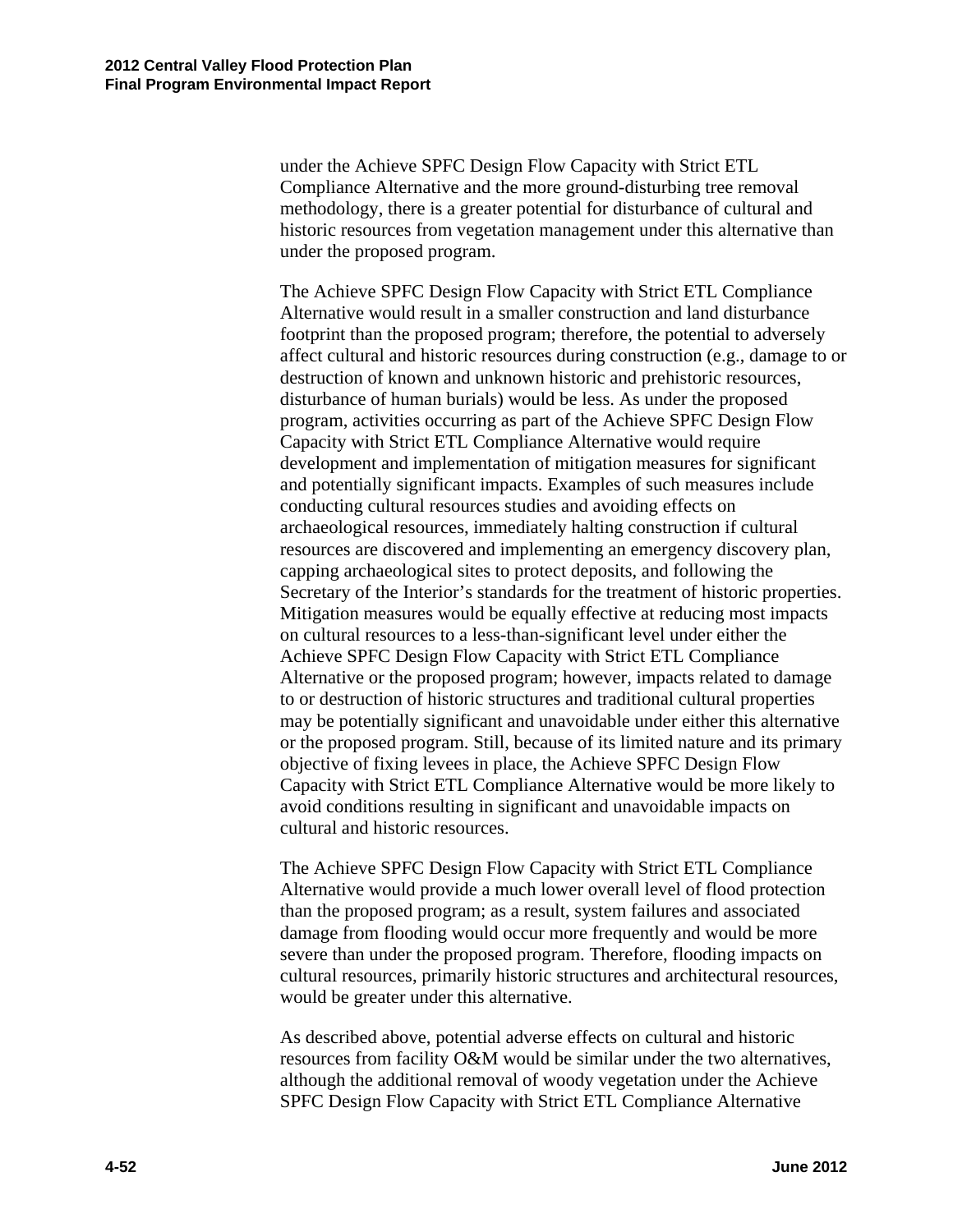would result in a higher potential for adverse effects from vegetation management activities. Construction-related impacts would be less under this alternative because of the smaller project footprint. Although mitigation measures would be equally effective under either alternative, the Achieve SPFC Design Flow Capacity with Strict ETL Compliance Alternative would be more to likely avoid conditions resulting in significant and unavoidable impacts because of the smaller disturbance area and focus on improving existing facilities. There would be greater floodrelated impacts under the Achieve SPFC Design Flow Capacity with Strict ETL Compliance Alternative; however, these would be infrequent and episodic. Given these conditions, the overall impact of the Achieve SPFC Design Flow Capacity with Strict ETL Compliance Alternative on cultural resources is expected to be less than that of the proposed program. *[Lesser]* 

The conclusion that the Achieve SPFC Design Flow Capacity with Strict ETL Compliance Alternative would have lesser cultural resources impacts than the proposed program is generally based on the fact that there would be more construction effects on cultural resources under the proposed program, given the larger project footprint. This impact mechanism would result in similar effects for the SSIA and an SSIA that includes strict ETL compliance, because the project footprint and associated construction levels would be similar. The impacts on cultural resources of an SSIA including strict ETL compliance would be **similar** to the impacts of the SSIA, because even though vegetation removal under the ETL likely would result in some additional impacts on cultural resources, the level of those impacts would not likely exceed significance thresholds in most situations.

# *Energy*

The proposed program would not result in significant energy impacts, as described in greater detail in DPEIR Section 3.9, "Energy." The following analysis compares the anticipated impacts of the Achieve SPFC Design Flow Capacity with Strict ETL Compliance Alternative to those of the proposed program.

The comparison generally assumes that the benefits to energy resources from flood risk reduction would not be materially different from the impacts of the proposed program. It is not anticipated that reconstruction efforts would involve the inefficient, wasteful, or unnecessary use of energy or cause a substantial reduction in the generation of renewable energy.

# **Achieve SPFC Design Flow Capacity with Strict ETL Compliance Alternative**

The Achieve SPFC Design Flow Capacity with Strict ETL Compliance Alternative would improve existing levees to design capacity. This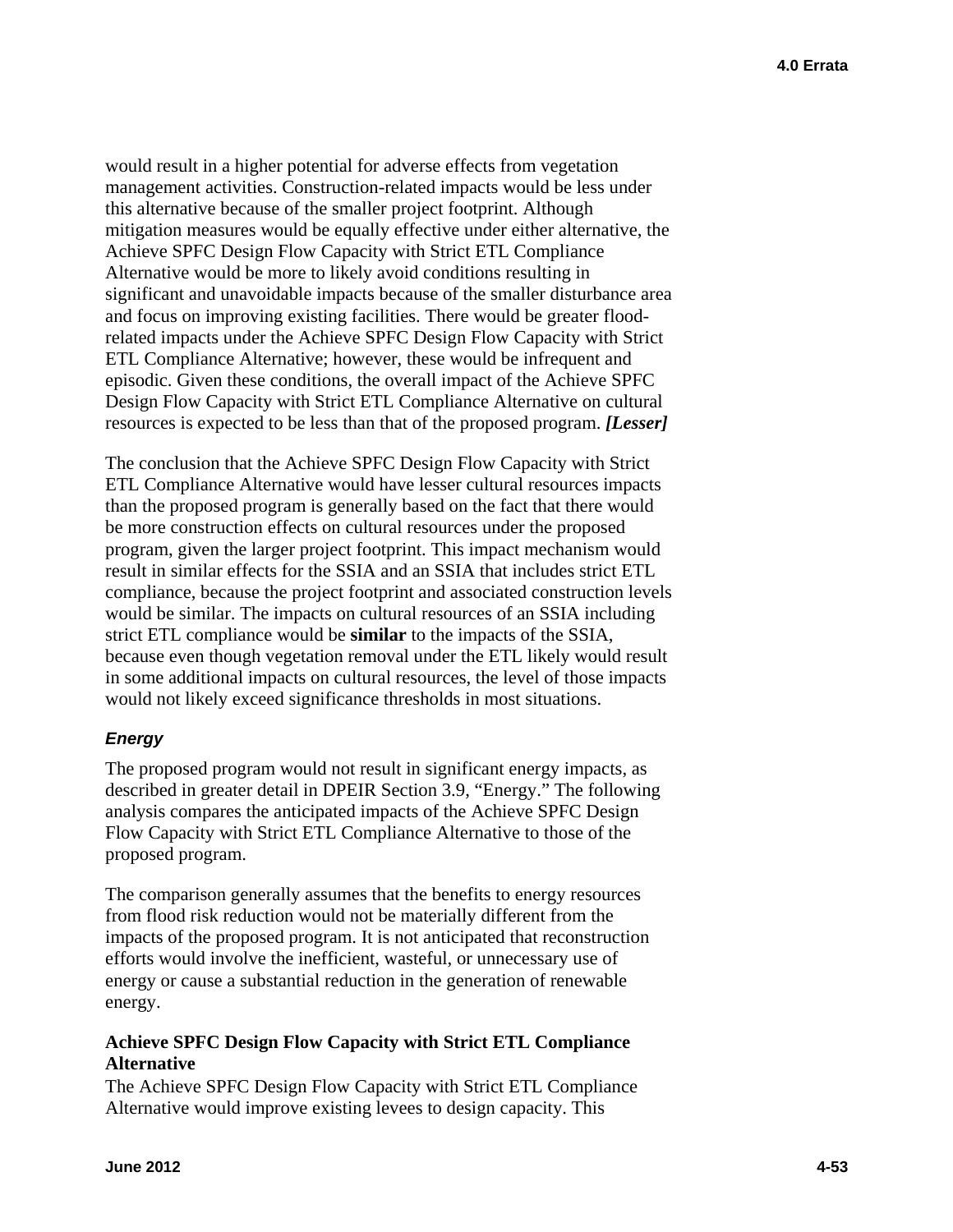alternative would primarily fix levees in place, without making major changes to the footprint or operation of those facilities (i.e., no setback levees). The Achieve SPFC Design Flow Capacity with Strict ETL Compliance Alternative would implement an O&M regime for vegetation management different than that of the proposed program. Rather than the VMS and associated CVFPP elements such as LCM, vegetation management consistent with strict adherence to the ETL would be implemented under this alternative, with no pursuit of variances from ETL standards. Other elements of O&M would be the same as described in the proposed program; therefore, the potential energy impacts caused by levee maintenance (e.g., potential wasteful or inefficient use of petroleum products and electricity) would be similar for the Achieve SPFC Design Flow Capacity with Strict ETL Compliance Alternative and the proposed program.

As described previously, implementing vegetation management under the Achieve SPFC Design Flow Capacity with Strict ETL Compliance Alternative would result in removal of woody vegetation over a larger waterside area than under the proposed program. The ETL also requires excavation of much of the root structure when a tree is removed. There would be no such requirement for trees removed under the VMS. Therefore, because of the larger vegetation management disturbance area under the Achieve SPFC Design Flow Capacity with Strict ETL Compliance Alternative and the more ground-disturbing tree removal methodology, there is a greater potential for adverse energy impacts from vegetation management under this alternative than for the proposed program.

Operational energy impacts of the proposed program (i.e., reduced generation of renewable energy because of altered flow releases at hydropower facilities caused by changes in reservoir operations) are not likely to occur under the Achieve SPFC Design Flow Capacity with Strict ETL Compliance Alternative. Therefore, operational impacts of this alternative would be less than those of the proposed program.

The potential for energy impacts from project-level construction of new facilities and repair and improvement of existing facilities would be less under the Achieve SPFC Design Flow Capacity with Strict ETL Compliance Alternative than under the proposed program. This alternative would result in a smaller construction and land disturbance footprint; therefore, the potential for construction activities to result in wasteful or inefficient use of energy would be less. The impact mechanisms would remain the same under this alternative (e.g., wasteful or inefficient use of petroleum products and electricity). However, the lower level of construction activity would minimize the potential for adverse effects. As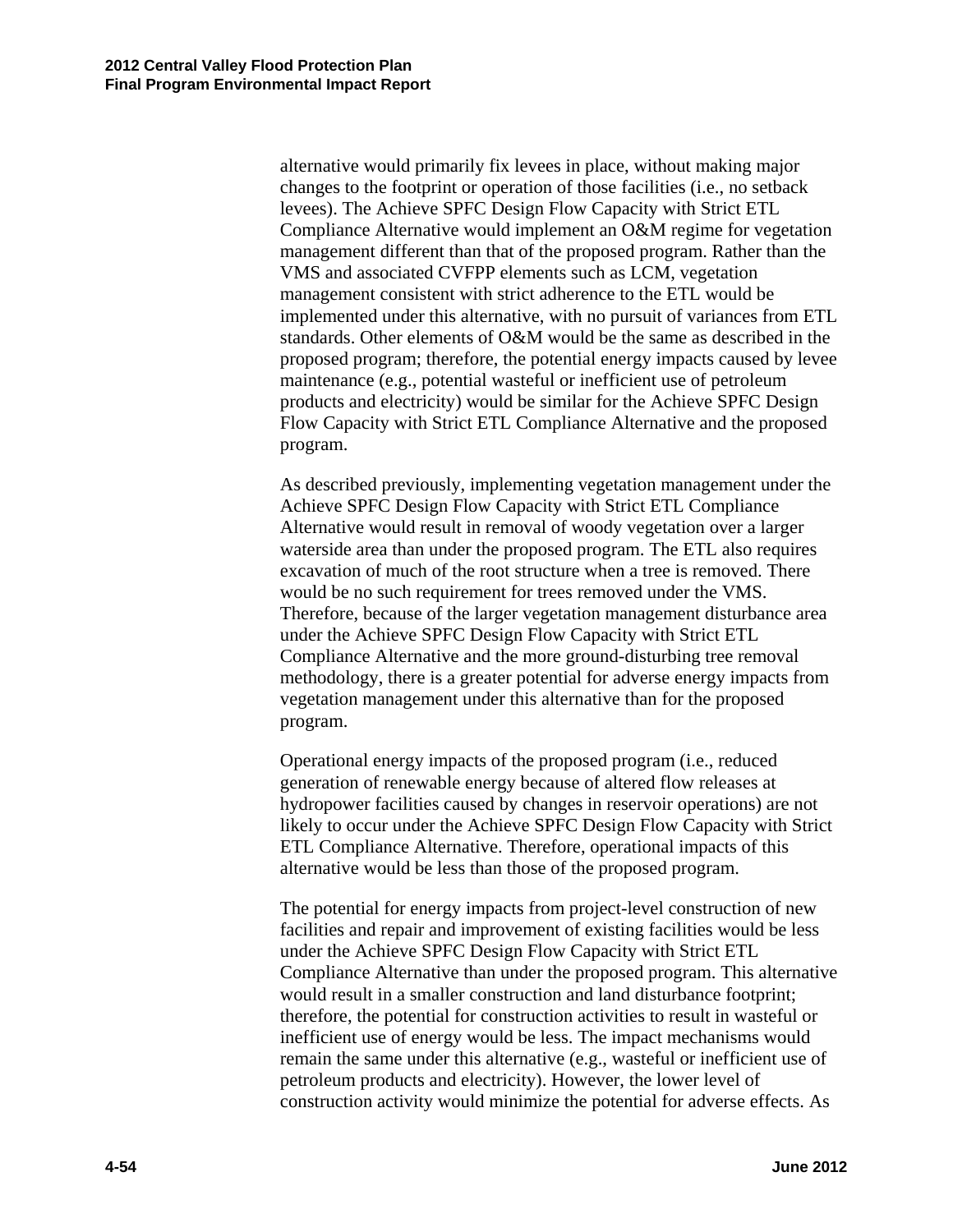under the proposed program, activities occurring as part of the Achieve SPFC Design Flow Capacity with Strict ETL Compliance Alternative would require development and implementation of mitigation measures for potentially significant impacts. Examples of such measures include using energy-efficient processes and equipment, using equipment exhaust controls, and scheduling activities to reduce energy usage during periods of peak energy demand (as feasible). Mitigation measures would be equally effective at reducing energy impacts to a less-than-significant level under either the Achieve SPFC Design Flow Capacity with Strict ETL Compliance Alternative or the proposed program.

The Achieve SPFC Design Flow Capacity with Strict ETL Compliance Alternative would provide a much lower overall level of flood protection than the proposed program; as a result, system failures and associated damage from flooding would occur more frequently and would be more severe than under the proposed program. However, flood events would have little effect on the wasteful or inefficient use of energy.

As described above, impacts of system maintenance on energy under the Achieve SPFC Design Flow Capacity with Strict ETL Compliance Alternative would be similar to impacts under the proposed program, with the exception of vegetation management, where the potential for energy impacts would be greater. The potential for operational energy impacts are expected to be less under this alternative. Because fewer and/or smaller components would be constructed, the potential for wasteful or inefficient use of energy caused by construction would be less under this alternative than under the proposed program; however, energy impacts could be equally mitigated under either alternative. Flooding would have little effect on energy resources. Given these conditions, the overall impact of the Achieve SPFC Design Flow Capacity with Strict ETL Compliance Alternative on energy is expected to be less than that of the proposed program. *[Lesser]* 

The conclusion that the Achieve SPFC Design Flow Capacity with Strict ETL Compliance Alternative would have lesser energy impacts than the proposed program is generally based on the fact that there would be more construction-period use of energy under the proposed program, given the larger project footprint and increased construction levels. This impact mechanism would result in similar effects for the SSIA and an SSIA that includes strict ETL compliance, because the project footprint and associated construction levels would be similar. The impacts on energy usage of an SSIA including strict ETL compliance would be **similar** to the impacts of the SSIA, because even though vegetation removal under the ETL likely would result in some additional energy usage, the level of those impacts would not likely exceed significance thresholds in most situations.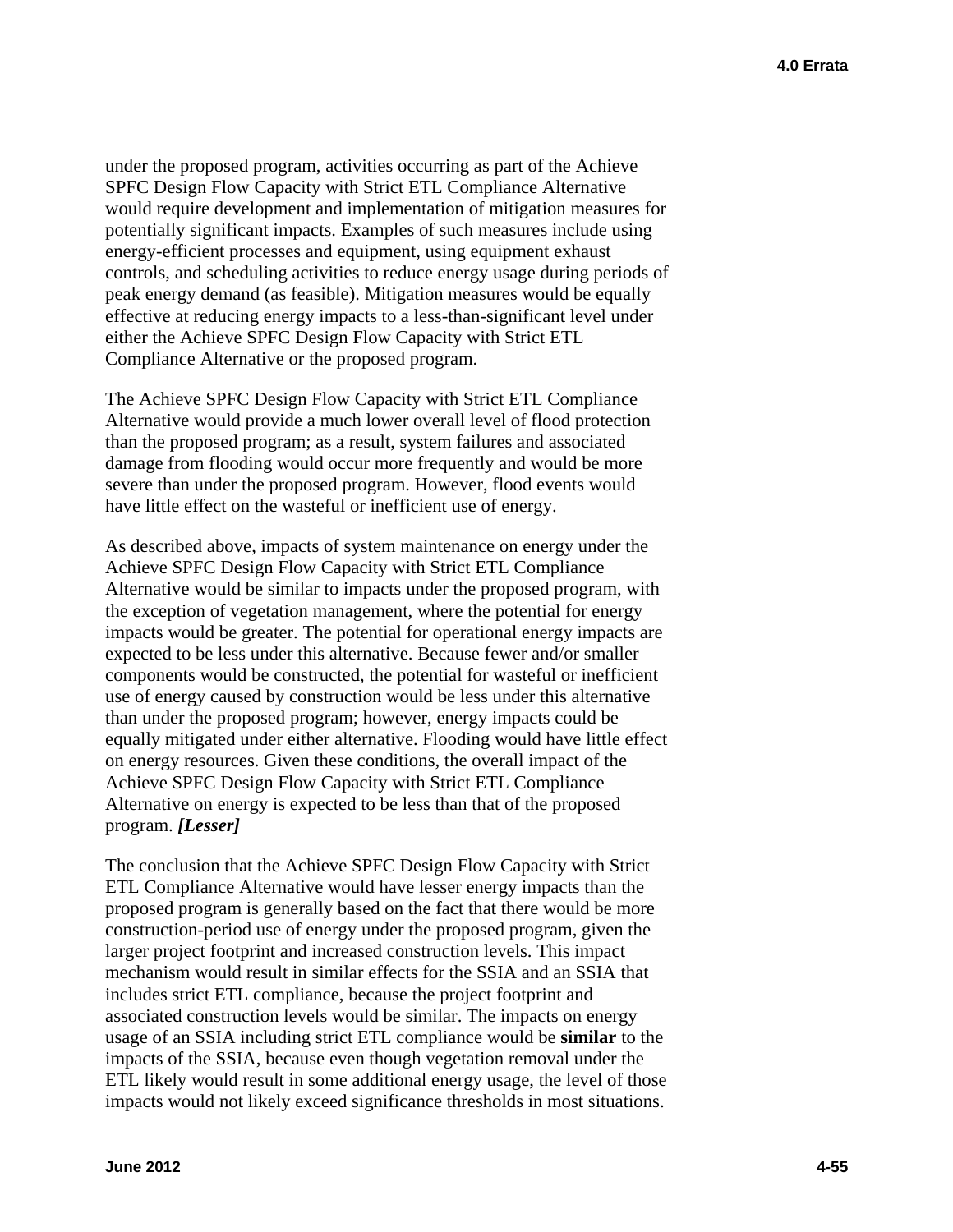#### *Geology, Soils, and Seismicity (Including Mineral and Paleontological Resources)*

The proposed program generally would not result in significant impacts on geology, soils, and seismicity after mitigation, as described in greater detail in DPEIR Section 3.10, "Geology, Soils, and Seismicity (Including Mineral and Paleontological Resources)." However, it may not be possible to avoid mineral resources or prevent access to locally valuable mineral resources (particularly aggregate materials) when widening floodways and constructing weirs, new bypasses, or setback levees outside the existing footprint or the immediate vicinity of the footprint of existing structures, resulting in potentially significant and unavoidable impacts. The following analysis compares the anticipated impacts of the Achieve SPFC Design Flow Capacity with Strict ETL Compliance Alternative to those of the proposed program.

The comparison generally assumes that the benefits to mineral resources from flood risk reduction would not compensate for the impacts of the proposed program because those benefits would generally be short term (i.e., flooded areas are anticipated to recover to preflood conditions as lands dry out and mining can resume), while the mineral resources impacts of the proposed program would generally be permanent.

### **Achieve SPFC Design Flow Capacity with Strict ETL Compliance Alternative**

The Achieve SPFC Design Flow Capacity with Strict ETL Compliance Alternative would improve existing levees to design capacity. This alternative would primarily fix levees in place, without making major changes to the footprint or operation of those facilities (i.e., no setback levees). The Achieve SPFC Design Flow Capacity with Strict ETL Compliance Alternative would implement an O&M regime for vegetation management different than that of the proposed program. Rather than the VMS and associated CVFPP elements such as LCM, vegetation management consistent with strict adherence to the ETL would be implemented under this alternative, with no pursuit of variances from ETL standards. Other elements of O&M would be the same as described in the proposed program; therefore, effects related to geology, soils, seismicity, and mineral and paleontological resources from O&M (other than from vegetation management) would be similar for the Achieve SPFC Design Flow Capacity with Strict ETL Compliance Alternative and the proposed program.

As described previously, implementing vegetation management under the Achieve SPFC Design Flow Capacity with Strict ETL Compliance Alternative would result in removal of woody vegetation over a larger waterside area than under the proposed program. The ETL also requires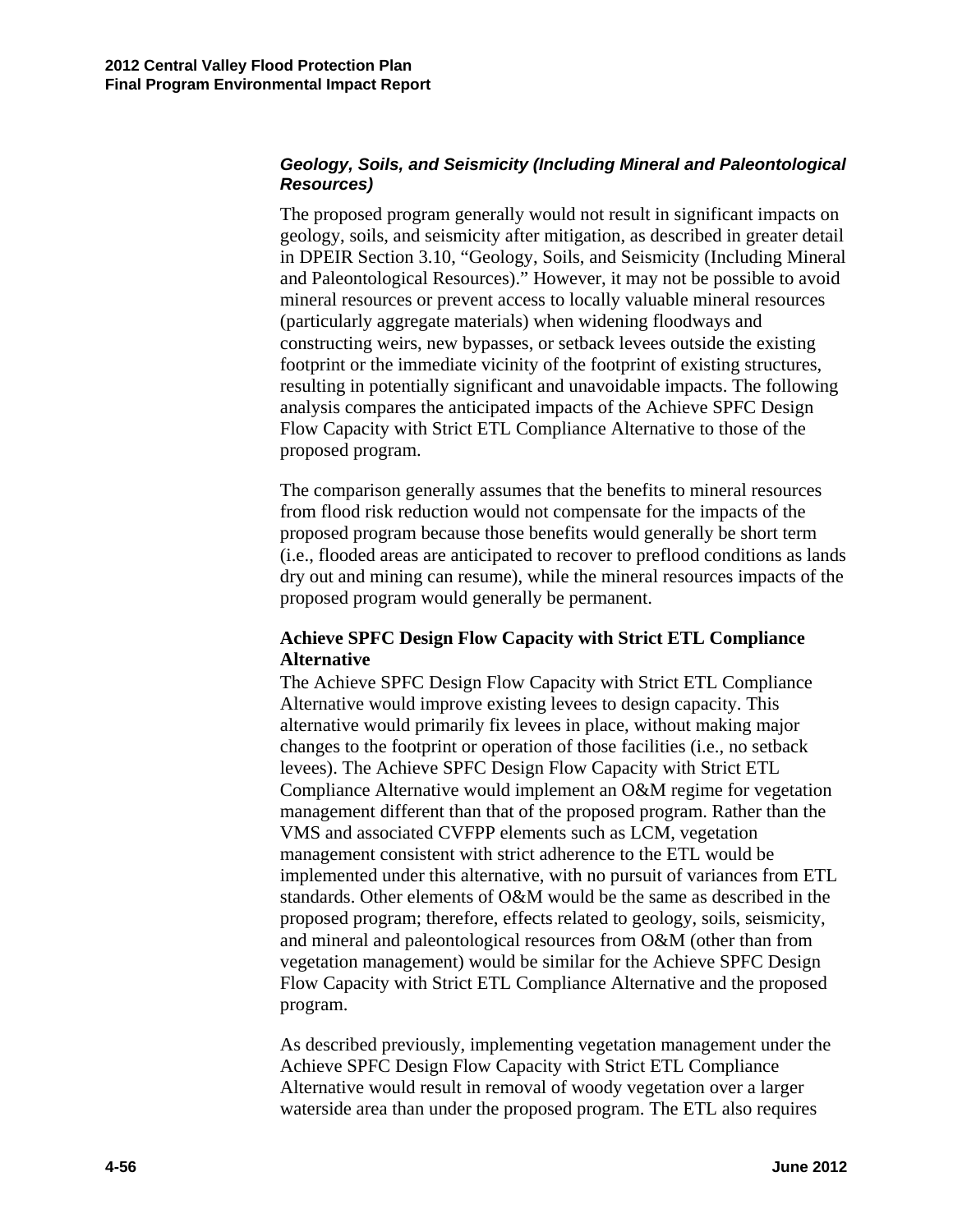excavation of much of the root structure when a tree is removed. There would be no such requirement for trees removed under the VMS. Therefore, because of the larger vegetation management disturbance area under the Achieve SPFC Design Flow Capacity with Strict ETL Compliance Alternative and the more ground-disturbing tree removal methodology, there is a greater potential for localized erosion and damage to paleontological resources from vegetation management under this alternative than under the proposed program.

The Achieve SPFC Design Flow Capacity with Strict ETL Compliance Alternative would result in a smaller construction and land disturbance footprint than the proposed program; therefore, construction-related and operational impacts on geology, soils, and seismicity and paleontological and mineral resources would be less. The impact mechanisms would remain the same under this alternative (e.g., localized erosion, damage to or destruction of unique paleontological resources, loss of mineral resources). However, the lower level of construction activity would minimize the potential for adverse effects. As under the proposed program, activities occurring as part of Achieve SPFC Design Flow Capacity with Strict ETL Compliance Alternative would require development and implementation of mitigation measures for potentially significant impacts. Examples of such measures include preparing a paleontological resources assessment, conducting construction worker education, stopping work if paleontological resources are encountered during earth-moving activities, and implementing recovery plans. Mitigation measures would be equally effective at reducing construction impacts to a less-than-significant level under either the Achieve SPFC Design Flow Capacity with Strict ETL Compliance Alternative or the proposed program. However, operational impacts related to loss of mineral resources could be potentially significant and unavoidable under the proposed program, while the smaller project footprint under the Achieve SPFC Design Flow Capacity with Strict ETL Compliance Alternative would potentially allow for this impact to be reduced to a less-than-significant level.

The Achieve SPFC Design Flow Capacity with Strict ETL Compliance Alternative would provide a much lower overall level of flood protection than the proposed program; as a result, system failures and associated flood-related erosion impacts would occur more frequently and would be more severe than under the proposed program. Therefore, the impacts of flooding and postflood repairs on geology, soils, and seismicity would be greater under this alternative.

As described above, impacts of system maintenance on geology, soils, and seismicity under the Achieve SPFC Design Flow Capacity with Strict ETL Compliance Alternative would be similar to impacts under the proposed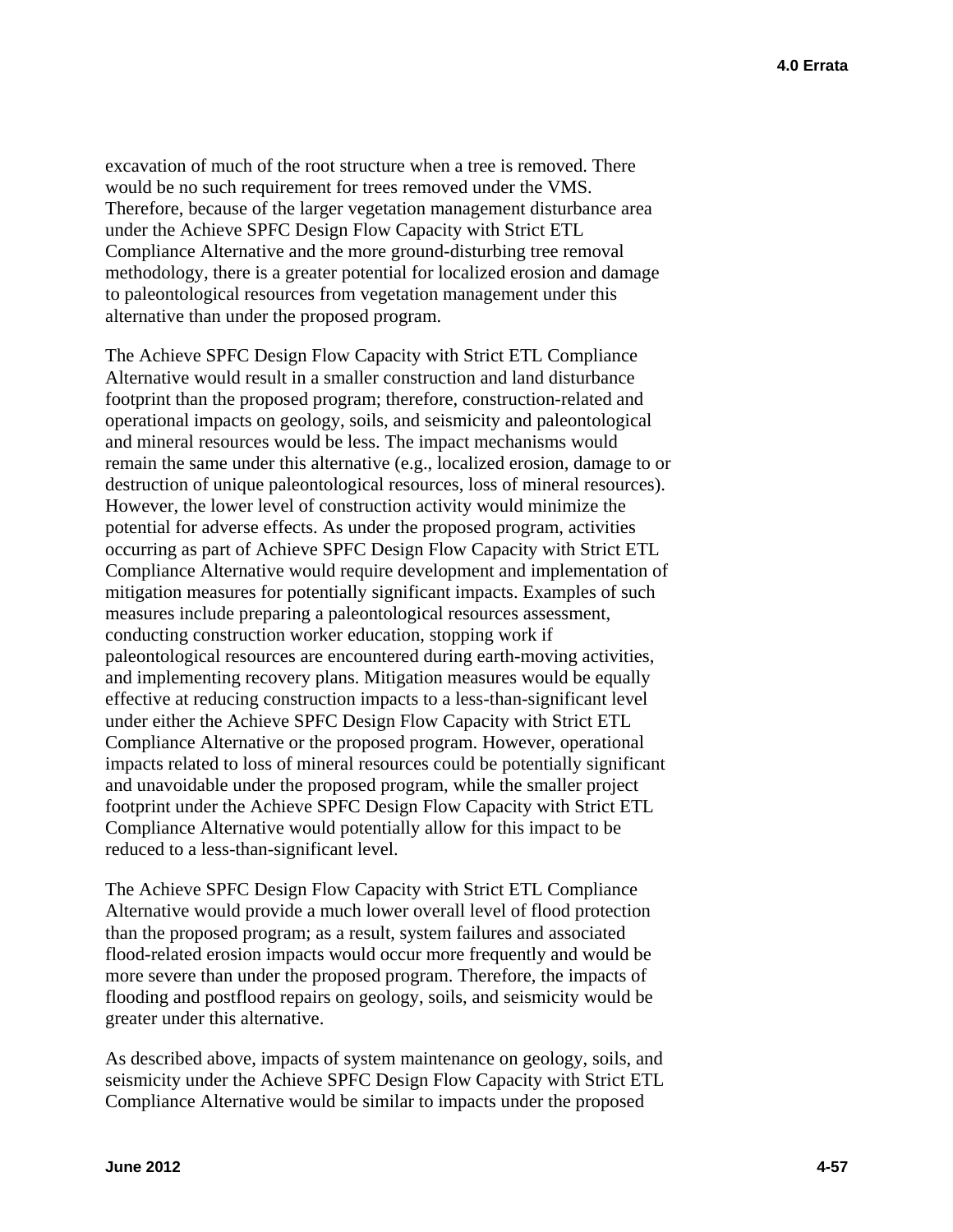program, with the exception of vegetation management, where the potential for impacts would be greater. Construction-related impacts would be less under this alternative because fewer and/or smaller components would be constructed; in addition, a potentially significant and unavoidable impact related to loss of mineral resources identified for the proposed program could potentially be avoided under the Achieve SPFC Design Flow Capacity with Strict ETL Compliance Alternative. There would be greater flood-related erosion impacts under this alternative, although these impacts would be infrequent. Given these conditions, and the fact that construction activity and project footprint size are major sources of impacts related to geology, soils, seismicity, and paleontological and mineral resources, the impacts of the Achieve SPFC Design Flow Capacity with Strict ETL Compliance Alternative on geology, soils, and seismicity would be less than those of the proposed program. *[Lesser]* 

The conclusion that the Achieve SPFC Design Flow Capacity with Strict ETL Compliance Alternative would have lesser impacts on geology, soils, seismicity, and paleontological and mineral resources than the proposed program is generally based on the fact that there would be greater potential effects on access to mineral resources under the proposed program, given the larger project footprint. This impact mechanism would result in similar effects for the SSIA and an SSIA that includes strict ETL compliance, because the project footprint and associated construction levels would be similar. The impacts on geology, soils, and seismicity of an SSIA including strict ETL compliance would be **similar** to the impacts of the SSIA, because even though vegetation removal under the ETL likely would result in some additional impacts, the level of those impacts would not likely exceed significance thresholds in most situations.

#### *Groundwater Resources*

The proposed program would not result in significant impacts on groundwater resources after mitigation, as described in greater detail in DPEIR Section 3.11, "Groundwater Resources." The following analysis compares the anticipated impacts of the Achieve SPFC Design Flow Capacity with Strict ETL Compliance Alternative to those of the proposed program.

The comparison generally assumes that the benefits to groundwater resources from flood risk reduction would compensate for the impacts of the proposed program because the program impacts would generally be minimal, well-planned, and substantially mitigated, while the adverse impacts on groundwater resources from a major flood event would be unplanned and unmitigated, and could be of a relatively greater scope.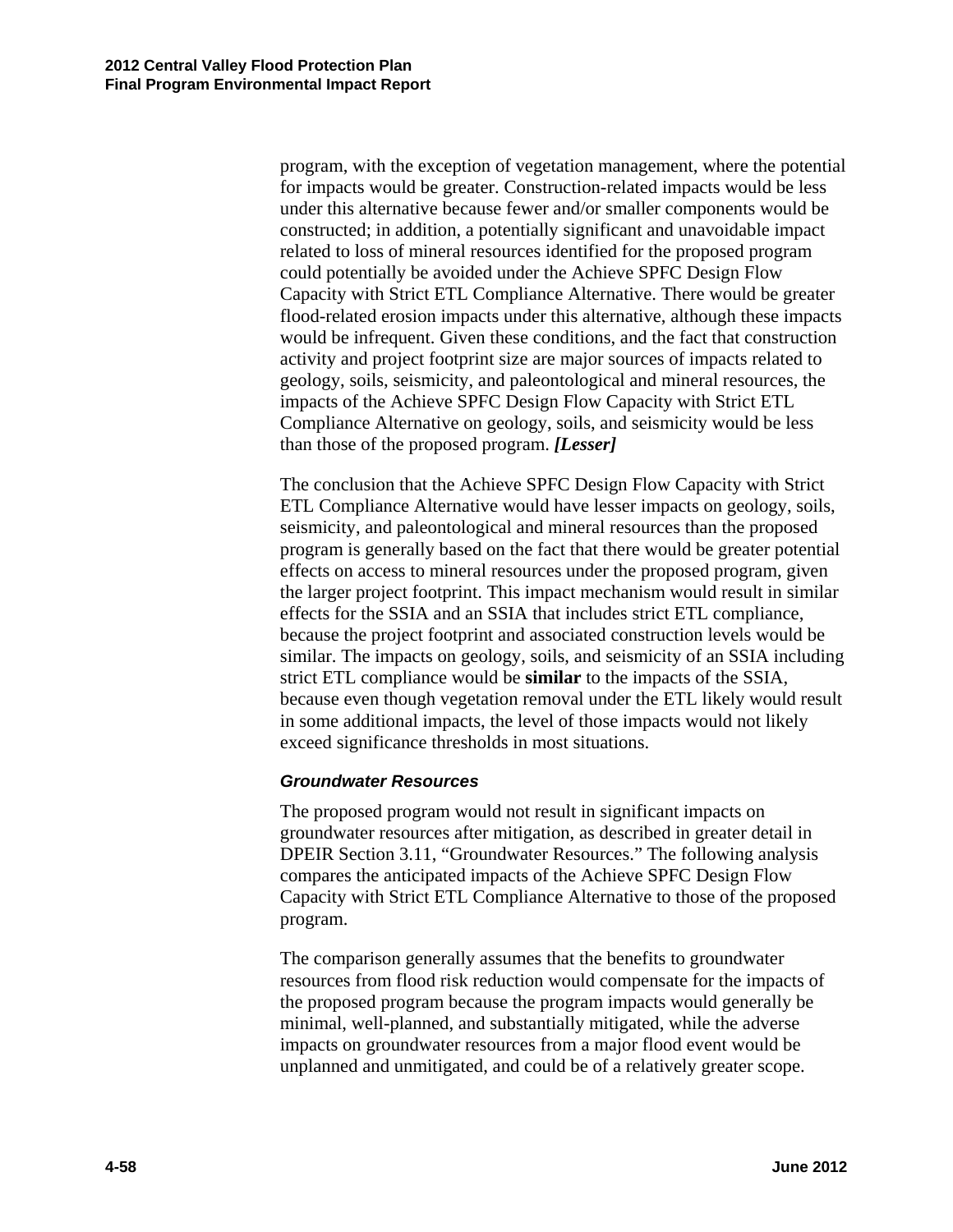### **Achieve SPFC Design Flow Capacity with Strict ETL Compliance Alternative**

The Achieve SPFC Design Flow Capacity with Strict ETL Compliance Alternative would improve existing levees to design capacity. This alternative would primarily fix levees in place, without making major changes to the footprint or operation of those facilities (i.e., no setback levees). The Achieve SPFC Design Flow Capacity with Strict ETL Compliance Alternative would implement an O&M regime for vegetation management different than that of the proposed program. Rather than the VMS and associated CVFPP elements such as LCM, vegetation management consistent with strict adherence to the ETL would be implemented under this alternative, with no pursuit of variances from ETL standards. Other elements of O&M would be the same as described in the proposed program; therefore, effects on groundwater resources from O&M (other than from vegetation management) would be similar for the Achieve SPFC Design Flow Capacity with Strict ETL Compliance Alternative and the proposed program.

As described previously, implementing vegetation management under the Achieve SPFC Design Flow Capacity with Strict ETL Compliance Alternative would result in removal of woody vegetation over a larger waterside area than under the proposed program. However, removal of additional woody vegetation in this localized area adjacent to existing flood control facilities would have little to no effect on groundwater resources and impacts of vegetation management would be the same as those of the proposed program.

The potential for impacts on groundwater from project-level construction of new facilities and repair and improvement of existing facilities would be less under the Achieve SPFC Design Flow Capacity with Strict ETL Compliance Alternative than under the proposed program because there would be a smaller construction and land disturbance footprint. The impact mechanisms would remain the same under this alternative (e.g., localized degradation of groundwater quality from construction activities). However, the lower level of construction activity would minimize the potential for adverse effects. As under the proposed program, construction activities occurring as part of the Achieve SPFC Design Flow Capacity with Strict ETL Compliance Alternative would result in less-than-significant groundwater effects.

The proposed program's operational impacts on groundwater from modifying reservoir operations would be the same under the Achieve SPFC Design Flow Capacity with Strict ETL Compliance Alternative because both alternatives include the same reservoir operations proposal. The Achieve SPFC Design Flow Capacity with Strict ETL Compliance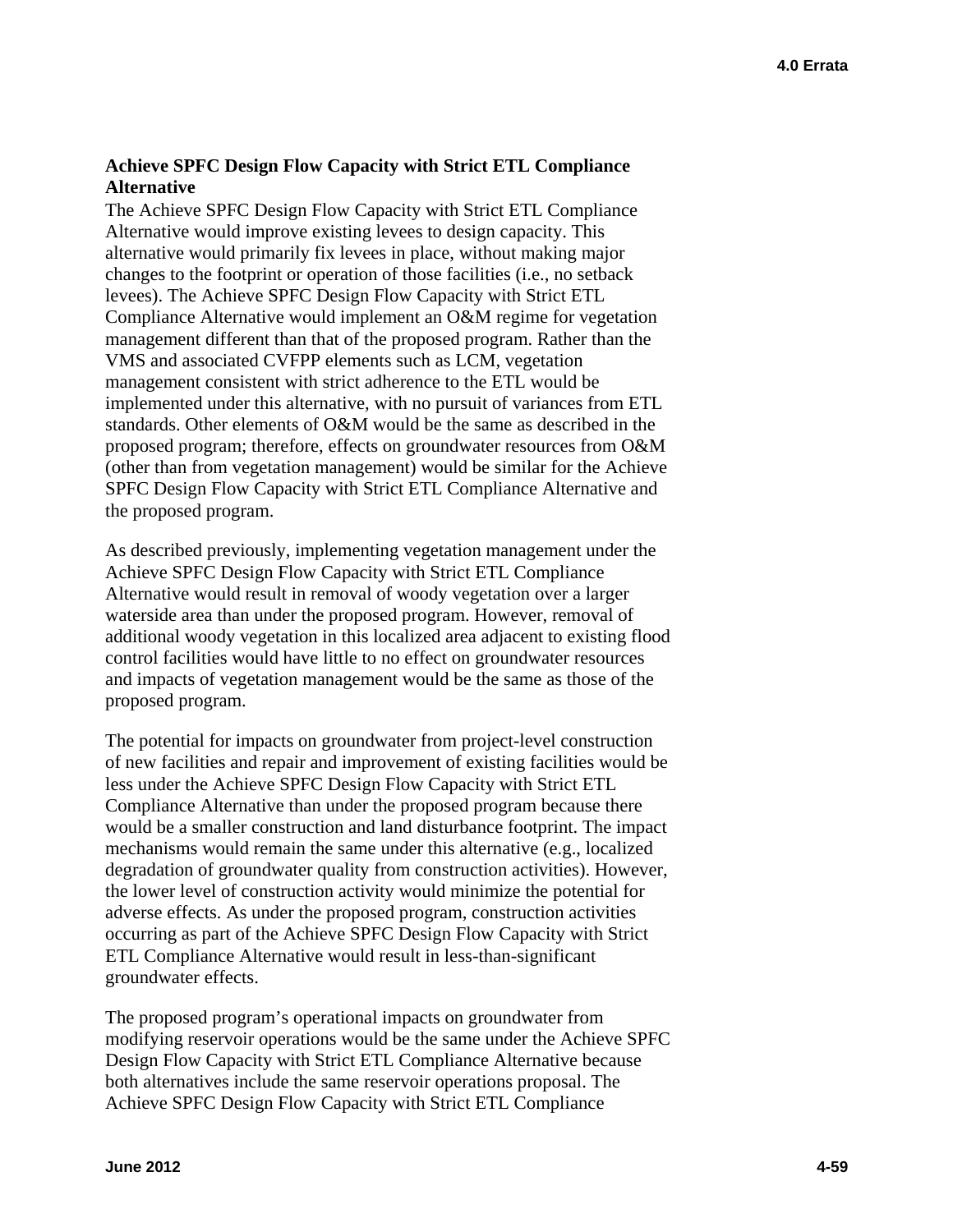Alternative would not include a groundwater banking program; therefore, the new opportunities for groundwater recharge created by the proposed program would not occur under this alternative. The proposed program's potentially significant impacts from operating a groundwater banking program would not occur under the Achieve SPFC Design Flow Capacity Alternative, but those impacts would be mitigated to a less-than-significant level under the proposed program.

The Achieve SPFC Design Flow Capacity with Strict ETL Compliance Alternative would provide a much lower overall level of flood protection than the proposed program; as a result, system failures and associated decreases in groundwater quality from contaminated floodwaters would be more frequent.

As described above, impacts on groundwater from system maintenance under the Achieve SPFC Design Flow Capacity with Strict ETL Compliance Alternative would be similar to impacts under the proposed program. Construction-related impacts would initially be less under this alternative because of a lower level of activity and smaller disturbance footprint; however, groundwater quality impacts from construction would be less than significant under both alternatives. Potential adverse effects on groundwater quality from floods resulting from system failures would be greater under this alternative. Given these conditions, the overall impact of the Achieve SPFC Design Flow Capacity with Strict ETL Compliance Alternative on groundwater is expected to be greater than that of the proposed program. *[Greater]* 

The conclusion that the Achieve SPFC Design Flow Capacity with Strict ETL Compliance Alternative would have greater groundwater impacts than the proposed program is generally based on the decreased flood protection levels provided by that alternative (and resulting potential adverse effects on groundwater quality from floods). This impact mechanism would result in similar effects for the SSIA and an SSIA that includes strict ETL compliance (i.e., the comparative flood risks would be similar for each scenario). The impacts on groundwater of an SSIA including strict ETL compliance would be **similar** to the impacts of the SSIA because there are no other groundwater-related impact mechanisms that differ between the two scenarios.

#### *Hazards and Hazardous Materials*

The proposed program would not result in significant impacts related to hazards and hazardous materials after mitigation, as described in greater detail in DPEIR Section 3.12, "Hazards and Hazardous Materials." The following analysis compares the anticipated impacts of the Achieve SPFC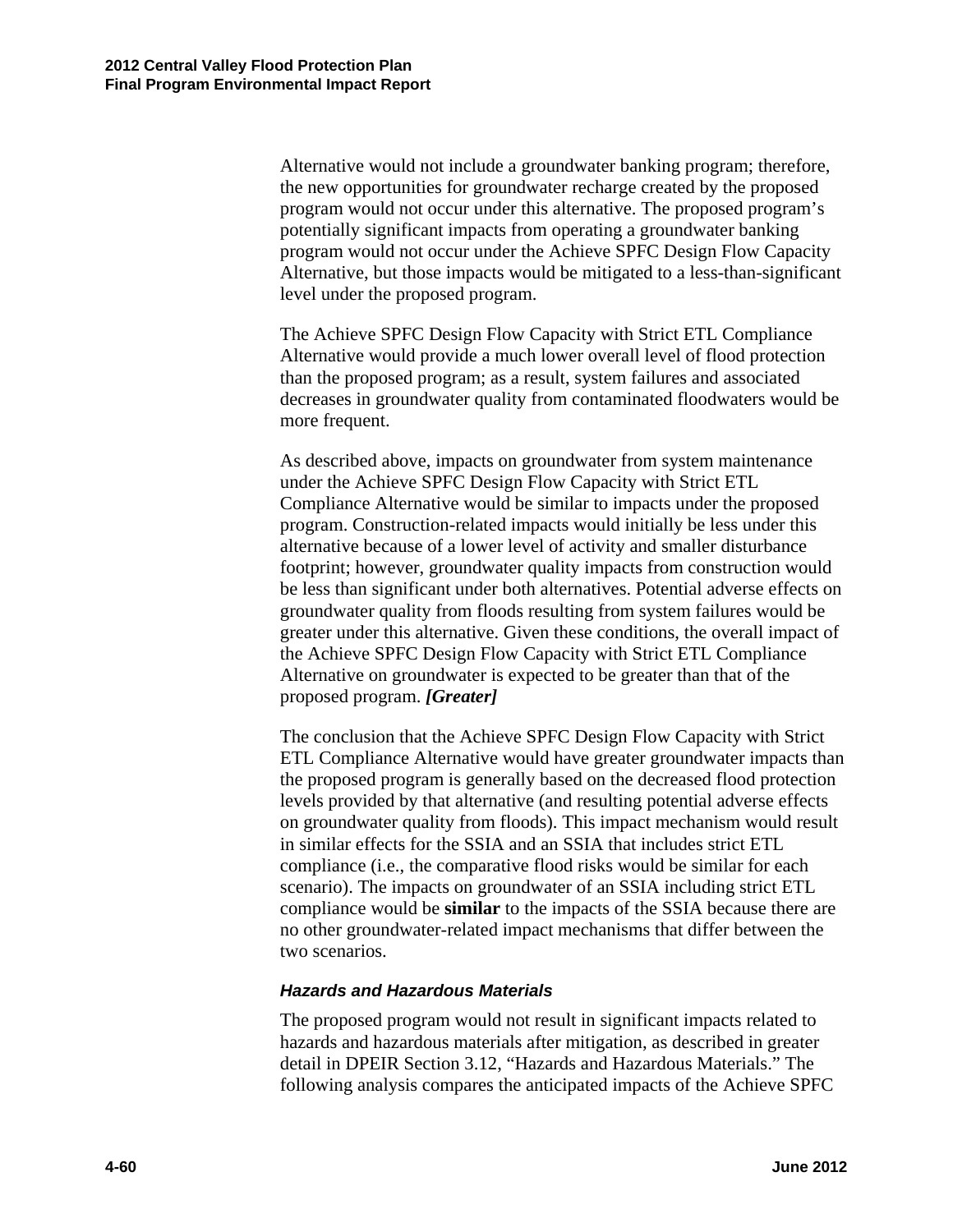Design Flow Capacity with Strict ETL Compliance Alternative to those of the proposed program.

The comparison generally assumes that the benefits related to hazards and hazardous materials from flood risk reduction would compensate for the impacts of the proposed program because the program impacts would generally be minimal, well-planned, and substantially mitigated, while the adverse impacts related to hazards and hazardous materials from a major flood event would be unplanned and unmitigated, and could be of significant scope. Specifically, the volumes and toxicity of hazardous materials that could be released into the environment after a major flood event (e.g., pesticides, fuels) would likely be substantially greater than those involved in construction activities under the program. In addition, the program would directly reduce flood risk hazards.

### **Achieve SPFC Design Flow Capacity with Strict ETL Compliance Alternative**

The Achieve SPFC Design Flow Capacity with Strict ETL Compliance Alternative would improve existing levees to design capacity. This alternative would primarily fix levees in place, without making major changes to the footprint or operation of those facilities (i.e., no setback levees). The Achieve SPFC Design Flow Capacity with Strict ETL Compliance Alternative would implement an O&M regime for vegetation management different than that of the proposed program. Rather than the VMS and associated CVFPP elements such as LCM, vegetation management consistent with strict adherence to the ETL would be implemented under this alternative, with no pursuit of variances from ETL standards. Other elements of O&M would be the same as described in the proposed program; therefore, effects related to hazards and hazardous materials from O&M (other than from vegetation management) would be similar for the Achieve SPFC Design Flow Capacity with Strict ETL Compliance Alternative and the proposed program.

As described previously, implementing vegetation management under the Achieve SPFC Design Flow Capacity with Strict ETL Compliance Alternative would result in removal of woody vegetation over a larger waterside area than under the proposed program. The ETL also requires excavation of much of the root structure when a tree is removed. There would be no such requirement for trees removed under the VMS. Therefore, because of the larger vegetation management disturbance area under the Achieve SPFC Design Flow Capacity with Strict ETL Compliance Alternative and the more ground-disturbing tree removal methodology, there is a greater potential for construction-related hazardous materials impacts (e.g., accidental releases from construction equipment,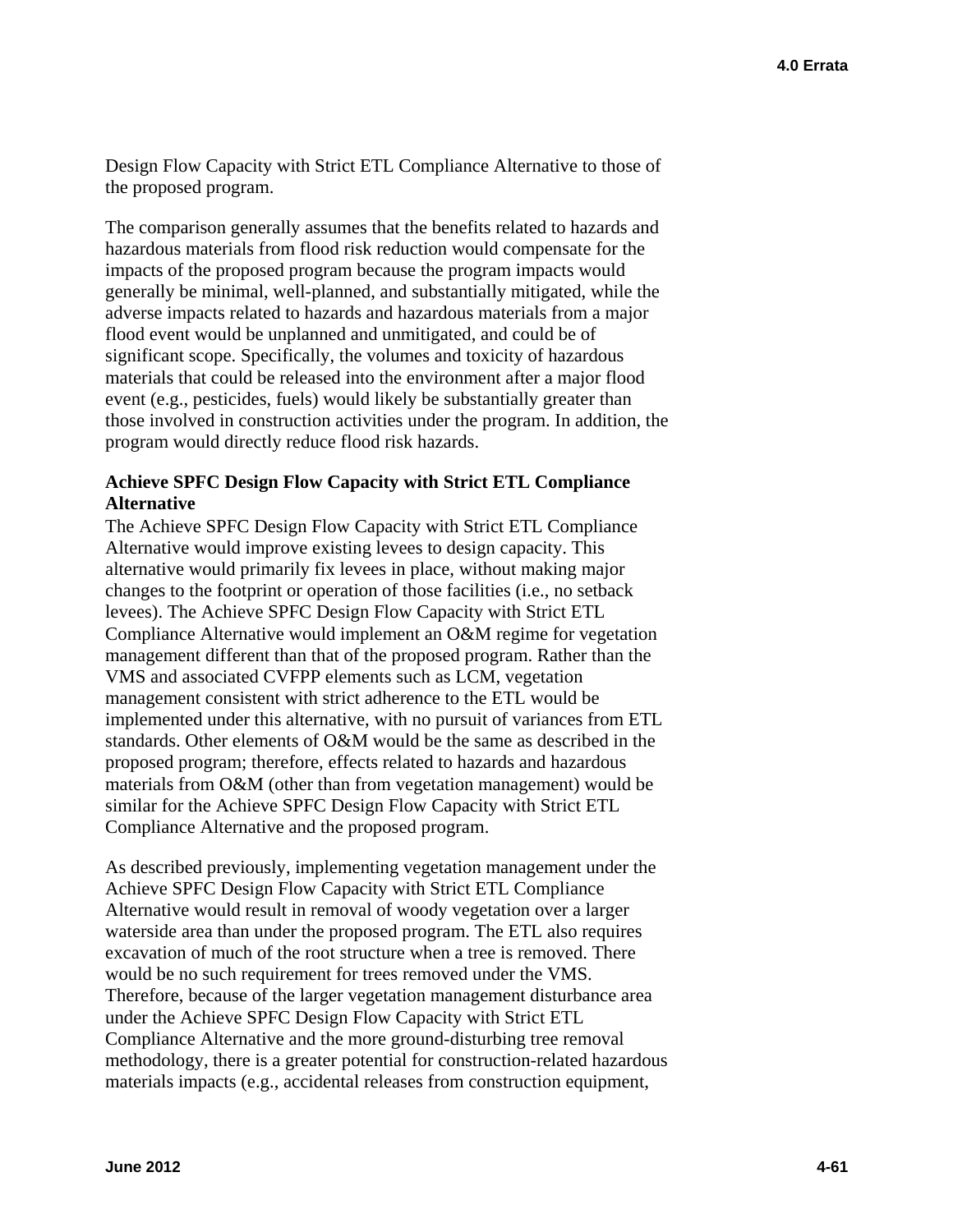encountering existing contaminated soil) from vegetation management under this alternative than under the proposed program.

The potential for impacts associated with hazards and hazardous materials from project-level construction of new facilities and repair and improvement of existing facilities would be less under the Achieve SPFC Design Flow Capacity with Strict ETL Compliance Alternative than under the proposed program because there would be a smaller construction and land disturbance footprint. The impact mechanisms would remain the same under this alternative (e.g., potential to encounter existing hazardous materials during construction, accidental spills of hazardous materials during construction). However, the lower level of construction activity would minimize the potential for adverse effects.

As under the proposed program, activities occurring as part of the Achieve SPFC Design Flow Capacity with Strict ETL Compliance Alternative would require development and implementation of mitigation measures for significant and potentially significant impacts. Examples of such measures include avoiding contact with contaminated areas, locating oil and gas wells and transmission lines and coordinating with owner/operators to avoid conflicts with existing infrastructure, and training construction workers on hazardous materials. Mitigation measures would be equally effective at reducing impacts related to hazards and hazardous materials to a less-than-significant level under either the Achieve SPFC Design Flow Capacity with Strict ETL Compliance Alternative or the proposed program.

The Achieve SPFC Design Flow Capacity with Strict ETL Compliance Alternative would provide a much lower overall level of flood protection than the proposed program; as a result, system failures and associated release and spread of hazardous materials from flooding would occur more frequently and would be more severe than under the proposed program. Therefore, impacts of flooding and postflood repairs related to hazards and hazardous materials would be greater under the Achieve SPFC Design Flow Capacity with Strict ETL Compliance Alternative.

As described above, impacts of system maintenance related to hazards and hazardous materials under the Achieve SPFC Design Flow Capacity with Strict ETL Compliance Alternative would be similar to impacts under the proposed program, with the exception of vegetation management, where the potential for impacts would be greater. Construction-related impacts would be less under this alternative because fewer and/or smaller components would be constructed; however, hazardous materials impacts could be equally mitigated under either alternative. There would be greater flood-related hazardous materials impacts under the Achieve SPFC Design Flow Capacity with Strict ETL Compliance Alternative. These impacts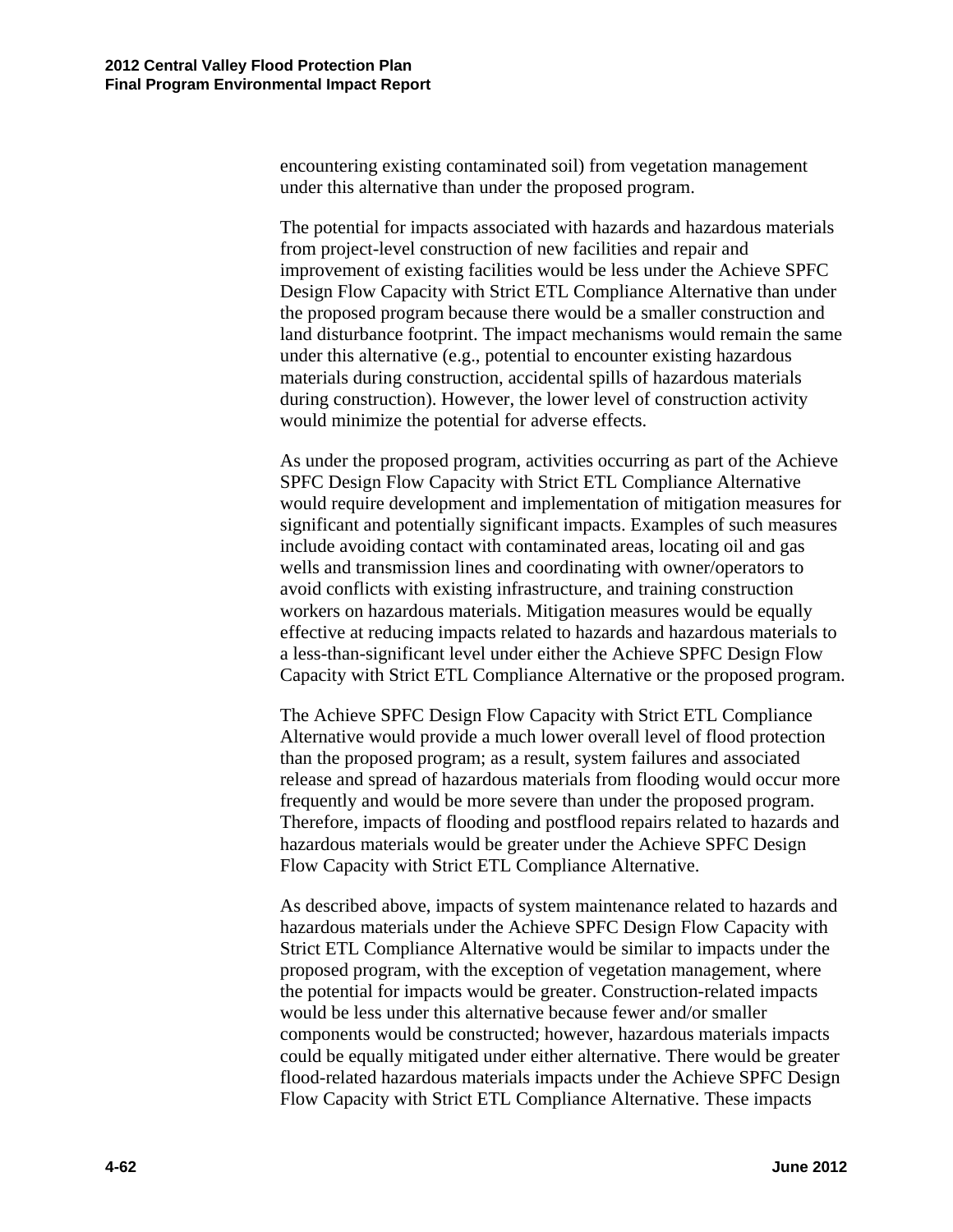would be infrequent, but they would be more likely to result in long-term damage to the environment as hazardous materials were released and spread over a wider area. Given these conditions, the overall impact of the Achieve SPFC Design Flow Capacity with Strict ETL Compliance Alternative related to hazards and hazardous materials is expected to be greater than that of the proposed program. *[Greater]* 

The conclusion that the Achieve SPFC Design Flow Capacity with Strict ETL Compliance Alternative would have greater hazards and hazardous materials impacts than the proposed program is generally based on the decreased flood protection levels provided by that alternative (and resulting damage from hazardous materials releases after flood system failures). This impact mechanism would result in similar effects for the SSIA and an SSIA that includes strict ETL compliance (i.e., the comparative flood risks would be similar for each scenario). The impacts on hazards and hazardous materials of an SSIA including strict ETL compliance would be **similar** to the impacts of the SSIA, because even though hazardous materials would be used during vegetation removal under the ETL, the risks could be equally mitigated under either scenario.

# *Hydrology*

The proposed program would not result in significant hydrology impacts after mitigation, as described in greater detail in DPEIR Section 3.13, "Hydrology." The following analysis compares the anticipated impacts of the Achieve SPFC Design Flow Capacity with Strict ETL Compliance Alternative to those of the proposed program.

The comparison generally assumes that the hydrology benefits from flood risk reduction would not compensate for the impacts of the proposed program because those benefits would generally be short term (i.e., flooded areas are anticipated to recover to preflood conditions), while many of the impacts of the proposed program would be permanent.

### **Achieve SPFC Design Flow Capacity with Strict ETL Compliance Alternative**

Hydrologic resources include surface water (hydraulic), water supply, and flood management resources. The Achieve SPFC Design Flow Capacity with Strict ETL Compliance Alternative would improve existing levees to design capacity. This alternative would primarily fix levees in place, without making major changes to the footprint or operation of those facilities (i.e., no setback levees). The Achieve SPFC Design Flow Capacity with Strict ETL Compliance Alternative would implement an O&M regime for vegetation management different than that of the proposed program. Rather than the VMS and associated CVFPP elements such as LCM, vegetation management consistent with strict adherence to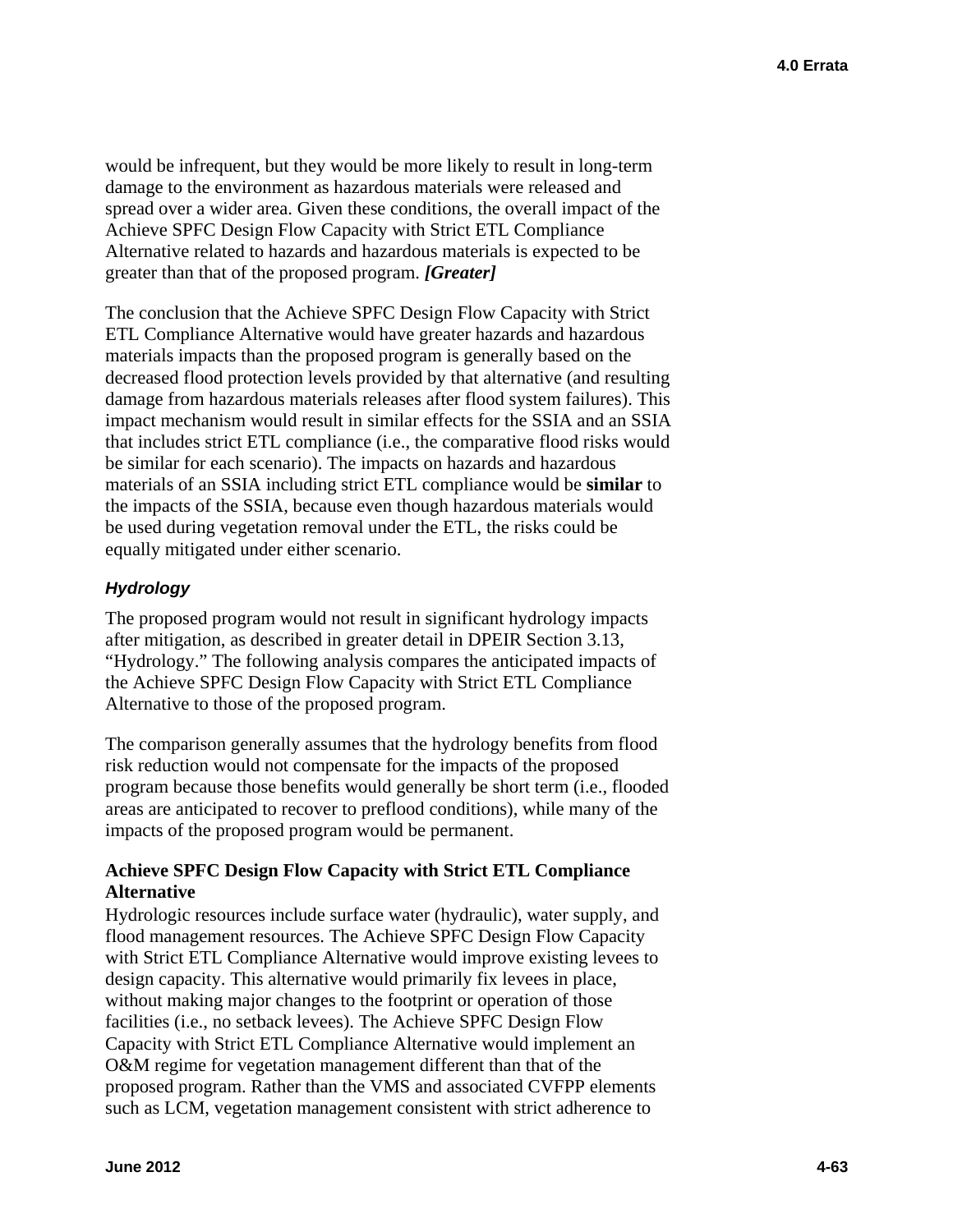the ETL would be implemented under this alternative, with no pursuit of variances from ETL standards. Other elements of O&M would be the same as described in the proposed program; therefore, effects related to hydrologic resources from O&M (other than from vegetation management) would be similar for the Achieve SPFC Design Flow Capacity with Strict ETL Compliance Alternative and the proposed program.

As described previously, implementing vegetation management under the Achieve SPFC Design Flow Capacity with Strict ETL Compliance Alternative would result in removal of woody vegetation over a larger waterside area than under the proposed program and more rapid vegetation removal overall. Removal of additional woody vegetation in this localized area could reduce roughness coefficients and allow floodwaters to move more rapidly through an area. It is unknown whether on a case-by-case basis, removing woody vegetation beyond that assumed for the proposed program would have beneficial hydrologic effects by reducing flood stage elevations at and upstream of a particular site; have adverse hydrologic effects by increasing flood stage elevations downstream from a particular site; or have no measurable effect at all.

The potential for impacts on hydrology from project-level construction of new facilities and repair and improvement of existing facilities would be less under the Achieve SPFC Design Flow Capacity with Strict ETL Compliance Alternative because there would be a smaller construction and land disturbance footprint. The impact mechanisms would remain the same under this alternative (e.g., increased erosion and siltation, increased flooding caused by project activities or facilities, risk of inundation by seiche). However, the lower level of construction activity would minimize the potential for adverse effects. Construction impacts would be less than significant under both the Achieve SPFC Design Flow Capacity with Strict ETL Compliance Alternative and the proposed program.

The Achieve SPFC Design Flow Capacity with Strict ETL Compliance Alternative would provide a much lower overall level of flood protection than the proposed program; as a result, the potential for housing to continue being placed in a 100-year flood zone would be greater under this alternative. In the long term, this alternative would result in greater flood damage to housing and potential loss of life and property. Flooding impacts related to erosion and sedimentation would also be more severe, and would occur over a larger area than under the proposed program.

As described above, impacts of system O&M on hydrology under the Achieve SPFC Design Flow Capacity with Strict ETL Compliance Alternative would be similar to impacts under the proposed program, with the exception of vegetation maintenance, where the nature of any changes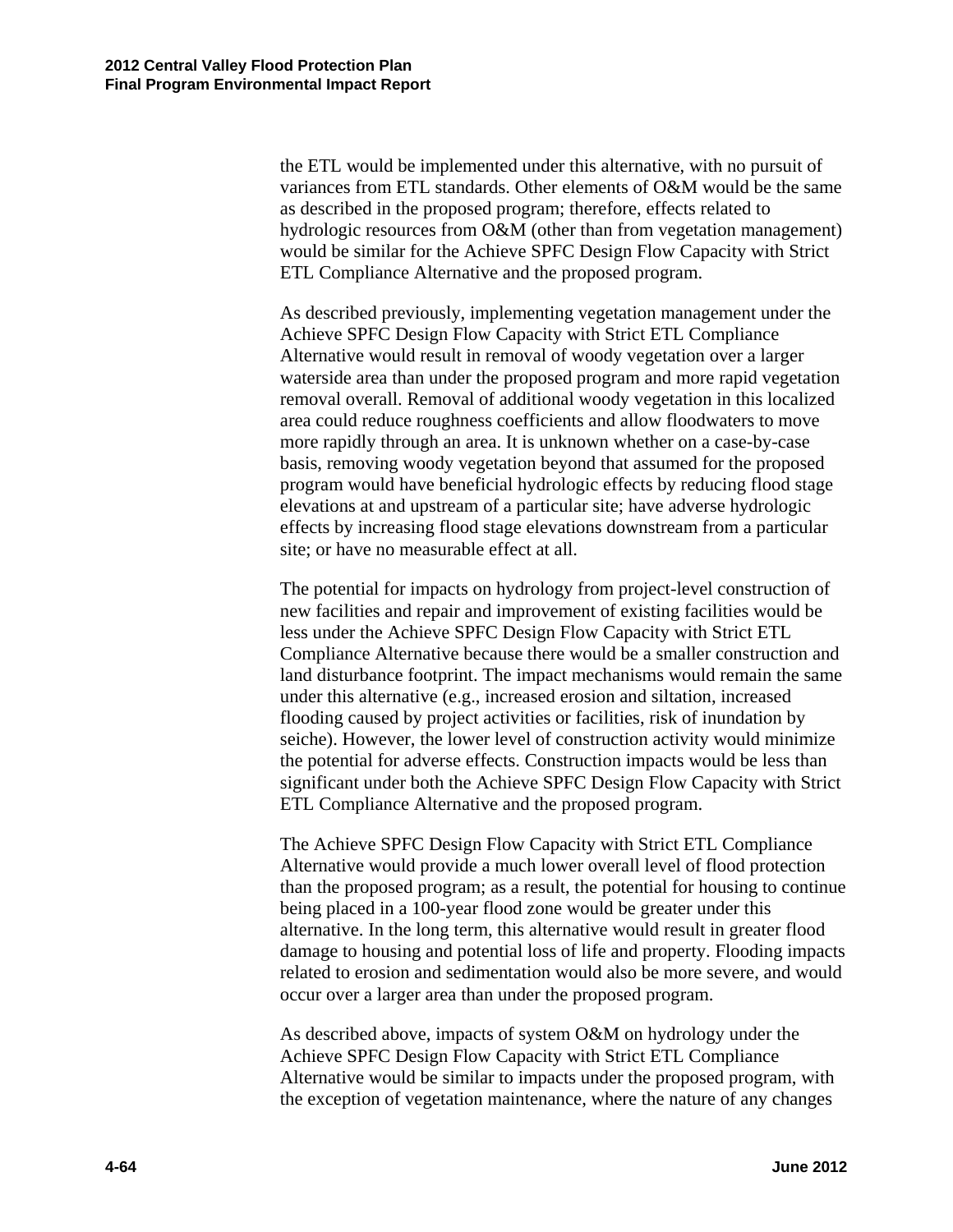*[Greater]* in impacts is unknown. Construction-related impacts would initially be less under this alternative because less construction activity would take place; however, construction-related hydrology impacts would be less than significant. There would be greater flood-related hydrology impacts under the Achieve SPFC Design Flow Capacity with Strict ETL Compliance Alternative. Given these conditions, the overall impact of the Achieve SPFC Design Flow Capacity with Strict ETL Compliance Alternative on hydrology is expected to be greater than that of the proposed program.

The conclusion that the Achieve SPFC Design Flow Capacity with Strict ETL Compliance Alternative would have greater hydrology impacts than the proposed program is generally based on the decreased flood protection levels provided by that alternative (and resulting potential adverse effects on hydrology during floods). This impact mechanism would result in similar effects for the SSIA and an SSIA that includes strict ETL compliance (i.e., the comparative flood risks would be similar for each scenario). The impacts on hydrology of an SSIA including strict ETL compliance would be **similar** to the impacts of the SSIA because there are no other hydrology-related impact mechanisms that differ substantially between the two scenarios.

#### *Land Use and Planning*

The proposed program generally would not result in significant impacts on land use and planning after mitigation, as described in greater detail in DPEIR Section 3.14, "Land Use and Planning." However, the potentially significant and unavoidable impacts on agricultural resources described above for Agriculture and Forestry Resources are also considered to reflect similar significant and unavoidable land use impacts of the same nature and scope. The following analysis compares the anticipated impacts of the Achieve SPFC Design Flow Capacity with Strict ETL Compliance Alternative to those of the proposed program.

The comparison generally assumes that the land use and planning benefits from flood risk reduction would compensate for the impacts of the proposed program because the program impacts would generally be indirect and result from State law and policies discouraging development in floodplains, while the adverse impacts from a major flood event would be unplanned and unmitigated, could be of significant scope, and could adversely affect land use and planning options for a lengthy period.

However, for the potentially significant and unavoidable impacts on agricultural resources, the comparison generally assumes that the benefits to agricultural resources from flood risk reduction would not compensate for the impacts of the proposed program because those benefits would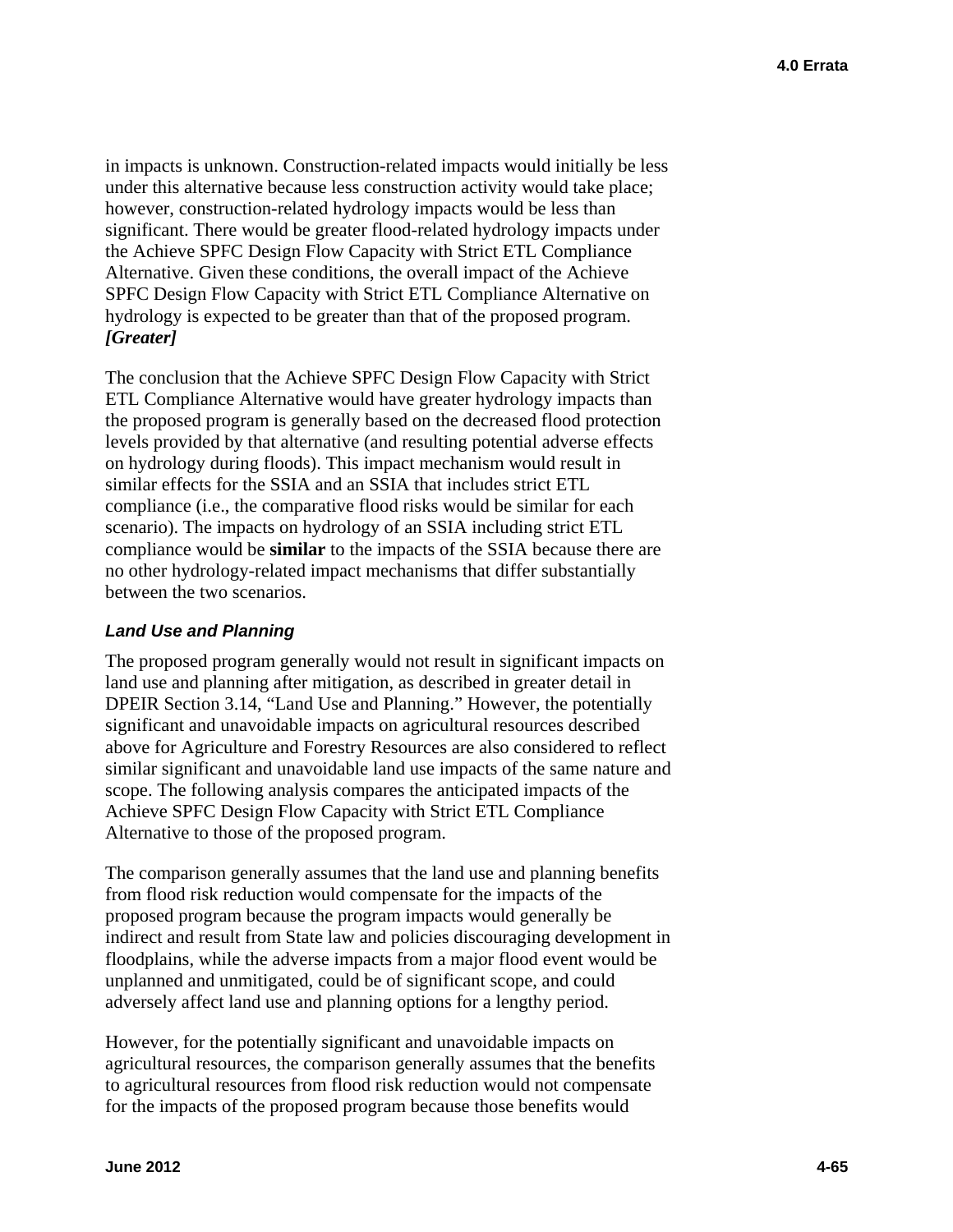generally be short term (i.e., flooded areas are anticipated to recover to preflood conditions as lands dry out and farming can resume), while many of the impacts of the proposed program on agricultural resources would be permanent.

#### **Achieve SPFC Design Flow Capacity with Strict ETL Compliance Alternative**

The Achieve SPFC Design Flow Capacity with Strict ETL Compliance Alternative would improve existing levees to design capacity. This alternative would primarily fix levees in place, without making major changes to the footprint or operation of those facilities (i.e., no setback levees). The Achieve SPFC Design Flow Capacity with Strict ETL Compliance Alternative would implement an O&M regime for vegetation management different than that of the proposed program. Rather than the VMS and associated CVFPP elements such as LCM, vegetation management consistent with strict adherence to the ETL would be implemented under this alternative, with no pursuit of variances from ETL standards. Other elements of O&M would be the same as described in the proposed program; therefore, effects related to land use from O&M (other than from vegetation management) would be similar for the Achieve SPFC Design Flow Capacity with Strict ETL Compliance Alternative and the proposed program.

similar to those for the proposed program. As described previously, implementing vegetation management under the Achieve SPFC Design Flow Capacity with Strict ETL Compliance Alternative would result in removal of woody vegetation over a larger waterside area than under the proposed program and more rapid vegetation removal overall. However, removal of additional woody vegetation in this localized area adjacent to existing flood control facilities would have little to no effect on land use and impacts from vegetation management would be

Both alternatives would trigger implementation of requirements related to the urban level of flood protection; therefore, impacts via this mechanism would be the same for the Achieve SPFC Design Flow Capacity with Strict ETL Compliance Alternative and the proposed program.

The potential for land use impacts from project-level construction of new facilities and repair and improvement of existing facilities would be less under the Achieve SPFC Design Flow Capacity with Strict ETL Compliance Alternative because there would be a smaller construction and land disturbance footprint. Neither alternative would create conditions that would physically separate an established community; however, construction under this alternative would be less likely to result in displacement of some isolated developed uses (e.g., homes, businesses,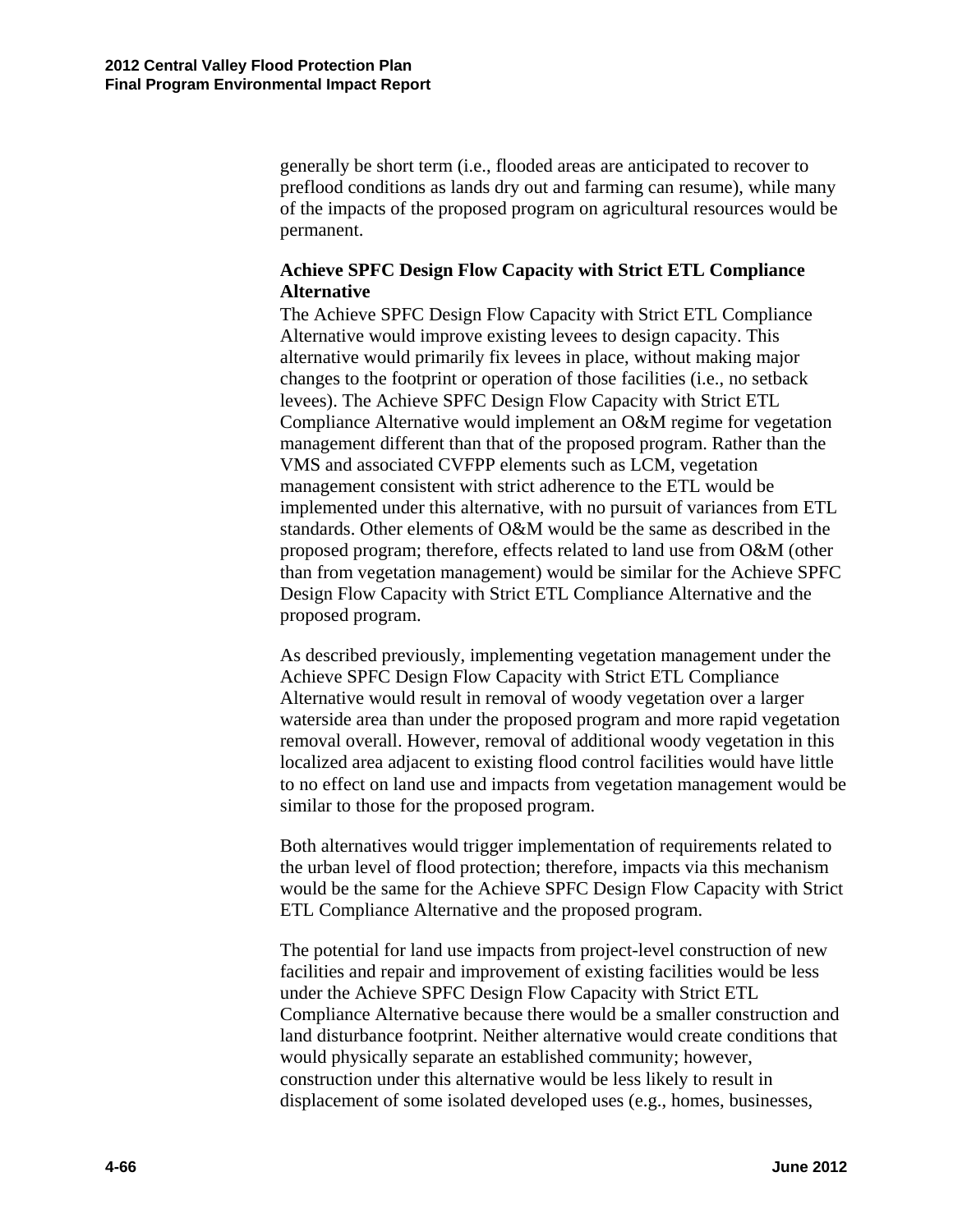recreational facilities) because of the smaller cumulative project footprint. With a smaller project footprint, there also would be reduced conversion of agricultural land to a nonagricultural land use. The proposed program also includes a greater amount of habitat restoration and creation, which would result in some level of conversion of existing land uses (including agricultural land uses) to habitat.

As under the proposed program, activities occurring as part of the Achieve SPFC Design Flow Capacity with Strict ETL Compliance Alternative would require development and implementation of mitigation measures to reduce significant or potentially significant land use impacts. Examples of such measures include providing financial compensation for property losses and relocation assistance for displaced development, and replacing displaced recreational facilities. Mitigation measures would be equally effective at reducing impacts on displaced development and recreational facilities to a less-than-significant level under either the Achieve SPFC Design Flow Capacity with Strict ETL Compliance Alternative or the proposed program. However, it would not be feasible to fully mitigate for the conversion of Important Farmland to another land use under either alternative.

The Achieve SPFC Design Flow Capacity with Strict ETL Compliance Alternative would provide a much lower overall level of flood protection than the proposed program; as a result, system failures and associated damage from flooding would occur more frequently and would be more severe than under the proposed program. Therefore, the potential for flood damage to result in the physical division of an established community (e.g., incomplete postflood repairs and recovery resulting in separation of portions of a community) would be greater under the Achieve SPFC Design Flow Capacity with Strict ETL Compliance Alternative. The potential for changes in land use or patterns of land use after a flood that would cause a substantial adverse physical environmental effect would also be greater. However, both of these impact mechanisms would require postflood land uses to differ substantially from preflood land uses, which would be unlikely.

Overall, impacts of system O&M on land use under the Achieve SPFC Design Flow Capacity with Strict ETL Compliance Alternative would be similar to impacts under the proposed program. Significant and unavoidable impacts associated with implementing the urban level of flood protection (i.e., the conversion of agricultural land to urban uses) would also be similar under both alternatives. Construction-related impacts would be less under the Achieve SPFC Design Flow Capacity with Strict ETL Compliance Alternative because of the smaller project footprint; however, land use impacts could be equally mitigated under either alternative. There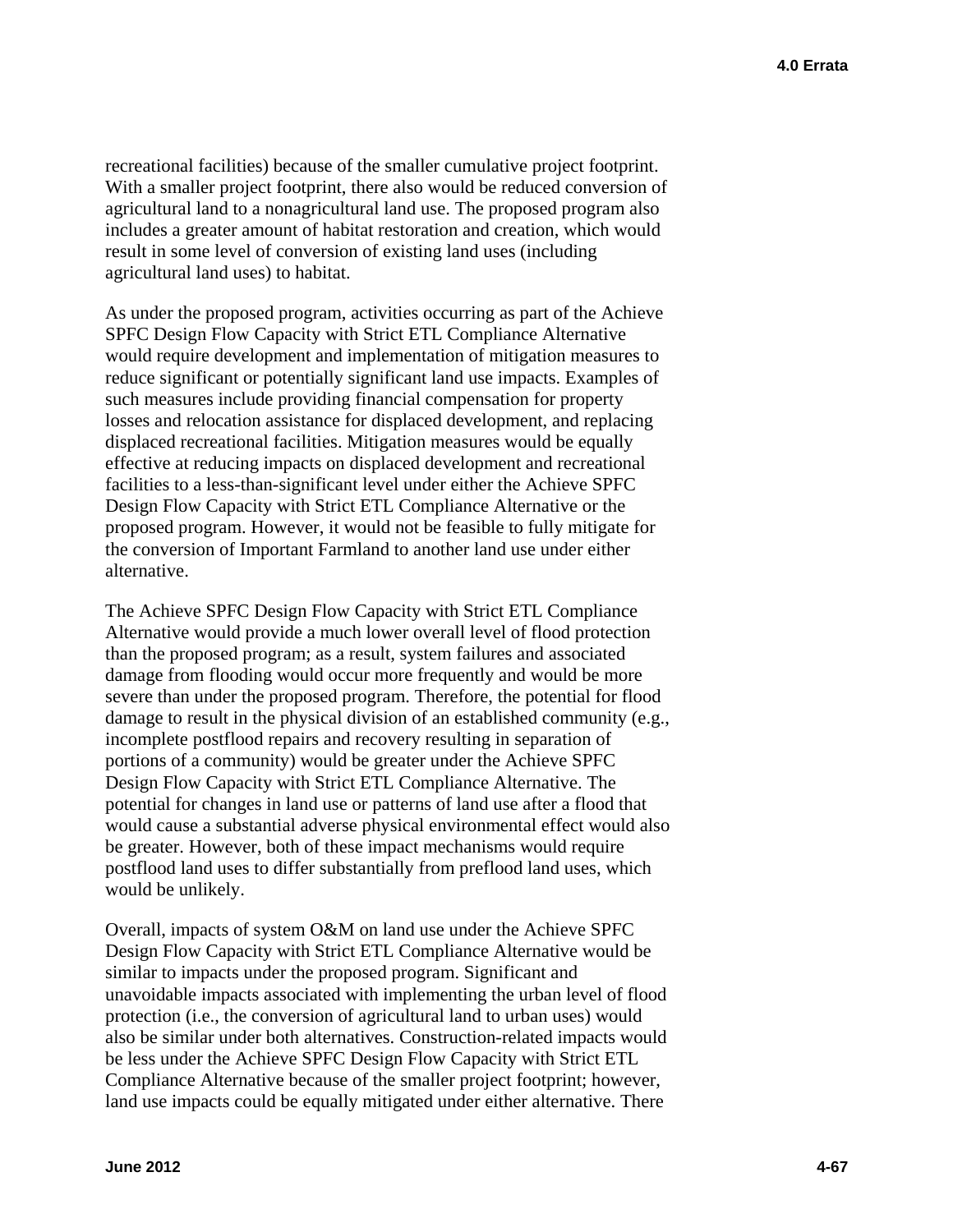would be greater potential for flood-related land use impacts under the Achieve SPFC Design Flow Capacity with Strict ETL Compliance Alternative; however, for adverse effects to occur, postflood land uses would need to differ substantially from preflood land uses, which would be unlikely. Primarily because of the smaller overall project footprint under the Achieve SPFC Design Flow Capacity with Strict ETL Compliance Alternative and the correspondingly lower potential for conversion of agricultural land, the potential for adverse land use impacts is expected to be less under this alternative than under the proposed program. *[Lesser]* 

The conclusion that the Achieve SPFC Design Flow Capacity with Strict ETL Compliance Alternative would have lesser land use impacts than the proposed program is generally based on the fact that there would be greater permanent conversions of agricultural lands to nonagricultural uses under the proposed program, both from facility construction and from habitat restoration and creation. This impact mechanism would result in similar effects for the SSIA and an SSIA that includes strict ETL compliance, because the area of converted agricultural lands as part of the program would be similar. The impacts on land use of an SSIA including strict ETL compliance would be **similar** to the impacts of the SSIA because there are no other land use impact mechanisms that differ between the two scenarios.

#### *Noise*

The proposed program would not result in significant noise impacts after mitigation, as described in greater detail in DPEIR Section 3.15, "Noise." The following analysis compares the anticipated impacts of the Achieve SPFC Design Flow Capacity with Strict ETL Compliance Alternative to those of the proposed program.

The comparison generally assumes that the noise benefits from flood risk reduction would not be materially different from the impacts of the proposed program. It is not anticipated that reconstruction efforts would involve materially different noise impacts from those of the proposed program, and the impacts of the proposed program and reconstruction would both be temporary.

### **Achieve SPFC Design Flow Capacity with Strict ETL Compliance Alternative**

The Achieve SPFC Design Flow Capacity with Strict ETL Compliance Alternative would improve existing levees to design capacity. This alternative would primarily fix levees in place, without making major changes to the footprint or operation of those facilities (i.e., no setback levees). The Achieve SPFC Design Flow Capacity with Strict ETL Compliance Alternative would implement an O&M regime for vegetation management different than that of the proposed program. Rather than the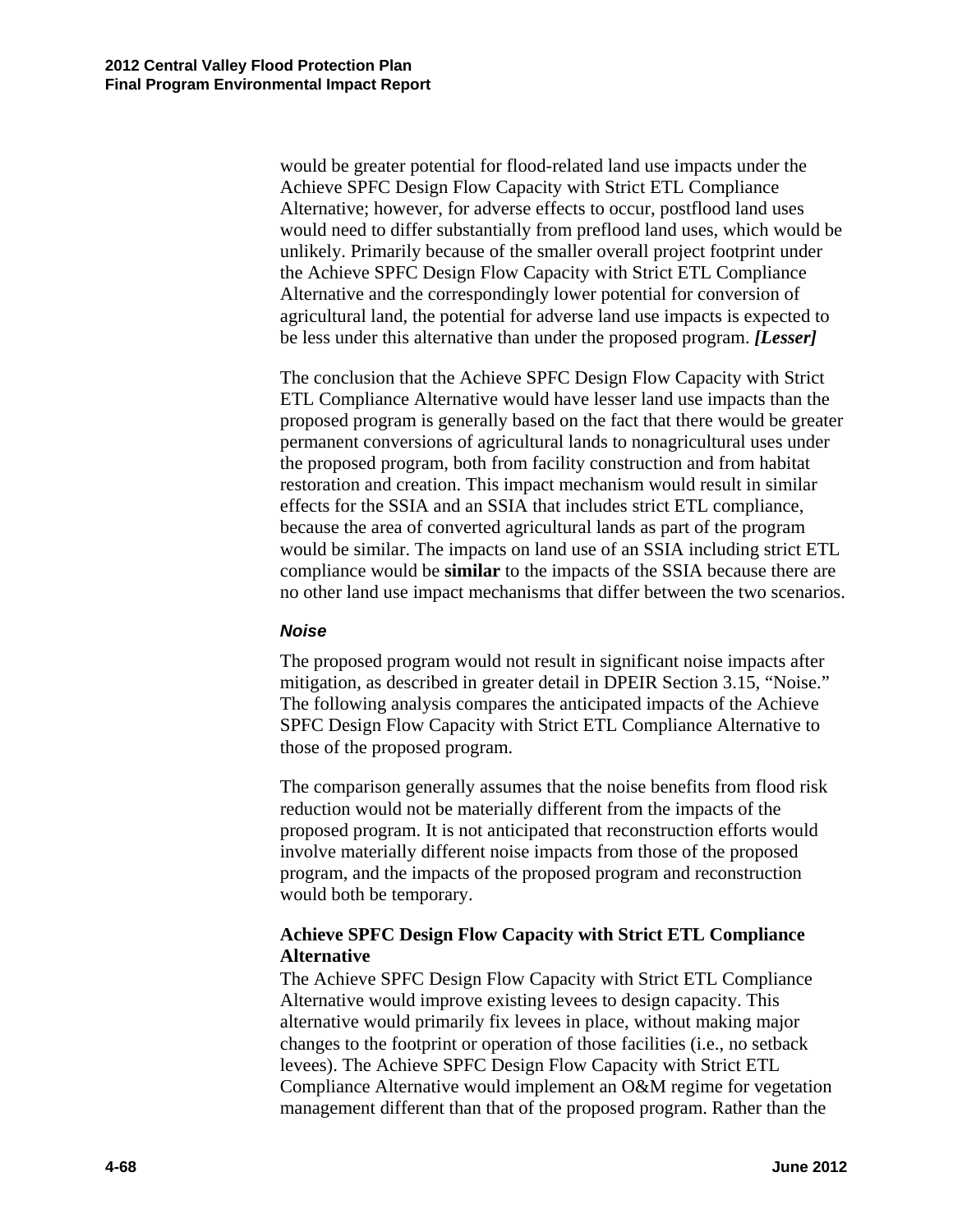VMS and associated CVFPP elements such as LCM, vegetation management consistent with strict adherence to the ETL would be implemented under this alternative, with no pursuit of variances from ETL standards. Other elements of O&M would be the same as described in the proposed program; therefore, noise and vibration effects from O&M (other than from vegetation management) would be similar for the Achieve SPFC Design Flow Capacity with Strict ETL Compliance Alternative and the proposed program.

As described previously, implementing vegetation management under the Achieve SPFC Design Flow Capacity with Strict ETL Compliance Alternative would result in removal of woody vegetation over a larger waterside area than under the proposed program. The ETL also requires excavation of much of the root structure when a tree is removed. There would be no such requirement for trees removed under the VMS. Therefore, because of the larger vegetation management disturbance area under the Achieve SPFC Design Flow Capacity with Strict ETL Compliance Alternative and the more ground-disturbing tree removal methodology, there would be a greater level of noise and vibration generation from vegetation management under this alternative than under the proposed program. The additional noise would be a single localized occurrence similar to construction noise as trees are cut, wood and branches are removed, the root structure is excavated, and the excavated areas are refilled.

The Achieve SPFC Design Flow Capacity with Strict ETL Compliance Alternative would result in a smaller construction and land disturbance footprint than the proposed program; therefore, construction-related noise and vibration impacts would be less. The impact mechanisms would remain the same under this alternative (e.g., increased noise and vibration generated by construction equipment and by operational features such as water pumps). However, the lower level of construction activity would minimize the potential for adverse effects. As under the proposed program, activities occurring as part of the Achieve SPFC Design Flow Capacity with Strict ETL Compliance Alternative would require development and implementation of mitigation measures for significant and potentially significant impacts. Examples of such measures include implementing noise- and vibration-reducing construction practices and implementing design techniques to lessen operational noise. Mitigation measures would be equally effective at reducing noise and vibration impacts to a less-thansignificant level under either the Achieve SPFC Design Flow Capacity with Strict ETL Compliance Alternative or the proposed program.

The Achieve SPFC Design Flow Capacity with Strict ETL Compliance Alternative would provide a much lower overall level of flood protection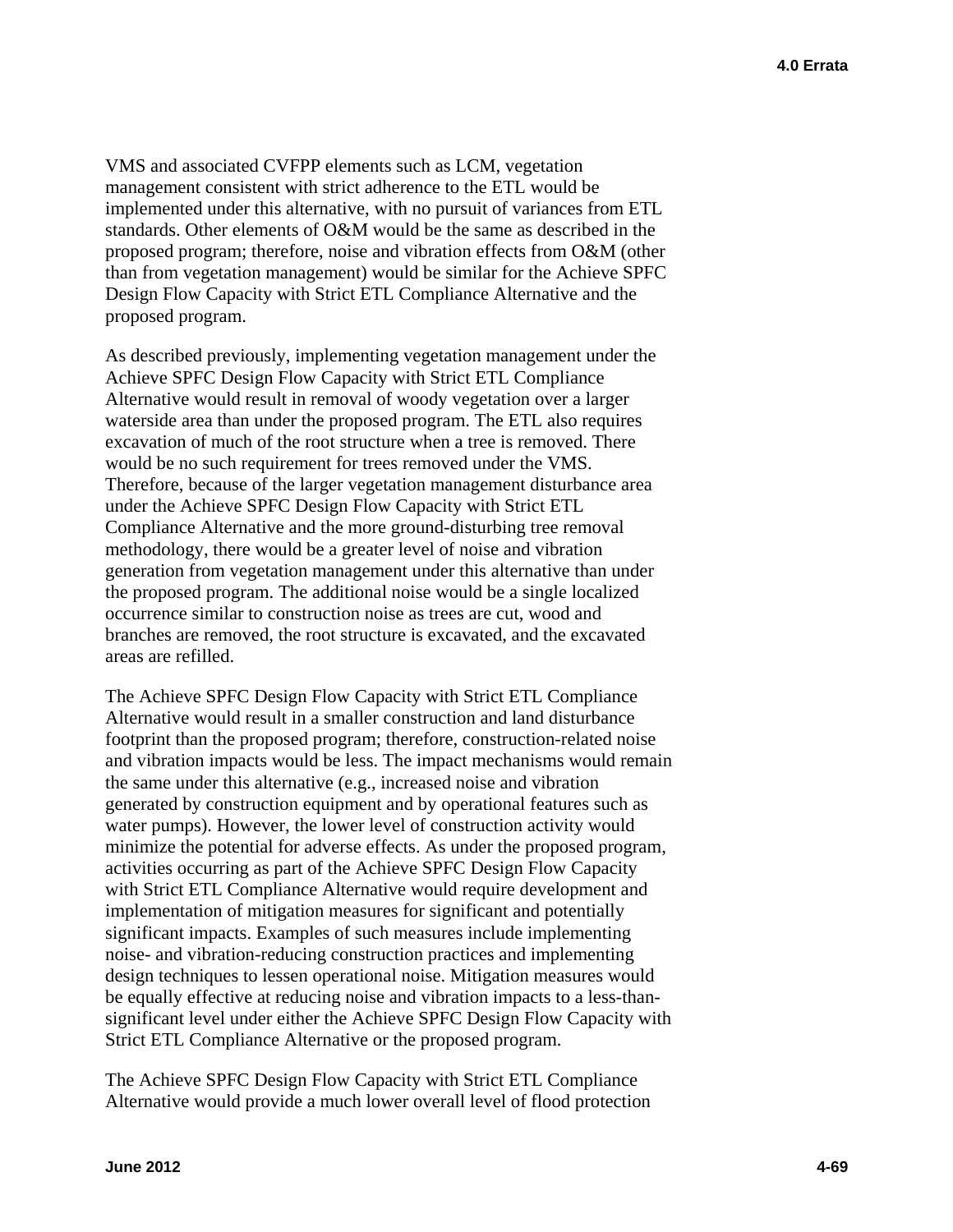than the proposed program; as a result, system failures and associated flood-related cleanup activities would occur more frequently and would be more severe than under the proposed program. Therefore, the impacts of flooding and postflood repairs on noise and vibration would be greater under this alternative.

 proposed program. *[Similar]* As described above, noise and vibration generation from system maintenance would be similar under the Achieve SPFC Design Flow Capacity with Strict ETL Compliance Alternative and the proposed program, with the exception of vegetation management, where noise generation would be greater. Construction-related noise impacts would be less under the Achieve SPFC Design Flow Capacity with Strict ETL Compliance Alternative because fewer and/or smaller components would be constructed; however, noise and vibration impacts could be equally mitigated under either alternative. The Achieve SPFC Design Flow Capacity with Strict ETL Compliance Alternative would provide a much lower overall level of flood protection than the proposed program; as a result, the potential for flood-related cleanup and repair activities to increase noise and vibration levels would be greater under this alternative. However, these effects would be infrequent and episodic. Therefore, the overall impact of the Achieve SPFC Design Flow Capacity with Strict ETL Compliance Alternative related to noise would be similar to that of the

The conclusion that the Achieve SPFC Design Flow Capacity with Strict ETL Compliance Alternative would have similar noise and vibration impacts to those of the proposed program is generally based on the fact that these impacts could be mitigated to a less-than-significant level under either alternative. The impacts on noise and vibration of an SSIA including strict ETL compliance would be **similar** to the impacts of the SSIA because the impacts could be equally mitigated under either scenario.

# *Population, Employment, and Housing*

The proposed program would not result in significant impacts on population, employment, and housing, as described in greater detail in DPEIR Section 3.16, "Population, Employment, and Housing." The following analysis compares the anticipated impacts of the Achieve SPFC Design Flow Capacity with Strict ETL Compliance Alternative to those of the proposed program.

The comparison generally assumes that the benefits to population, employment, and housing from flood risk reduction would compensate for the impacts of the proposed program because the program impacts would generally be minimal, well-planned, and substantially mitigated, while the adverse impacts from a major flood event would be unplanned and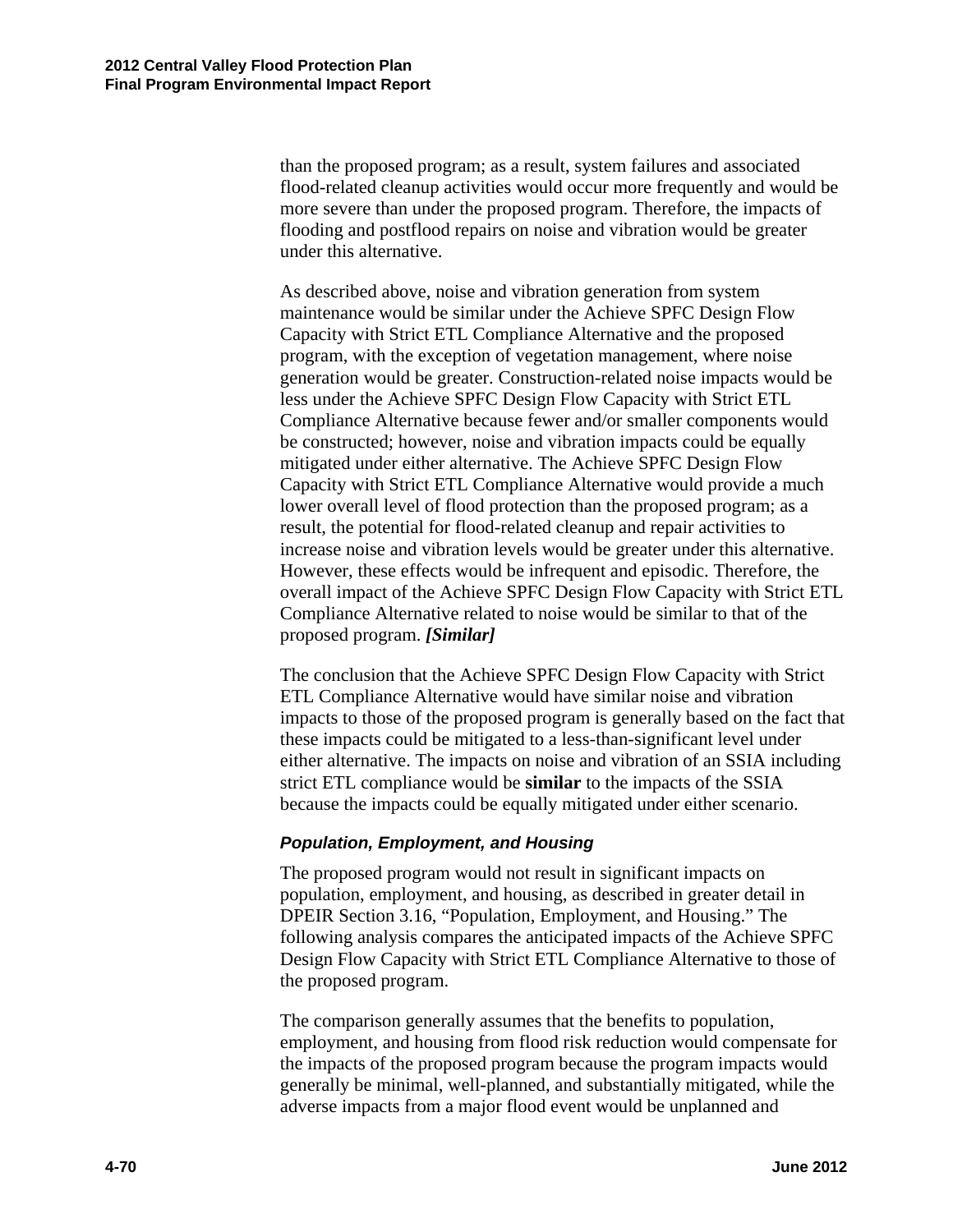unmitigated, and could be of significant scope. Specifically, recovery from a major flood event could take considerable time and full recovery of employment opportunities and housing availability may not occur in some situations.

### **Achieve SPFC Design Flow Capacity with Strict ETL Compliance Alternative**

The Achieve SPFC Design Flow Capacity with Strict ETL Compliance Alternative would improve existing levees to design capacity. This alternative would primarily fix levees in place, without making major changes to the footprint or operation of those facilities (i.e., no setback levees). The Achieve SPFC Design Flow Capacity with Strict ETL Compliance Alternative would implement an O&M regime for vegetation management different than that of the proposed program. Rather than the VMS and associated CVFPP elements such as LCM, vegetation management consistent with strict adherence to the ETL would be implemented under this alternative, with no pursuit of variances from ETL standards. Other elements of O&M would be the same as described in the proposed program; therefore, effects on population, employment, and housing from O&M (other than from vegetation management) would be similar for the Achieve SPFC Design Flow Capacity with Strict ETL Compliance Alternative and the proposed program.

As described previously, implementing vegetation management under the Achieve SPFC Design Flow Capacity with Strict ETL Compliance Alternative would result in removal of woody vegetation over a larger waterside area than under the proposed program. The ETL also requires excavation of much of the root structure when a tree is removed. There would be no such requirement for trees removed under the VMS. Removal of additional woody vegetation in this localized area adjacent to existing flood control facilities would have little to no effect on population and housing and impacts from vegetation management would be similar to those for the proposed program. However, because of the larger vegetation management effort under the Achieve SPFC Design Flow Capacity with Strict ETL Compliance Alternative, a greater level of job generation to support this activity could occur than under the proposed program. The additional jobs would be temporary, lasting until vegetation removal is complete.

The Achieve SPFC Design Flow Capacity with Strict ETL Compliance Alternative would result in a smaller construction and land disturbance footprint than the proposed program; therefore, construction-related and operational impacts on population, employment, and housing would be less under this alternative. The impact mechanisms would remain the same (e.g., inducement of substantial population growth, displacement of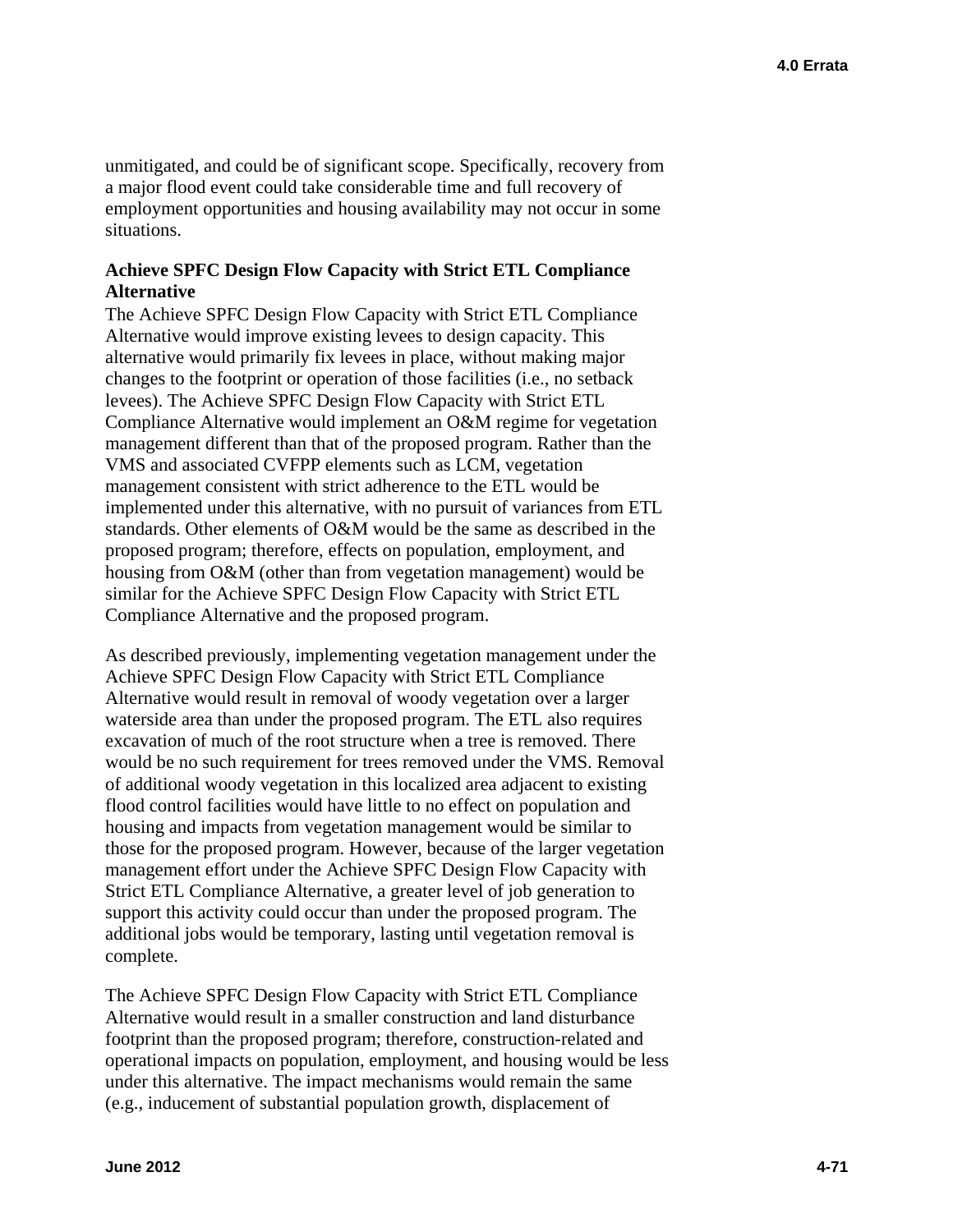substantial numbers of people, or inducement of substantial unemployment as a result of project construction, operation, or long-term land use policy changes); however, the lower level of construction activity under this alternative would minimize the potential for adverse effects. As under the proposed program, activities occurring as part of the Achieve SPFC Design Flow Capacity with Strict ETL Compliance Alternative would likely result in less-than-significant impacts.

The Achieve SPFC Design Flow Capacity with Strict ETL Compliance Alternative would provide a much lower overall level of flood protection than the proposed program; as a result, system failures and associated flood-related cleanup activities would occur more frequently and would be more severe than under the proposed program. Therefore, the impacts of flooding and postflood repairs on population, employment, and housing would be greater under this alternative. For example, a greater risk of flooding would have a greater socioeconomic impact related to displacement of residents and property damage from flooding. As population growth continues, an increasing number of people will have insufficient flood protection; thus, over time, this alternative could result in greater socioeconomic impacts on people in both urban and rural areas.

As described above, impacts of system O&M on population, employment, and housing under the Achieve SPFC Design Flow Capacity with Strict ETL Compliance Alternative would be similar to impacts under the proposed program. The construction-related impacts of both the Achieve SPFC Design Flow Capacity with Strict ETL Compliance Alternative and the proposed program are expected to be less than significant; however, this alternative could have significant population and housing impacts associated with an increased risk of flooding, such as displacing housing and people over time. Thus, the overall impact of Achieve SPFC Design Flow Capacity with Strict ETL Compliance Alternative on population, employment, and housing is expected to be greater than that of the proposed program. *[Greater]* 

The conclusion that the Achieve SPFC Design Flow Capacity with Strict ETL Compliance Alternative would have greater population, employment, and housing impacts than the proposed program is generally based on the decreased flood protection levels provided by that alternative (and resulting displacement of housing and people from floods). This impact mechanism would result in similar effects for the SSIA and an SSIA that includes strict ETL compliance (i.e., the comparative flood risks would be similar for each scenario). The impacts on population, employment, and housing of an SSIA including strict ETL compliance would be **similar** to the impacts of the SSIA because there are no other impact mechanisms related to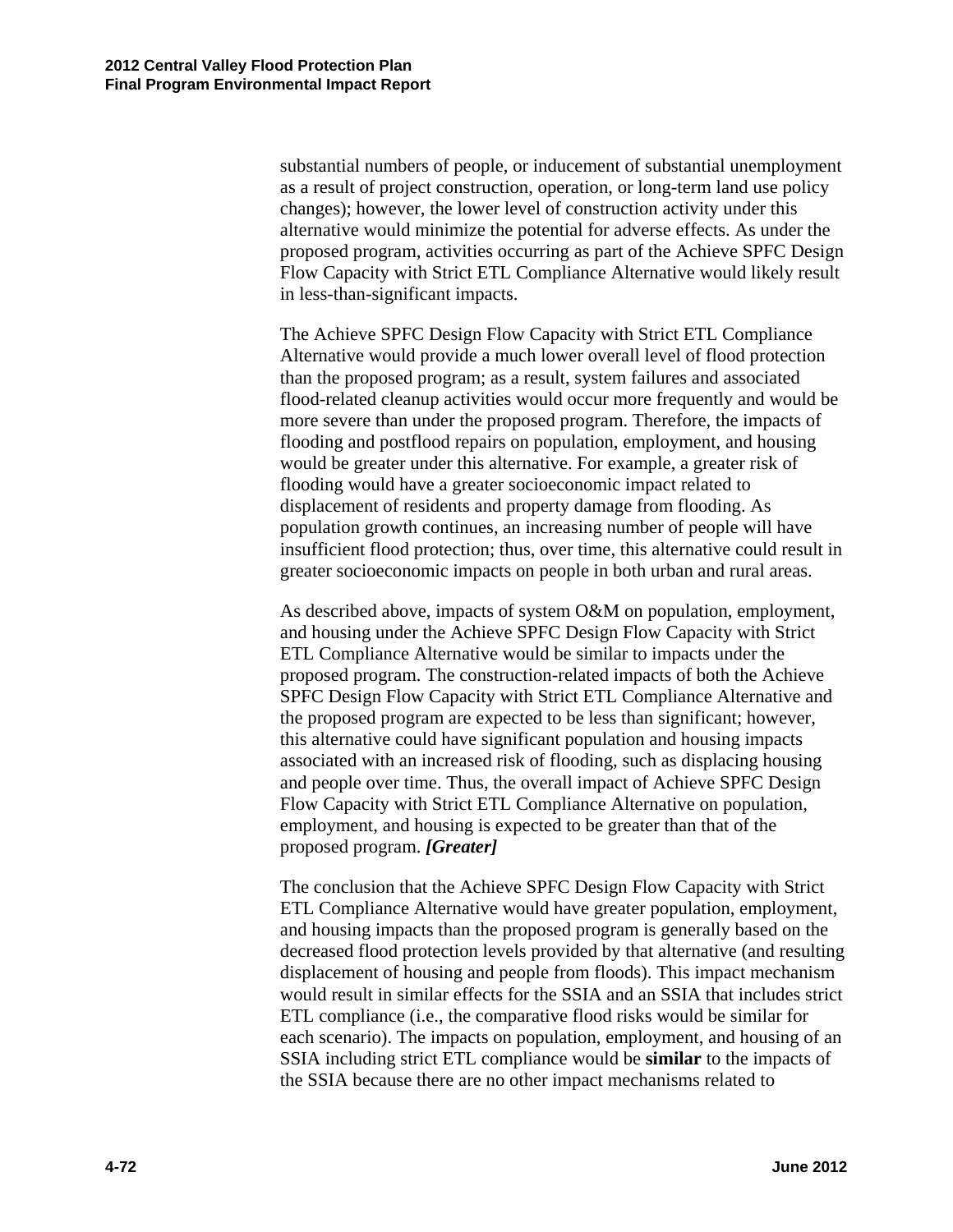population, employment, and housing that differ between the two scenarios.

#### *Public Services*

The proposed program would not result in significant impacts on public services, as described in greater detail in DPEIR Section 3.17, "Public Services." The following analysis compares the anticipated impacts of the Achieve SPFC Design Flow Capacity with Strict ETL Compliance Alternative to those of the proposed program.

The comparison generally assumes that the public services benefits from flood risk reduction would compensate for the impacts of the proposed program because the program impacts would generally be minimal, wellplanned, and substantially mitigated, while the public services impacts from a major flood event would be unplanned and unmitigated, and could be of significant scope.

## **Achieve SPFC Design Flow Capacity with Strict ETL Compliance Alternative**

The Achieve SPFC Design Flow Capacity with Strict ETL Compliance Alternative would improve existing levees to design capacity. This alternative would primarily fix levees in place, without making major changes to the footprint or operation of those facilities (i.e., no setback levees). The Achieve SPFC Design Flow Capacity with Strict ETL Compliance Alternative would implement an O&M regime for vegetation management different than that of the proposed program. Rather than the VMS and associated CVFPP elements such as LCM, vegetation management consistent with strict adherence to the ETL would be implemented under this alternative, with no pursuit of variances from ETL standards. Other elements of O&M would be the same as described in the proposed program; therefore, effects on public services from O&M (other than from vegetation management) would be similar for the Achieve SPFC Design Flow Capacity with Strict ETL Compliance Alternative and the proposed program.

As described previously, implementing vegetation management under the Achieve SPFC Design Flow Capacity with Strict ETL Compliance Alternative would result in removal of woody vegetation over a larger waterside area than under the proposed program. The ETL also requires excavation of much of the root structure when a tree is removed. There would be no such requirement for trees removed under the VMS. Removal of additional woody vegetation in this localized area adjacent to existing flood control facilities would have little to no effect on public services, and impacts from vegetation management would be similar to those for the proposed program.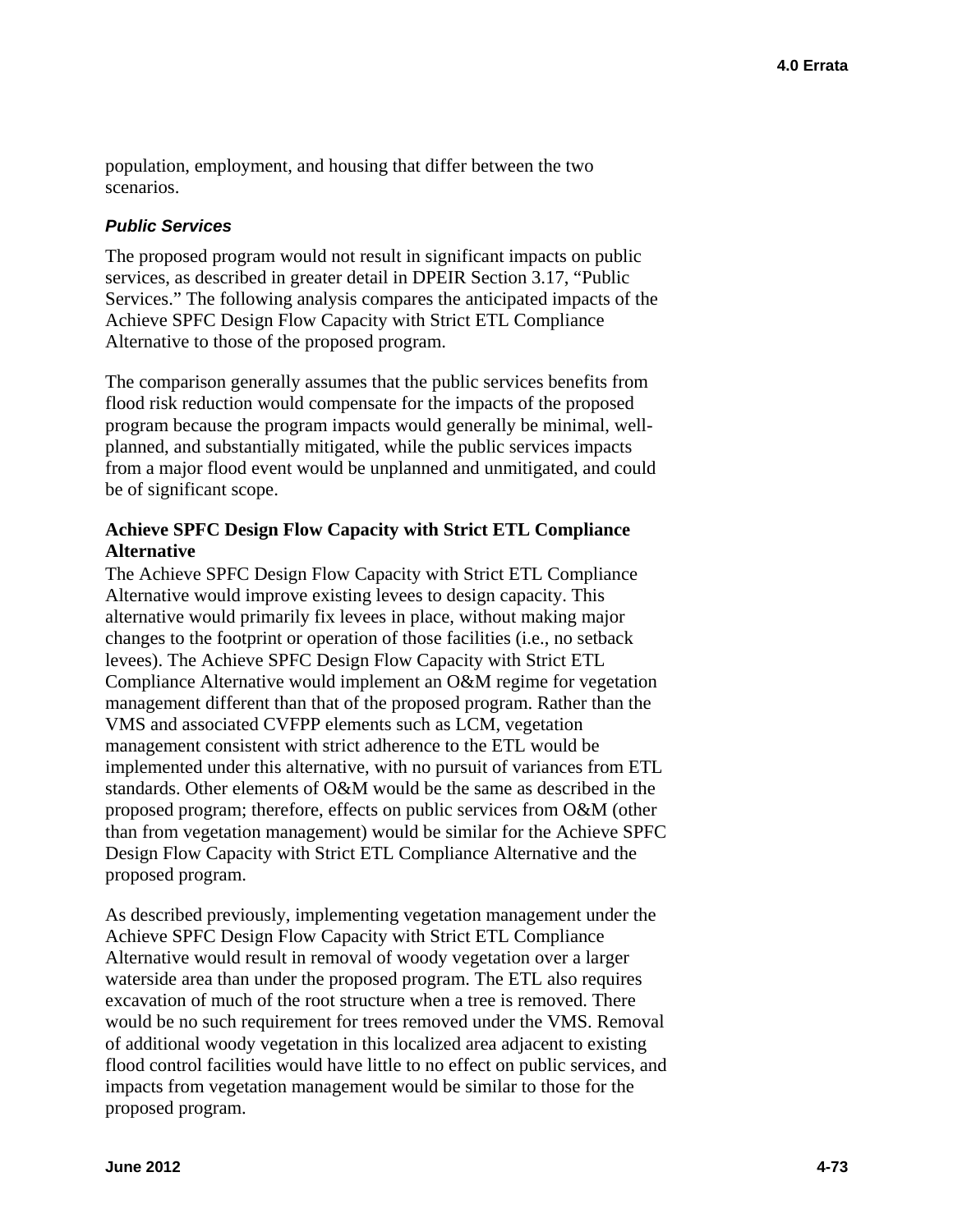The Achieve SPFC Design Flow Capacity with Strict ETL Compliance Alternative would result in a smaller construction and land disturbance footprint than the proposed program; therefore, construction-related and operational impacts on public services would be less under this alternative. The impact mechanisms would remain the same (e.g., physical effects resulting in the need for new or altered law enforcement or fire protection facilities). However, the lower level of construction activity under this alternative would minimize the potential for adverse effects. Impacts on public services are expected to be less than significant under either the Achieve SPFC Design Flow Capacity with Strict ETL Compliance Alternative or the proposed program.

The Achieve SPFC Design Flow Capacity with Strict ETL Compliance Alternative would provide a much lower overall level of flood protection than the proposed program; as a result, system failures and associated flood-related cleanup activities would occur more frequently and would be more severe than under the proposed program. Therefore, the impacts of flooding and postflood repairs on public services would be greater under this alternative. For example, the scale of the repairs could be larger, depending on the extent or magnitude of flood damage, resulting in greater demand on emergency fire and police services than under the proposed program.

As described above, impacts of system O&M (including vegetation removal) on public services under the Achieve SPFC Design Flow Capacity with Strict ETL Compliance Alternative would be similar to impacts under the proposed program. The potential for construction-related impacts would be less under this alternative because of the reduced project footprint and disturbance area; however, public services impacts from construction would be less than significant under both alternatives. There would be greater flood-related impacts on public services under the Achieve SPFC Design Flow Capacity with Strict ETL Compliance Alternative. Although these impacts would be infrequent, the overall demand for emergency police and fire services under the Achieve SPFC Design Flow Capacity with Strict ETL Compliance Alternative would be greater than that of the proposed program. Given these conditions, the potential for adverse public services impacts is expected to be greater under the Achieve SPFC Design Flow Capacity with Strict ETL Compliance Alternative than under the proposed program. *[Greater]* 

The conclusion that the Achieve SPFC Design Flow Capacity with Strict ETL Compliance Alternative would have greater public services impacts than the proposed program is generally based on the decreased flood protection levels provided by that alternative (and resulting potential demand for emergency services from floods). This impact mechanism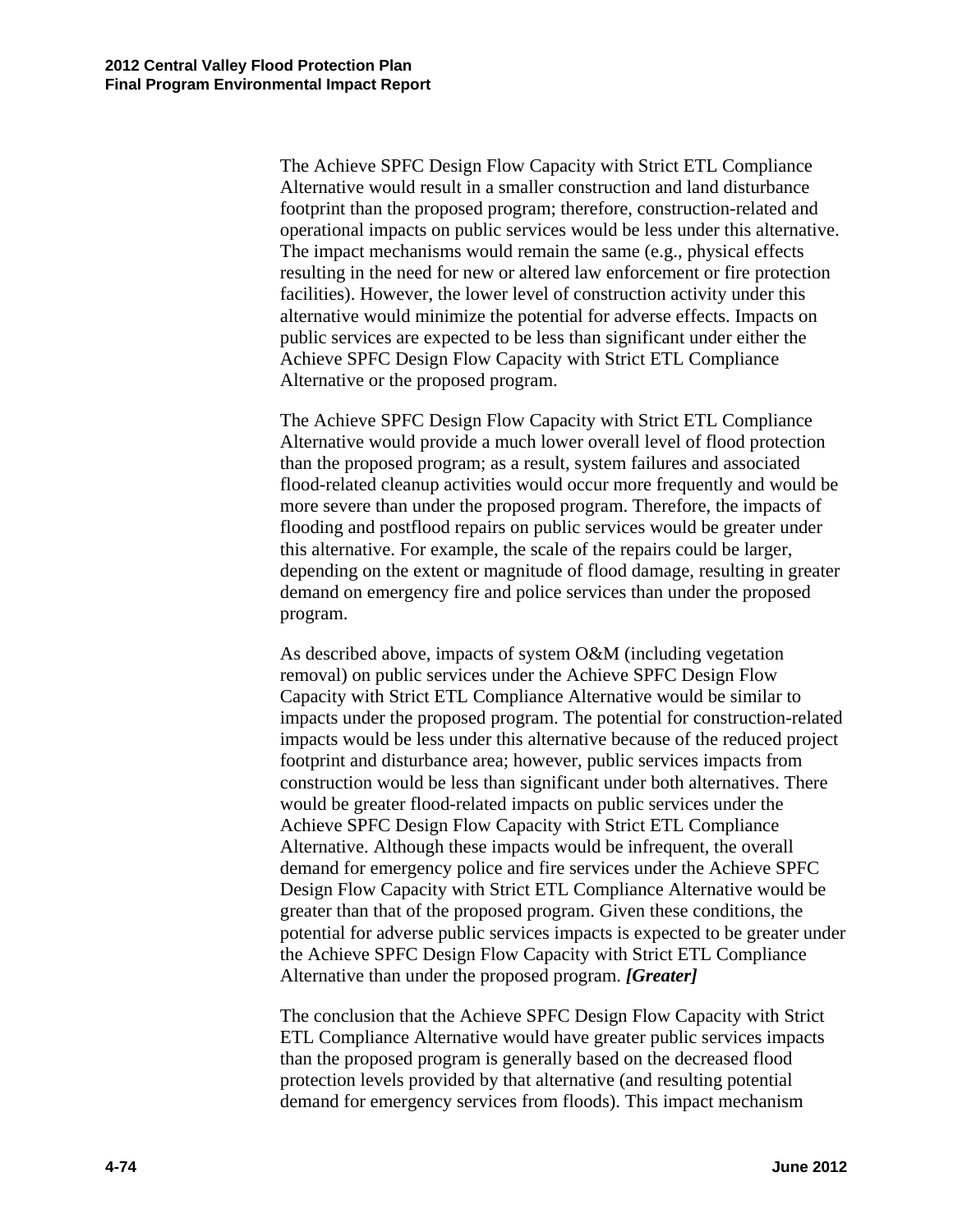would result in similar effects for the SSIA and an SSIA that includes strict ETL compliance (i.e., the comparative flood risks would be similar for each scenario). The impacts on public services of an SSIA including strict ETL compliance would be **similar** to the impacts of the SSIA because there are no other public services–related impact mechanisms that differ between the two scenarios.

## *Recreation*

The proposed program would not result in significant recreation impacts after mitigation, as described in greater detail in DPEIR Section 3.18, "Recreation." The following analysis compares the anticipated impacts of the Achieve SPFC Design Flow Capacity with Strict ETL Compliance Alternative to those of the proposed program.

The comparison generally assumes that the recreation benefits from flood risk reduction would not compensate for the impacts of the proposed program because those benefits would generally be short term (i.e., flooded areas are anticipated to recover to preflood conditions so that recreational activities can resume, and damaged recreational facilities are reasonably expected to be replaced), while many of the recreation impacts of the proposed program would be permanent.

## **Achieve SPFC Design Flow Capacity with Strict ETL Compliance Alternative**

The Achieve SPFC Design Flow Capacity with Strict ETL Compliance Alternative would improve existing levees to design capacity. This alternative would primarily fix levees in place, without making major changes to the footprint or operation of those facilities (i.e., no setback levees). The Achieve SPFC Design Flow Capacity with Strict ETL Compliance Alternative would implement an O&M regime for vegetation management different than that of the proposed program. Rather than the VMS and associated CVFPP elements such as LCM, vegetation management consistent with strict adherence to the ETL would be implemented under this alternative, with no pursuit of variances from ETL standards. Other elements of O&M would be the same as described in the proposed program; therefore, effects on public services from O&M (other than from vegetation management) would be similar for the Achieve SPFC Design Flow Capacity with Strict ETL Compliance Alternative and the proposed program.

As described previously, implementing vegetation management under the Achieve SPFC Design Flow Capacity with Strict ETL Compliance Alternative would result in removal of woody vegetation over a larger waterside area than under the proposed program. The ETL also requires excavation of much of the root structure when a tree is removed. There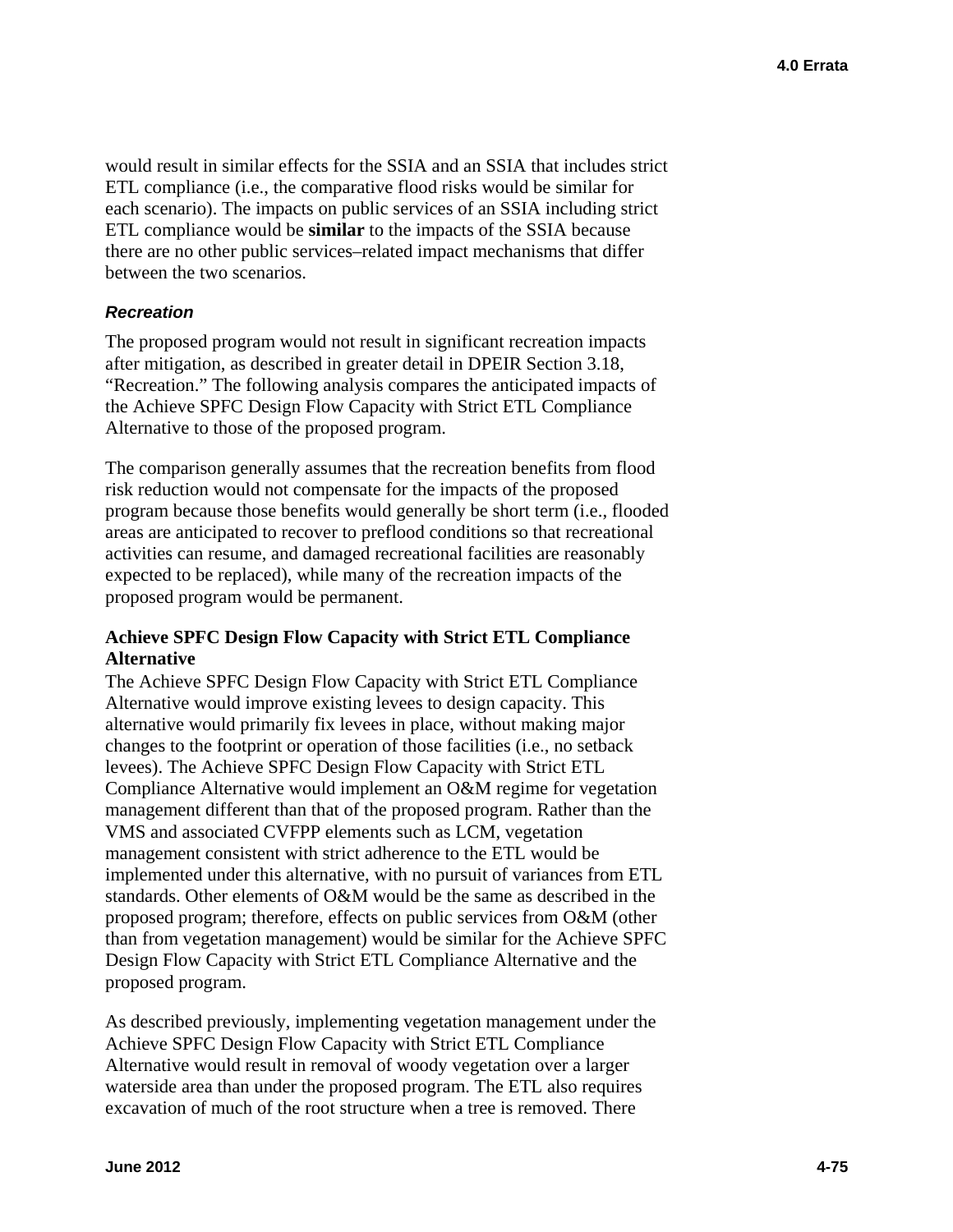would be no such requirement for trees removed under the VMS. Removal of additional woody vegetation along the waterside levee slopes would increase the severity of Impact REC-5 (NTMA and LTMA), "Decrease in Quality of Terrestrial and Water-Based Recreation as a Result of Removal of Woody Vegetation from Levees," identified in the DPEIR. This impact would be less than significant under the proposed program because of the retention of lower waterside vegetation under the VMS and the ability to plant additional waterside vegetation as part of ecosystem restoration. However, under the Achieve SPFC Design Flow Capacity with Strict ETL Compliance Alternative, such retention and restoration of lower waterside vegetation would be extremely limited, and would not be permitted in many areas. Impact REC-5 (NTMA and LTMA) would likely be significant and unavoidable under the Achieve SPFC Design Flow Capacity with Strict ETL Compliance Alternative because of the extent of waterside vegetation losses and the very limited ability to plant new waterside vegetation to compensate for the losses.

The Achieve SPFC Design Flow Capacity with Strict ETL Compliance Alternative would result in a smaller construction and land disturbance footprint than the proposed program; therefore, construction-related and operational impacts on recreation would be less under this alternative than under the proposed program. The impact mechanisms would remain the same under this alternative (e.g., decreased access to recreational facilities, increased boating safety hazards from construction barge traffic), and as under the proposed program, activities occurring as part of this alternative would require development and implementation of mitigation measures for significant and potentially significant impacts. Examples of such measures include avoiding construction activities and staging near recreational facilities, avoiding construction during the high-use recreation season, and maintaining safe boat passage. Because of the more limited scale of activities under the Achieve SPFC Design Flow Capacity with Strict ETL Compliance Alternative, it is anticipated that mitigation measures would be effective at reducing construction-related impacts on recreation to a lessthan-significant level.

The permanent loss of access to recreational facilities and decreased recreational quality from changes in reservoir operations that would occur under the proposed program would also occur under the Achieve SPFC Design Flow Capacity with Strict ETL Compliance Alternative. Therefore, impacts of this alternative related to reservoir operations and recreation would be the same as those of the proposed program.

The Achieve SPFC Design Flow Capacity with Strict ETL Compliance Alternative would provide a much lower overall level of flood protection than the proposed program; as a result, system failures and associated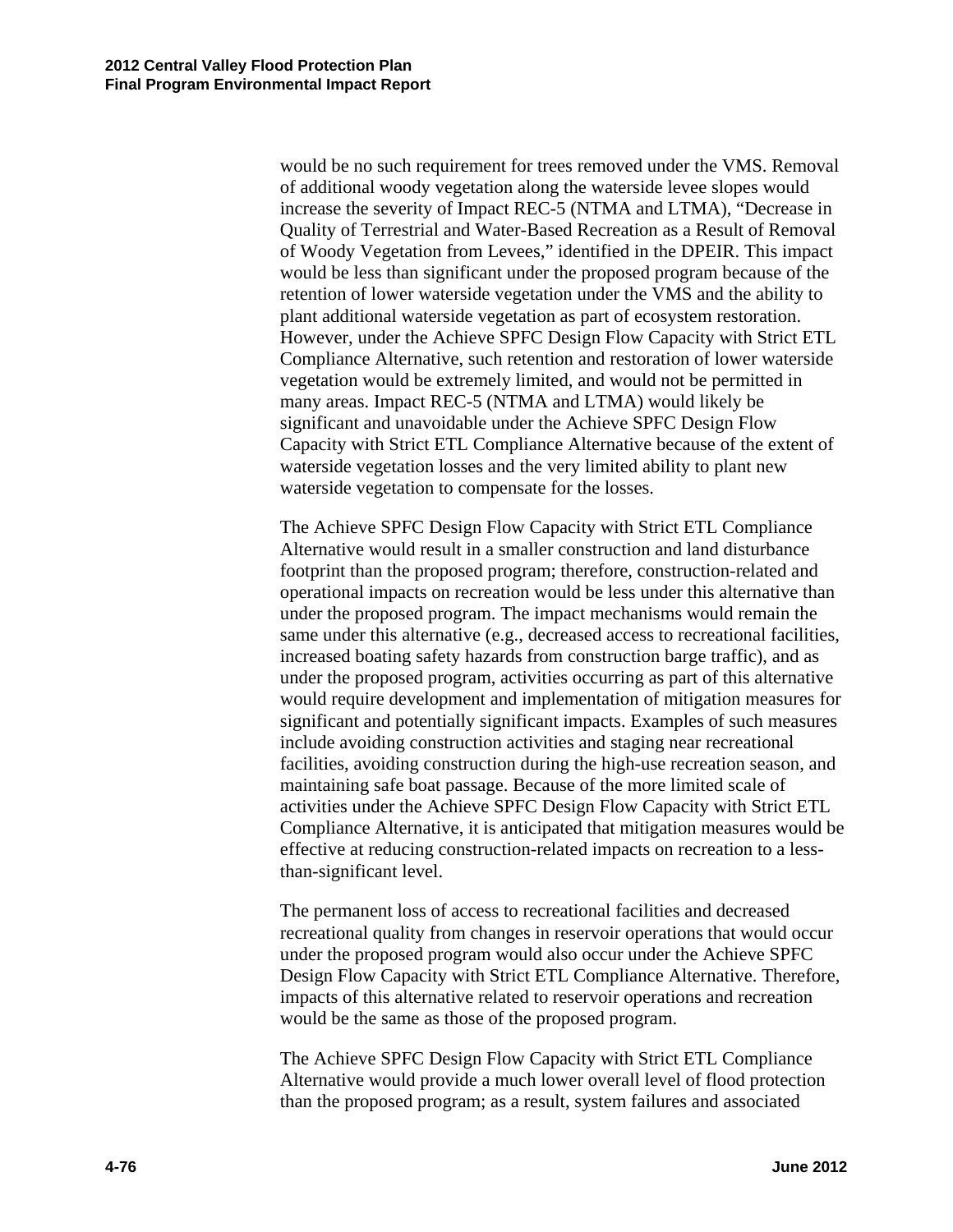flood-related cleanup activities would occur more frequently and would be more severe than under the proposed program. Therefore, the impacts of flooding and postflood repairs on recreation would be greater under this alternative. For example, system failures and associated postflood cleanup activities could result in temporary loss of access to some recreational facilities, depending on the location and severity of the flood event. Impacts of flooding and postflood repairs on recreation would be greater under this alternative than under the proposed program.

As described above, impacts of system O&M on recreation under the Achieve SPFC Design Flow Capacity with Strict ETL Compliance Alternative would be similar to impacts under the proposed program, with the exception of vegetation maintenance, where greater losses of waterside woody vegetation could result in significant adverse effects on recreation facilities. The potential for construction-related impacts would be less under this alternative because of the reduced project footprint and disturbance area; however, mitigation measures would reduce all construction-related recreation impacts to a less-than-significant level under the Achieve SPFC Design Flow Capacity with Strict ETL Compliance Alternative and the proposed program. There would be greater flood-related recreation impacts under this alternative, but these would be infrequent and episodic. Given these conditions, the overall impact of the Achieve SPFC Design Flow Capacity Alternative on recreation is expected to be greater than that of the proposed program. *[Greater]* 

The conclusion that the Achieve SPFC Design Flow Capacity with Strict ETL Compliance Alternative would have greater recreation impacts than the proposed program is generally based on the aesthetics impacts and loss of shade resulting from vegetation removal, and the decreased ability of the alternative to accommodate restoration components with aesthetics and shading benefits. This impact mechanism would result in similar effects for the SSIA and an SSIA that includes strict ETL compliance (i.e., the ability to provide areas accommodating restoration activities with aesthetics and shade benefits would be similar). However, the impacts on aesthetics and shade of an SSIA including strict ETL compliance would be **greater** than the impacts of the SSIA, given the increased removal of vegetation under the ETL and the substantial limitation of the ability to provide for compensatory vegetation providing aesthetics benefits.

## *Transportation and Traffic*

The proposed program generally would not result in significant transportation and traffic impacts after mitigation, as described in greater detail in DPEIR Section 3.19, "Transportation and Traffic." However, for very large construction projects involving large amounts of fill requiring transport over public roads, construction traffic impacts could be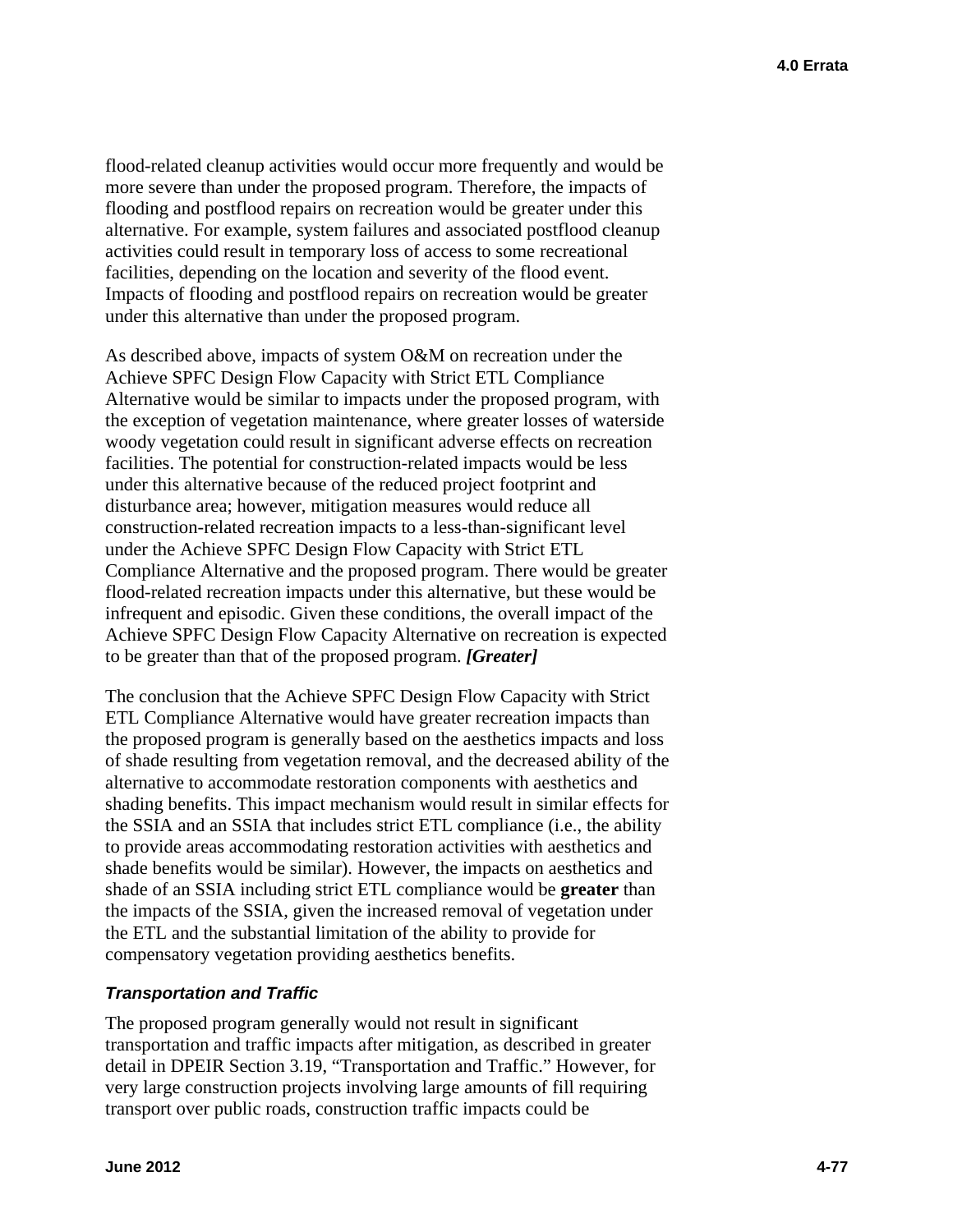potentially significant and unavoidable. In addition, some projects could require transportation infrastructure to be removed or disrupted for a substantial period of time without available mitigation, resulting in a potentially significant and unavoidable impact. The following analysis compares the anticipated impacts of the Achieve SPFC Design Flow Capacity with Strict ETL Compliance Alternative to those of the proposed program.

The comparison generally assumes that the benefits to transportation and traffic from flood risk reduction would not be materially different from the impacts of the proposed program. It is anticipated that reconstruction efforts would generate construction traffic to a similar degree as the proposed program.

## **Achieve SPFC Design Flow Capacity with Strict ETL Compliance Alternative**

The Achieve SPFC Design Flow Capacity with Strict ETL Compliance Alternative would improve existing levees to design capacity. This alternative would primarily fix levees in place, without making major changes to the footprint or operation of those facilities (i.e., no setback levees). The Achieve SPFC Design Flow Capacity with Strict ETL Compliance Alternative would implement an O&M regime for vegetation management different than that of the proposed program. Rather than the VMS and associated CVFPP elements such as LCM, vegetation management consistent with strict adherence to the ETL would be implemented under this alternative, with no pursuit of variances from ETL standards. Other elements of O&M would be the same as described in the proposed program; therefore, effects on transportation and traffic from O&M (other than from vegetation management) would be similar for the Achieve SPFC Design Flow Capacity with Strict ETL Compliance Alternative and the proposed program.

As described previously, implementing vegetation management under the Achieve SPFC Design Flow Capacity with Strict ETL Compliance Alternative would result in removal of woody vegetation over a larger waterside area than under the proposed program. The ETL also requires excavation of much of the root structure when a tree is removed. There would be no such requirement for trees removed under the VMS. Therefore, because of the larger vegetation management disturbance area under the Achieve SPFC Design Flow Capacity with Strict ETL Compliance Alternative and the greater level of effort resulting from the tree removal methodology, a greater volume of traffic would be generated from vegetation management under this alternative than under the proposed program. The additional traffic would be similar to construction traffic as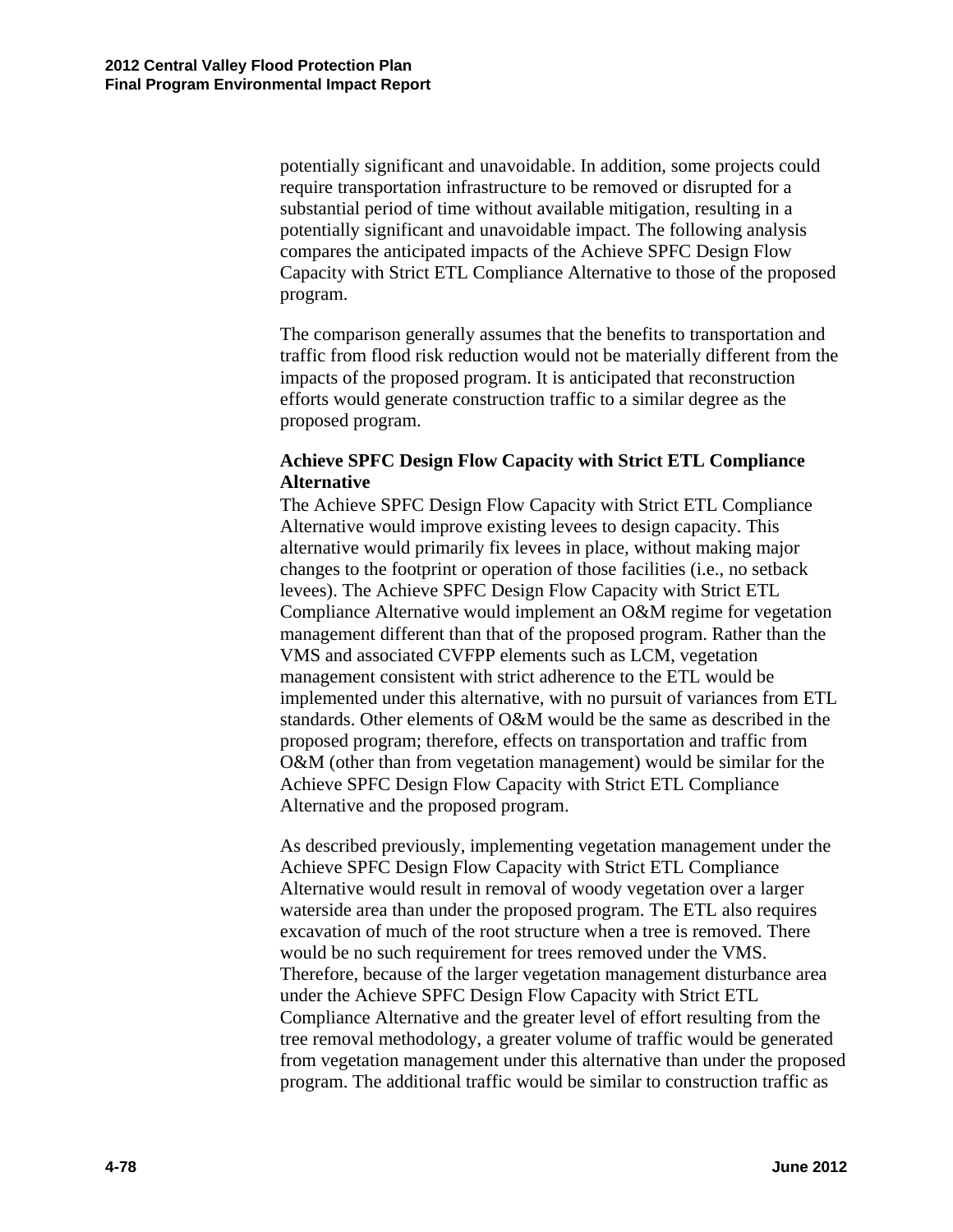trees are cut and wood and branches are removed and fill is delivered to refill holes where the root structure has been excavated.

The Achieve SPFC Design Flow Capacity with Strict ETL Compliance Alternative would result in a smaller construction and land disturbance footprint than the proposed program; therefore, construction-related traffic generation would be less. The impact mechanisms would remain the same under this alternative (e.g., increased construction traffic, potential to remove or disrupt current transportation infrastructure, decreased level of service on roadways). However, the lower level of construction activity and smaller projects would minimize the potential for adverse effects. As under the proposed program, activities occurring as part of the Achieve SPFC Design Flow Capacity with Strict ETL Compliance Alternative would require development and implementation of mitigation measures for significant and potentially significant impacts. Examples of such measures include implementing a traffic management plan; providing traffic detour routes; and adding turn lanes, traffic signals, or stop signs. Mitigation measures would be equally effective at reducing impacts on transportation and traffic to a less-than-significant level under either the Achieve SPFC Design Flow Capacity with Strict ETL Compliance Alternative or the proposed program. However, the proposed program could result in significant and unavoidable impacts—namely, short-term construction traffic on large projects and permanent loss of existing roadway infrastructure. Conditions leading to this significant and unavoidable impact (e.g., large projects, floodway expansions leading to permanent losses of transportation infrastructure) are less likely to occur under the Achieve SPFC Design Flow Capacity with Strict ETL Compliance Alternative.

The Achieve SPFC Design Flow Capacity with Strict ETL Compliance Alternative would provide a much lower overall level of flood protection than the proposed program; as a result, system failures and associated flood-related cleanup activities would occur more frequently and would be more severe than under the proposed program. Therefore, the impacts of flooding and postflood repairs on transportation and traffic, such as a lack of emergency access and blockage of roadways during and immediately after a system failure, would be greater under this alternative. Impacts of flooding and postflood repairs on transportation and traffic would be greater under the Achieve SPFC Design Flow Capacity with Strict ETL Compliance Alternative.

As described above, impacts of system O&M on transportation and traffic under the Achieve SPFC Design Flow Capacity with Strict ETL Compliance Alternative would be similar to impacts under the proposed program, with the exception of vegetation maintenance, where increased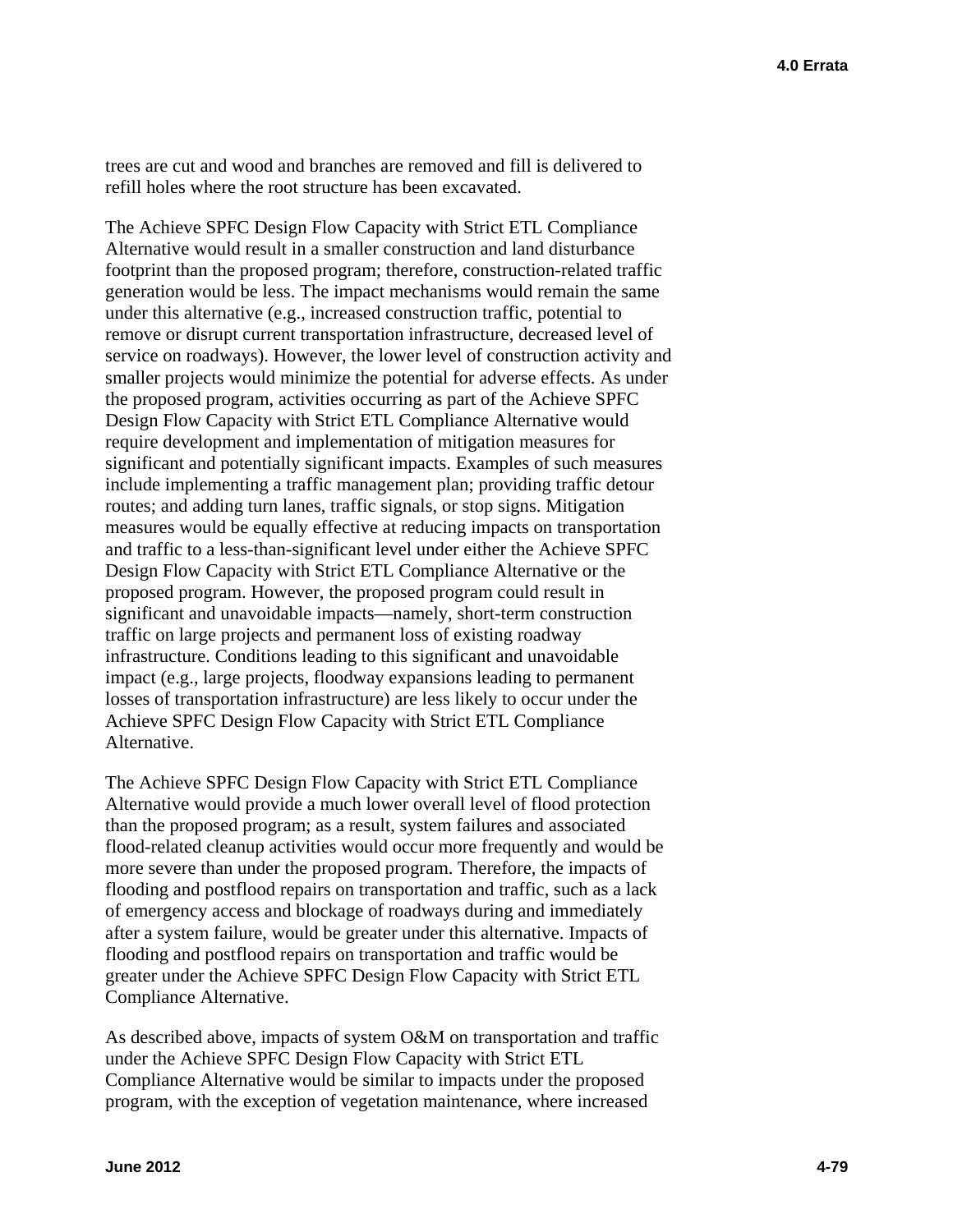removal of waterside woody vegetation would result in increased trip generation during the removal process. Construction-related impacts would be less under the Achieve SPFC Design Flow Capacity with Strict ETL Compliance Alternative because of the smaller construction and disturbance footprint. The significant and unavoidable construction traffic impacts of the proposed program could potentially be avoided. The Achieve SPFC Design Flow Capacity with Strict ETL Compliance Alternative would provide a much lower overall level of flood protection than the proposed program. As a result, there would be greater floodrelated transportation and traffic impacts under this alternative, but these would be infrequent and episodic. Given these conditions, the overall impact of the Achieve SPFC Design Flow Capacity Alternative on transportation and traffic is expected to be similar to that of the proposed program. *[Similar]* 

The conclusion that the Achieve SPFC Design Flow Capacity with Strict ETL Compliance Alternative would have similar transportation and traffic impacts to those of the proposed program is generally based on the fact that these impacts could be mitigated to a less-than-significant level under either alternative. The impacts on transportation and traffic of an SSIA including strict ETL compliance would be **similar** to the impacts of the SSIA because the impacts could be equally mitigated under either scenario.

## *Utilities and Service Systems*

The proposed program would not result in significant impacts on utilities and service systems after mitigation, as described in greater detail in DPEIR Section 3.20, "Utilities and Service Systems." The following analysis compares the anticipated impacts of the Achieve SPFC Design Flow Capacity with Strict ETL Compliance Alternative to those of the proposed program.

The comparison generally assumes that the benefits to utilities and service systems from flood risk reduction would compensate for the impacts of the proposed program because the program impacts would generally be minimal, well-planned, and substantially mitigated, while the adverse impacts from a major flood event would be unplanned and unmitigated, and could be of significant scope. Specifically, substantial damage to utilities and service systems could occur as a result of a major flood event, resulting in their unavailability for what could be a lengthy period of time.

# **Achieve SPFC Design Flow Capacity with Strict ETL Compliance Alternative**

The Achieve SPFC Design Flow Capacity with Strict ETL Compliance Alternative would improve existing levees to design capacity. This alternative would primarily fix levees in place, without making major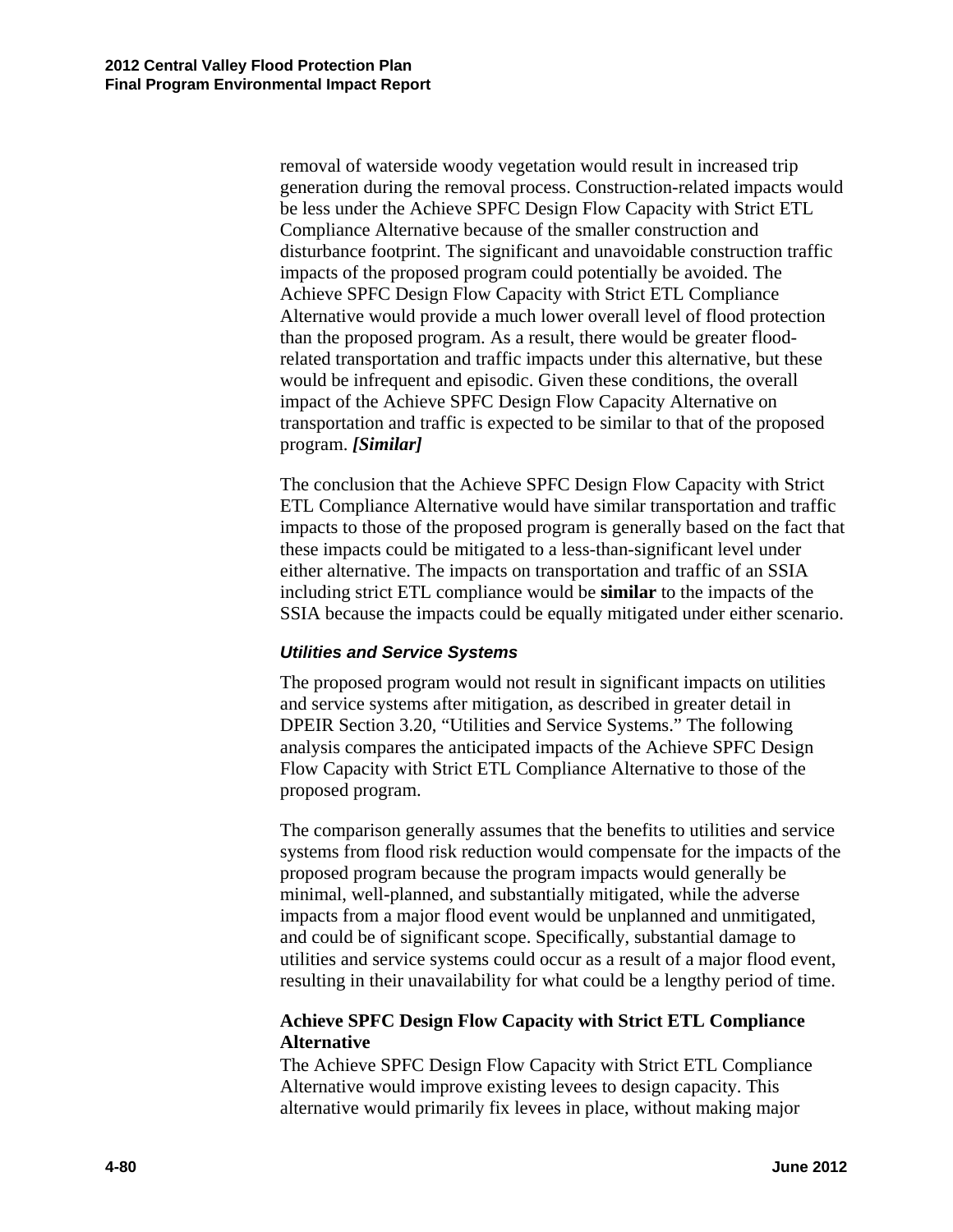changes to the footprint or operation of those facilities (i.e., no setback levees). The Achieve SPFC Design Flow Capacity with Strict ETL Compliance Alternative would implement an O&M regime for vegetation management different than that of the proposed program. Rather than the VMS and associated CVFPP elements such as LCM, vegetation management consistent with strict adherence to the ETL would be implemented under this alternative, with no pursuit of variances from ETL standards. Other elements of O&M would be the same as described in the proposed program; therefore, effects on utilities and service systems from O&M (other than from vegetation management) would be similar for the Achieve SPFC Design Flow Capacity with Strict ETL Compliance Alternative and the proposed program.

As described previously, implementing vegetation management under the Achieve SPFC Design Flow Capacity with Strict ETL Compliance Alternative would result in removal of woody vegetation over a larger waterside area than under the proposed program. The ETL also requires excavation of much of the root structure when a tree is removed. There would be no such requirement for trees removed under the VMS. Therefore, because of the larger vegetation management disturbance area under the Achieve SPFC Design Flow Capacity with Strict ETL Compliance Alternative and the more ground-disturbing tree removal methodology, there is a greater potential for disturbance of existing underground utilities from vegetation management (e.g., disruption of utility services during root excavation) under this alternative than under the proposed program.

The Achieve SPFC Design Flow Capacity with Strict ETL Compliance Alternative would result in a smaller construction and land disturbance footprint than the proposed program; therefore, potential impacts on utilities from project-level construction of new facilities and repair and improvement of existing facilities would be less than under the proposed program. The impact mechanisms would remain the same under this alternative (e.g., disruption of utility services during construction and relocation of utilities during operation). However, the lower level of construction activity and operation of fewer and smaller facilities would minimize the potential for adverse effects. As under the proposed program, activities occurring as part of the Achieve SPFC Design Flow Capacity with Strict ETL Compliance Alternative would require development and implementation of mitigation measures for potentially significant impacts. Examples of such measures include coordinating with utility providers to avoid damage to existing utility infrastructure, or relocating or floodproofing such infrastructure. Mitigation measures would be equally effective at reducing impacts on utilities to a less-than-significant level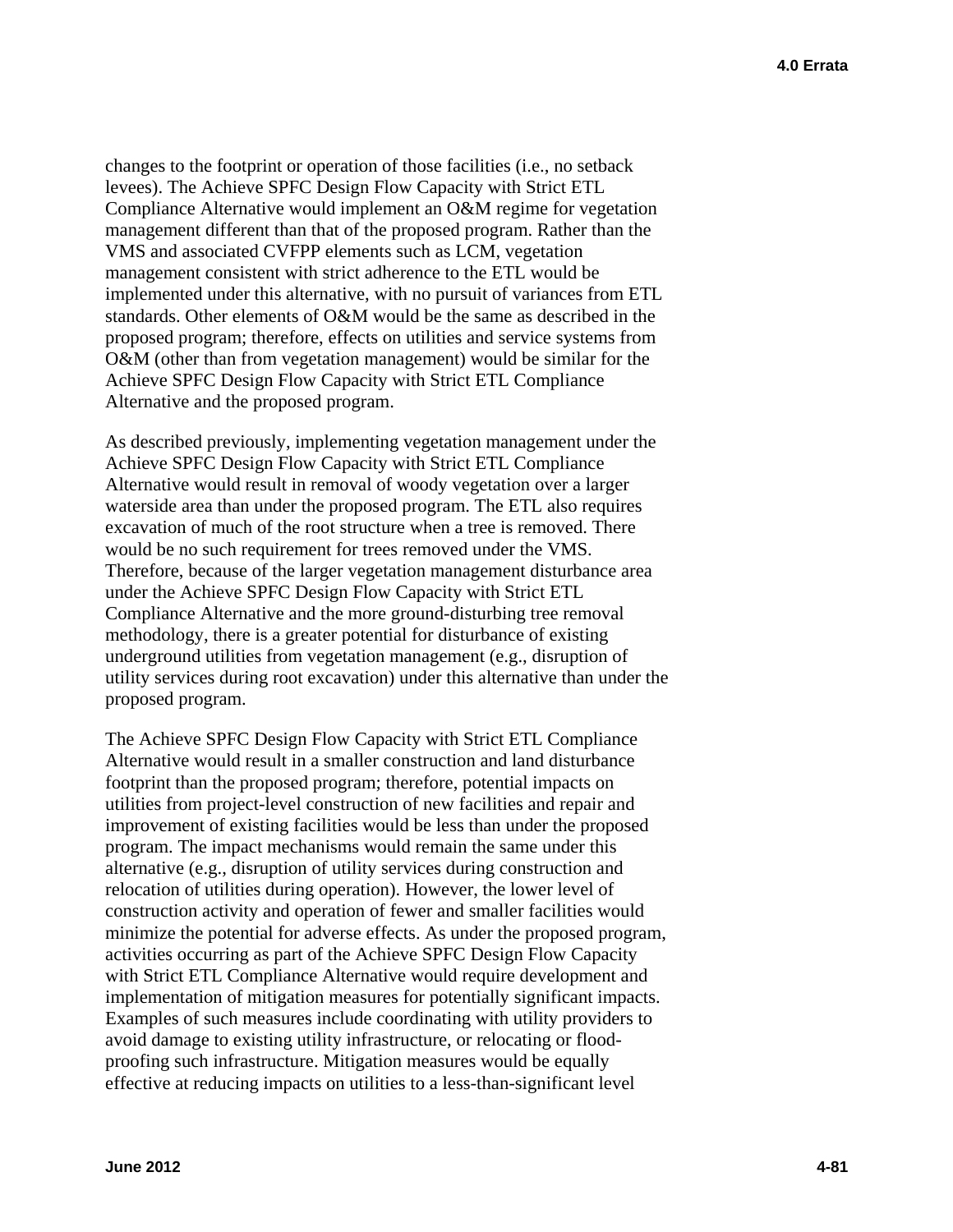under either the Achieve SPFC Design Flow Capacity with Strict ETL Compliance Alternative or the proposed program.

The Achieve SPFC Design Flow Capacity with Strict ETL Compliance Alternative would provide a much lower overall level of flood protection than the proposed program; as a result, the potential for flood damage to cause service interruptions and generate the need for extensive repairs would be much greater under this alternative than under the proposed program.

As described above, impacts of system O&M on utilities under the Achieve SPFC Design Flow Capacity with Strict ETL Compliance Alternative would be similar to impacts under the proposed program, with the exception of vegetation maintenance, where increased removal of waterside woody vegetation would result in increased potential for damage to existing underground utilities and associated disruptions to service. Construction-related impacts would be less under the Achieve SPFC Design Flow Capacity with Strict ETL Compliance Alternative because of the smaller construction and disturbance footprint; however, utility impacts would be equally mitigated under both alternatives. The Achieve SPFC Design Flow Capacity with Strict ETL Compliance Alternative would provide a much lower overall level of flood protection than the proposed program. As a result, there would be greater flood-related utility impacts under this alternative. These effects would be infrequent, but they would be more likely to result in widespread adverse impacts as utility services were interrupted and utility facilities would require repairs or relocation. Given these conditions, the Achieve SPFC Design Flow Capacity with Strict ETL Compliance Alternative would have greater overall impacts on utilities and service systems than the proposed program. *[Greater]* 

The conclusion that the Achieve SPFC Design Flow Capacity with Strict ETL Compliance Alternative would have greater utilities impacts than the proposed program is generally based on the decreased flood protection levels provided by that alternative (and resulting impacts on utility services and systems after flood system failures). This impact mechanism would result in similar effects for the SSIA and an SSIA that includes strict ETL compliance (i.e., the comparative flood risks would be similar for each scenario). The impacts on utilities of an SSIA including strict ETL compliance would be **similar** to the impacts of the SSIA, because even though vegetation removal under the ETL likely would result in some additional construction-period impacts on utilities, those impacts could be mitigated to less-than-significant levels under either scenario.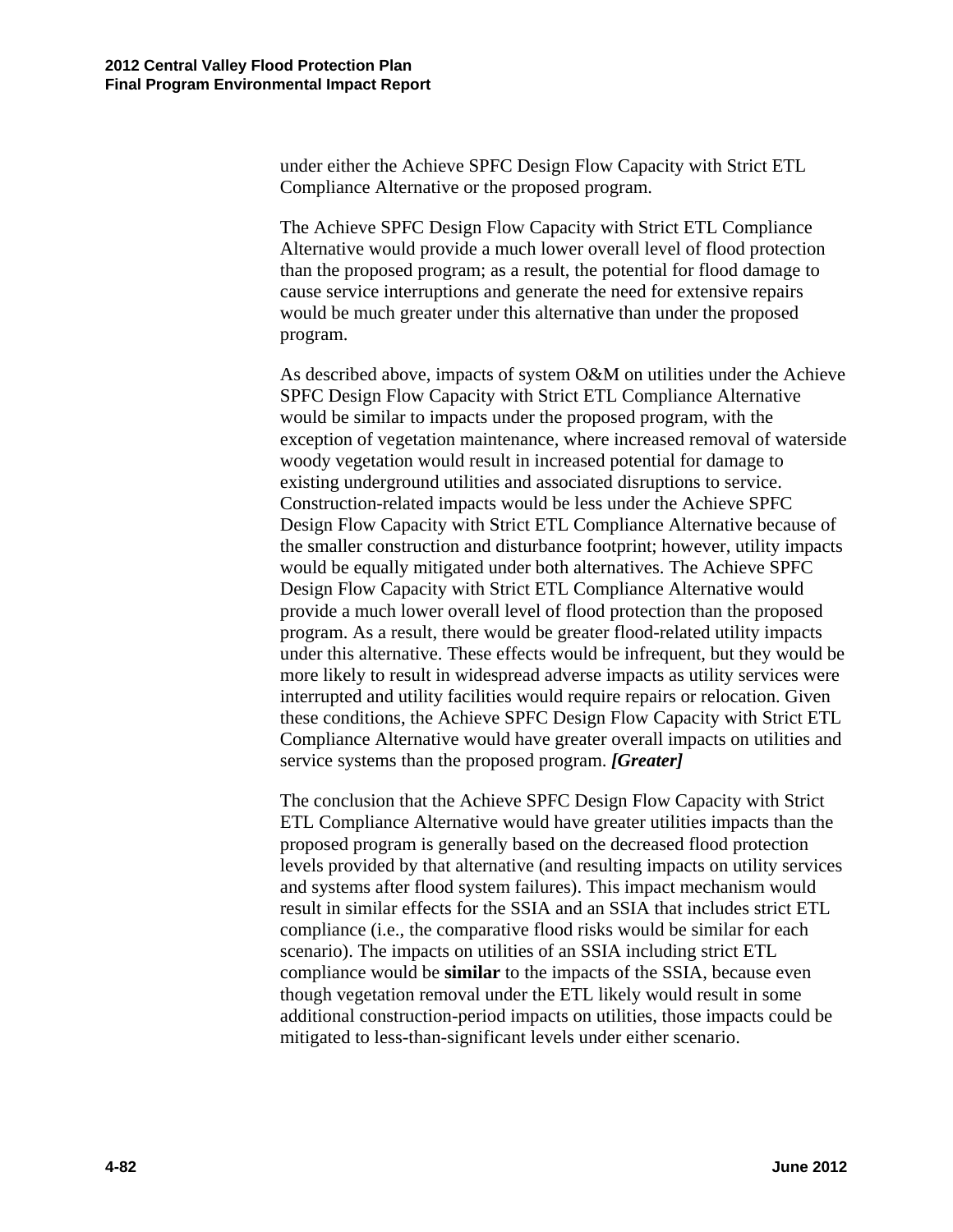### *Water Quality*

The proposed program would not result in significant impacts on water quality after mitigation, as described in greater detail in DPEIR Section 3.21, "Water Quality." The following analysis compares the anticipated impacts of the Achieve SPFC Design Flow Capacity with Strict ETL Compliance Alternative to those of the proposed program.

The comparison generally assumes that the water quality benefits from flood risk reduction would compensate for the impacts of the proposed program because the program impacts would generally be minimal, wellplanned, and substantially mitigated, while the adverse water quality impacts from a major flood event would be unplanned and unmitigated, and could be of significant scope. Specifically, water quality conditions that could be affected after a major flood event (e.g., potential increased constituent loading associated with stormwater runoff and increased sediment loading and turbidity as a result of band and bed erosion) would likely be substantially greater than those involved in construction activities under the program.

## **Achieve SPFC Design Flow Capacity with Strict ETL Compliance Alternative**

The Achieve SPFC Design Flow Capacity with Strict ETL Compliance Alternative would improve existing levees to design capacity. This alternative would primarily fix levees in place, without making major changes to the footprint or operation of those facilities (i.e., no setback levees). The Achieve SPFC Design Flow Capacity with Strict ETL Compliance Alternative would implement an O&M regime for vegetation management different than that of the proposed program. Rather than the VMS and associated CVFPP elements such as LCM, vegetation management consistent with strict adherence to the ETL would be implemented under this alternative, with no pursuit of variances from ETL standards. Other elements of O&M would be the same as described in the proposed program; therefore, effects on water quality from O&M (other than from vegetation management) would be similar for the Achieve SPFC Design Flow Capacity with Strict ETL Compliance Alternative and the proposed program.

As described previously, implementing vegetation management under the Achieve SPFC Design Flow Capacity with Strict ETL Compliance Alternative would result in removal of woody vegetation over a larger waterside area than under the proposed program. The ETL also requires excavation of much of the root structure when a tree is removed. There would be no such requirement for trees removed under the VMS. Therefore, because of the larger vegetation management disturbance area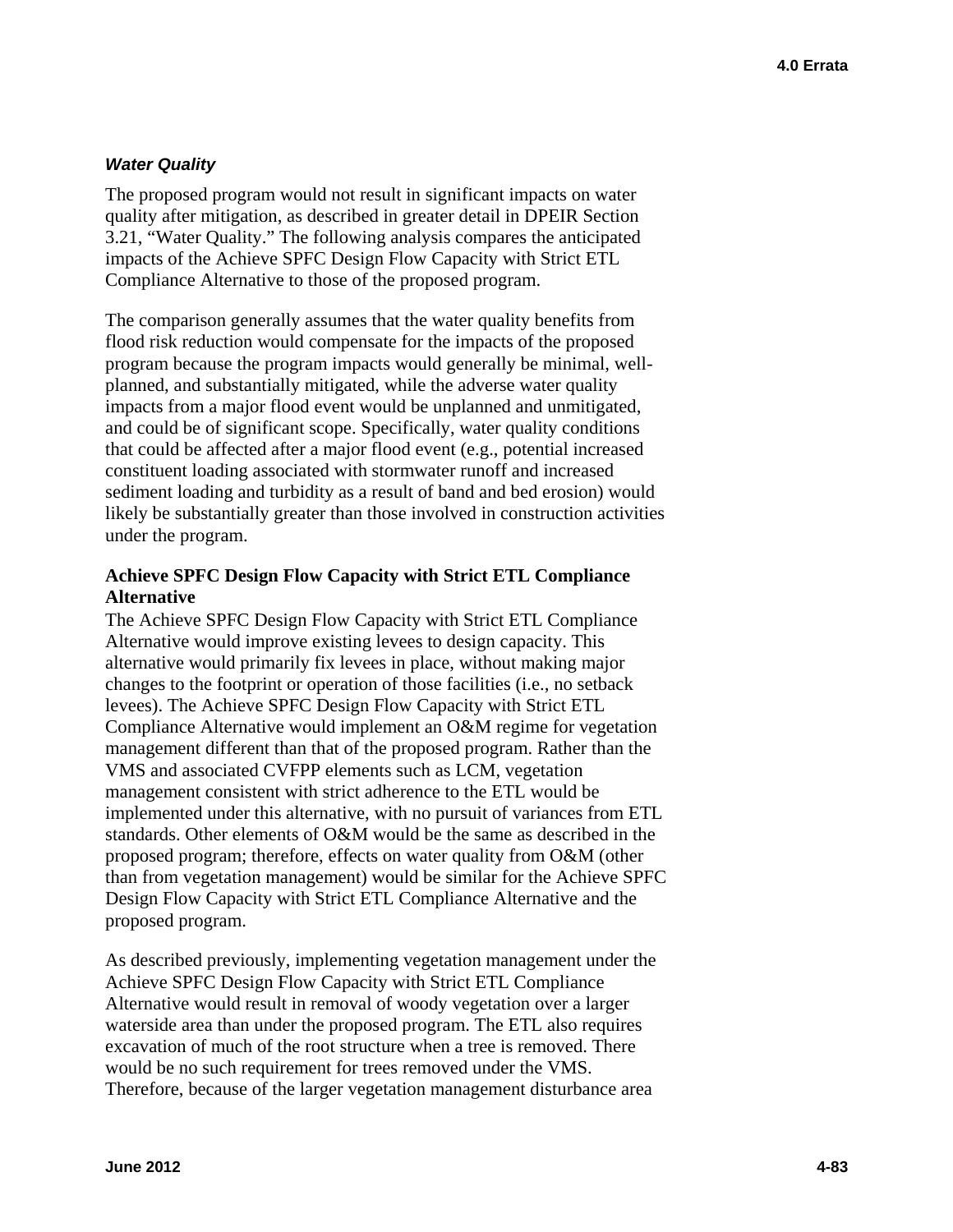under the Achieve SPFC Design Flow Capacity with Strict ETL Compliance Alternative and the more ground-disturbing tree removal methodology, there is a greater potential for construction-related water quality impacts (e.g., accidental releases of contaminants from construction equipment) from vegetation management under this alternative than under the proposed program.

Potential water quality impacts from project-level construction of new facilities and repair and improvement of existing facilities would be less under the Achieve SPFC Design Flow Capacity with Strict ETL Compliance Alternative than under the proposed program because of the smaller construction and land disturbance footprint. The impact mechanisms (e.g., disturbance of soil leading to erosion of sediment into a waterway; accidental releases of fuels, oils, and other contaminants) would remain the same under this alternative. However, the lower level of construction activity would minimize the potential for adverse effects. Impacts of both the Achieve SPFC Design Flow Capacity with Strict ETL Compliance Alternative and the proposed program would be less than significant.

The proposed program's operational impacts on water quality from modifying reservoir operations and altering floodplain inundation patterns would be the same under the Achieve SPFC Design Flow Capacity with Strict ETL Compliance Alternative. Therefore, operational impacts of this alternative would be similar to those of the proposed program.

The Achieve SPFC Design Flow Capacity with Strict ETL Compliance Alternative would provide a much lower overall level of flood protection than the proposed program; as a result, the potential for flood damage to adversely affect water quality would be much greater under this alternative than under the proposed program. Impact mechanisms would include mobilization into the waterway of sediments and hazardous materials during the flood event and accidental spills of hazardous substances during postflood cleanup activities. Therefore, impacts of flooding and postflood repairs on water quality would be greater under the Achieve SPFC Design Flow Capacity with Strict ETL Compliance Alternative.

As described above, impacts of system O&M on water quality under the Achieve SPFC Design Flow Capacity with Strict ETL Compliance Alternative would be similar to impacts under the proposed program, with the exception of vegetation maintenance, where increased removal of waterside woody vegetation would result in increased potential for adverse water quality impacts. Construction-related impacts would be less under the Achieve SPFC Design Flow Capacity with Strict ETL Compliance Alternative because of the smaller construction and disturbance footprint;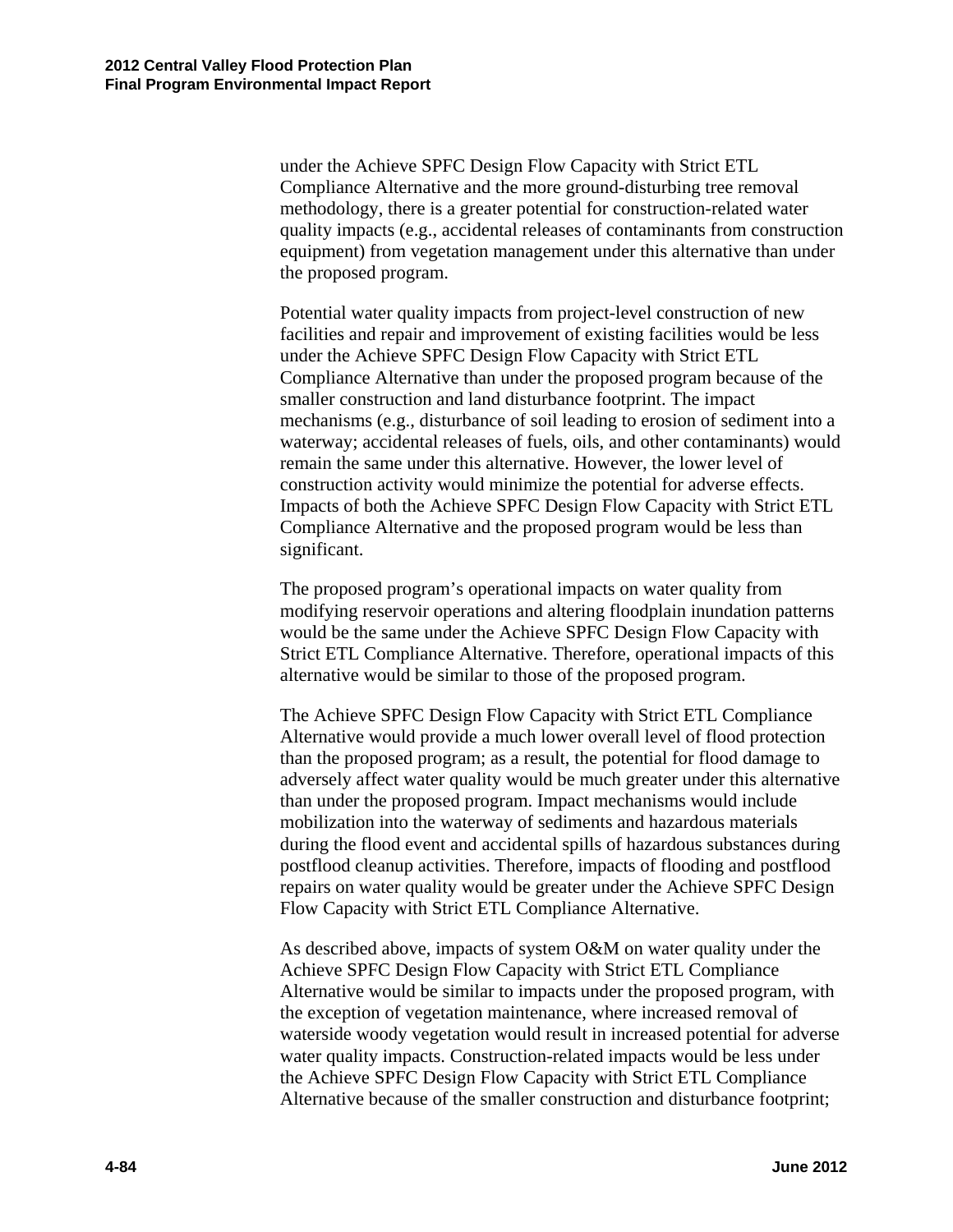however, water quality impacts would be less than significant under both alternatives. The Achieve SPFC Design Flow Capacity with Strict ETL Compliance Alternative would provide a much lower overall level of flood protection than the proposed program. As a result, there would be greater flood-related water quality impacts under this alternative. These effects would be infrequent, but they would be more likely to result in long-term damage as hazardous materials were released and spread in floodwaters over a wider area. Given these conditions, the overall impact of the Achieve SPFC Design Flow Capacity with Strict ETL Compliance Alternative on water quality is expected to be greater than that of the proposed program. *[Greater]* 

The conclusion that the Achieve SPFC Design Flow Capacity with Strict ETL Compliance Alternative would have greater water quality impacts than the proposed program is generally based on the decreased flood protection levels provided by that alternative (and resulting water quality impacts from hazardous materials releases after flood system failures). This impact mechanism would result in similar effects for the SSIA and an SSIA that includes strict ETL compliance (i.e., the comparative flood risks would be similar for each scenario). The impacts on water quality of an SSIA including strict ETL compliance would be **similar** to the impacts of the SSIA, because even though water quality could be affected during vegetation removal under the ETL, the effects could be equally mitigated under either scenario.

# **4.3.5 Summary Comparison of Alternatives**

Table 4-1 provides a summary comparison of the impact levels of the proposed program and the Achieve SPFC Design Flow Capacity with Strict ETL Compliance Alternative. The impact levels listed for the proposed program in Table 4-1 reflect the most substantial environmental effects identified for each environmental resource area.

Under Section 15088.5 of the CEQA Guidelines, a final EIR may need to be recirculated when "significant new information" is added after the publication and public review and comment on the DEIR. The CEQA Guidelines state that "[n]ew information added to an EIR is not 'significant' unless the EIR is changed in a way that deprives the public of a meaningful opportunity to comment upon a substantial adverse environmental effect of the project or a feasible way to mitigate or avoid such an effect (including a feasible project alternative) that the project's proponents have declined to implement." In particular, significant new information is defined as: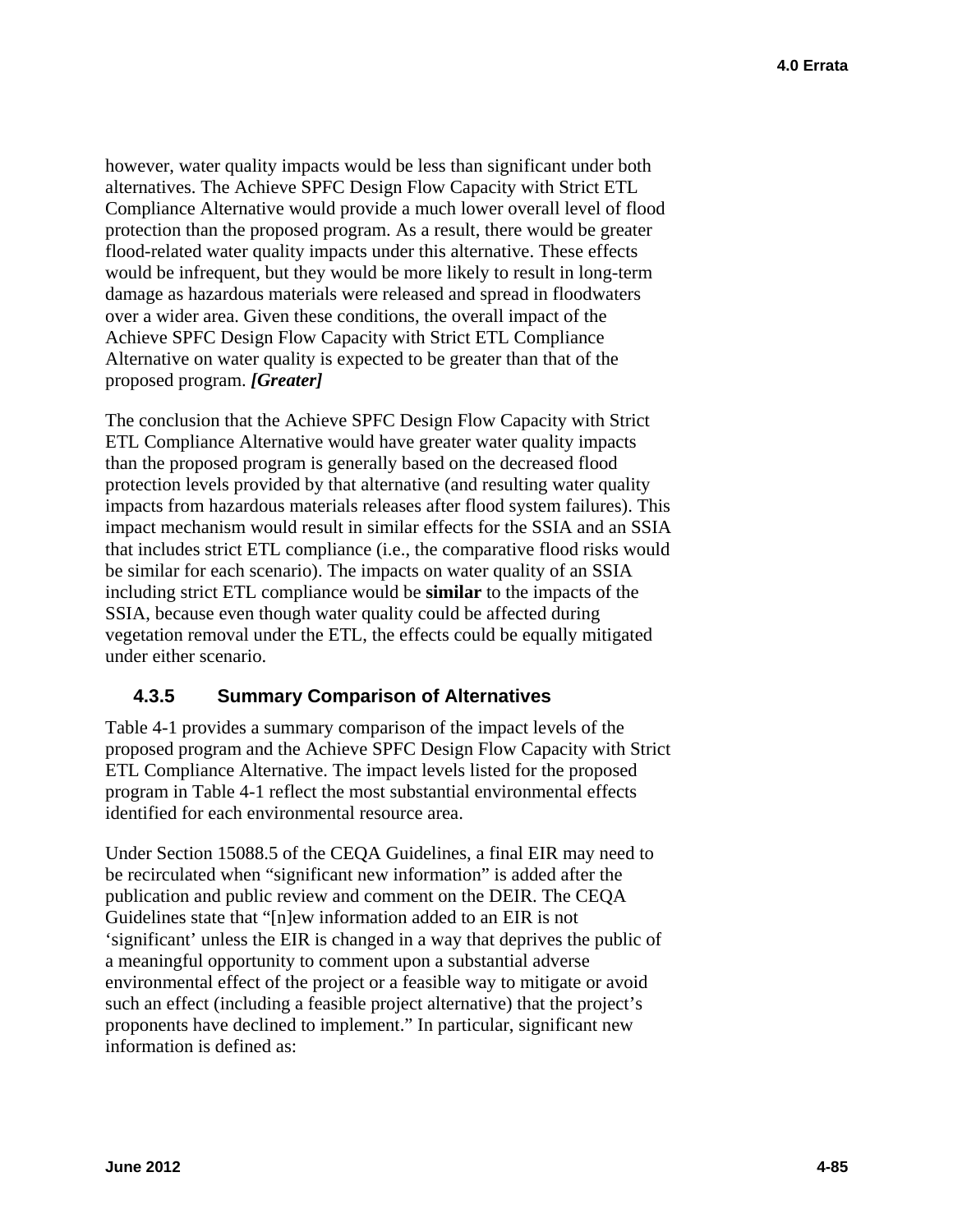- (1) A new significant environmental impact would result from the project or from a new mitigation measure proposed to be implemented.
- (2) A substantial increase in the severity of an environmental impact would result unless mitigation measures are adopted that reduce the impact to a level of insignificance.
- (3) A feasible project alternative or mitigation measure considerably different from others previously analyzed would clearly lessen the environmental impacts of the project, but the project's proponents decline to adopt it.
- (4) The draft EIR was so fundamentally and basically inadequate and conclusory in nature that meaningful public review and comment were precluded.

Importantly, CEQA Guidelines Section 15088.5(b) states that "[r]ecirculation is not required where the new information added to the EIR merely clarifies or amplifies or makes insignificant modifications in an adequate EIR."

The information on the Achieve SPFC Design Flow Capacity with Strict ETL Compliance Alternative amplifies the discussion of alternatives in the DPEIR. However, most importantly, this information does not meet the definition of "significant new information" under CEQA. As discussed above, although the Achieve SPFC Design Flow Capacity with Strict ETL Compliance Alternative would reduce construction-related impacts, it would fail to achieve the basic objective of the project by providing a lower level of flood risk reduction than called for under the proposed CVFPP. Furthermore, this alternative would exacerbate the proposed program's significant and unavoidable impacts on aquatic biological resources, terrestrial biological resources, and climate change and GHG emissions. Biological resources impacts, in particular, would substantially increase as a result of increased removal of woody vegetation required under the Achieve SPFC Design Flow Capacity with Strict ETL Compliance Alternative. Because this alternative would not "clearly lessen the environmental impacts of the project," its consideration in the FPEIR does not constitute significant new information and does not trigger recirculation under Section 15088.5 of the CEQA Guidelines.

As compared to the SSIA, a scenario involving strict ETL compliance under the SSIA would not decrease any environmental impacts, would increase several others including key potentially significant and unavoidable impacts, and would be infeasible for the reasons described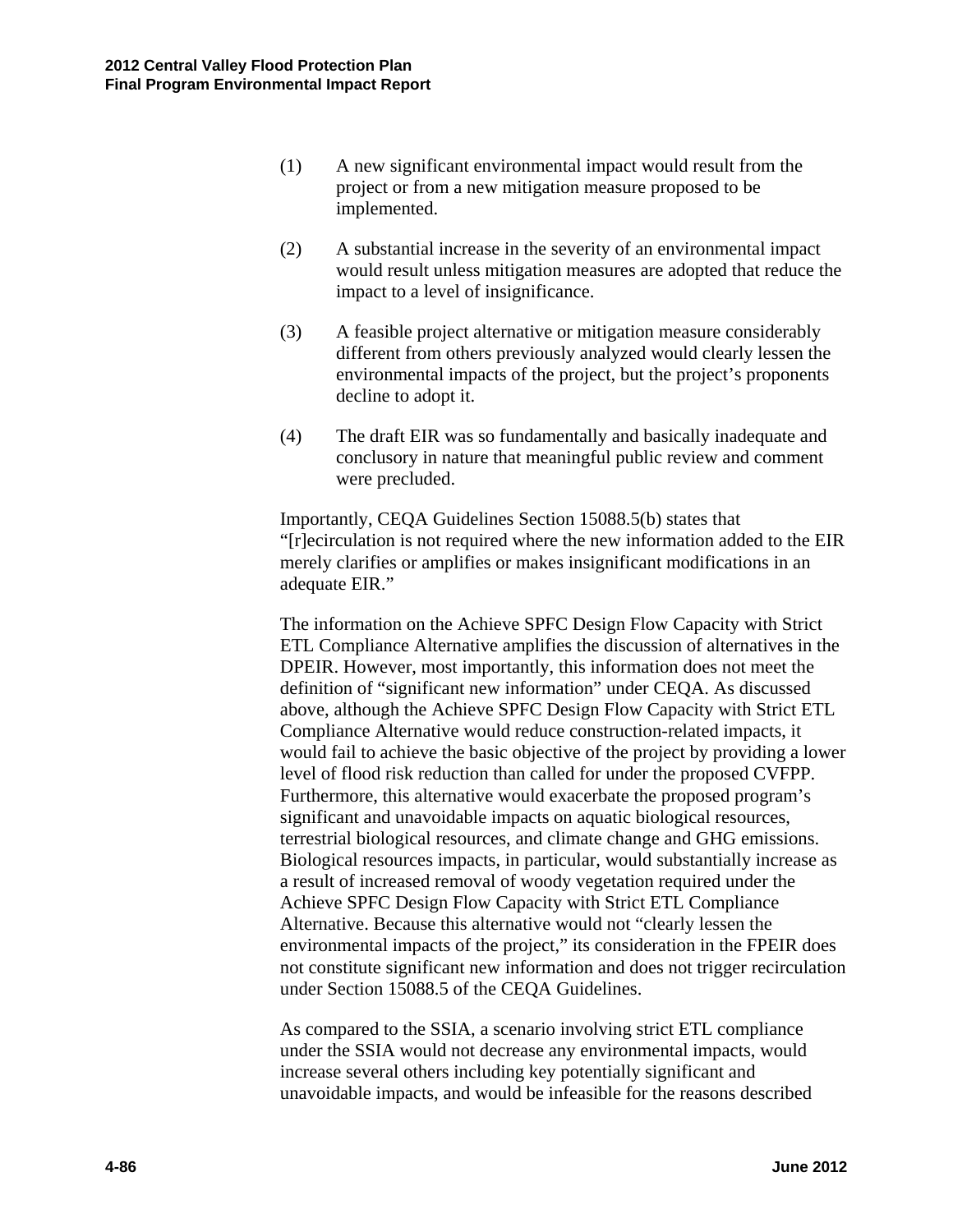above. It likewise does not constitute significant new information triggering recirculation.

### **Table 4-1. Comparison of Impact Levels of the Proposed Program and the Achieve Design Flow Capacity with Strict ETL Compliance Alternative**

| <b>Environmental</b><br><b>Resource</b>                                                      | <b>Proposed</b><br>Program <sup>1</sup>                     | <b>Achieve SPFC</b><br><b>Design Flow</b><br><b>Capacity with</b><br><b>Strict ETL</b><br><b>Compliance</b><br><b>Alternative</b> | <b>SSIA with Strict</b><br><b>ETL Compliance</b><br><b>Scenario</b> |
|----------------------------------------------------------------------------------------------|-------------------------------------------------------------|-----------------------------------------------------------------------------------------------------------------------------------|---------------------------------------------------------------------|
| Aesthetics                                                                                   | Less than<br>significant after<br>mitigation                | Greater                                                                                                                           | Greater                                                             |
| Agriculture and<br><b>Forestry Resources</b>                                                 | Potentially<br>Significant and<br>unavoidable               | Agriculture: Lesser<br>Forestry: Greater                                                                                          | Agriculture: Greater<br>Forestry: Greater                           |
| <b>Air Quality</b>                                                                           | Potentially<br>significant and<br>unavoidable               | Lesser                                                                                                                            | Similar                                                             |
| <b>Biological</b><br>Resources-Aquatic                                                       | Potentially<br>significant and<br>unavoidable               | Greater                                                                                                                           | Greater                                                             |
| Biological<br>Resources-Terrestrial                                                          | Potentially<br>significant and<br>unavoidable               | Greater                                                                                                                           | Greater                                                             |
| Climate Change and<br>Greenhouse Gas<br>Emissions                                            | Less than<br>significant                                    | Greater                                                                                                                           | Similar                                                             |
| <b>Cultural and Historic</b><br><b>Resources</b>                                             | Potentially<br>significant and<br>unavoidable               | Lesser                                                                                                                            | Similar                                                             |
| Energy                                                                                       | Less than<br>significant                                    | Lesser                                                                                                                            | Similar                                                             |
| Geology, Soils, and<br>Seismicity (Including<br>Mineral and<br>Paleontological<br>Resources) | Potentially<br>significant and<br>unavoidable               | Lesser                                                                                                                            | Similar                                                             |
| Groundwater<br><b>Resources</b>                                                              | Less than<br>significant after<br>mitigation                | Greater                                                                                                                           | Similar                                                             |
| Hazards and<br><b>Hazardous Materials</b>                                                    | Less than<br>significant after<br>mitigation                | Greater                                                                                                                           | Similar                                                             |
| Hydrology                                                                                    | Less than<br>significant after<br>mitigation                | Greater                                                                                                                           | Similar                                                             |
| Land Use and<br>Planning                                                                     | Significant and<br>unavoidable<br>(agricultural<br>impacts) | Lesser                                                                                                                            | Similar                                                             |
| Noise                                                                                        | Less than<br>significant after<br>mitigation                | Similar                                                                                                                           | Similar                                                             |